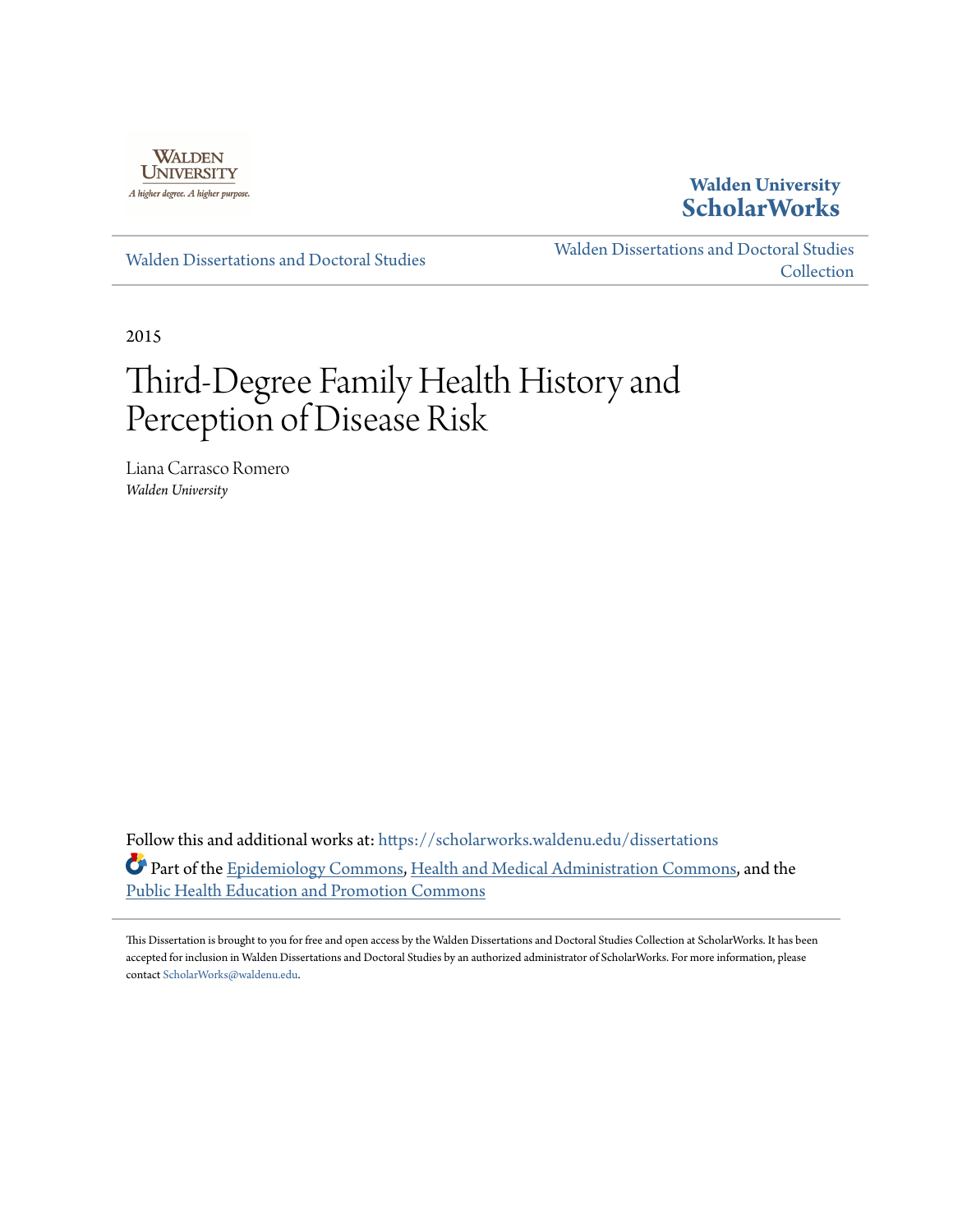## Walden University

College of Health Sciences

This is to certify that the doctoral dissertation by

Liana Romero

has been found to be complete and satisfactory in all respects, and that any and all revisions required by the review committee have been made.

Review Committee Dr. Vasileios Margaritis, Committee Chairperson, Public Health Faculty Dr. Aaron Mendelsohn, Committee Member, Public Health Faculty Dr. John Oswald, University Reviewer, Public Health Faculty

> Chief Academic Officer Eric Riedel, Ph.D.

Walden University 2015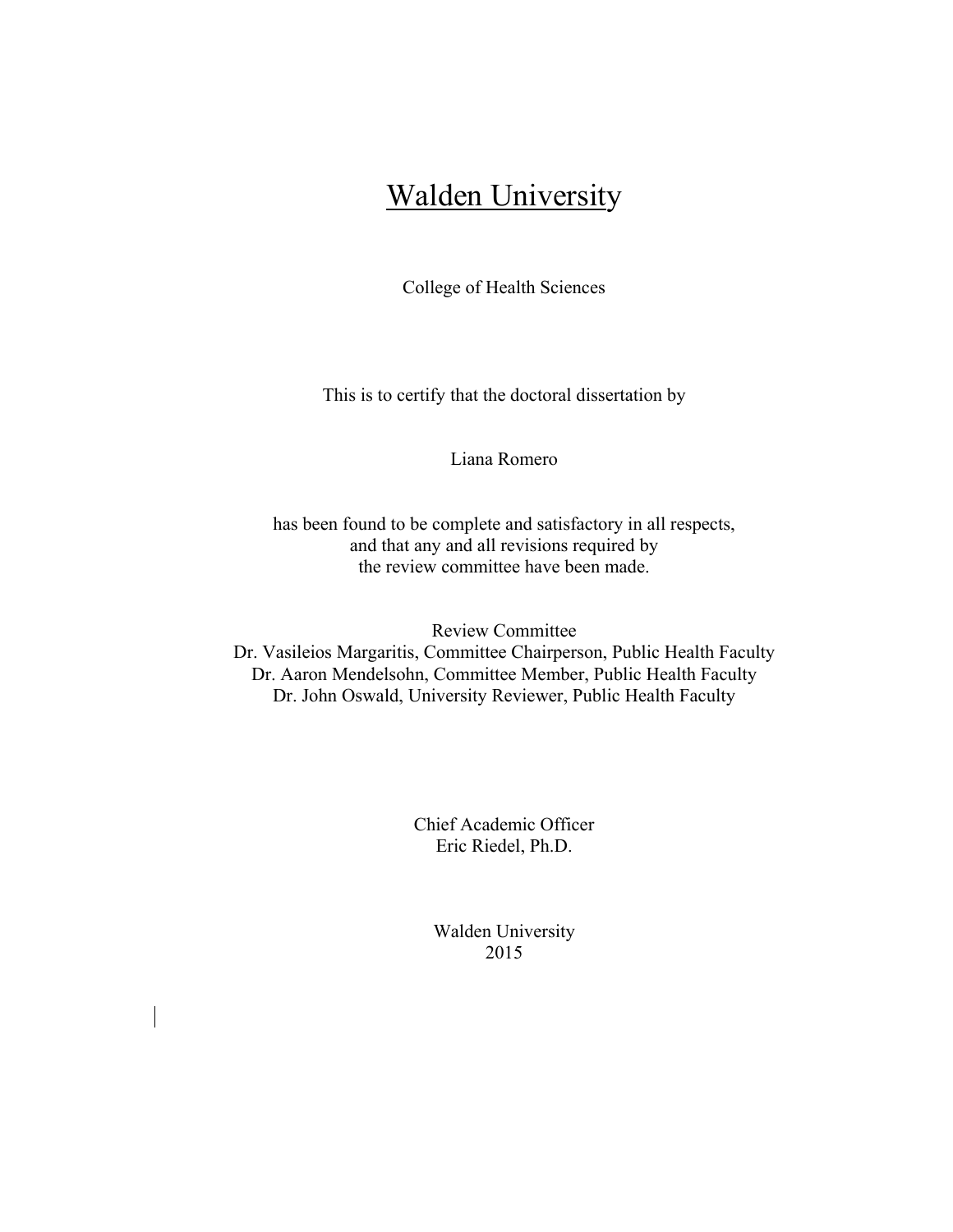Abstract

Third-Degree Family Health History and Perception of Disease Risk

by

Liana F. Romero

Dissertation Submitted in Partial Fulfillment of the Requirements for the Degree of Doctor of Philosophy Public Health Epidemiology

Walden University

May 2015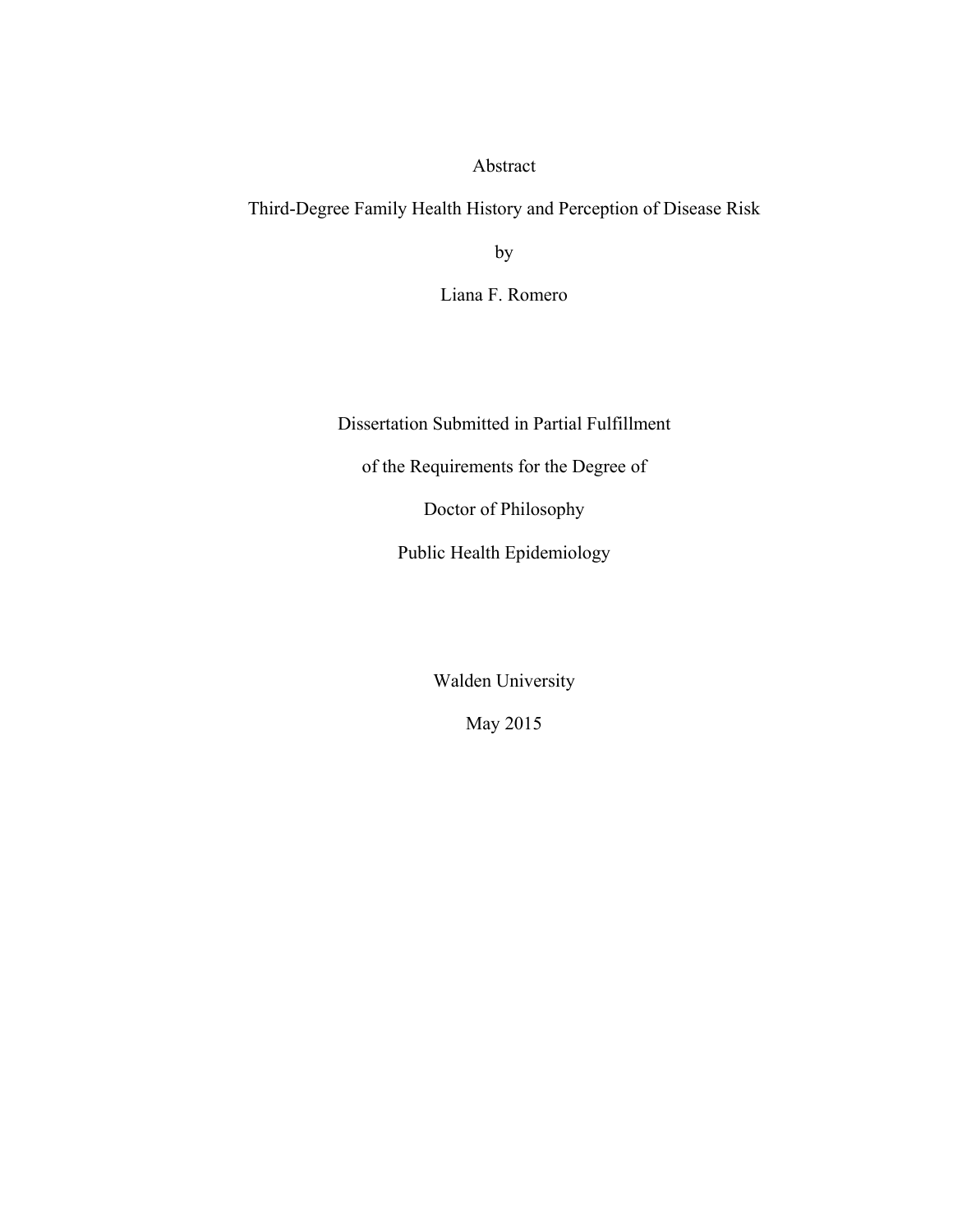Abstract

Chronic diseases are a significant cause of illness and mortality in the United States. Hereditary predisposition to chronic diseases is a useful indicator for identifying people at risk for disease development. An ideal tool for determining this predisposition is the CDC, NIH, and AAFP recommended third-degree family health history (FHH). The aim of this quantitative, cross-sectional study, based on the theoretical frameworks of social constructivism and the health belief model, was to assess the possible influence between the completed third-degree FHH and the participant's perception of disease risk. Twohundred seventy-three participants were recruited from health care facilities and from the general population using convenience sampling. Bivariate and multivariate tests were applied to analyze the obtained data. Binary regression indicated a statistically significant association between the presence of heart disease, stroke, breast cancer, ovarian/cervical cancer, prostate cancer, colon cancer, and diabetes, and the perception of risk for the particular disease as noted in the FHH. A familial history of stroke appeared to be the strongest predictor of perception of disease risk. Moreover, increasing age, particularly within the age range of 40 to 57, was associated with increasing levels of perception of disease risk for heart disease, stroke, and prostate cancer. Individuals from the general population significantly indicated higher-than-average risk for colon cancer compared to those from health care facilities. Social change implication of this study may be the widespread implementation of a familial health history questionnaire that leads to an impactful, higher degree of disease risk awareness, prompting preventive action on the part of the individual, and leading to improved individual and population health.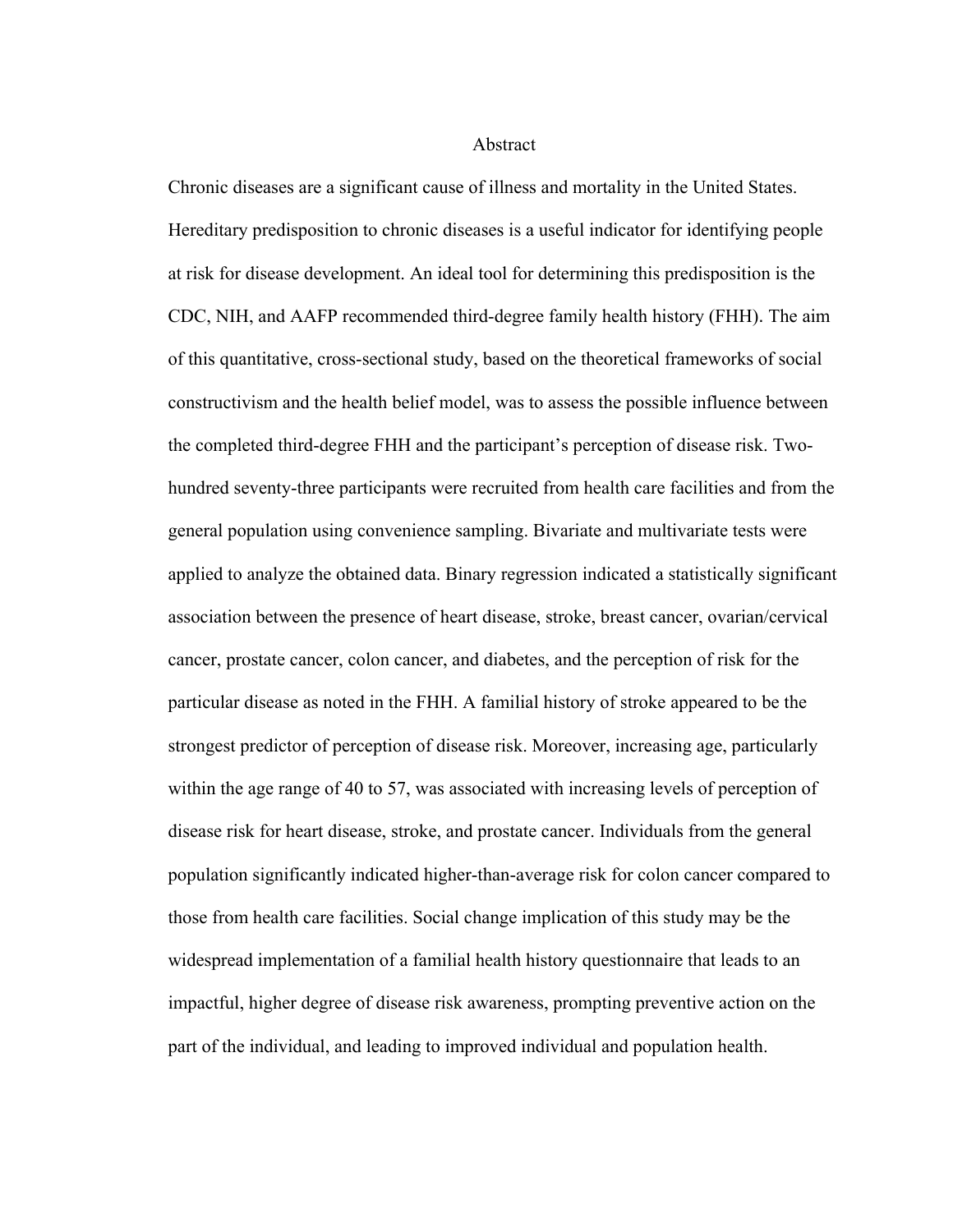## Third-Degree Family Health History and Perception of Disease Risk

by

Liana F. Romero

Dissertation Submitted in Partial Fulfillment

of the Requirements for the Degree of

Doctor of Philosophy

Public Health Epidemiology

Walden University

May 2015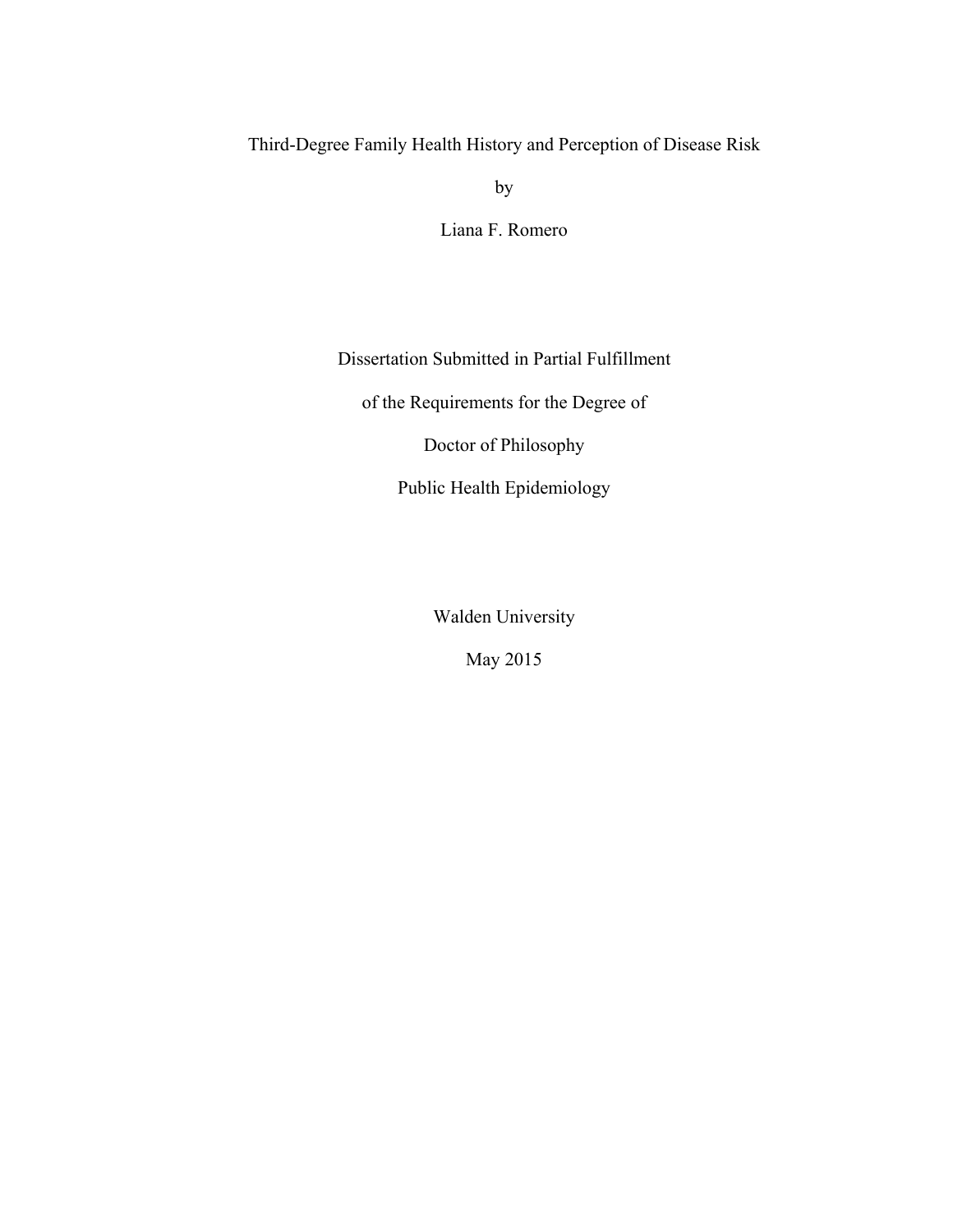#### Dedication

During the 5 years of my doctoral journey, so many people have touched my life and given me the motivation to move forward. Thank you to my parents and step-parents, my Miami family, friends Melanie Erickson and Judy Stellini as well as other family, friends, and co-workers for all their support and encouragement. Much gratitude to my cousin Liza Roig for all of her help, and a special thank you to Mike Farrell for his humorous enthusiasm during the final stages. To my husband, Oscar, and our children Kevin, Michael, Angela, and Monica, thank you for your infinite patience, but more important for always believing in me and inspiring me to find the resilience to follow my destiny and make my dreams come true.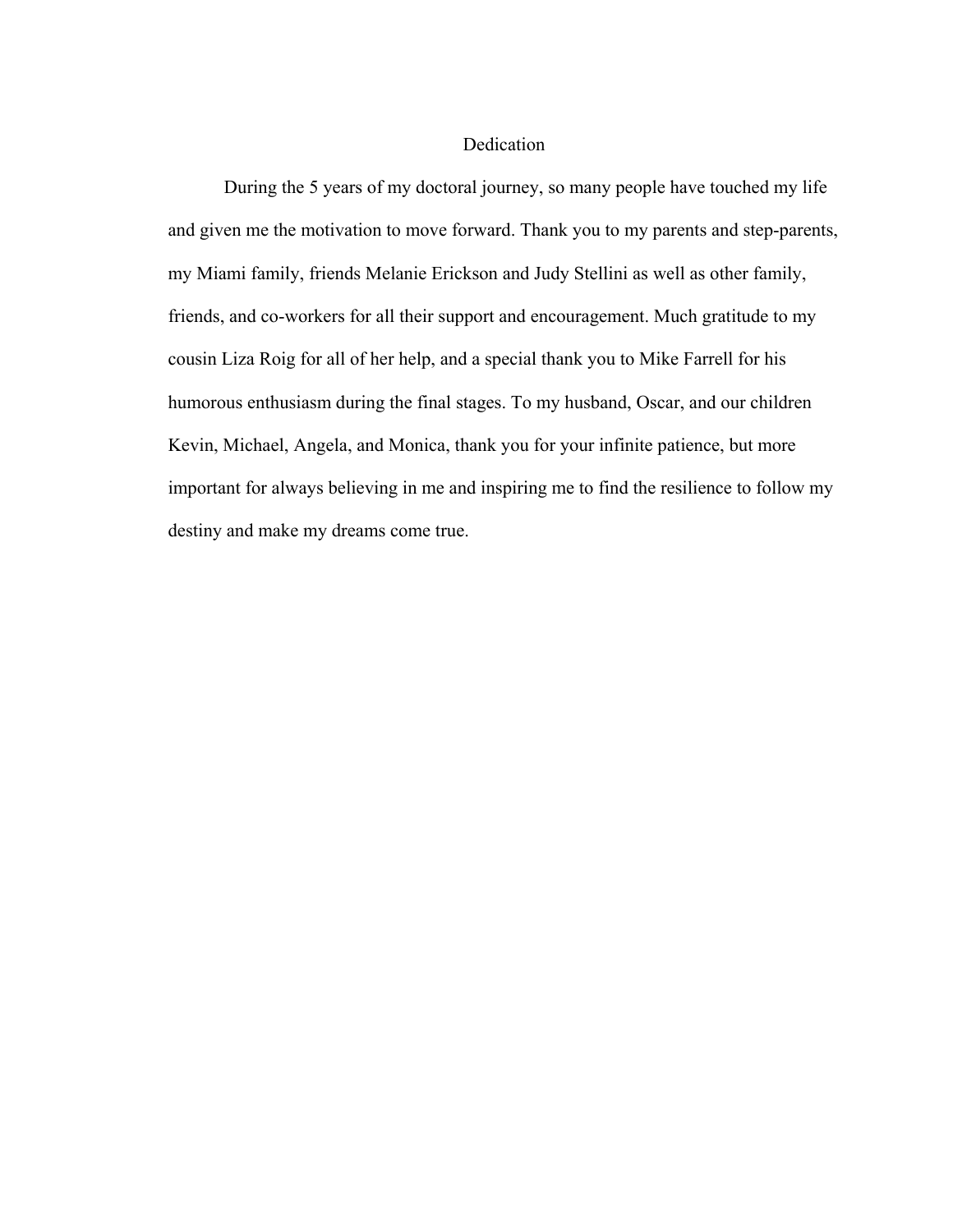### Acknowledgments

I would like to acknowledge Dr. Vasileios Margaritis, my committee chair, who has been invaluable in his guidance and supportive beyond words; I could not have asked for a better chair. I would also like to thank my committee members, Dr. Aaron Mendelsohn and Dr. Talmage Holmes for their guidance, and Dr. Tammy Root and Dr. Nancy Rae for their support and assistance. I am eternally grateful to Angela Carroll, N. P. and Judy Stellini, N. P. for their unwavering cooperation.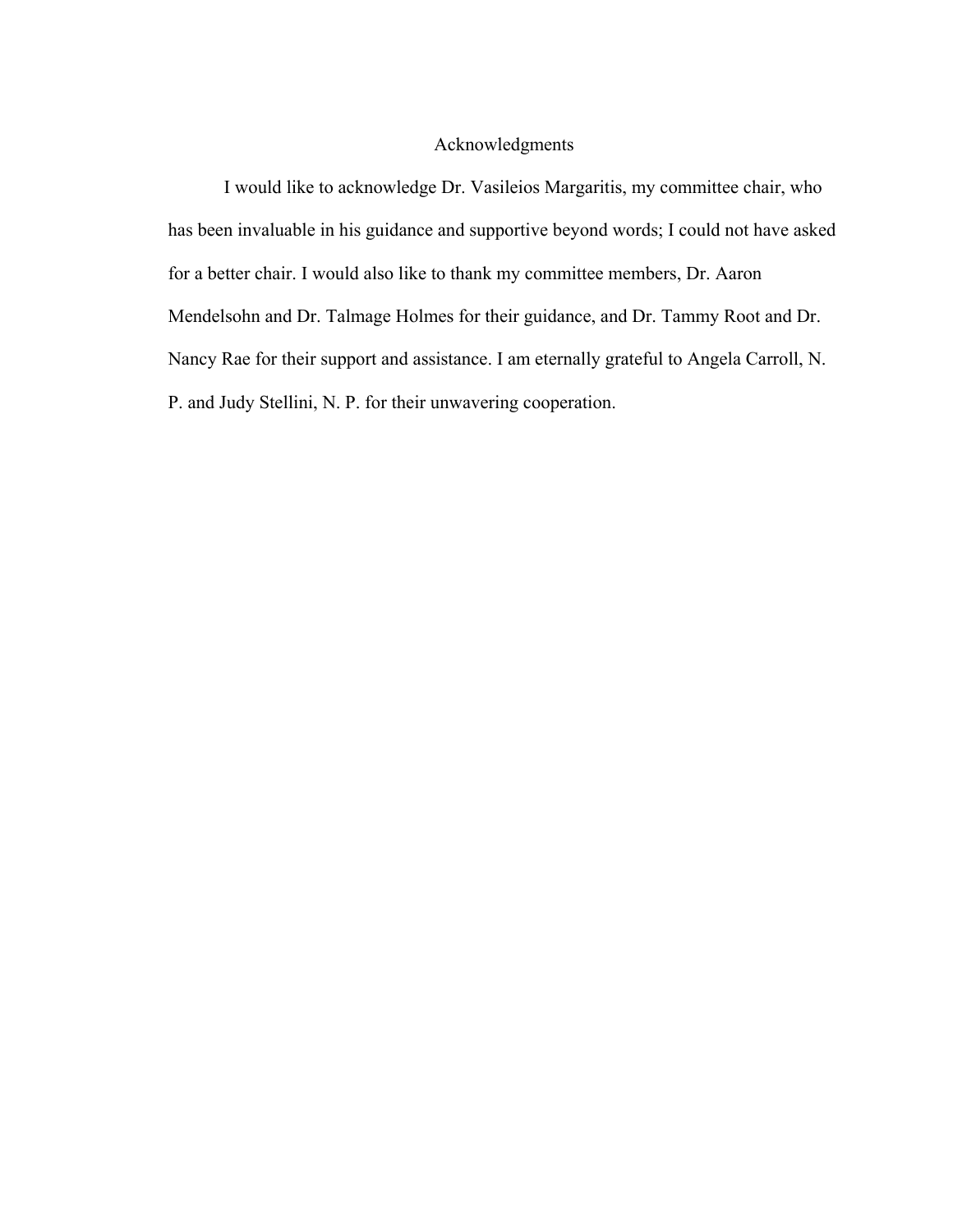## Table of Contents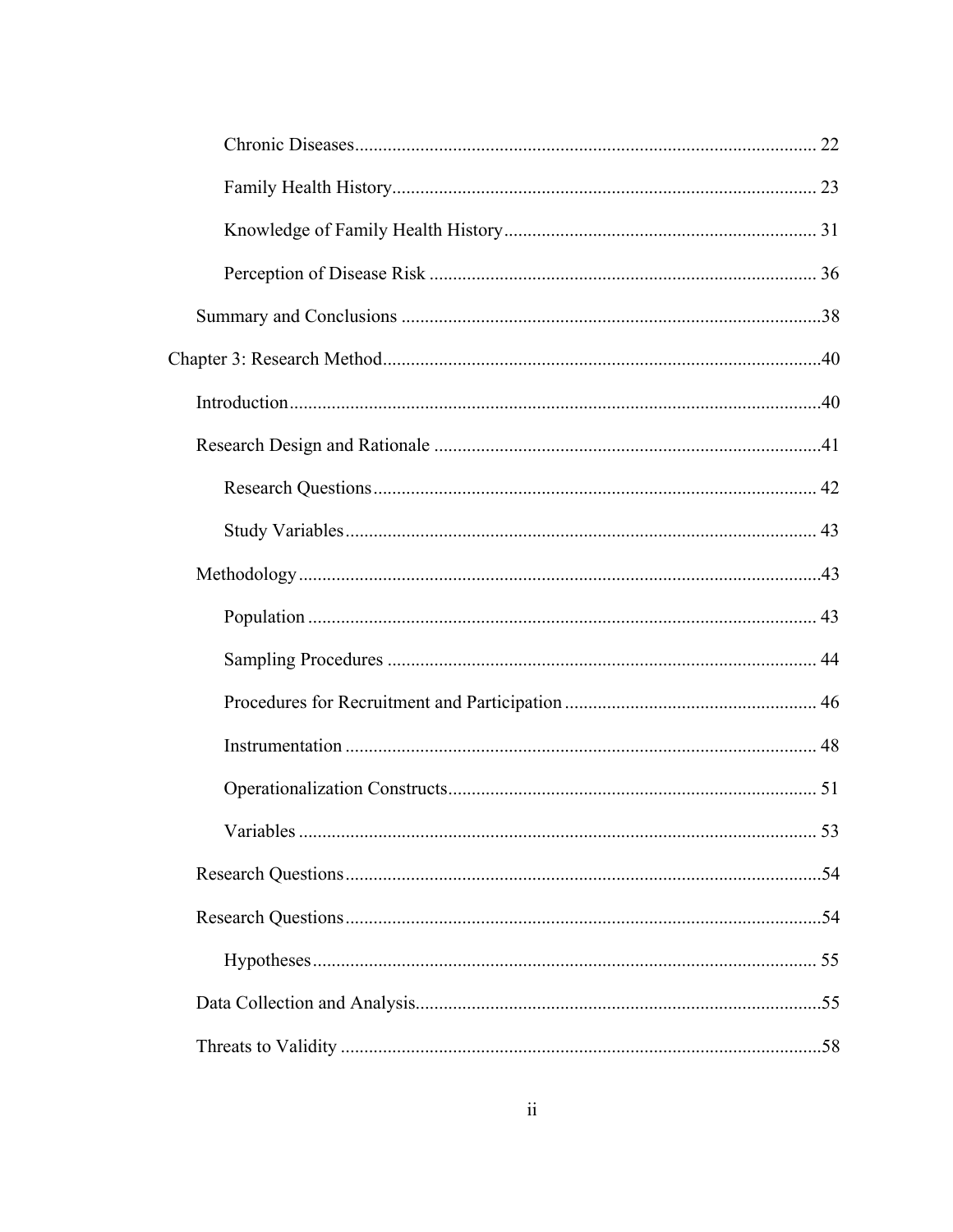| Appendix A: Example Information Flyer General Population and Healthcare |  |
|-------------------------------------------------------------------------|--|
|                                                                         |  |
|                                                                         |  |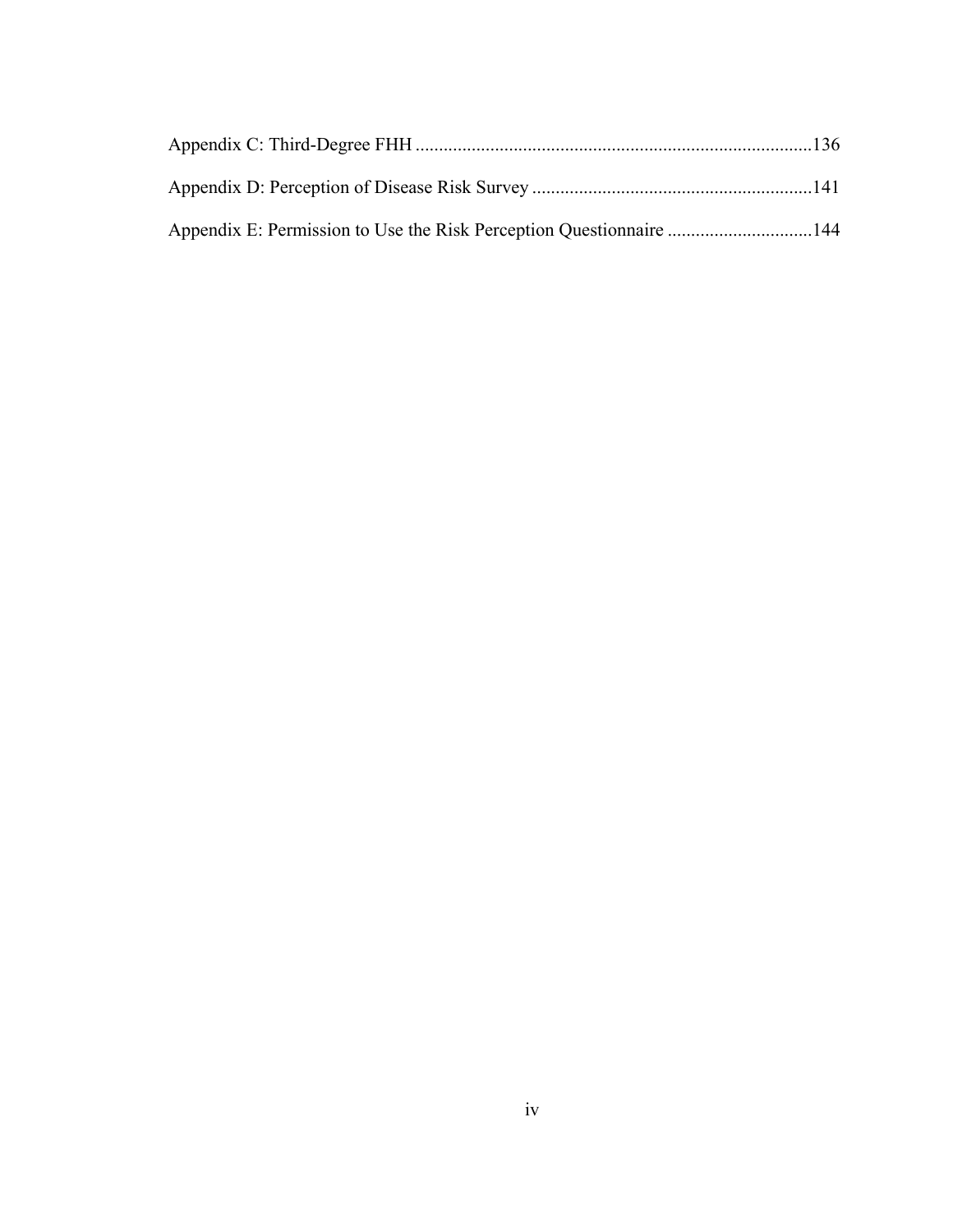## List of Tables

| Table 1. Variable, Level of Measurement, Research Question, Item on Survey 54           |
|-----------------------------------------------------------------------------------------|
| Table 2. Research Questions/Hypotheses and Appropriate Statistical Procedures  58       |
|                                                                                         |
| Table 4. Chi-square Test of Association - Perception of Disease Risk to Knowledge of    |
|                                                                                         |
| Table 5. Spearman Correlation - Perception of Disease Risk to Knowledge of FHH 74       |
| Table 6. Binary Logistic Regression Between Presence of Disease History (Independent    |
|                                                                                         |
|                                                                                         |
|                                                                                         |
| Table 9. Binary Logistic Regression - Perception of Disease Risk for Heart Disease      |
| (Dependent Variable) to Knowledge of Health History and Mediating Factors  81           |
| Table 10. Binary Logistic Regression - Perception of Disease Risk for Stroke (Dependent |
|                                                                                         |
| Table 11. Binary Logistic Regression - Perception of Disease Risk for Breast Cancer     |
| (Dependent Variable) to Knowledge of Health History and Mediating Factors  82           |
| Table 12. Binary Logistic Regression - Perception of Disease Risk for Cervical/Ovarian  |
| Cancer (Dependent Variable) to Knowledge of Health History and Mediating                |
|                                                                                         |
| Table 13. Binary Logistic Regression - Perception of Disease Risk for Prostate Cancer   |
| (Dependent Variable) to Knowledge of Health History and Mediating Factors  83           |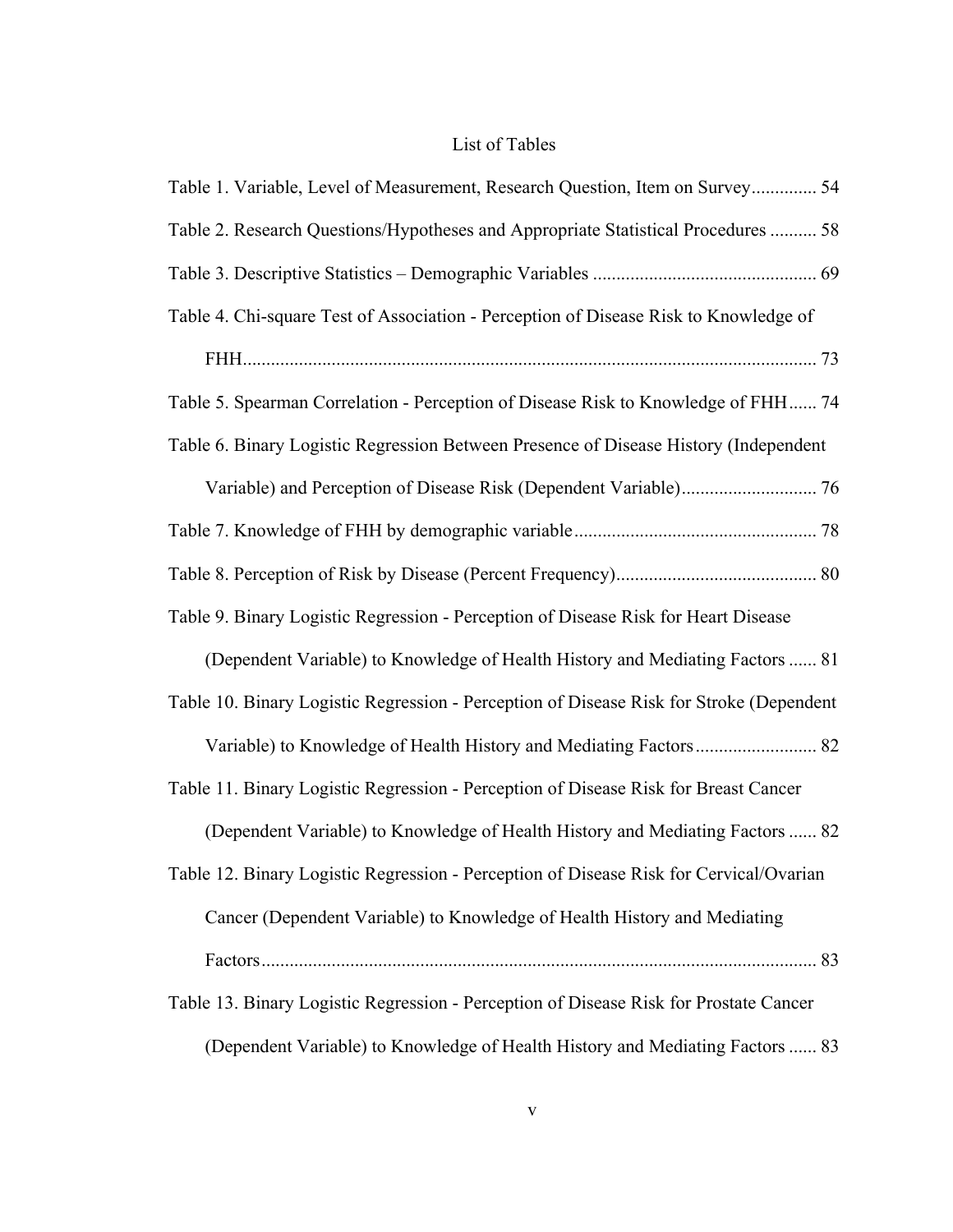Table 14. Binary Logistic Regression - Perception of Disease Risk for Colon Cancer

(Dependent Variable) to Knowledge of Health History and Mediating Factors ...... 83

Table 15. Binary Logistic Regression - Perception of Disease Risk for Diabetes

(Dependent Variable) to Knowledge of Health History and Mediating Factors ...... 84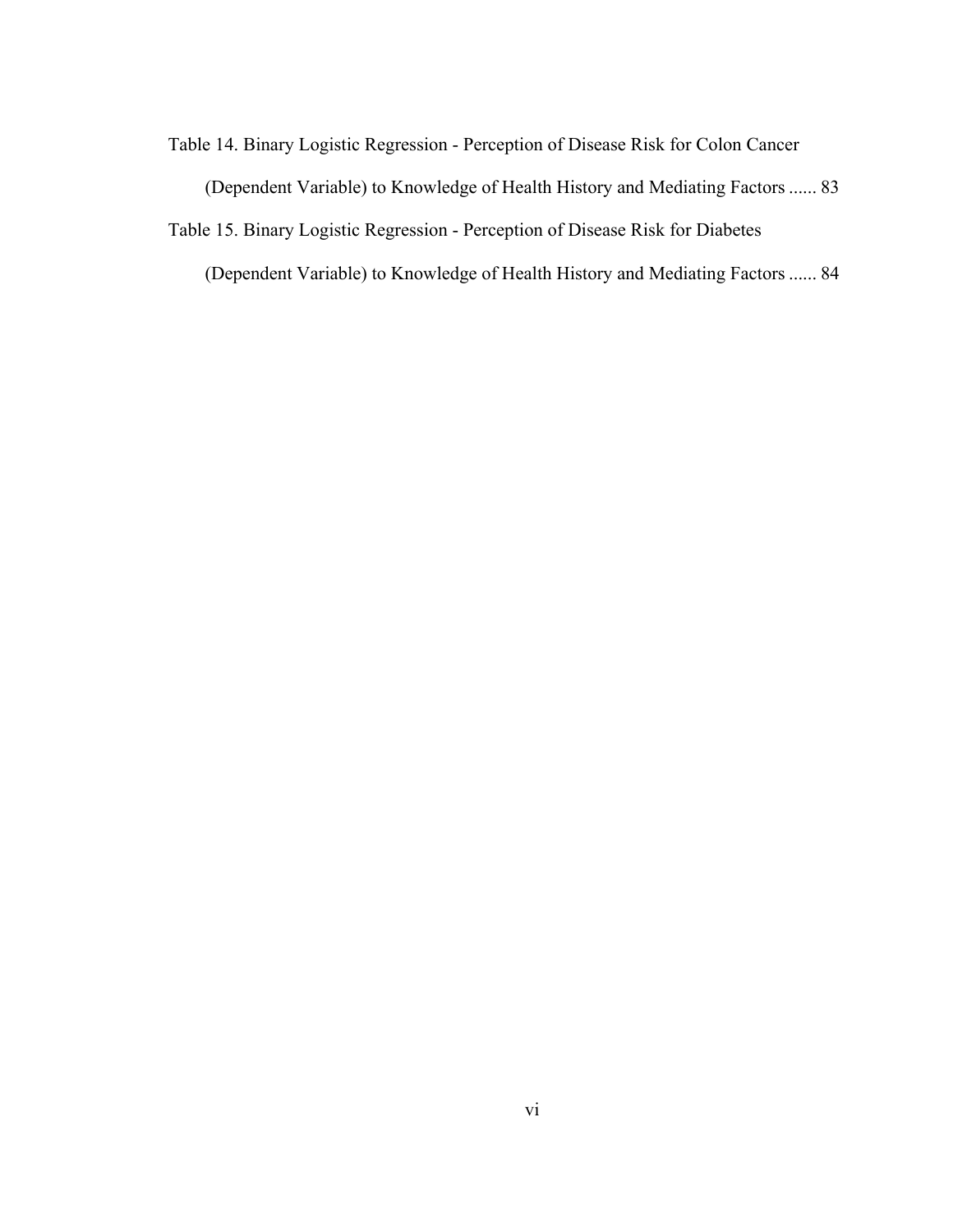#### Chapter 1: Introduction to the Study

The escalating burden of chronic diseases necessitates a change in management of the United States health care system from the traditional reactive/curative based approach to algorithms focused on risk assessment and disease prevention (Fineberg, 2013; O'Neill et al., 2009; van Baal, Feenstra, Hoogenveen, Ardine de Wit, & Brouwer, 2007). Prevention begins with recognizing the potential for disease susceptibility due to heredity risk (Hanson, Novilla, Barnes, De La Cruz, & Meacham, 2007). However, without open communication of health issues among family members, people may fail to gain awareness of the possible risk for disease that may exist across generations of their family. A family's health history may play a significant role in behavior modification and subsequent disease risk reduction (Hanson et al., 2007). Therefore, an important area of research in the development and implementation of chronic disease preventive care plans is the association between the family health history (FHH) and the perception of disease risk.

In Chapter 1, I present background on why the FHH is important in the identification of risk for chronic diseases. As explained through the problem statement, purpose of the study, and significance of the study, I also present the rationale for exploring the possible associations between the knowledge of the third-degree FHH and the perception of disease risk as well as the association between the demographics of the participants and the perception of disease risk.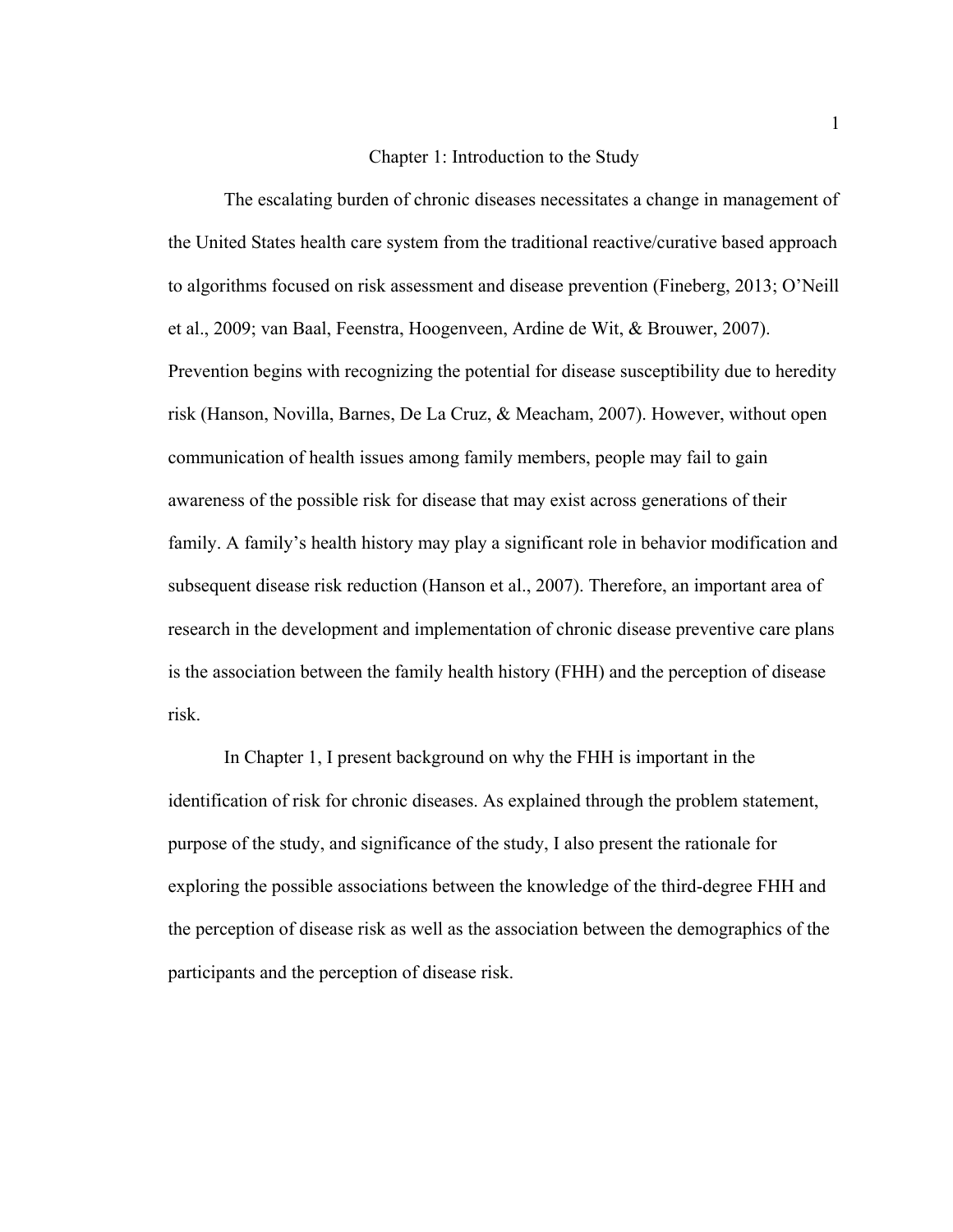#### **Background**

Chronic diseases in the United States currently account for an estimated 107 million cases of illness and greater than 1.7 million deaths annually (Center for Disease Control and Prevention [CDC], 2012; HealthyPeople.gov, 2011; Kung, Hoyert, Xu, & Murphy, 2008). Cardiovascular disease (CVD), stroke, cancers (breast, gynecological cancers, colon and prostate), and diabetes are highly prevalent chronic diseases for which early identification of risk for the disease and implementation of preventive care measures may reduce disease onset and improve quality of life (Claassen et al., 2010; Hanson et al. 2007; O'Donnell, 2004). Risk assessment of chronic disease begins with a patient knowing his or her risk level due to hereditary predisposition (Acheson et al., 2010; Debruyne et al., 2006; Scheuner, Whitworth, McGruder, Yoon, & Khoury, 2006; Sesso et al., 2001; Valdez, Yoon, Qureshi, Green, & Khoury, 2010; Walter & Emery, 2005; Walter et al., 2013). The FHH questionnaire is an established instrument in health care practice used for the collection of a patient's medical information. It may also be applicable as a useful tool for assessment of chronic disease risk from hereditary predisposition (Acheson et al., 2010; Claassen et al., 2010; Hanson et al., 2007; Scheuner et al., 2006; Walter & Emery, 2005; Walter et al., 2013).

The health history of a family is an assessment of risk for disease based on the cumulative influences of physiological predispositions, behavior/lifestyle practices, and environmental exposures of the individual family members (Annis, Caulder, Cook, & Duquette, 2005; O'Neill et al., 2009; Powell et al., 2013; Valdez et al., 2010; Wilson et al., 2009; Yoon, Scheuner, Jorgensen, & Khoury, 2009). A history of chronic illness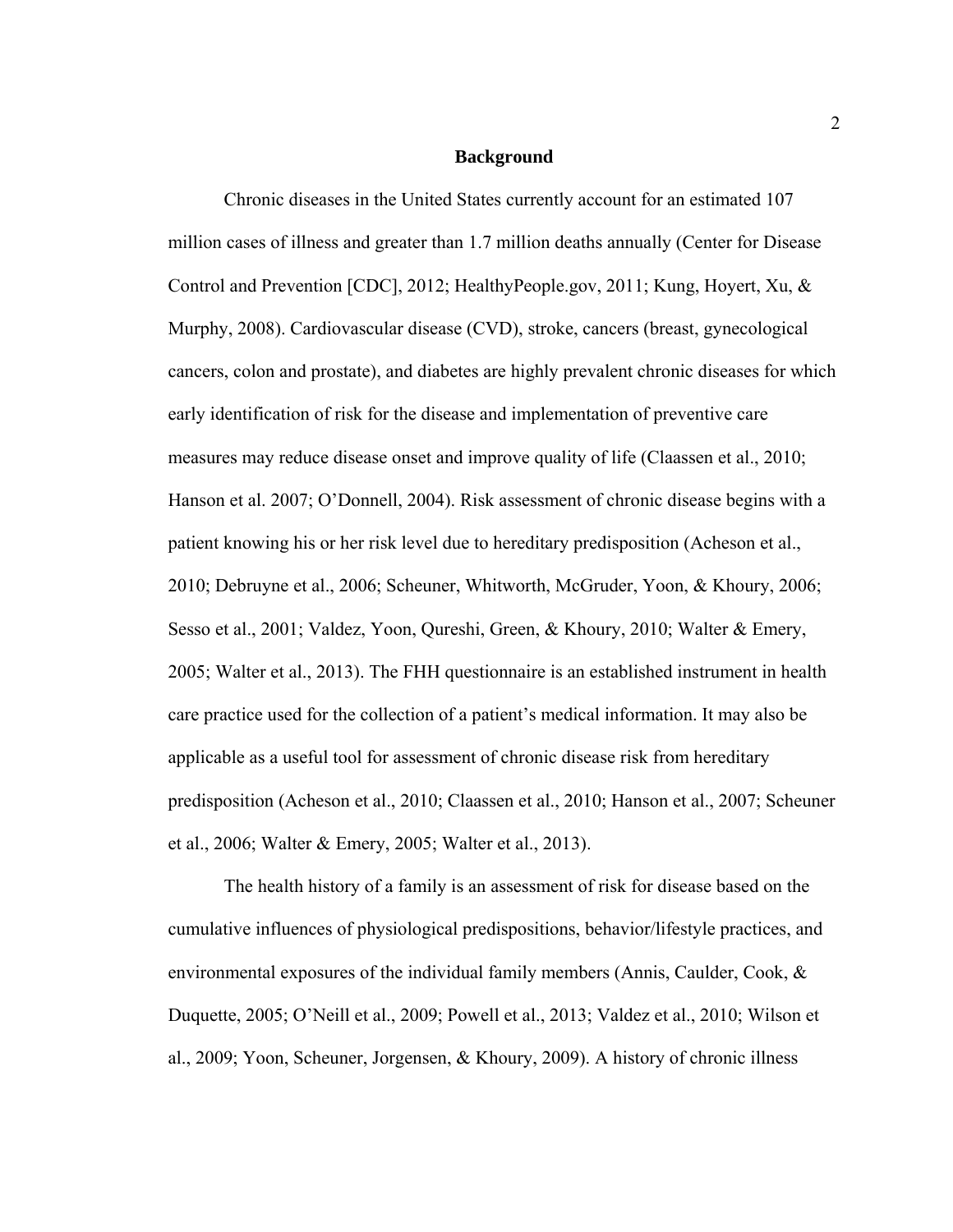among family members is a strong indicator of risk for CVD, stroke, cancer (breast, ovarian, colon, or prostate), and diabetes (Annis et al., 2005; Debruyne et al., 2006; O'Neill et al., 2009; Powell et al., 2013; Scheuner et al., 2006; Valdez et al., 2010; Wilson et al., 2009; Yoon, Scheuner, & Khoury, 2003; Yoon et al., 2009). Risk for a chronic disease has been shown to double if a person has at least one first-degree or first generation relative (parent, sibling, or children) who develops the disease by middle age (O'Neill et al., 2009; Powell et al., 2013; Valdez et al., 2010). Risk may even triple if more than one first-degree relative is diagnosed with a disease. This has been demonstrated among women with a familial history of breast cancer and among families with colorectal cancer or CVD histories (Fuchs et al., 1994; Hunt, Williams, & Barlow, 1986; Lloyd-Jones et al., 2004; O'Neill et al., 2009; Powell et al., 2013; Sesso et al., 2001; Scheuner et al., 2006; Valdez et al., 2010).

The FHH questionnaire commonly completed by most patients is focused on firstdegree relatives. However, the recommendation from the American Academy of Family Physicians (AAFP), American Medical Association (AMA), CDC, the U.S Department of Health and Human Services (HHS), and National Institute of Health (NIH) is to use a questionnaire that gathers information on three degrees or generations of family (AAFP, 2012; AMA, 2014; Berg et al., 2009; CDC, 2013b; HHS, n.d.; O'Neill et al., 2009; Powell et al., 2013; Valdez et al., 2010). The three degrees of relatives are comprised of first-degree as described above, second-degree that include maternal/paternal grandparents, aunts/uncles, nieces/nephews and half-siblings, and third-degree that include first cousins (AAFP, 2012; AMA, 2014; Berg et al., 2009; CDC, 2013b; HHS,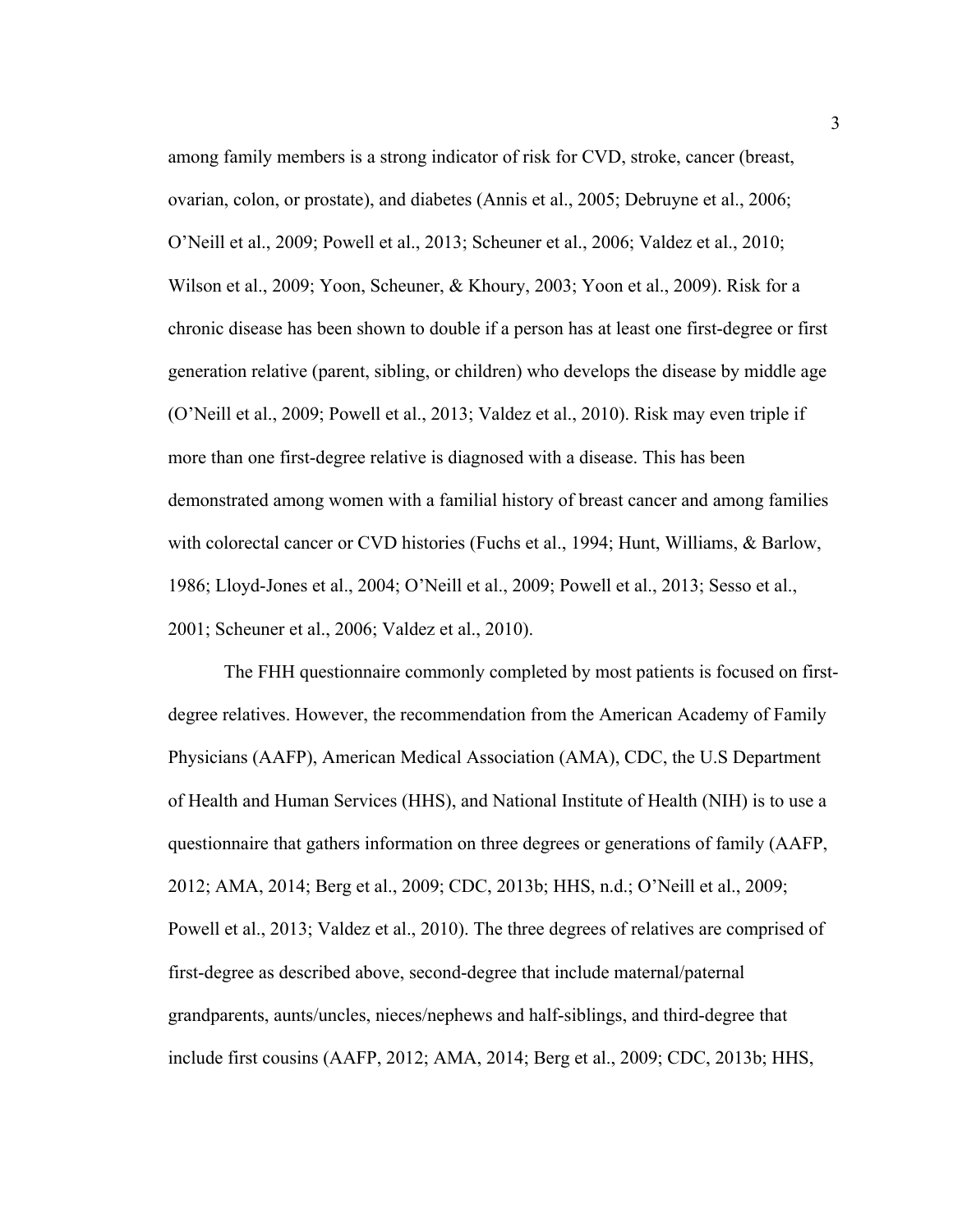n.d.; O'Neill et al., 2009; Powell et al., 2013; Valdez et al., 2010). The utilities of using the third-degree FHH in health care practice include providing the physician with an understanding of the patient's current condition and assisting in the development of an intervention or preventive care protocol (Bickley & Szilagyi, 2012; Mai et al., 2011). The third-degree FHH may also aid patients in appraising and recognizing their individual level of risk for developing a given chronic disease as well as motivating patients to implement behavioral changes to delay disease onset or improve disease outcomes (Cegala, 2011; Claassen et al., 2010; Ko, Turner, Jones, & Hill, 2010; Valdez et al., 2010). As important are the public health applications. In public health, a comprehensive FHH is a tool for gathering data for disease epidemiology, risk stratification of chronic diseases, and the subsequent development and implementation of targeted health promotions and education initiatives (Audrain-McGovern, Hughes, & Patterson, 2003; Bickley & Szilagyi, 2012; Dearborn & McCullough, 2009; Harrison et al, 2003; Valdez et al., 2010).

In spite of the recommendations from AAFP, AMA, CDC, HHS, and NIH, the third-degree FHH is not routinely used in medical practice (Berg et al., 2009; CDC, 2013b; O'Neill et al., 2009; Powell et al., 2013). Stated barriers for routine use of the third-degree FHH include the availability of time during a medical consultation, training for health care employees collecting the FHH, and patient's knowledge for their family's health history (Annis et al., 2005; Archer, Fevrier-Thomas, Lokker, McKibbon, & Straus, 2011; Cegala, 2011; Claassen et al., 2010; Flynn et al., 2010; Janssens et al., 2012; O'Neill et al., 2009; Parmar, 2003; Powell et al., 2013; Qureshi et al., 2011; Rich et al.,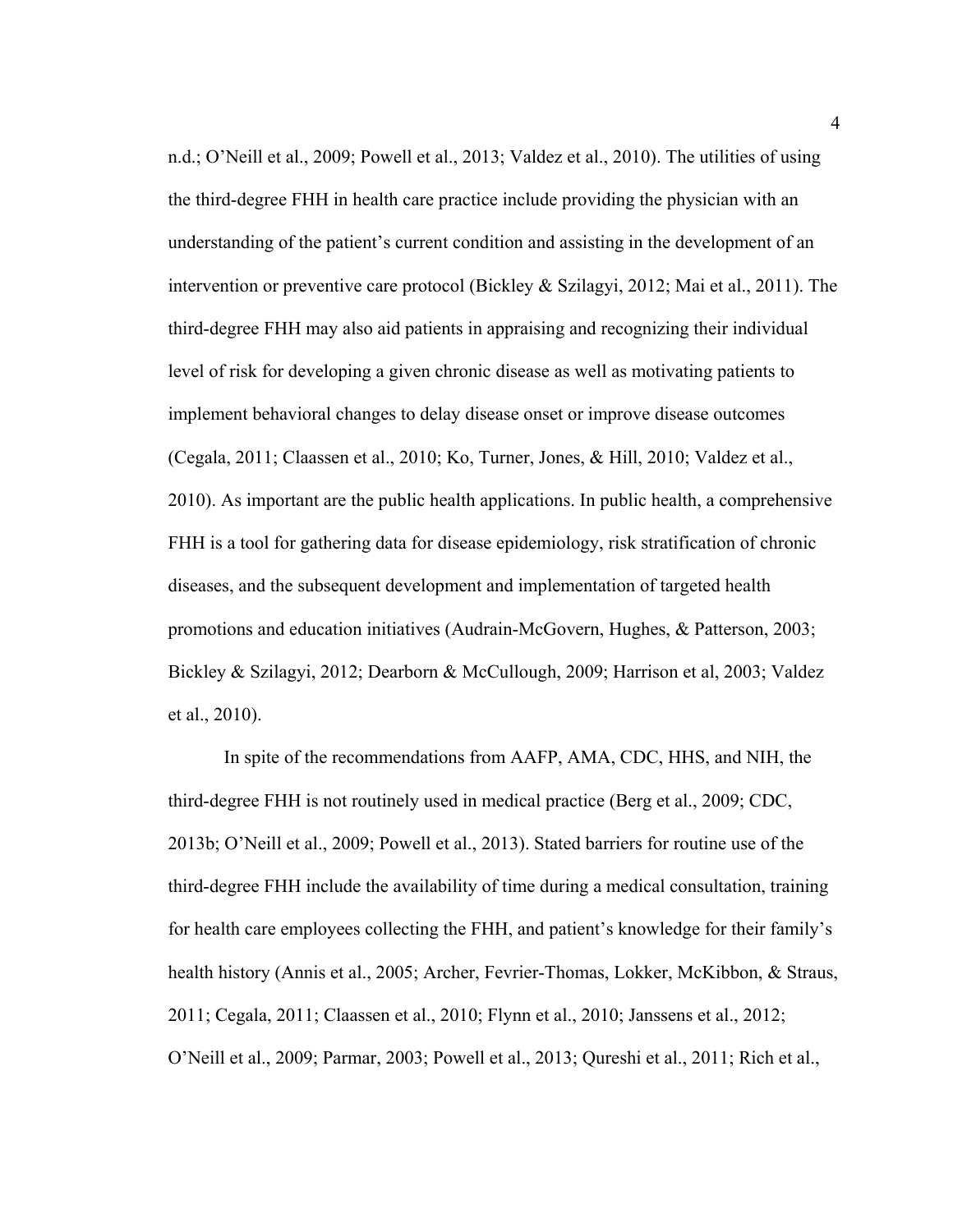2004; Ruffin et al., 2011; Valdez et al., 2010; Wattendorf & Hadley, 2005; Wilson et al., 2009; Yoon et al., 2003; Yoon et al., 2009). Specifically, a patient's extent of knowledge of FHH appears to be associated with gender and age, with women and older patients having greater degree of knowledge versus men and younger patients (Archer et al., 2011; Beier & Ackerman, 2003; Cegala, 2011; Janssens et al., 2012; O'Neill et al., 2009; Qureshi et al., 2011; Rich et al., 2004). A limited number of studies have shown a relationship between cultural practices and how families communicate on health issues, which may also influence the patient's knowledge of FHH and the perception of disease risk (Chow et al., 2009; Elder et al., 2009; Mai et al., 2011; Nam et al., 2011; Shaw et al., 2009). However, studies investigating the association between ethnicity and a patient's knowledge of FHH are few due to limited representation of ethnic groups or lack of inclusion of ethnic groups as mediating variables (Janssens et al., 2012; Kayser, Acquati, & Tran, 2012; O'Neill et al., 2009; Powell et al., 2013; Valdez et al., 2010; Yoon et al., 2003). Consequently, this quantitative study aimed to address these gaps in information and explore the possible associations between the participant's third-degree FHH and his or her perception of disease risk as well as the FHH controlled for the demographics of the participants and the perception of disease risk.

#### **Problem Statement**

The health care burden of chronic diseases in the United States is evident by the estimated 107 million cases of disease and 1.7 million deaths occurring annually (CDC, 2012; HealthyPeople.gov, 2011; Kung et al., 2008). Identification of risk for the diseases accompanied by early preventive care may delay or prevent disease onset, improve an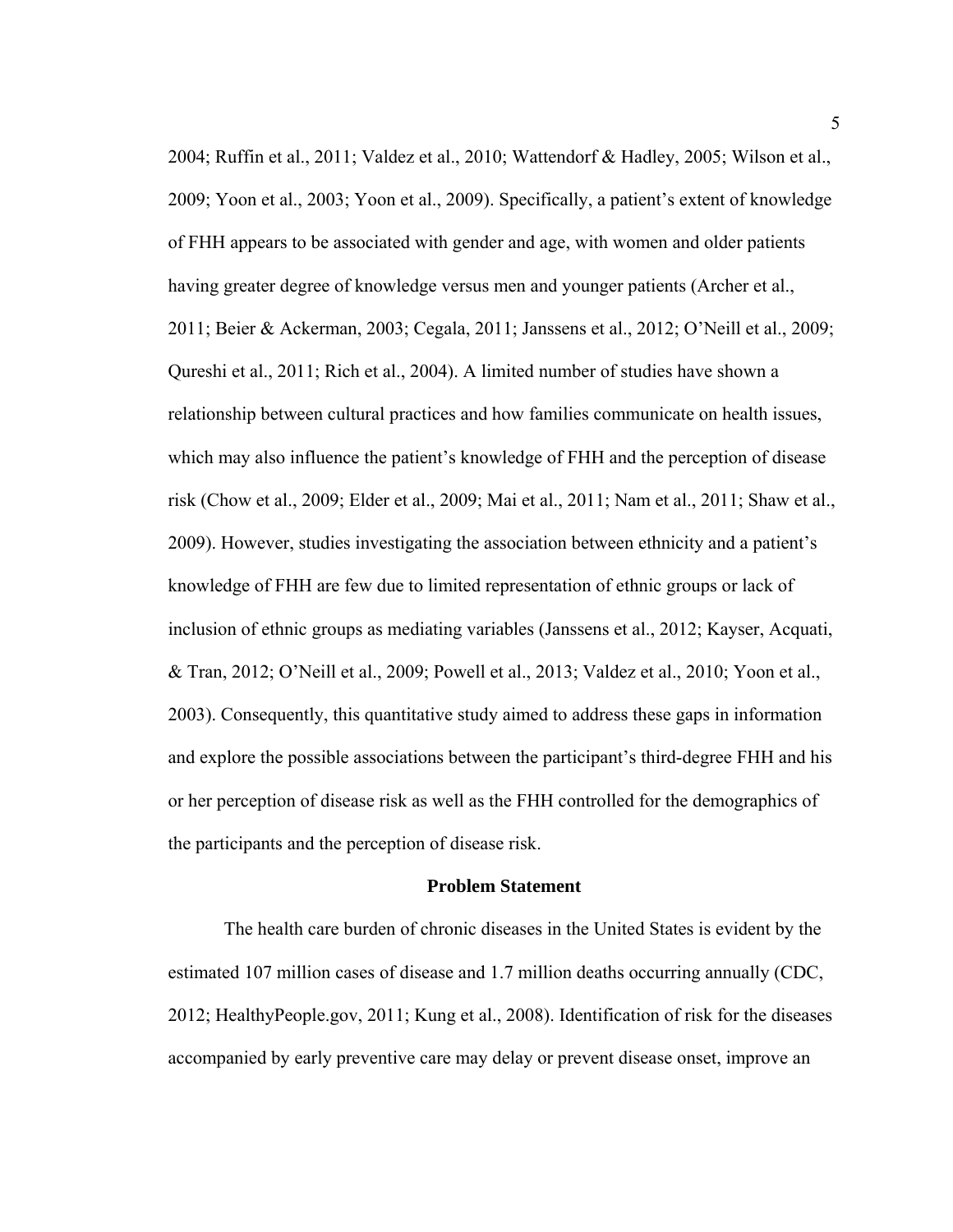individual's quality of life, and progressively minimize the burden of chronic diseases on health care (Claassen et al., 2010; O'Donnell, 2004). A third-degree FHH may serve as a tool to assess an individual's risk level for chronic disease and prompt a call to action to implement health-related changes based on the individual's perceived level of risk (Bickley & Szilagyi, 2012; Cegala, 2011; Claassen et al., 2010; Ko et al., 2010; Mai et al., 2011; Valdez et al., 2010; Wang et al., 2009). Consequently, further investigation may aid in understanding the possible associations between completing the third-degree FHH and the perception of disease risk as well as the influence of the FHH, controlled for demographics, and the perception of disease risk.

#### **Purpose of the Study**

 The third-degree FHH is the recommended questionnaire for collecting information on the history of family health. The third-degree FHH may be an effective tool to assess the risk for chronic diseases and to motivate the patient to implement behavioral changes to delay disease onset or improve disease outcomes (Bickley & Szilagyi, 2012; Cegala, 2011; Claassen et al., 2010; Ko et al., 2010; Mai et al., 2011; Valdez et al., 2010). The accuracy and thoroughness with which a person completes the third-degree FHH is based on the knowledge the person has of their FHH, which may be influenced by the demographics of the patient and communication among family members. Therefore, in this research study I examined the possible associations between completing the third-degree FHH and the participant's perception of disease risk as well as the influence of the FHH, controlled for demographics, on the FHH and the perception of disease risk.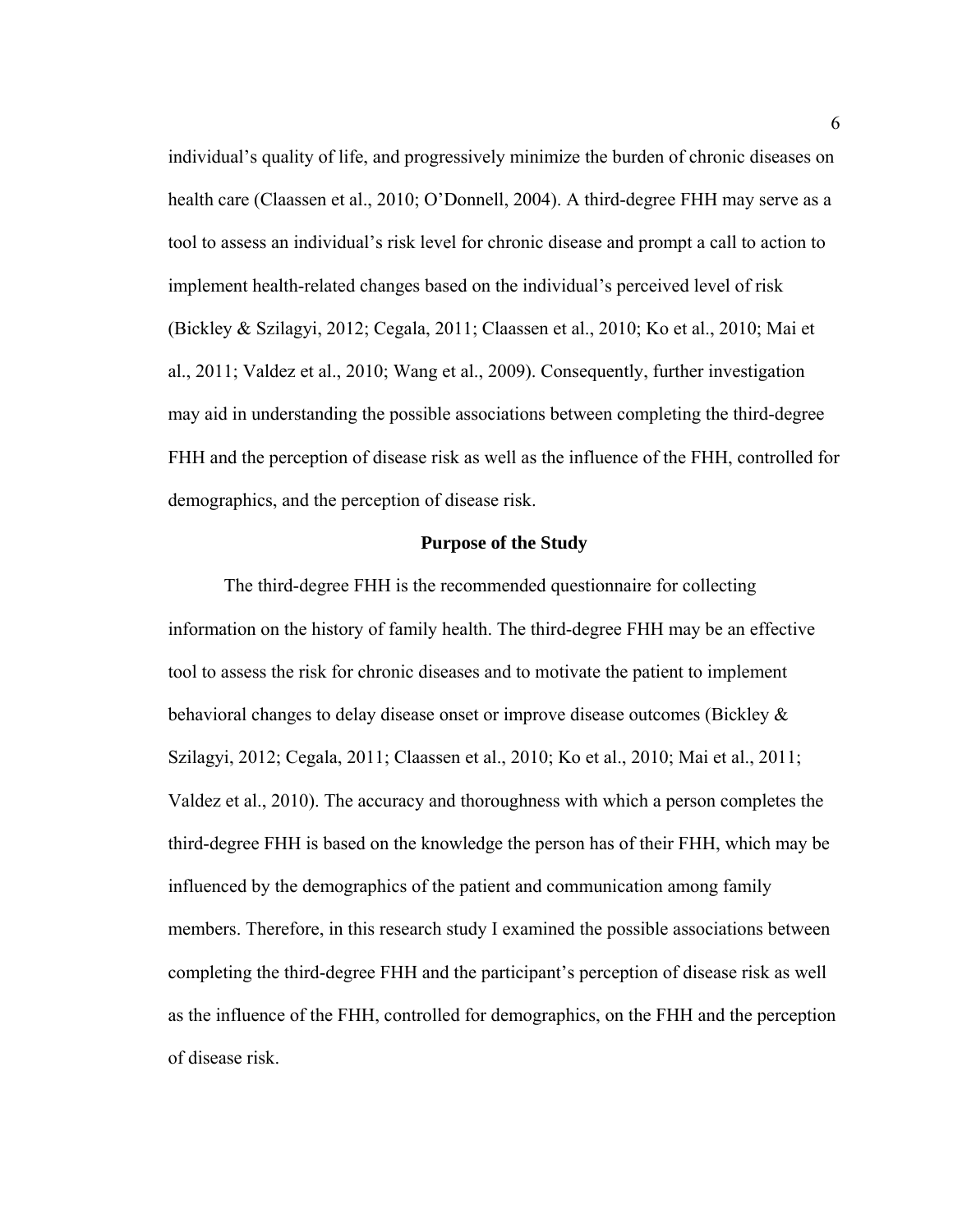#### **Research Questions and Hypotheses**

The research questions for this study were developed to investigate the possible associations between completing the third-degree FHH and the participant's perception of disease risk in addition to the influence of the participant's demographics on the FHH and the perception of disease risk.

Research Question 1 (RQ1): How does completing the third-degree FHH influence the participant's perception of disease risk?

 $H1<sub>0</sub>$ : Completing the third-degree FHH does not influence the participant's perception of disease risk, as measured by the survey instrument.

*H*<sub>1</sub>. Completing the third-degree FHH does influence the participant's perception of disease risk, as measured by the survey instrument.

Research Question 2 (RQ2): How does the participant's third-degree FHH, controlled for demographics (gender, age, race, ethnicity, and place of recruitment [physician office versus general community locations]), influence the perception of disease risk?

*H*<sub>20</sub>: The participant's third-degree FHH, controlled for demographics, does not influence the perception of disease risk.

*H*2<sub>a</sub>: The participant's third-degree FHH, controlled for demographics, does influence the perception of disease risk.

#### **Theoretical Framework**

The theoretical frameworks applied to this study included social constructivism and the health belief model (HBM). The foundation of social constructivism or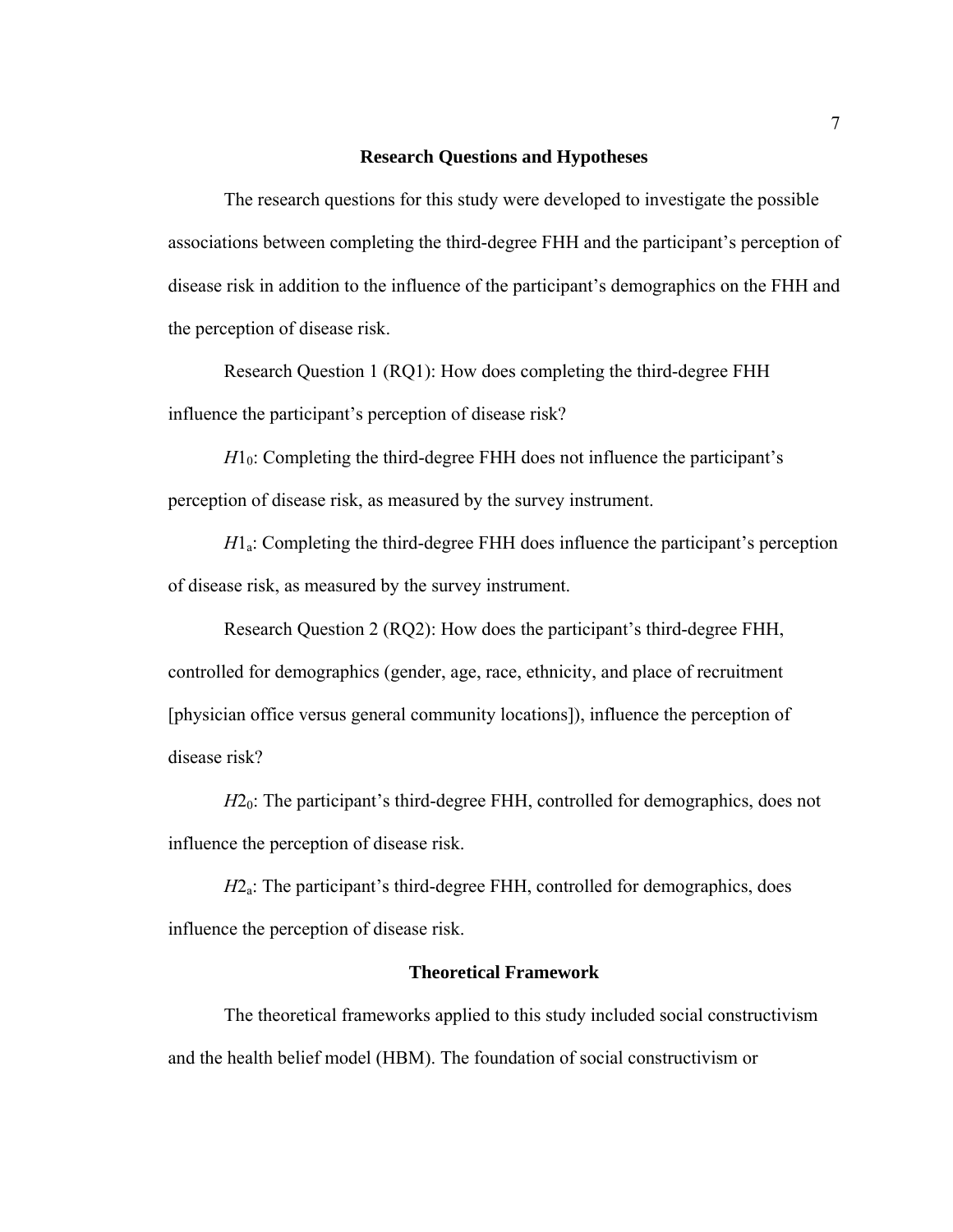socioculturalism is the work of psychologist Lev Vygotsky. In his work on social constructivism, Vygotsky focused on the ability of individuals to learn through personal experiences and participation in a given culture (as cited in Wertsch, 1997). Through his theory, Vygotsky emphasized the importance of learning information through interactions with well-informed and educated members of their social circle (as cited in Wertsch, 1997). Vygotsky also considered the relevancy of background and culture in developing the degree and breadth of knowledge acquired by the learner (as cited in Wertsch, 1997). Social constructivism was applied to this study in the context of a participant's learned knowledge of FHH as influenced by the background, culture, and/or ethnicity to which the participant has been exposed over his or her lifetime.

 The HBM was developed in the 1950s by social psychologists Hochbaum, Rosenstock, and Kegels who suggested that various elements play a role in a person's perception of his or her likelihood of acquiring a disease. These elements included perceptions of risk and severity of the diseases, perceptions of the benefits of an interaction or treatment, and perceptions of obstacles in carrying out the interactions or treatment (as cited in Cerkoney & Hart, 1980; Janz & Becker, 1984; Rosenstock, 1974). Additional facets of the HBM included the cues that prompt an individual to adopt an interaction or treatment as well as the individual's level of confidence in effectively completing the interaction or treatment (Rosenstock, Strecher, & Becker, 1988). The theoretical application of the HBM was tested in this study by the use of the third-degree FHH and the influence of the FHH on the participant's level of perceived disease risk.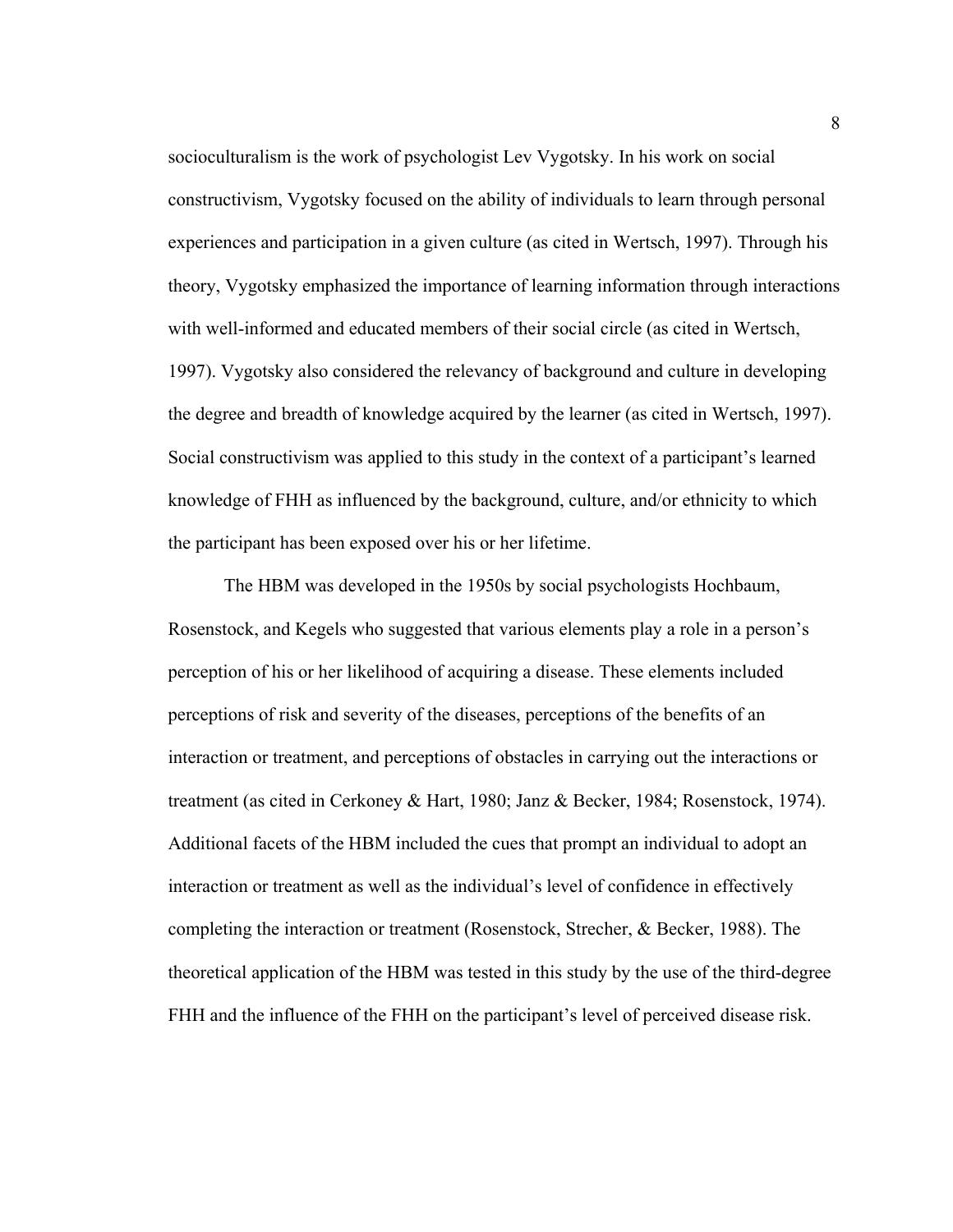#### **Nature of the Study**

The nature of this study was a quantitative, cross-sectional design that aimed to assess the possible influence between the completed third-degree FHH and the participant's perception of disease risk. The study participants were recruited from health care facilities and from the general population using convenience sampling. Each participant completed a questionnaire consisting of three sections: a continuous/categorical questionnaire to gather demographic information (gender, age, race, ethnicity, professional experience related to health care, and place of recruitment [health care facility versus general locations]); the comprehensive third-degree FHH; and the 5-point Likert scale questionnaire to assess the perception of disease risk of the thirddegree FHH. The study questionnaire was developed and offered online through Survey Gizmo (www.surveygizmo.com). A hardcopy version of the same questionnaire was also available to individuals recruited at the health care facilities. The completeness factor, centered on the participant's knowledge of his or her third-degree FHH, was calculated individually for each participant based on whether or not the participant knew if each family member identified had any of the chronic conditions listed. The sample size was calculated using statistical power analysis, alpha level application for Type 1 error, and effect size.

#### **Definition of Terms**

*Chronic diseases:* In the context of this study, chronic diseases are a group of health conditions identified by the CDC as having highest prevalence, morbidity, and mortality. Chronic diseases are also highly preventable disease conditions (CDC, 2012).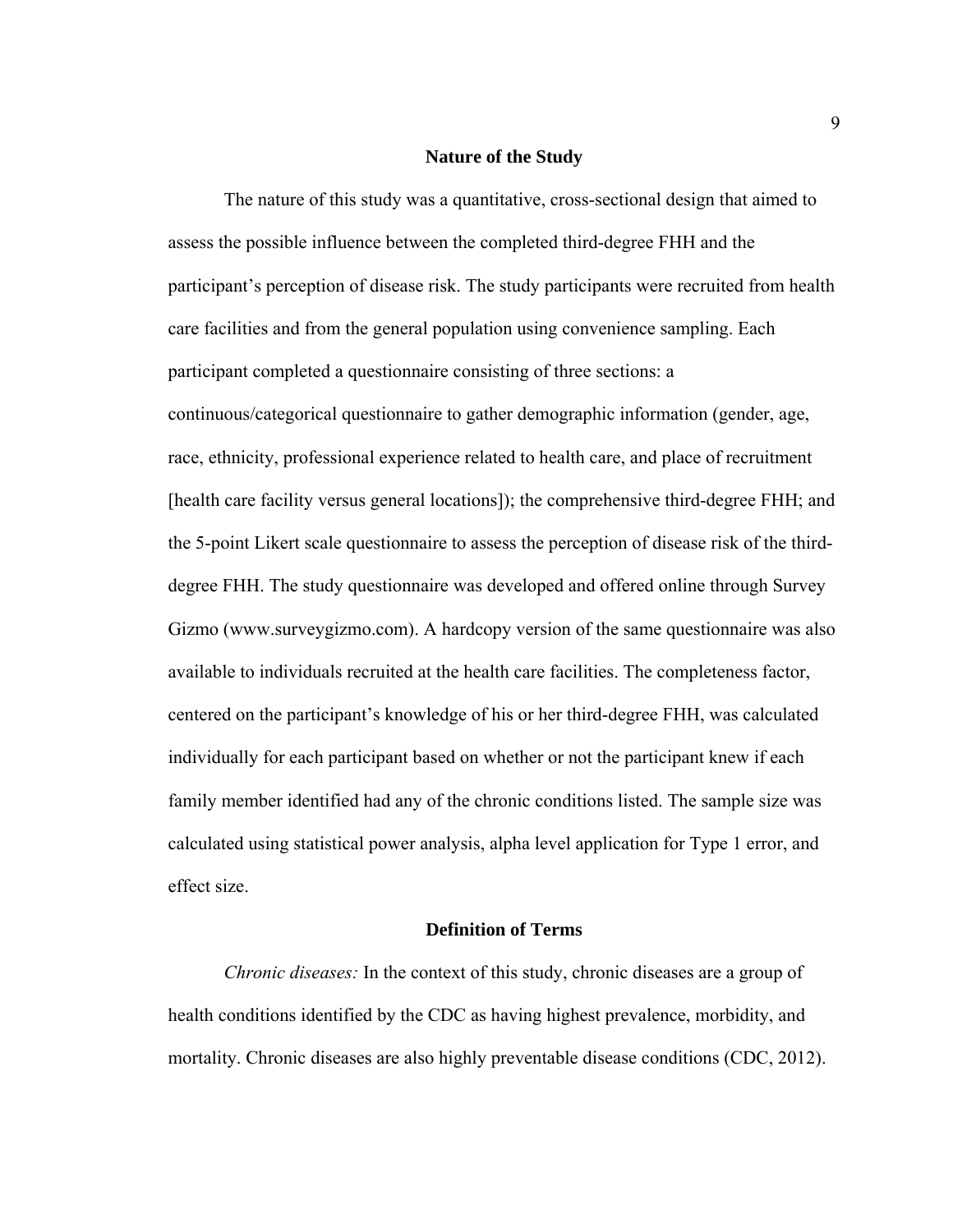This disease category is inclusive of CVD, stroke, cancers (breast, ovarian and cervical, colon and prostate), and diabetes (CDC, 2012).

*Familial health history:* The FHH is a questionnaire designed to gather the medical history of family members to identify risk of disease based on shared genetics, culture, behavior/lifestyle practices, and environmental exposures (Annis et al., 2005; O'Neill et al., 2009; Powell et al., 2013; Valdez et al., 2010; Wilson et al., 2009; Yoon et al., 2009).

*Knowledge of family health history*: The knowledge of FHH is the actual information that a given individual may have of the health history of the family, both maternal and paternal, as influenced by social constructivism, culture, practices and family interaction.

*Medical consultation*: In the context of this study, the medical consultation is the type or nature of the health care visit (annual physical, illness/treatment, or monitoring/follow-up).

*Perceived level of risk:* In the context of this study, the perceived level of risk is the degree to which a study participant is concerned about the probability of having a hereditary predisposition for a chronic disease based on the information documented on the FHH.

*Third-degree FHH:* The third-degree FHH is comprised of questions that gather the medical histories of the first-degree relatives (parent, sibling, or child), second-degree relatives (maternal/paternal grandparents, aunts/uncles, nieces/nephews, and half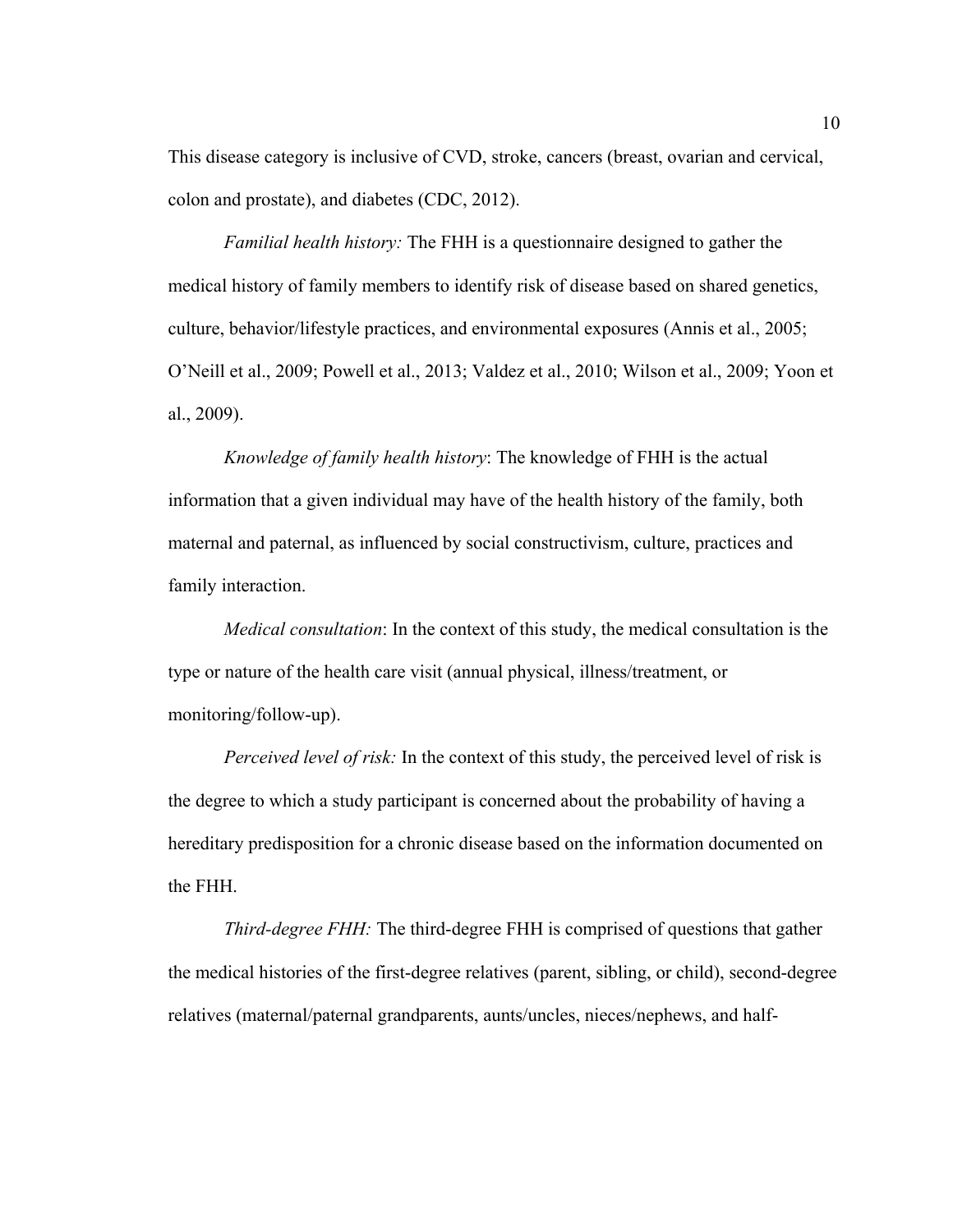siblings), and first cousins or third-degree relatives (AAFP, 2012; Berg et al., 2009; CDC, 2013b; O'Neill et al., 2009; Powell et al., 2013; Valdez et al., 2010).

#### **Assumptions**

A key assumption of the study was that the study participants had knowledge of their family's health history as needed to complete a third-degree FHH. Further, it was assumed that the participants' self-reported information was accurate, truthful, and thorough, and that the participants did not withhold information. Another assumption was that the validated third-degree FHH questionnaire used in the study, which was based on the recommendations of AAFP, CDC, HHS, and NIH, appropriately captured the participant's FHH (AAFP, 2012; Berg et al., 2009; CDC, 2013b; HHS, n.d.; O'Neill et al., 2009; Powell et al., 2013). A final assumption of the study was that volunteer participants were representative of a diverse population, thus leading to statistically meaningful results from the study.

#### **Scope and Delimitations**

The study was delimited to assessing whether completion of the third-degree FHH influenced the participant's perceived level of disease risk. The study included male or female participants, 18 years of age or older, of any race or ethnicity who could read and understand English. Individuals who indicated they were adopted or did not know if they were adopted were excluded from the study, as it was assumed they did not have FHH knowledge of their biological family.

Nonrandom convenience sampling was used to recruit participants. Participants were recruited from health care facilities and from the general community. Recruitment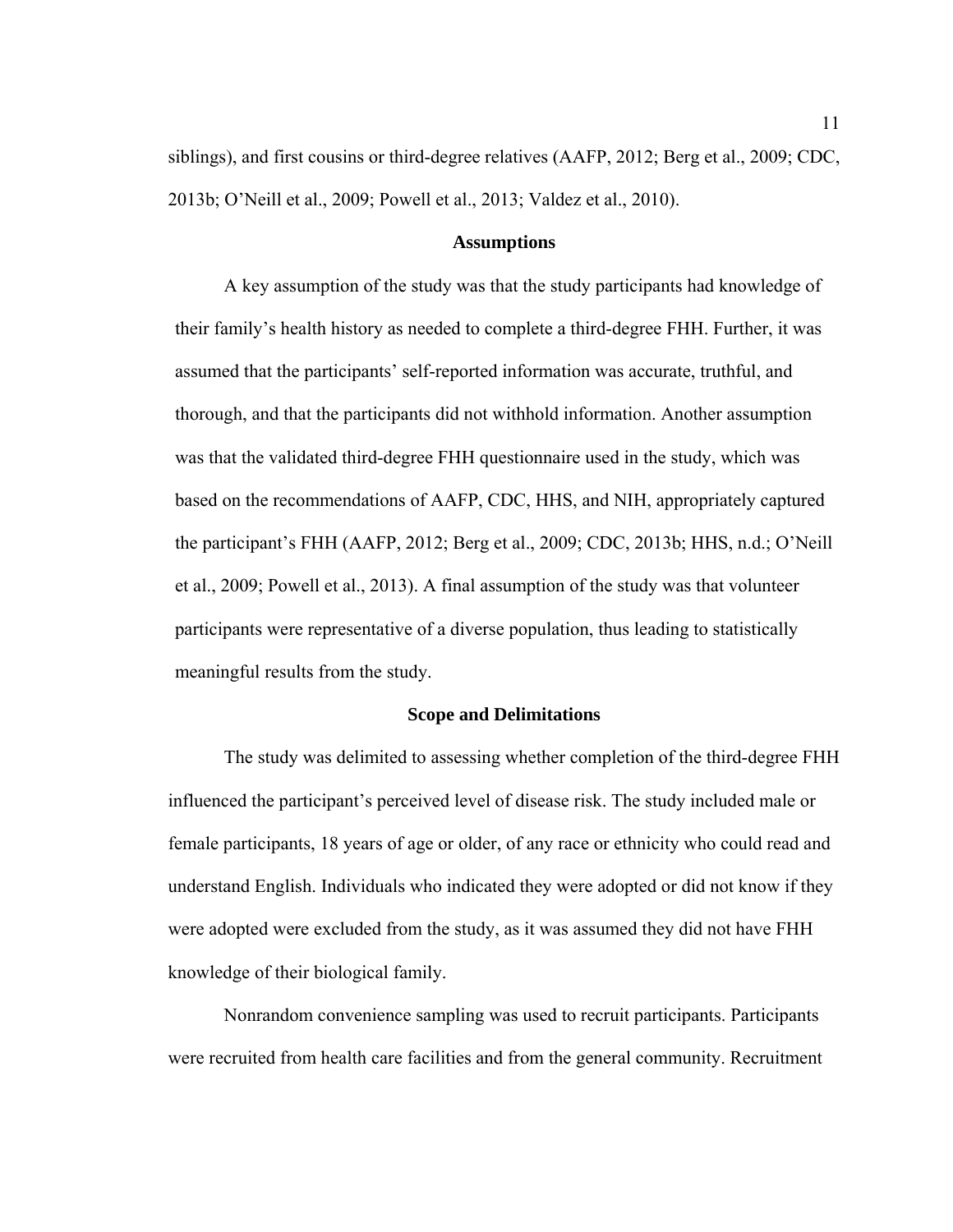information was posted at various locations throughout the cities of Newark and Wilmington and surrounding areas in Delaware within New Castle County, Delaware as well as through a Facebook page created specifically for the study. Because the participant pool was limited to those individuals who volunteered to complete the survey, the study findings may not be generalizable to a larger population.

It was not within the scope of this study to develop mitigations such as training information or tutorials to overcome possible knowledge barriers for completing the third-degree FHH. It was also not within the scope of the study to provide medical care, preventive interventions for chronic diseases, or tools to enhance the perception of risk among the study participants.

#### **Limitations**

Several limitations to the study research are noted. The study participants from the health care facilities were recruited from within a specific geographical area due to logistical management. Therefore, this portion of the study population was limited to the individuals who volunteered for the study within the geographical areas of the health care facilities (Scheuner et al., 2006). This may have led to selection bias and limited generalizability of the findings from the study. The study participants may have also been a source of recall bias since the data were self-reported.

The online survey format has its own limitations, which may include difficulty in completing or reluctance by participants to complete due to technological challenges, lack of computer access, and concerns around privacy (Shannon, Johnson, Searcy, & Lott, 2002). Additionally, the electronic survey format can lend itself to misinterpretation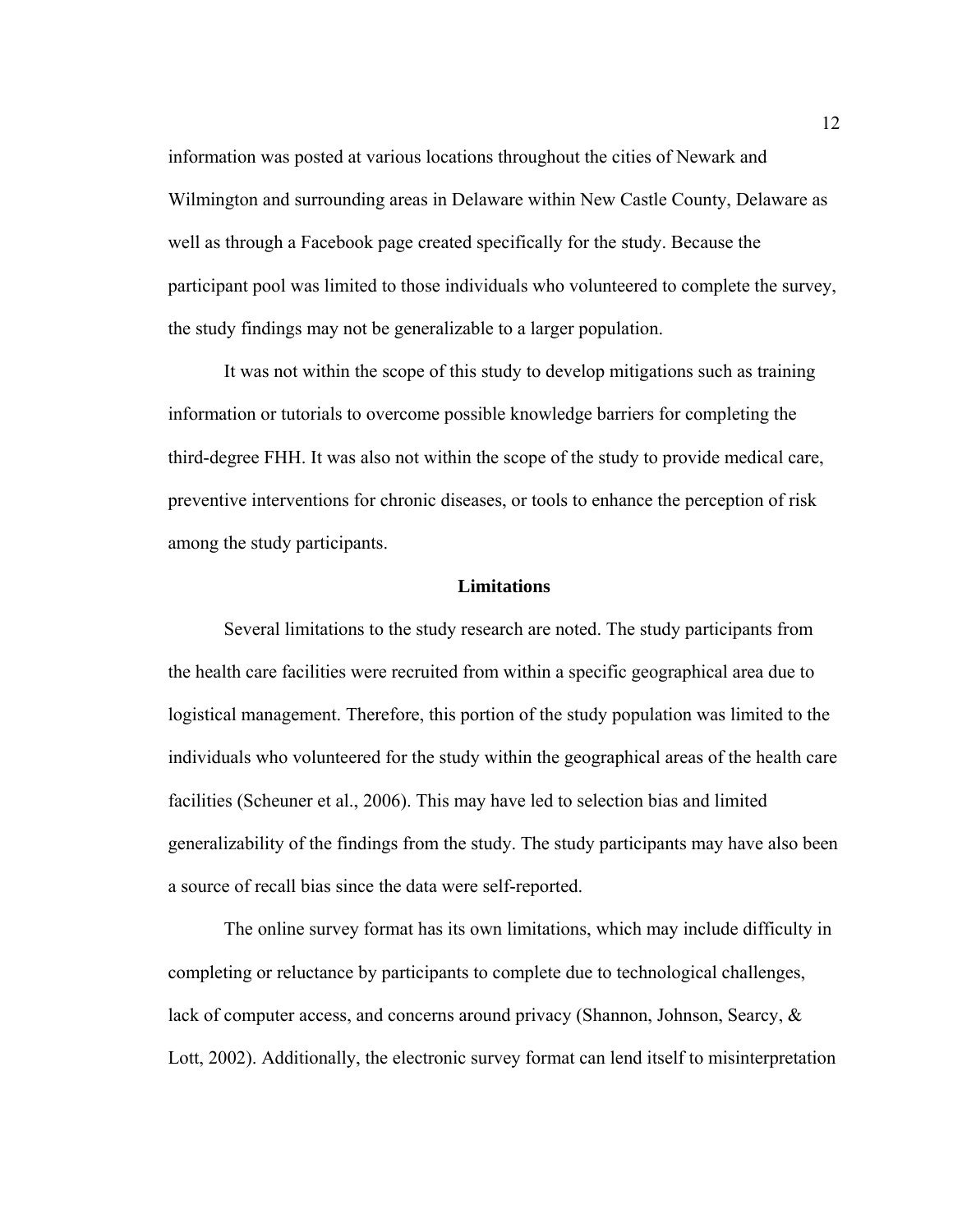and mistakes by the survey participant (Shannon et al., 2002). Another limitation is that the study did not provide a process for validating the FHH information entered by study participants. Therefore, true lack of knowledge of FHH or accuracy of information reported in the FHH cannot be proven. Consequently, inaccuracies in the information reported may have altered the results of the data.

An additional source of bias may have resulted due to the Hawthorn effect (Delgado-Rodríguez & Llorca, 2004). Since a sample of the study participants were recruited from health care facilities, these individuals may have had an enhanced level of disease risk perception, which may have contributed to inaccurate information, overstatement of disease risk, and biased result outcomes. Conversely, the study participants recruited from the general community may have had less concern about disease risk at the point in time of their participation in the study.

The use of a cross-sectional design also had limitations such as the study design only being able to infer correlations and not causal relationships and the requirement of a larger sample size to attain a significant power (Creswell, 2009). The cross-sectional study design may have also been subject to selection bias, information bias, and potential for confounding due to factors such as educational level and health care experience or training (Cooper, 2000; Delgado-Rodríguez & Llorca, 2004; LaMonte, 2013).

Measures to address the limitations included ensuring that recruitment took place at health care facilities that were known to serve a widely diverse population. Recruitment flyers for the participants from the general population were posted at locations with high traffic of individuals from widely diverse populations. To minimize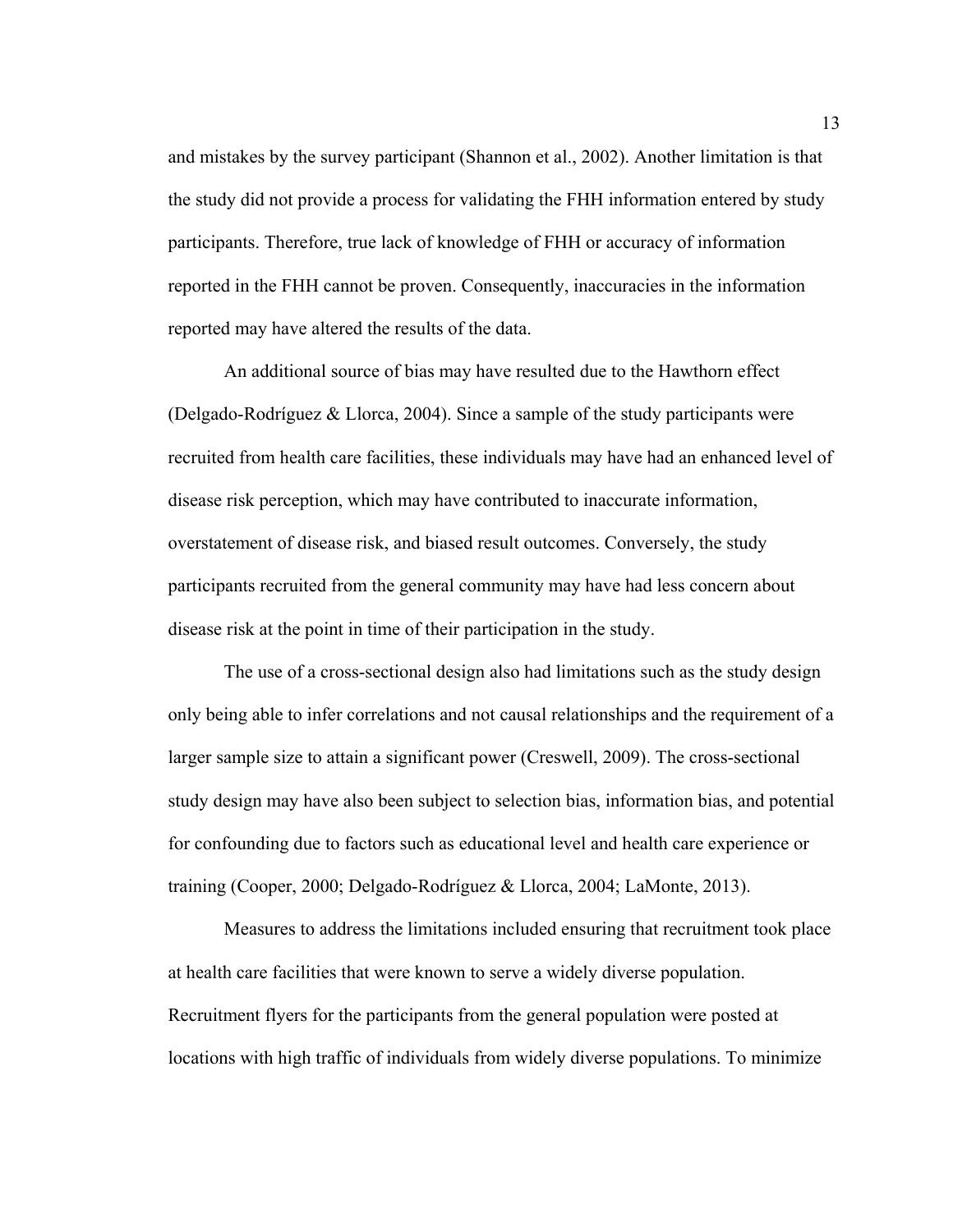confounding, educational level and health care experience or training was controlled. Other measures to control the study limitations included providing participants with very clear directions for how to complete the study in addition to emphasizing the importance of providing as thorough and accurate information as feasible based on their knowledge levels of FHH.

#### **Significance of the Study**

The study was a distinctive opportunity to address a gap in research relative to the influence of completing the third-degree FHH on the participant's perception of personal risk for chronic disease(s). The information obtained through this study may aid in the development of a comprehensive, third-degree FHH that is aligned with AAFP, CDC, and NIH recommendations and useful for assessing chronic disease risk (AAFP, 2012; Berg et al., 2009; CDC, 2013b; O'Neill et al., 2009; Powell et al., 2013). Additionally, the information may aid in the development of health promotions and education initiatives that effectively convey a sense of personal disease risk.

An accurate and complete FHH increases its usefulness as a primary tool for chronic disease risk assessment at a time when chronic diseases use the bulk of health care resources, and the applications for genetic testing based on risk assessment are significantly expanding (Khoury, Feero, & Valdez, 2010; Powell et al., 2013; Rich et al., 2004; Valdez et al., 2010). Herein lay the opportunities for social change that may result from the study: widespread implementation of a familial health history questionnaire that leads to an impactful, higher degree of disease risk awareness, prompting preventive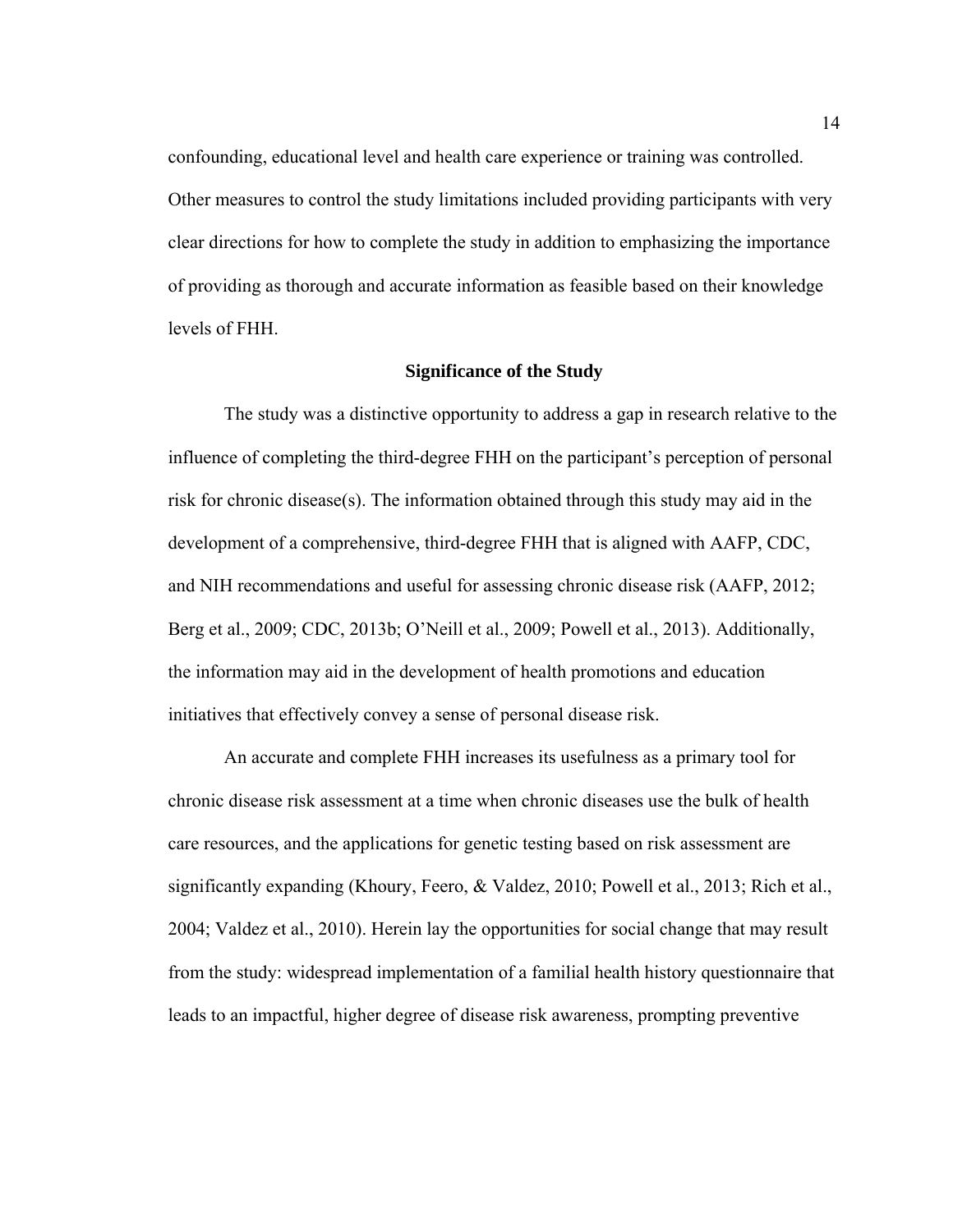action on the part of the individual, and leading to improved individual and population health.

#### **Summary**

Chronic diseases are a significant cause of illness and mortality in the United States. Hereditary predisposition to chronic diseases is a useful indicator for identifying people at risk for disease development. With knowledge of disease risk, an individual, in consultation with health care professionals, may implement behavioral changes that could aid in delaying disease onset or improving disease outcomes. An ideal tool for determining hereditary predisposition is the familial health history, and in particular, the CDC, NIH, and AAFP recommended third-degree FHH (AAFP, 2012; Berg et al., 2009; CDC, 2013b; O'Neill et al., 2009; Powell et al., 2013; Valdez et al., 2010). However, the influences of the third-degree FHH questionnaire and participant demographics on the level of perceived risk of disease are not fully understood. The goal of the study outlined in this chapter was to investigate these gaps in the knowledge base, as supported by the review of the literature presented in Chapter 2.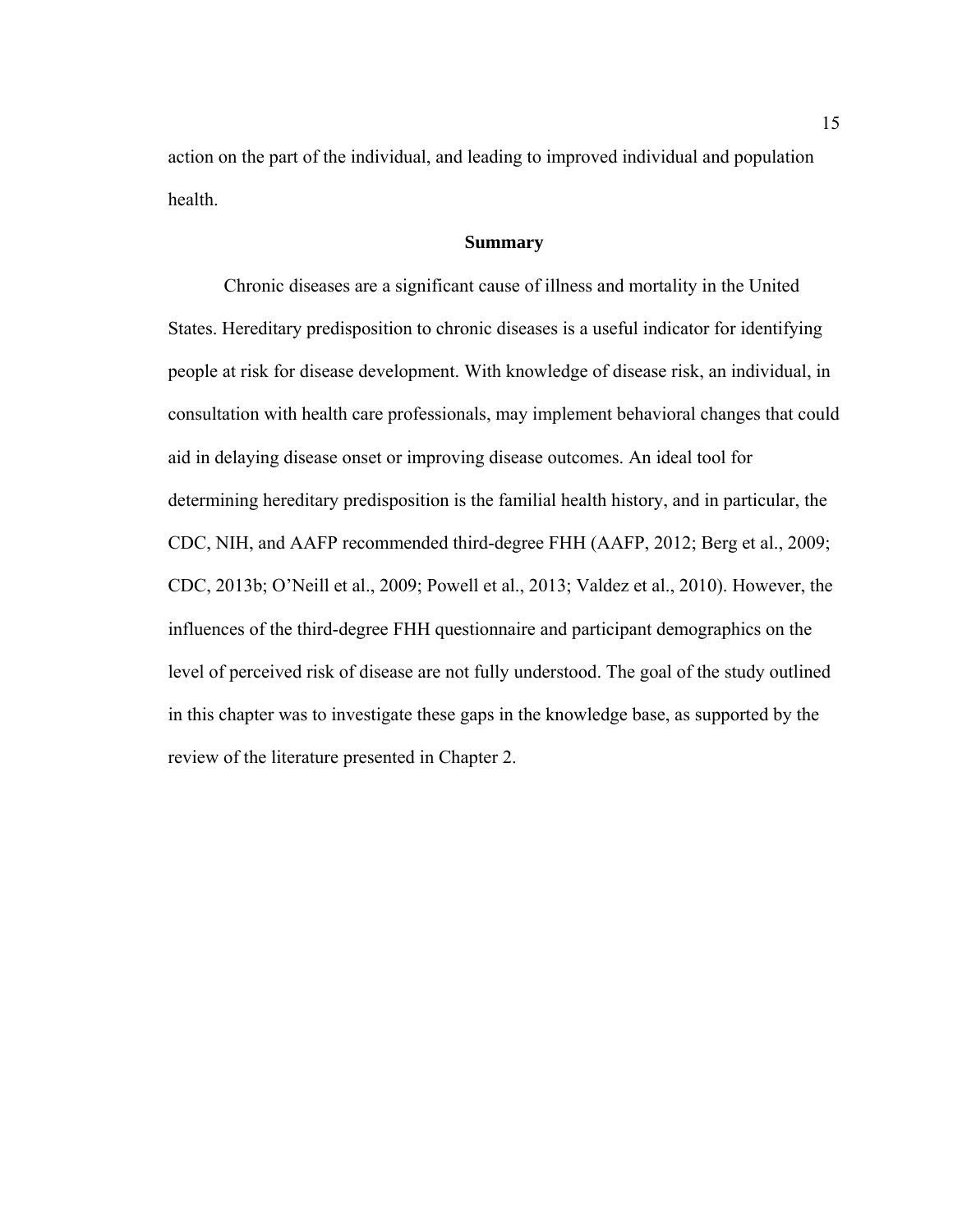#### Chapter 2: Literature Review

#### **Introduction**

Although extensive research has been devoted to the significance of the FHH as an indicator of disease risk, limited information is available on the influence of a completed third degree FHH questionnaire on the patient's perception of disease risk. The purpose of this research study was to contribute to the body of work on FHH by examining the possible association of the completed third-degree FHH on the participant's perceived level of disease risk as well as the influence of the participant's demographics on the FHH and the perception of disease risk. The conclusions of this study may contribute to increasing awareness of the importance of an accurate and complete FHH, the usefulness of the third-degree FHH as primary tool for chronic disease risk assessment, and the value of the FHH in creating or increasing awareness of disease risk. The contributions of this study to the existing knowledge base may lead to social changes in public health and health care. These social changes may include the widespread implementation of a comprehensive FHH that can be used by physicians to aid in disease risk assessment and promoting greater disease risk perception among people, which may contribute to improved individual and population health.

In this chapter, I present the theoretical constructs that form the basis for the study as well as the relevant associations between the theories and the supporting literature. An analysis of recent peer-reviewed literature is summarized, including a review of the FHH as a tool of disease risk assessment, the influence of the FHH on the perception of disease risk, and the influence of participant demographics on the perception of disease risk.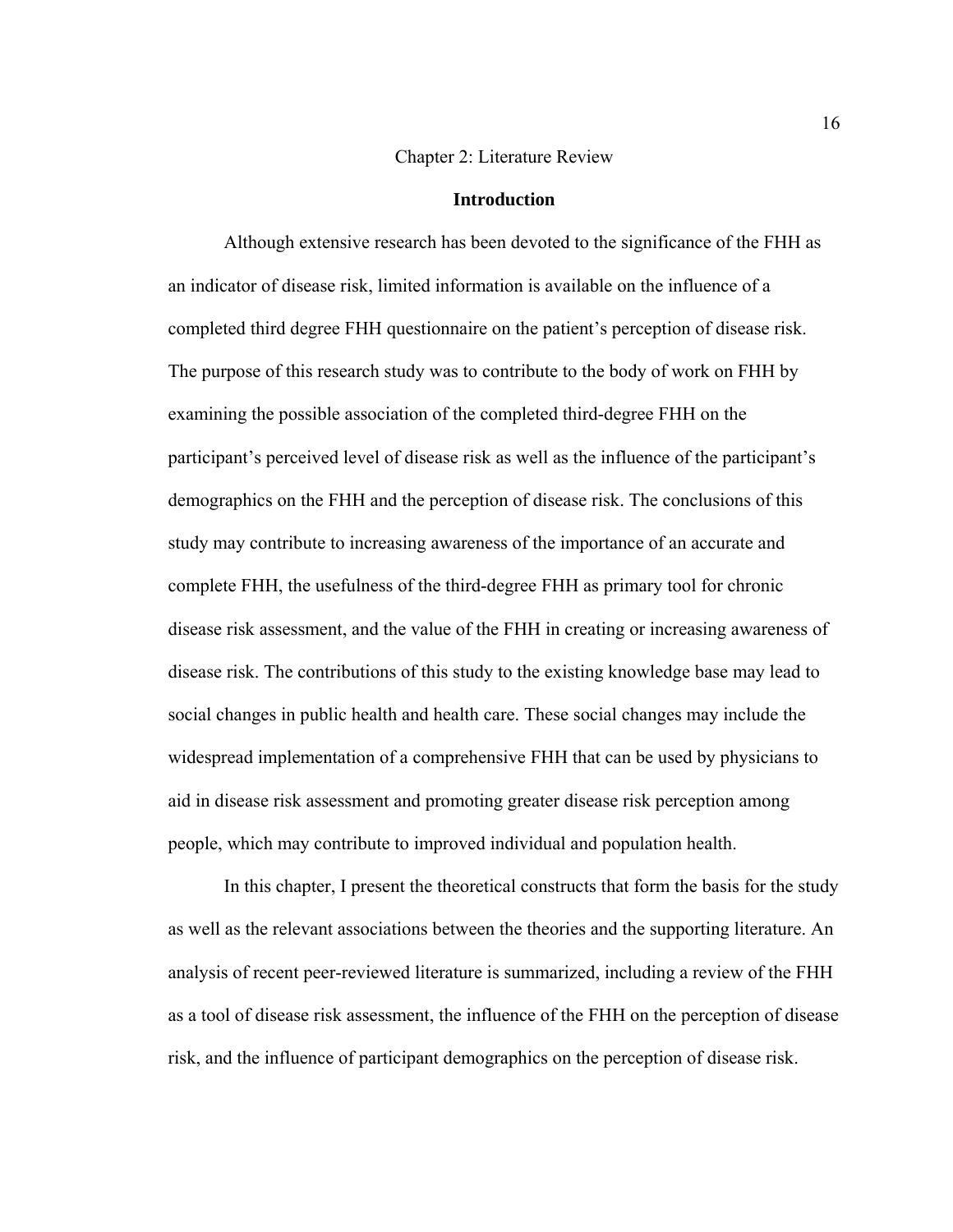#### **Literature Search Strategies**

The literature search strategies used in this review included accessing research databases relevant to the subject matter of this study. The databases included MEDLINE with Full Text, PubMed Central, Elsevier, Science Direct, EBSCO, BioMed Central, ProQuest Health & Medical Complete, Dissertations & Theses at Walden University, and the Internet search engine Google Scholar. Additionally, the websites for the CDC, NIH, HHS, and AAFP were searched for applicable literature and guidelines. Keywords and terminology used in the execution of the search included the following, either individually or in combination: *family health history, familial health history, third degree family health history, chronic disease risk assessment, chronic disease risk assessment from family health history, disease perception from family health history, patient perception of chronic disease risk, patient perception of disease risk, hereditary risk for chronic disease, knowledge of family health history, ethnicity and family health history, demographics and family health history, demographics and perception of chronic disease risk, demographics and knowledge of family health history, learning through family, family as the source of learning, learning and ethnicity, age and learning, gender and learning, social constructivism and constructivism, Vygotsky and social formation, culture and constructivism,* and *health belief model*. The literature review was primarily focused on articles published over a 5-year period from 2009 to 2013. The exceptions to the literature review timeline were seminal articles and book chapters focused on the theoretical foundations in addition to key journal articles that support the evolution of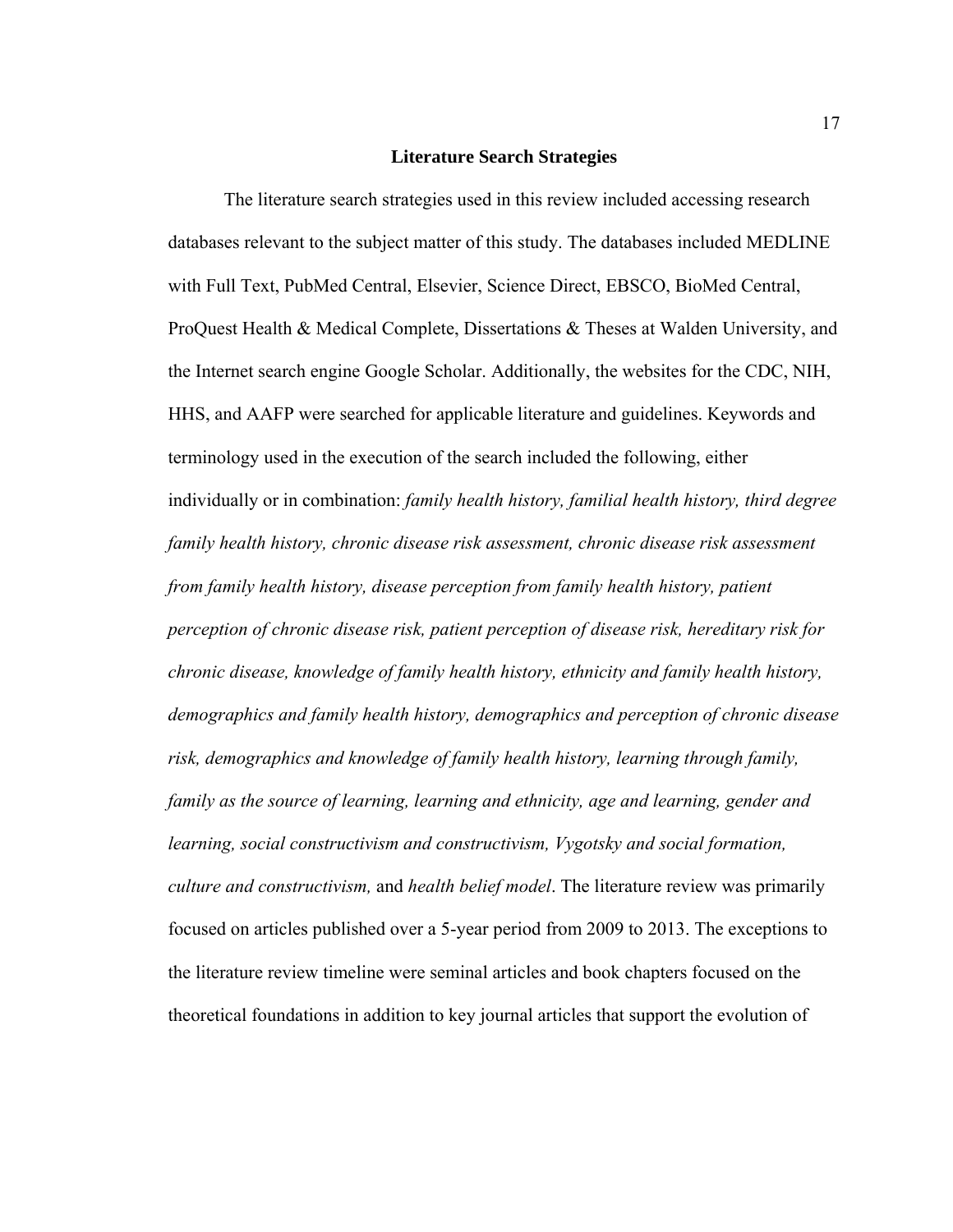concepts such as the utility of the FHH, its applications to chronic diseases, and the factors influencing knowledge of the FHH.

#### **Theoretical Foundation**

The theoretical and conceptual frameworks for the study are based on the theory of social constructivism or socioculturalism conceptualized by Vygotsky and Rosenstock's HBM. The examination of the effects of the demographical characteristics (age, gender, race, and ethnicity) on the patient's extent of knowledge of the FHH and the assessment of the perception of disease risk ascertained from the third-degree FHH are guided by the theoretical foundations of social constructivism and the HBM.

#### **Social Constructivism or Socioculturalism**

Through the theory of social constructivism or socioculturalism, Vygotsky (1986) considered how people learn, gain, and share information by being a part of and interacting within their social and cultural spheres (Corden, 2001; Wertsch, 1985). According to Vygotsky (1978), biology alone was not responsible for how an individual developed, but rather he emphasized that social factors were just as critical in the formation of the individual's knowledge and foundation. Vygotsky (1978, 1986) argued that culture directly affected the way children learn, and he emphasized that knowledge was built through the continued interactions within social entities and with individuals who had greater levels of experience and knowledge, such as family members. Further, Vygotsky's idea that the learning process aligned with inner values acquired from upbringing spoke to the influence of culture in determining what individuals would and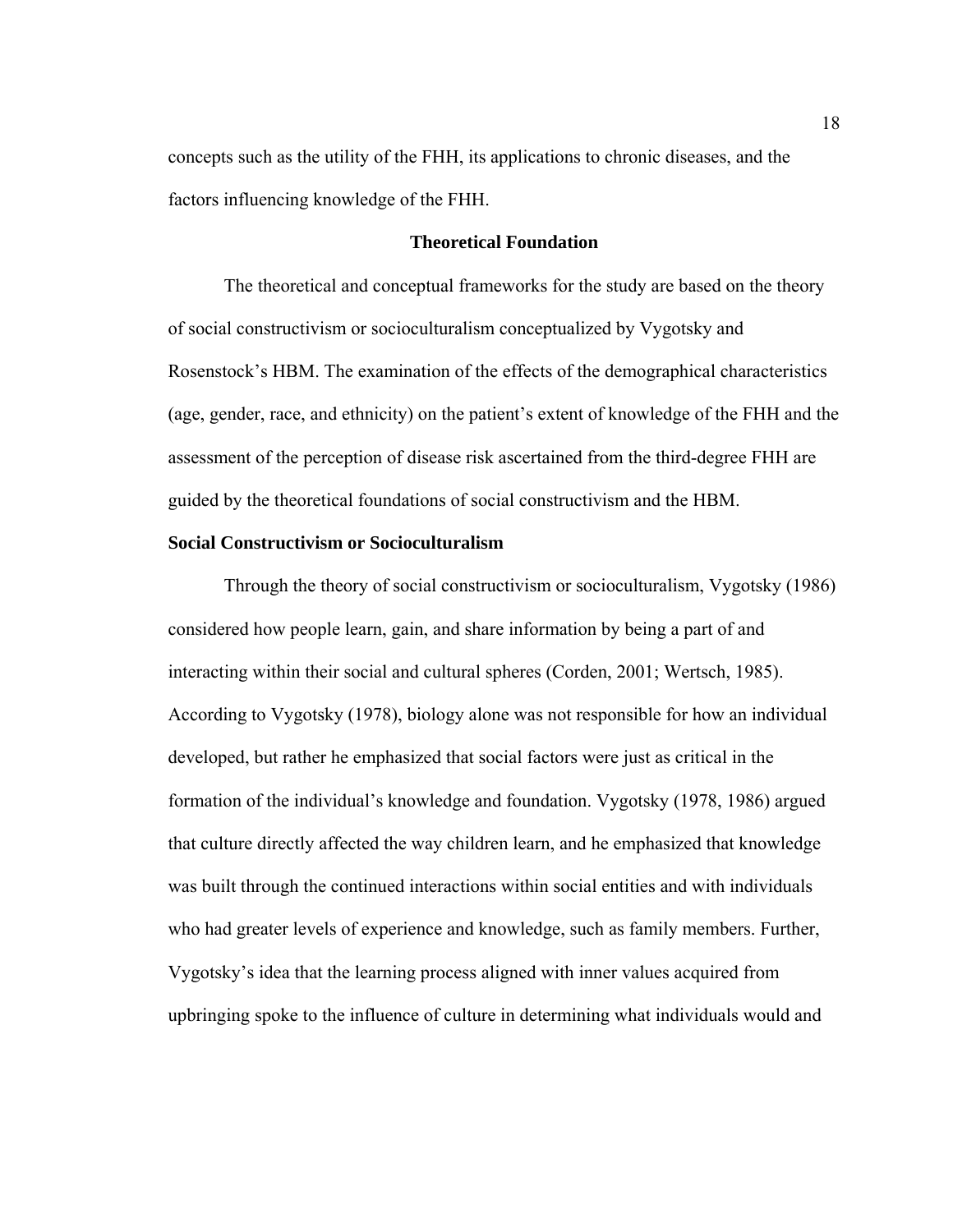would not learn from their family members and other social entities (as cited in Daveydov & Kerr, 1995).

Supporting Vygotsky's theories of socioculturalism, substantial research exists on the role of the family as the primary entity of learning and behavioral development (Audrain-McGovern et al., 2003; Bandura & McClelland, 1978; Lau, Quadrel, & Hartman, 1990; Parsons & Fox, 1952). Gender, culture, and ethnicity further shape how an individual constructs knowledge and meaning from the information he or she has gathered through the learning process (Rich et al., 2004; Wu & Schimmele, 2005). This includes what individuals learn about their own health, their family's heath, healthrelated lifestyles and behaviors, and perceived healthiness (Claassen et al., 2010; Lau et al., 1990; Parsons & Fox, 1952; Ruffin et al., 2011).

Kleinman, Eisenberg, and Good (1978) expanded on the concept of social constructivism or socioculturalism by theorizing that knowledge gained from family members was constructed from information influenced by their cultural practices and beliefs. Therefore, if cultural practices within a family were not conducive to discussions of health or illness, or the concepts or conditions of illness were miscommunicated, members of the family would lack knowledge or knowledge accuracy of their health history (Kleinman et al., 1978; Lau et al., 1990). Conversely, Valach, Young, and Lynam (1996) proposed that the family unit could serve as the center of health promotion for its members if the concepts of healthy lifestyle and disease prevention were shared goals within the family.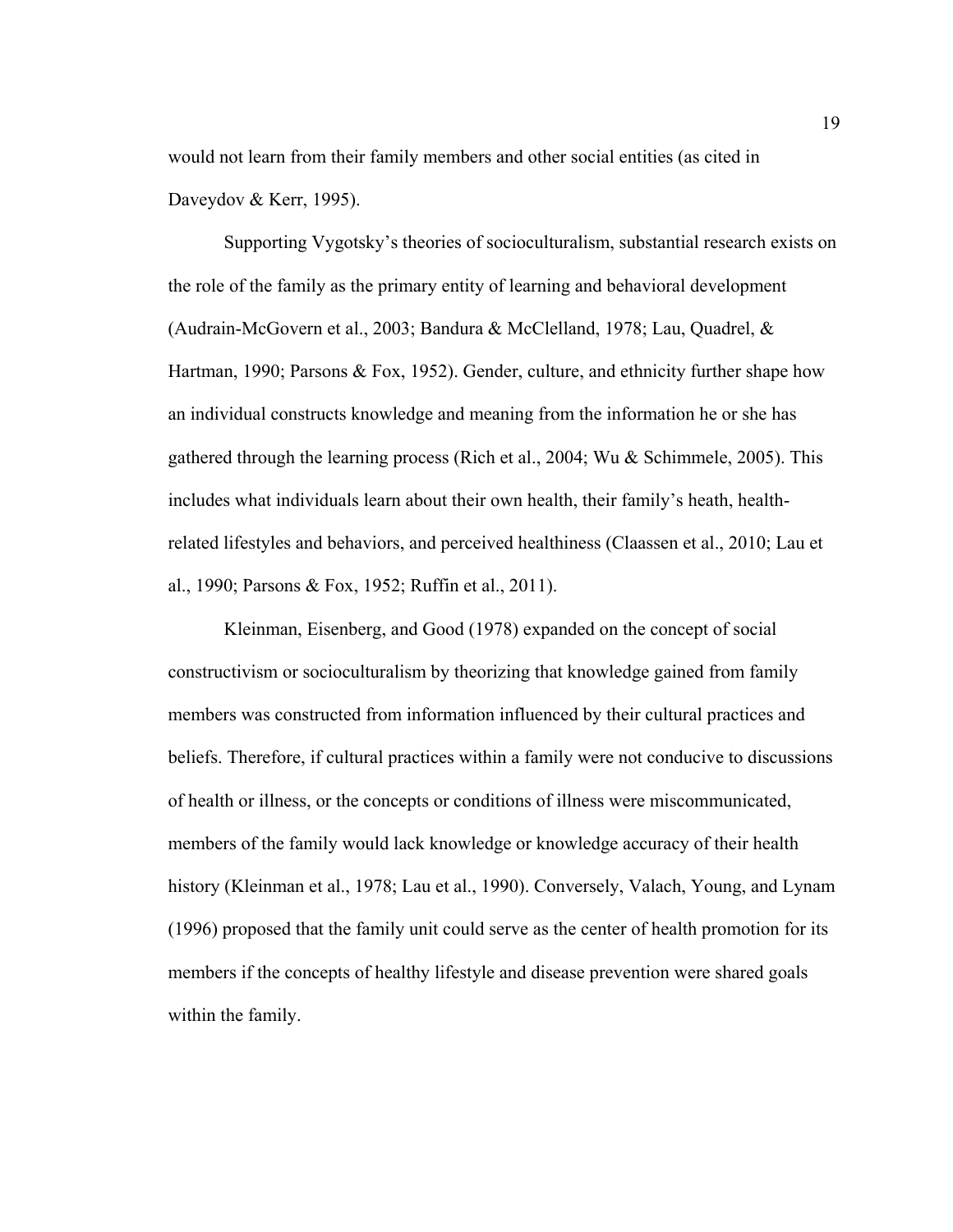Beyond considering the family unit, Alegria, Atkins, Farmer, Slaton, and Stelk (2010) described how constructivism also occurred through the interactions an individual had with the community including educators, health care providers, and other members of the same cultural makeup. Common sets of beliefs, practices, and principles that created alignment among the members of the community emerged through this process of knowledge-building (Alegria et al., 2010). Thus, Alegria et al. (2010) demonstrated that social constructivism influenced the health beliefs of individuals through their social/cultural interactions and knowledge building processes.

Further expanding on the influence of culture in health matters, Alegria et al. (2010) indicated conditions of disease, illness, and treatment varied among different cultures. Additionally, Alegria et al. noted that culture could affect how an individual recognized or coped with illness in addition to how an individual accepted the ability of a health care intervention to resolve a health problem. Consequently, culture could enhance an individual's health literacy and potentially make the individual more perceptive of disease susceptibility and risk as well as more knowledgeable of the benefits of screening and intervention (McBride, Koehly, Sanderson, & Kaphingst, 2010).

#### **Health Belief Model**

The HBM was developed in an effort to aid public health officials in understanding why individuals were reluctant to accept the screening programs for determining the presence of disease or disease risk and the preventive measures to deter disease (Janz & Becker, 1984; Rosenstock et al., 1988). The premise of the HBM was formed from the behavioral theories focused on perceived value and goal attainment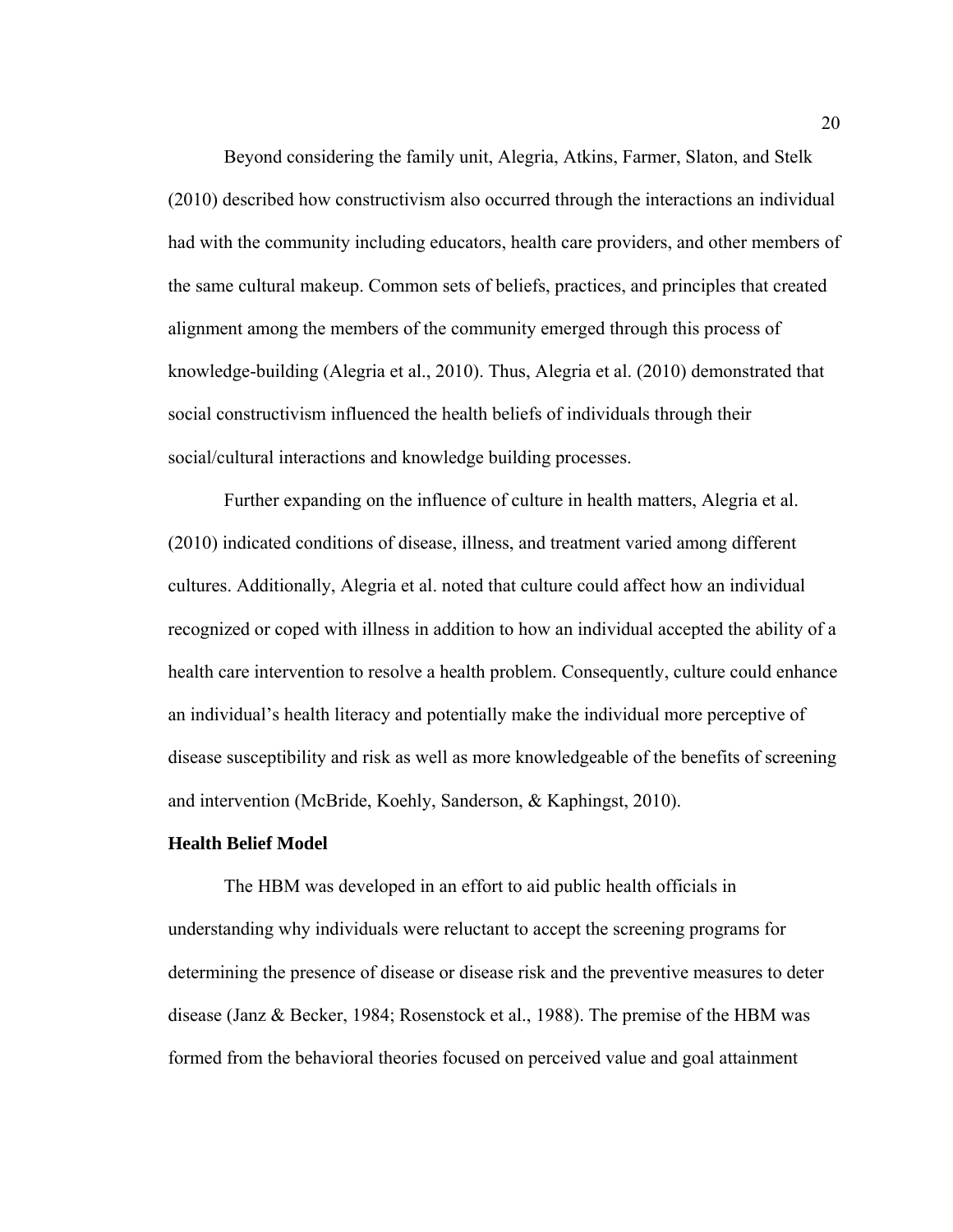(Janz & Becker, 1984). Hochbaum, Rosenstock, and Kegels suggested that the perceptions of susceptibility, severity, benefits, and obstacles all conveyed a message of the perceived likelihood of acquiring a disease and triggered a call to action relative to seeking treatment for a disease (as cited in Cerkoney & Hart, 1980; Janz & Becker, 1984; Rosenstock, 1974).

Janz and Becker (1984) pointed to demographical diversity including gender, age, and ethnicity and differences in social and environmental structures as variables influencing a given individual's beliefs and perceptions about health and illness. Vance (1995) made the connection between the principles of social constructivism and the development of gender-specific health-related behaviors. Together with Courtenay (2000), Vance considered how genders differed in their beliefs and behaviors related to health. Studies showed that in contrast to women, men appeared to have a decreased perception of susceptibility exhibited through their engagement in unhealthy and higher risk behaviors such as smoking and excessive alcohol consumption (Courtenay, 2000; Mahalik, Burns, & Syzdeck 2007; Pinkhasov et al., 2010; Wang et al., 2008).

The cultural and social concepts of femininity and masculinity are significant in the formation of gender-based health beliefs and health-related behaviors (Evans, Frank, Oliffe, & Gregory, 2011; Mahalik et al., 2007). In many cultures, women are seen as nurturers or caretakers. Women are also considered more cognoscente of health issues and matters of illness and more willing to adopt healthy lifestyles (Moore, 2010). In contrast, men are more highly associated with strength, virility, endurance, and healthiness, which are attributes aligned with the cultural perceptions of masculinity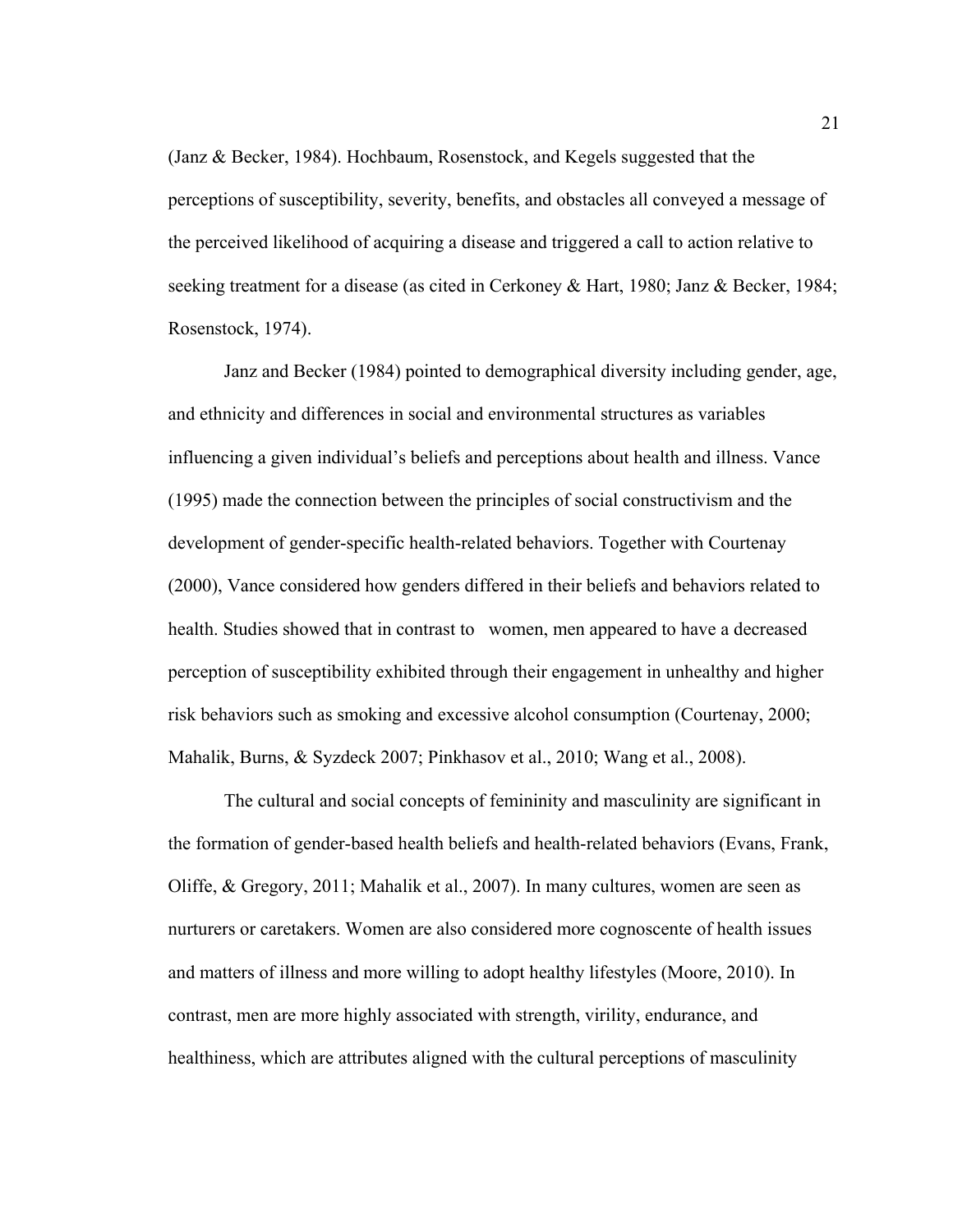(Courtenay, 2000; Evans et al., 2011; Moore, 2010). Thus, the theory of social constructivism or socioculturalism has fostered an awareness of differences in knowledge and behaviors between the genders and among cultures, which may influence health beliefs and the perceptions of disease risk.

#### **Literature Review**

#### **Chronic Diseases**

 The prevention, diagnosis, and treatment of chronic diseases have become key focus areas for public health and health care as a whole (Chronic Disease Prevention and Management, 2010). One significant reason for this focus is the widespread prevalence of chronic diseases. As of 2008, 107 million or almost 50% of all adults in the United States have at least one chronic disease condition (HealthyPeople.gov, 2011). Additionally, many individuals may suffer from multiple chronic diseases simultaneously leading to complicated procedures, costly treatments, and less favorable outcomes (Lochner & Cox, 2013; Schneider, O'Donnell, & Dean, 2009).

Another important reason to focus on chronic diseases is the cost associated with their treatment and management. In the United States, the treatment and management of chronic diseases accounts for 75% of the \$2 trillion annual health care expenditure (CDC, 2013a; Cory et al., 2010). On a global scale, the pace of expenditure due to chronic diseases is highly related to the growing older population and the behavioral/lifestyle choices that are directly associated with chronic disease risk, disease onset, and disease severity (CDC, 2012; Yach, Hawkes, Gould, & Hofman, 2004). Four behavioral practices are directly attributed to the rise in patients with chronic diseases: obesity, lack of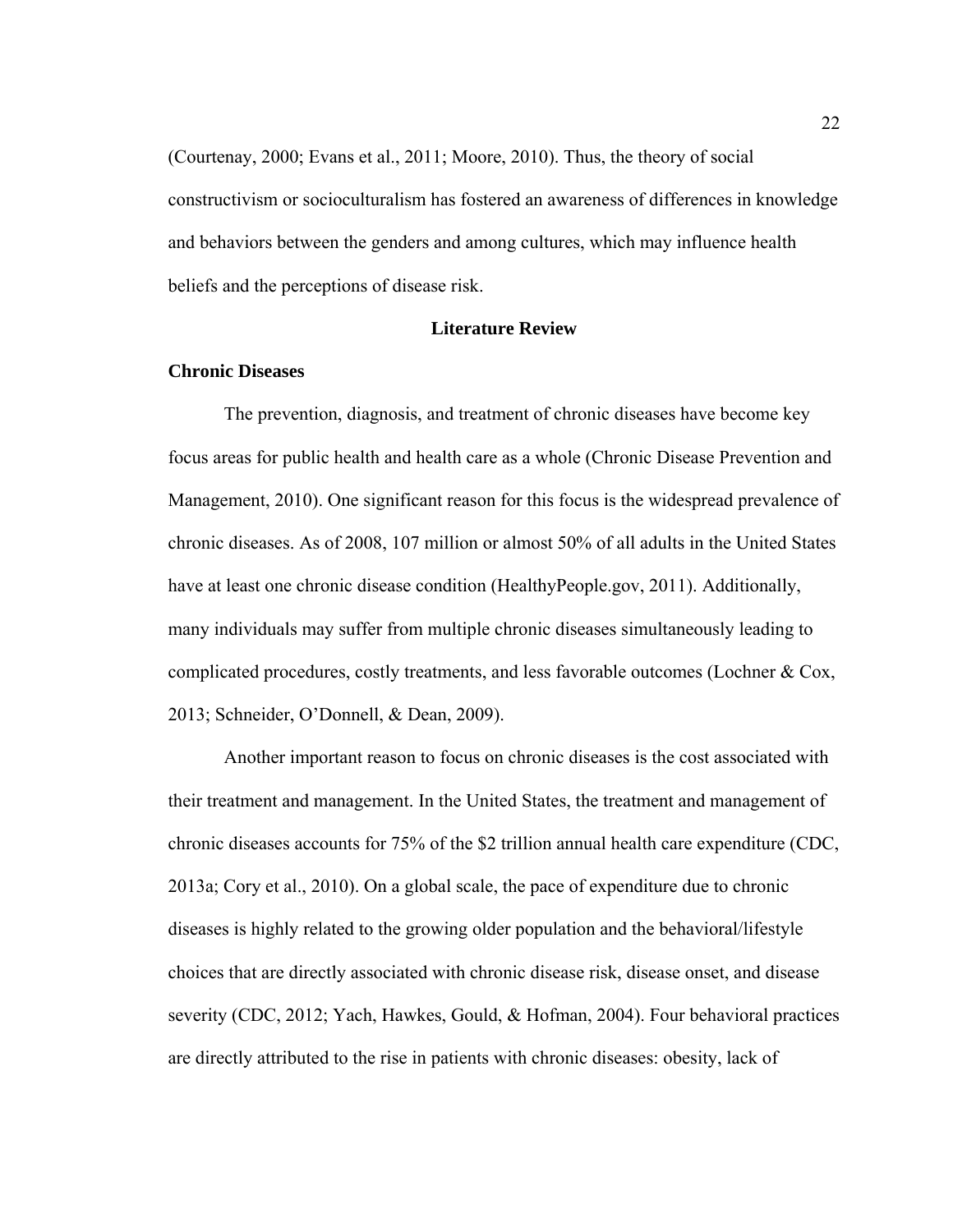physical activity, tobacco use, and excessive alcohol consumption (CDC, 2012; Claassen et al., 2010; Cory et al., 2010; Shuval et al., 2013; Yach et al., 2004). These are considered modifiable behaviors. Unchanged, however, these behaviors are responsible for exacerbating the incidence of CVD, stroke, cancers, arthritis, and diabetes (CDC, 2012; Cory et al., 2010; Yoon et al., 2009).

Nevertheless, behavioral practices are not the only contributors to chronic diseases. Environmental factors such as workplace exposures and life-stressors can also lead to risk for and development of chronic diseases (Feil & Fraga, 2012; Garrido, Hash-Converse, Leventhal, & Leventhal, 2011; Rappaport & Smith, 2010). Most important is the inherited risk of disease that an individual may possess because of a positive FHH of chronic diseases.

#### **Family Health History**

 The health history of a family is an important profile of the health status of the family members and their possible predisposition to disease risk due to hereditary conditions, culture, lifestyle/behavioral practices, and environmental exposures (Annis et al., 2005; Claassen et al., 2010; de Hoog, Portegijs, & Stoffers, 2013; Doerr & Teng, 2012; O'Neill et al., 2009; Powell et al., 2013; Valdez et al., 2010; Wilson et al., 2009; Yoon et al., 2009). According to Emery and Rose (1999), "the family history in primary care should be seen as a multidimensional tool that allows us to examine patient's concerns and explore the role of both nature and nurture in the aetiology and prevention of disease" (p. 261). The advent of genomic testing for predetermining risk or presence of disease has led to the use of the comprehensive FHH questionnaire as an essential first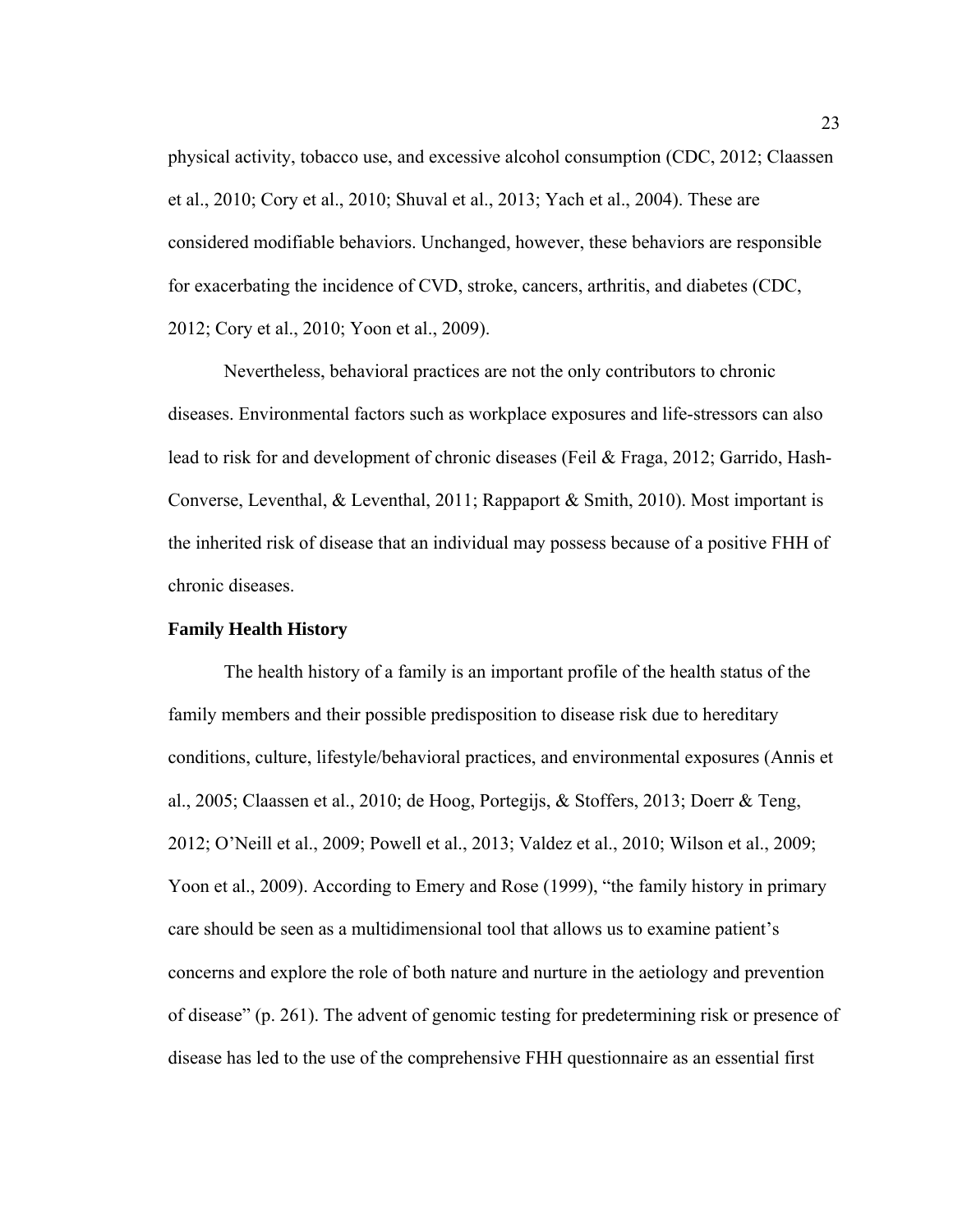step for patient screening (AAFP, 2012; Annis et al., 2005; Christianson et al., 2012; Claassen et al., 2010; Janssens et al., 2012; Khoury & Mensah, 2005; Khoury et al., 2010; Mai et al., 2011; Maradiegue & Edwards, 2005; Powell et al., 2013; Ramsey, Yoon, Moonesinghe, & Khoury, 2006; Rich et al., 2004; Valdez et al., 2010; Walter et al., 2013; Wu et al., 2013). Relative to chronic diseases, the FHH questionnaire is used to guide modifications to lifestyle and behavior in order to prevent or delay onset of disease, or if disease is present, to reduce the severity and/or complications of disease (Annis et al., 2005; Claassen et al., 2010; de Hoog et al., 2013; Mai et al., 2011; O'Neill et al., 2009; Powell et al., 2013; Valdez et al., 2010; Wilson et al., 2009; Yoon et al., 2009). Other important outcomes of gathering a FHH include establishing a rapport with the physician, assessment by the physician of the well-being of the patient (including mental status), and potentially, legal protection for both the physician and the patient (Kornusky, 2012).

 A number of studies have addressed the association of the FHH to the risk of chronic diseases in a given patient. Type 2 diabetes has garnered significant focus due to the high prevalence of disease and associated comorbidities (Harrison et al., 2003). Results from one study showed that individuals with a family history of type 2 diabetes had a 2 to 6 fold greater chance of developing the disease than individuals with no family history of diabetes (Annis et al., 2005). Annis et al. (2005) focused on the 10,283 participants of the National Health and Nutrition Examination Survey conducted from 1999 to 2002 and looked at the first-degree relatives of the participants. Of those individuals with a family history of type 2 diabetes, the prevalence of the disease was 4 fold versus individuals with no family history. An additional study involving a review of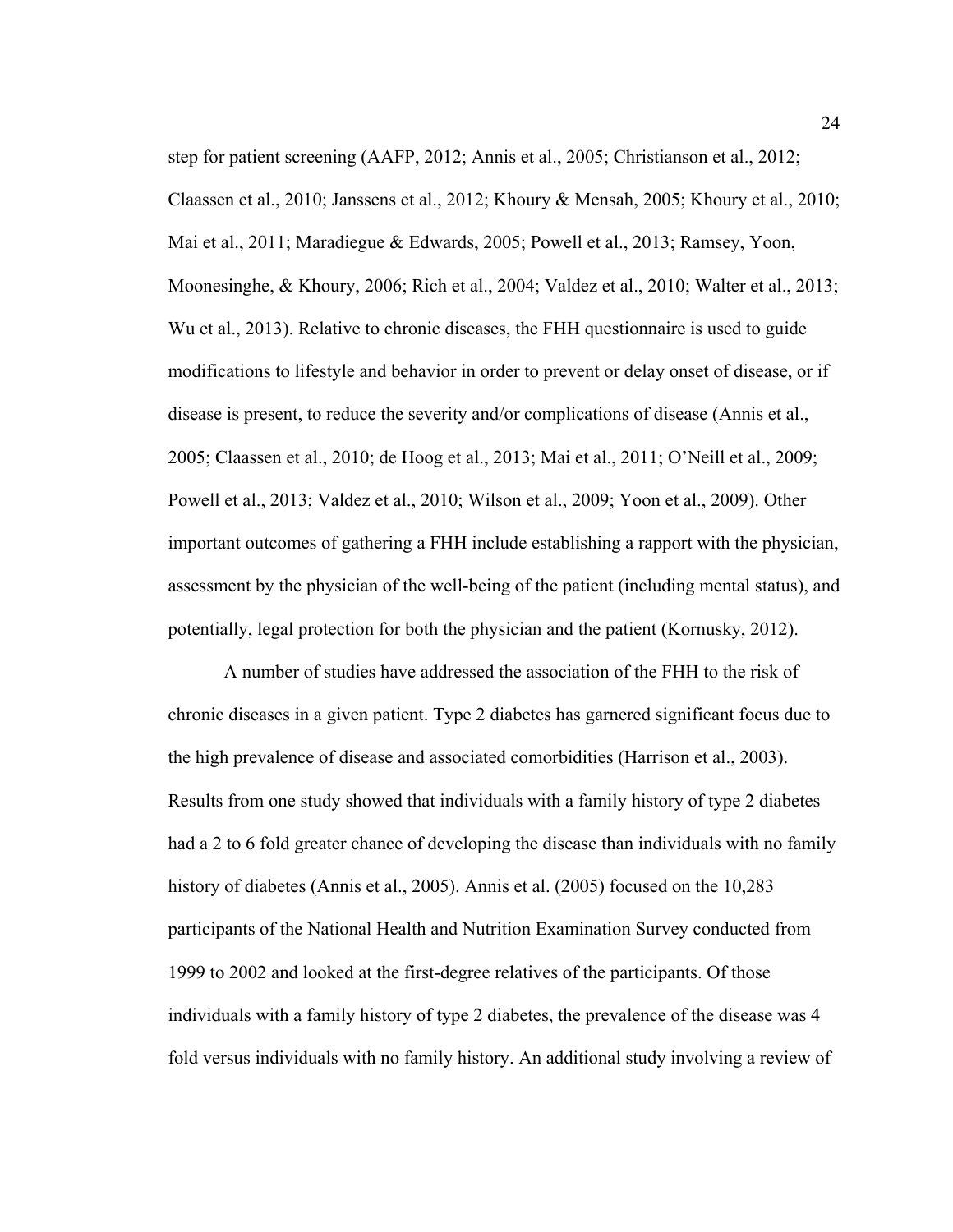five cohort studies, one case-control study, and five cross-sectional studies involving thousands of participants in the United States, Europe, South Africa, and Taiwan confirmed increased prevalence of type 2 diabetes among people with first-degree relatives who had the disease (Harrison et al., 2003). Further studies have shown that the familial risk for diabetes among the general population was 29%, and the chances of a person developing diabetes were 2 to 4 times greater if both parents had diabetes (Wang et al., 2012; Zolt et al., 2009). These researchers independently confirmed the importance of using the FHH as a tool for risk assessment, disease prevention, and behavioral modification as well as pointing to the beneficial applications for combating the growing public health epidemic of diabetes.

 As part of a multifactorial approach similar to the diabetes example, the FHH has been shown to be an important screening tool for identifying family members at risk for coronary heart disease (CHD) and CVD (Qureshi et al., 2012). Morales, Cowan, D'agua, and Hershberger (2008) emphasized the importance of obtaining a comprehensive FHH from patients presenting with cardiomyopathies, which as a disease class have been highly associated with genetic mutations. In the study, the FHH was considered of high importance in the identification of family members affected by the disease or at risk for the disease (Morales et al., 2008). Additionally, the FHH was found to aid in understanding how the causative genes behaved as they were inherited among the family members (Maradiegue & Edwards, 2005; Morales et al., 2008).

 Similar to Morales et al. (2008), O'Donnell (2004) stated that a positive FHH was present in most cases of early onset coronary heart disease (CHD) and atherosclerotic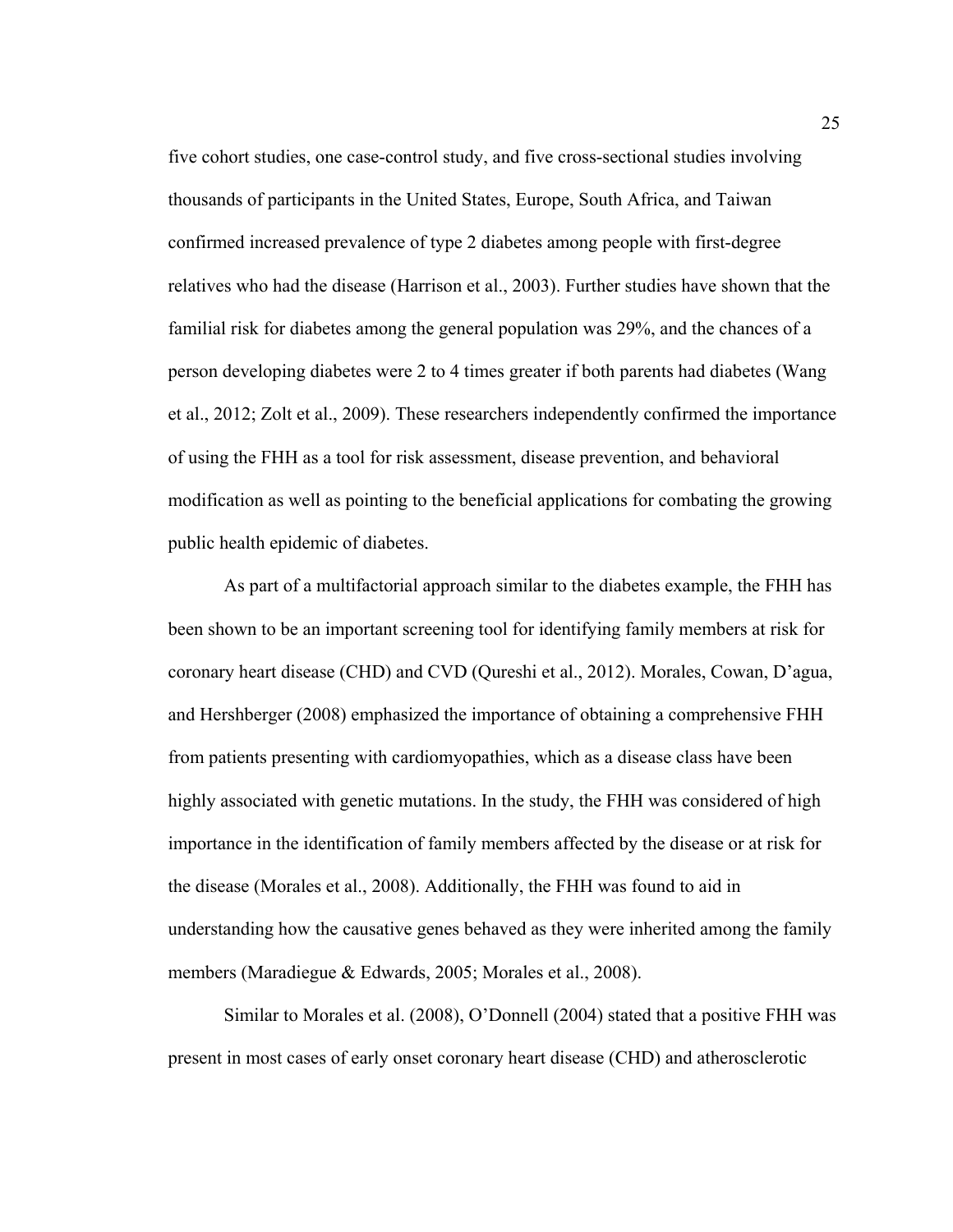CVD. With early onset CHD, for example, disease among siblings versus parents was shown to impart a stronger effect on disease risk (Nasir et al., 2004). In other studies, a positive association was observed between number of first-degree relatives with CHD and the probability of disease risk for a given individual (Scheuner et al., 2006; Shuval et al., 2013; Valdez et al. 2010). Noteworthy is that these studies all emphasized the importance of considering the FHH for wide-spread screening and identification of families at risk for CVD and/or CHD disease (Morales et al., 2008; Nasir et al., 2004; O'Donnell, 2004; Scheuner et al., 2006; Valdez et al., 2010).

 Notable emphasis has been placed on researching the utility of the FHH in understanding hereditary patterns of cancer and the justification for genomic screening of patients at risk for cancer (Christianson et al., 2010; Ginsburg & Willard, 2009; Kardia, Modell, & Peyser, 2003; Murff, Greevy, & Syngal, 2007; Wang et al., 2012). Genetic mutations and gene variants associated with specific types of cancers have been successfully mapped through gene sequencing; this in turn has facilitated patient screening for known mutations and variants (Ginsburg & Willard, 2009; Hopper, Bishop, & Easton, 2005). However, due to cost associated with wide spread screening, the FHH is recommended as a practical first step in determining relative disease risk (Flynn et al., 2010; Hopper et al., 2005; Wu et al., 2013).

The benefits of utilizing a FHH for assessing cancer risk have been repeatedly suggested in studies. Fuchs et al. (1994) pointed to 12 studies conducted over several decades that indicated the likelihood of developing colorectal cancer increased as much as 8 fold among individuals who had a first-degree relative with the disease. The risk also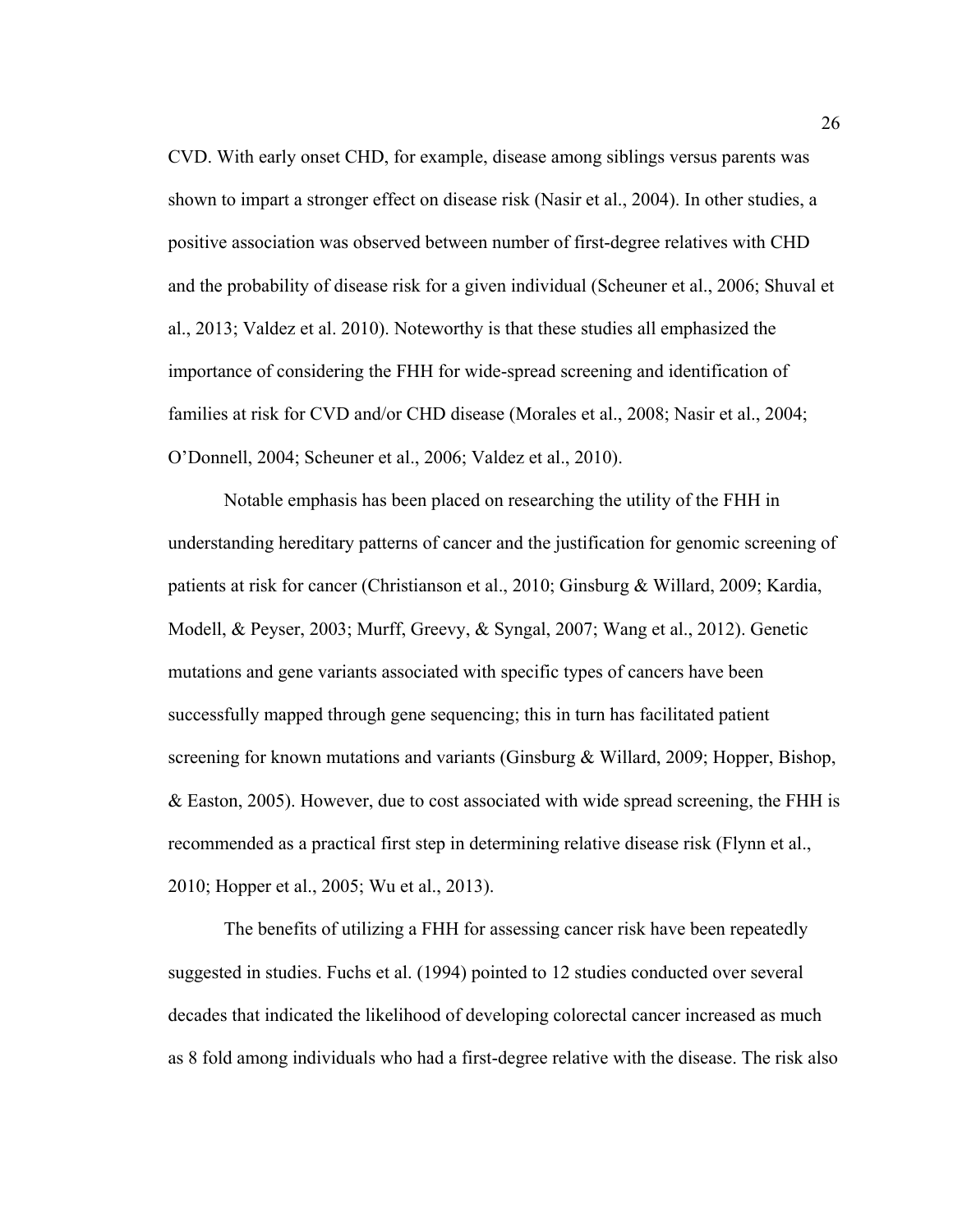increased if the individual was younger and had a first-degree relative who already had the disease and or if the individual had multiple first-degree relatives with the disease (Fuchs et al., 1994). Further research by Scheuner, McNeel, and Freedman (2010) confirmed that a positive FHH was associated with a 2 to 5 time increase in disease risk for a member of the family. Family history of colorectal, prostate, ovarian, or breast cancer among first-degree and second-degree relatives was shown to pose a higher disease risk among members of the family (Murff, Spigel, & Syngal, 2004; Scheuner et al., 2010; Wideroff et al., 2010). The recommendation from the research was the collection of an accurate FHH that encompassed more than first-degree relatives in order to establish hereditary disease risk and justification for genetic screening, testing, counseling, and appropriate intervention measures (Flynn et al., 2010; Murff et al., 2007; Ramsey et al., 2006; Scheuner et al., 2010; Wideroff et al., 2010).

Early identification provides an opportunity for early interventions that could prevent disease development or delay disease onset (Morales et al., 2008; Nasir et al., 2004; O'Donnell, 2004; Scheuner et al., 2006; Valdez et al., 2010; Zolt et al., 2009; Zolt, Cox, Silvey, & Leman, 2012). As suggested by Qureshi et al. (2012), greater than 60% of individuals at risk for CHD could be identified through a FHH profile and subsequently benefit from a preventive care regimen. Zolt et al. (2009) also noted that early identification of individuals with risk of developing type 2 diabetes followed by implementation of lifestyle changes could delay disease onset by 58%.

However, another body of research exists challenging the evidence supporting the routine use of the FHH as a risk assessment tool as well as evaluating the financial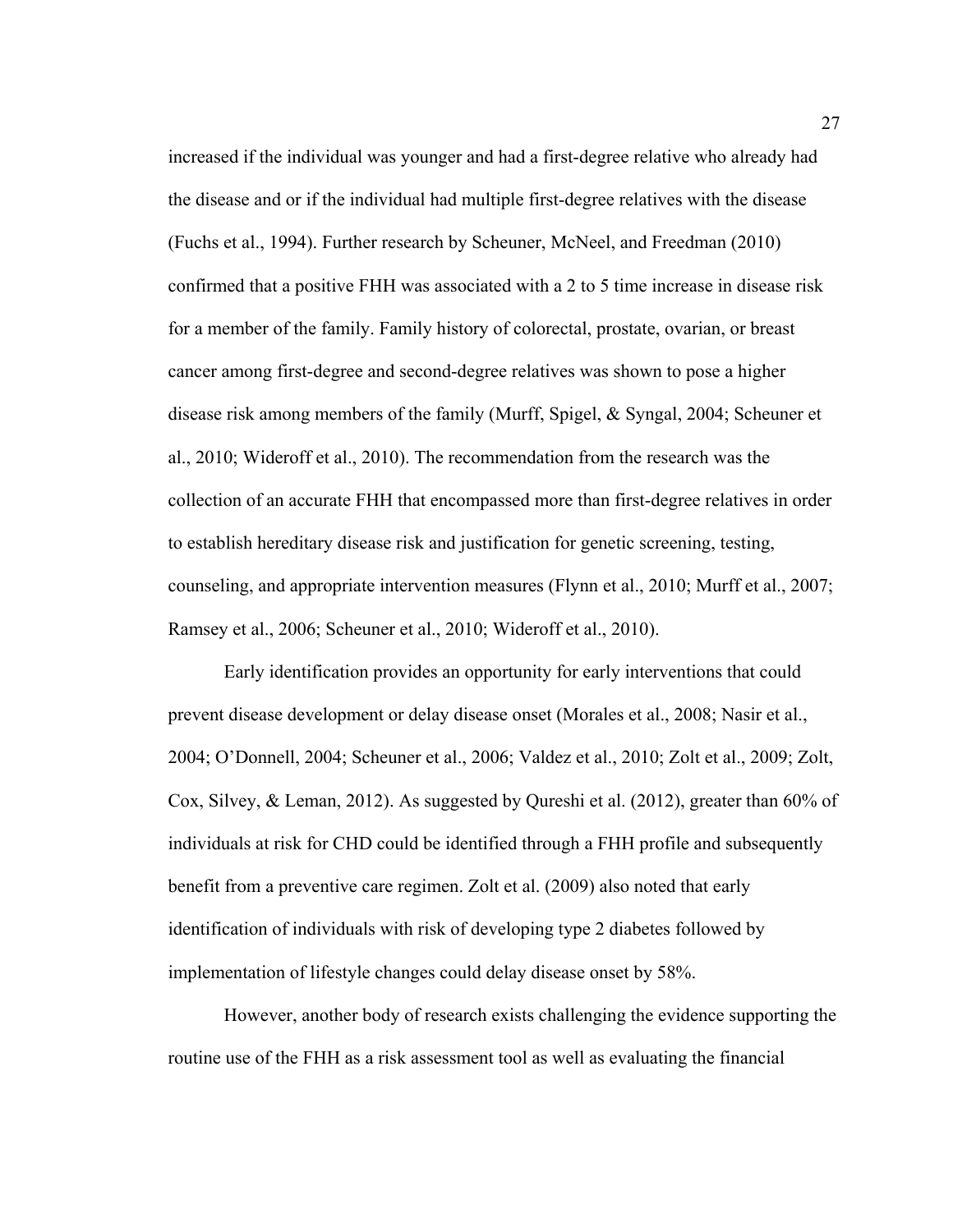feasibility of wide spread screening for complex diseases in primary care. According to Khoury et al. (2010), the NIH concluded there was insufficient evidence to support the routine use of the FHH as a stand-alone screening tool for complex diseases in primary care practice. Another study of 16,970 men and women in the United Kingdom concluded that a universal screening program utilizing a patient-completed questionnaire did not demonstrate high effectiveness in preventing cardiac events; however, the study also concluded that a family history of diabetes, smoking, and obesity could provide information for preventive strategies (Chamnan, Simmons, Khaw, Wareham, & Griffin, 2010). Yet Frezzo, Rubinstein, Dunham, and Ormond (2003) observed in their study that 79.5% of patients were at risk for a chronic disease as ascertained from the collection and review of FHH in a primary health care setting.

Routine implementation of a comprehensive FHH has received support from health care providers and public health agencies and associations. The CDC launched the Family History Public Health Initiative in 2002, and the HHS United States Surgeon General's Family History Initiative was launched in 2004. Both programs aimed to establish awareness and acceptance for routine FHH collection to aid in risk assessment, health care, and preventive measures (Khoury et al., 2010; Orlando et al., 2011; Wang, Gallo, Fleisher, & Miller, 2011; Winderoff et al., 2010). The National Health Interview Survey (NHIS) was also launched as a public health initiative to collect population-wide FHH in order to understand the burden of risk and disease (Ramsey et al., 2006; Scheuner et al., 2010; Wideroff et al., 2010). At the state level, the California Health Interview Survey, the Family Health Study, and the Behavioral Risk Factor Surveillance System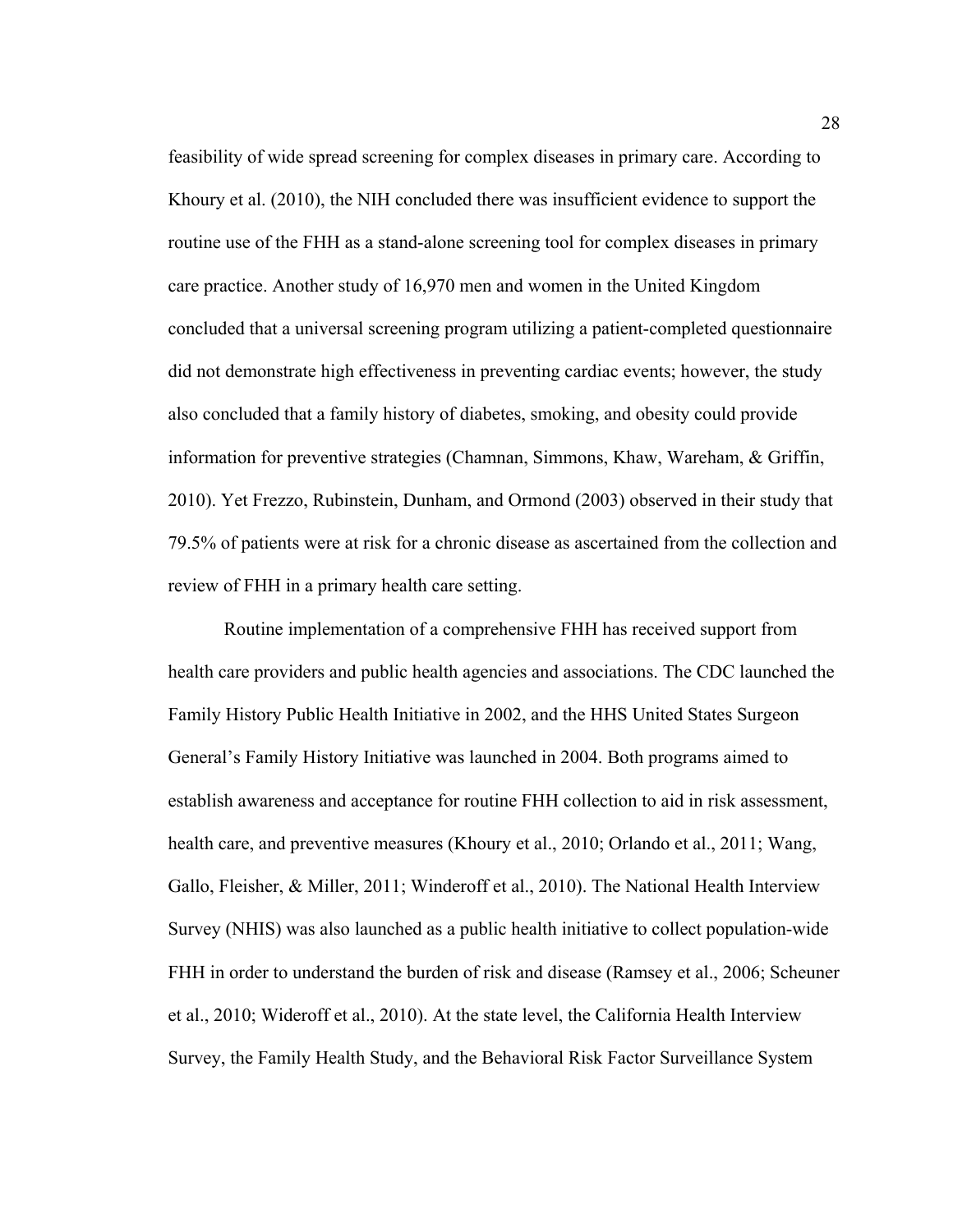aimed to collect FHH to understand the prevalence of disease within families (Mai et al., 2011; Scheuner et al., 2010; Wideroff et al., 2010). Further, governmental agencies such as the United States Preventive Services Task force (USPSTF) issued guidance statements on the increased cancer risk among individuals with a family history of disease (Flynn et al., 2010).

As previously noted, the CDC, NIH, HHS, AAFP, American Medical Association (AMA), and the National Cancer Institute (NCI) established recommendations on the use of the comprehensive FHH questionnaire. These agencies were involved in the development of computer-based FHH questionnaires such as Family Healthware, MeTree, Health Heritage®, My Family Health Portrait, the Myriad hereditary cancer quiz, and the NCI Risk Assessment Tool. These questionnaires and tools were created to facilitate the collection process and standardize the questionnaire (AAFP, 2012; Berg et al., 2009; CDC, 2013b; de Hoog et al., 2013; Cohn et al., 2010; Doerr & Teng, 2012; HHS, n.d.; Khoury & Mensah, 2005; Mai et al., 2011; O'Neill et al., 2009; Powell et al., 2013; Valdez et al., 2010; Wang et al., 2012; Wu et al., 2013; Yoon et al., 2009; Zimmerman, Patel, & Chen, 2008).

The primary care physician's office is recognized as the ideal location to facilitate the collection of a comprehensive FHH (Kemper et al., 2010; Plat, Kroon, Van Schayck, De Leeuw, & Stoffers, 2009; Qureshi et al., 2011; Valdez et al., 2010). However, numerous studies noted that the primary care visit did not allow sufficient time for completion of a comprehensive FHH (Annis et al., 2005; Archer et al., 2011; Cegala, 2011; Christianson et al., 2012; Claassen et al., 2010; Doerr & Teng, 2012; Flynn et al.,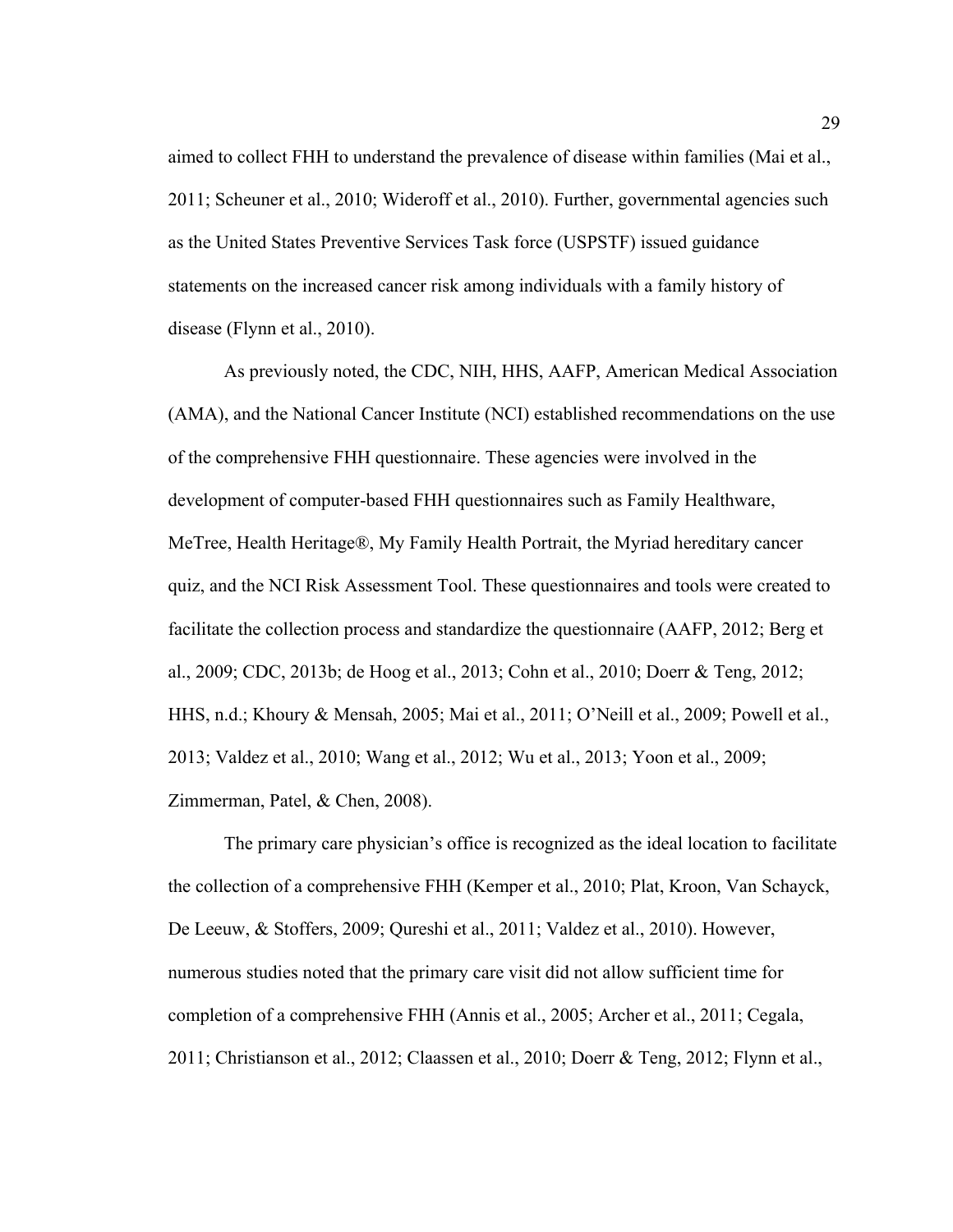2010; Greendale & Pyeritz, 2001; Guttmacher, Collins, & Carmona, 2004; Hinton, 2008; Janssens et al., 2012; Mathers et al., 2010; O'Neill et al., 2009; Parmar, 2003; Powell et al., 2013; Qureshi et al., 2011; Reid, Walter, Brisbane, & Emery, 2009; Rich et al., 2004; Ruffin et al., 2011; Valdez et al., 2010; Wattendorf & Hadley, 2005; Wilson et al., 2009; Yoon et al., 2003; Yoon et al., 2009). Additionally, Christianson et al. (2012) and Doerr and Teng (2012) pointed to concerns around reimbursement for the time the physician or the physician's office personnel spent on completing a comprehensive FHH, interpreting the findings, and managing disease risk interventions.

The nature of the medical visit such as routine visit or emergency and patient's agenda for the visit have also been noted as possible barriers for obtaining a comprehensive FHH (Christianson et al., 2012; Doerr & Teng, 2012; Langlands, Prentice, & Ravine, 2010; Qureshi et al., 2012). Langlands et al. (2010) investigated the opportunity for obtaining a comprehensive FHH during a hospital admission for an acute illness since for some patients an emergency might be the only medical care received. It was concluded that an emergency hospital visit or in-patient stay was a viable opportunity to obtain a FHH from the patient (Langlands et al., 2010). Studies also identified the physician's interpretation of the FHH and the physician's lack of knowledge of genetics and hereditary conditions of diseases as` additional barriers to routine implementation of the FHH for disease risk assessment (Doerr & Teng, 2012; Greendale & Pyeritz, 2001; Guttmacher et al., 2004; Hinton, 2008; Mathers et al., 2010; Murff et al., 2007). Nevertheless, the most significant barrier in attaining an accurate and complete FHH is the person's level of knowledge of the health history of the family.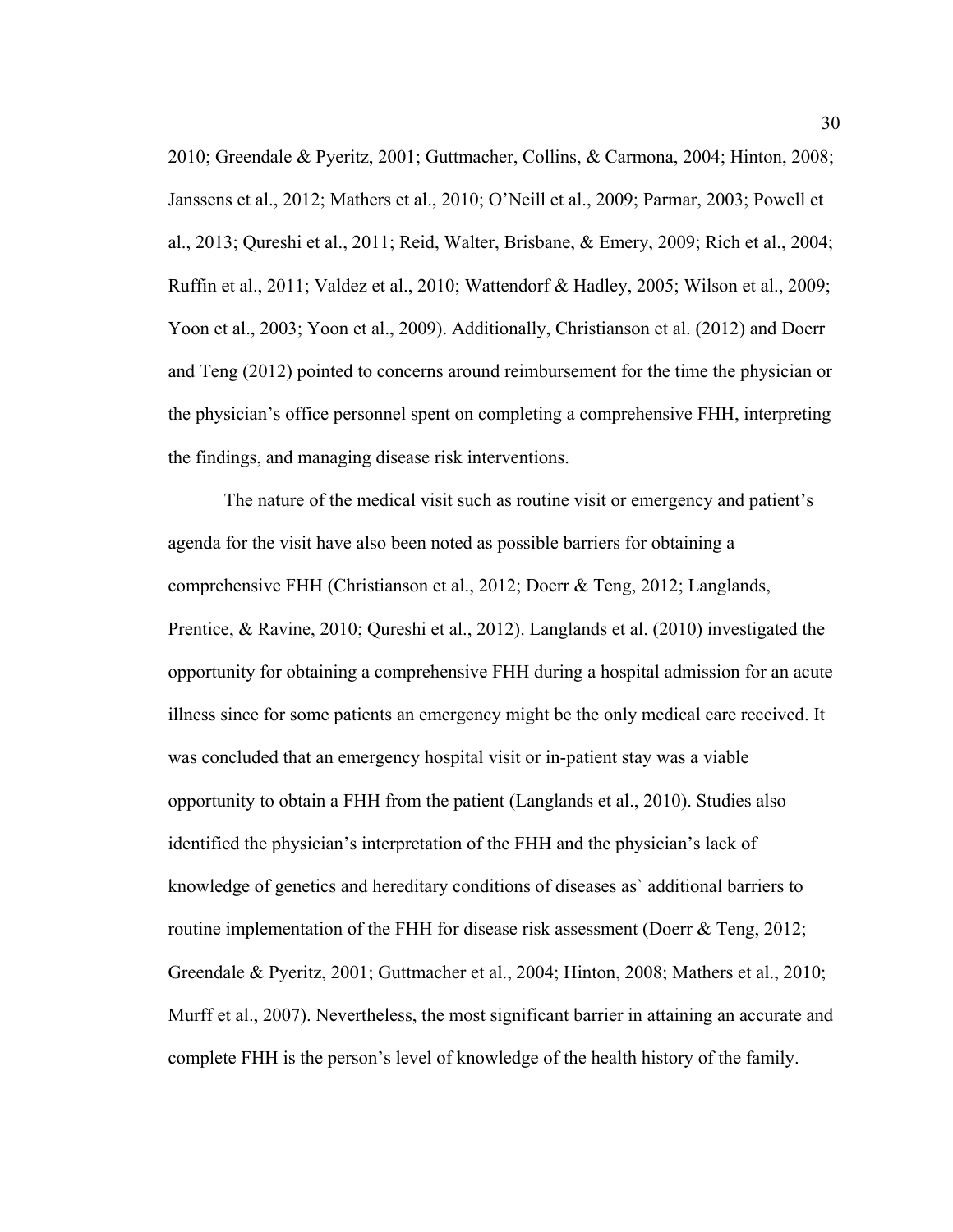### **Knowledge of Family Health History**

The most frequently administered FHH questionnaires gather information on the first-degree relatives (parent, sibling, and children) only. This is in in spite of the recommendation from the AAFP, CDC, HHS, and NIH to use the third-degree FHH (AAFP, 2012; Berg et al., 2009; CDC, 2013b; HHS, n.d.; Maradiegue & Edwards, 2005; Morales et al., 2008; O'Neill et al., 2009; Powell et al., 2013; Valdez et al., 2010). While information on first-degree relatives tends to have a greater degree of accuracy, a number of studies have shown that information on the FHH tends to become less accurate for second-degree relatives and more so for third-degree relatives (Doerr & Teng, 2012; Facio et al., 2010; Langlands et al., 2010; Wideroff et al., 2010; Ziogas & Anton-Culverl, 2003). For example, the study conducted by Ziogas and Anton-Culverl (2003) showed that among patients with first-degree relatives who had cancer, the reliability of FHH was 75% to 90%. However, the reliability declined to 50% to 80% for second degree relatives and dropped even further for third-degree relatives. Wideroff et al. (2010) and Yoon et al. (2009) obtained similar results. Frezzo et al. (2003) also noted that FHH questionnaires lacked information on the diseases and age of onset of diseases of second-degree relatives. Several factors were cited as potentially influencing the lack of information relative to the FHH. These included the patient's ability to recall information, patient's experience of illness, withholding of information due to fear of receiving negative medical diagnosis, and cultural practices barring discussion of sensitive medical issues (Emery & Rose, 1999; Frezzo et al., 2003; Walter & Emery, 2005; Wu et al., 2013).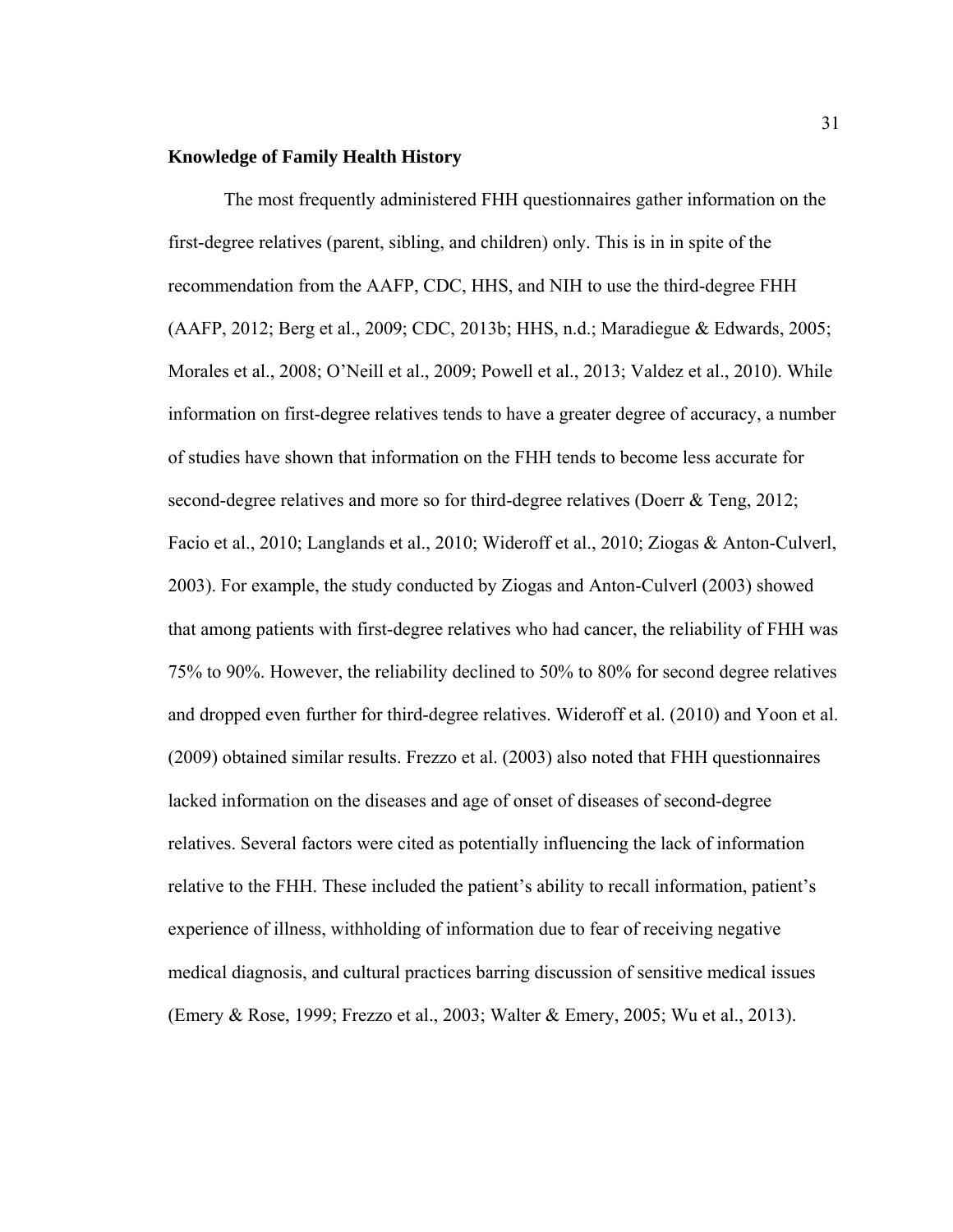Important to note is that the potential consequences of an incomplete FHH relative to second or third-degree relatives are failure to identify individuals who have familial risk for chronic disease and failure to provide early interventions that can prevent or delay disease onset (Koehly et al., 2009; Murff et al., 2007; Roth et al., 2009). Koehly et al. (2009) proposed a possible solution by suggesting that families identify family health information "gatherers" and "disseminators" (p. 2205) who would facilitate the process of compiling a comprehensive FHH and sharing it among the family members.

The authors of a limited number of other studies, however, pointed to demographics such as gender and age as influencing the level of knowledge a person may have of the health history of the family. Annis et al. (2005) demonstrated that a greater number of women had an awareness of their FHH of diabetes as compared to men. Other researchers noted that women appeared to be more involved with or aware of family illnesses probably due to their more frequent role as nurtures and care takers (Acheson et al., 2010; Annis et al., 2005; Beier & Ackerman, 2003; CDC, 2004; Courtenay, 2000; Koehly et al., 2009; O'Neill et al., 2009; Ramsey et al., 2006). Specifically related to cancer, Scheuner et al. (2010) showed that women had a greater awareness of cancer related illness among relatives and were more 1.4 times more likely to report a familial risk for cancer as compared to men. This dynamic may result from greater public awareness of such diseases as breast and ovarian cancer as compared to other diseases, even though women may be at higher risk for other conditions such as diabetes, CHD and CVD (Annis et al., 2005; Doerr & Teng, 2012; Wang et al., 2009).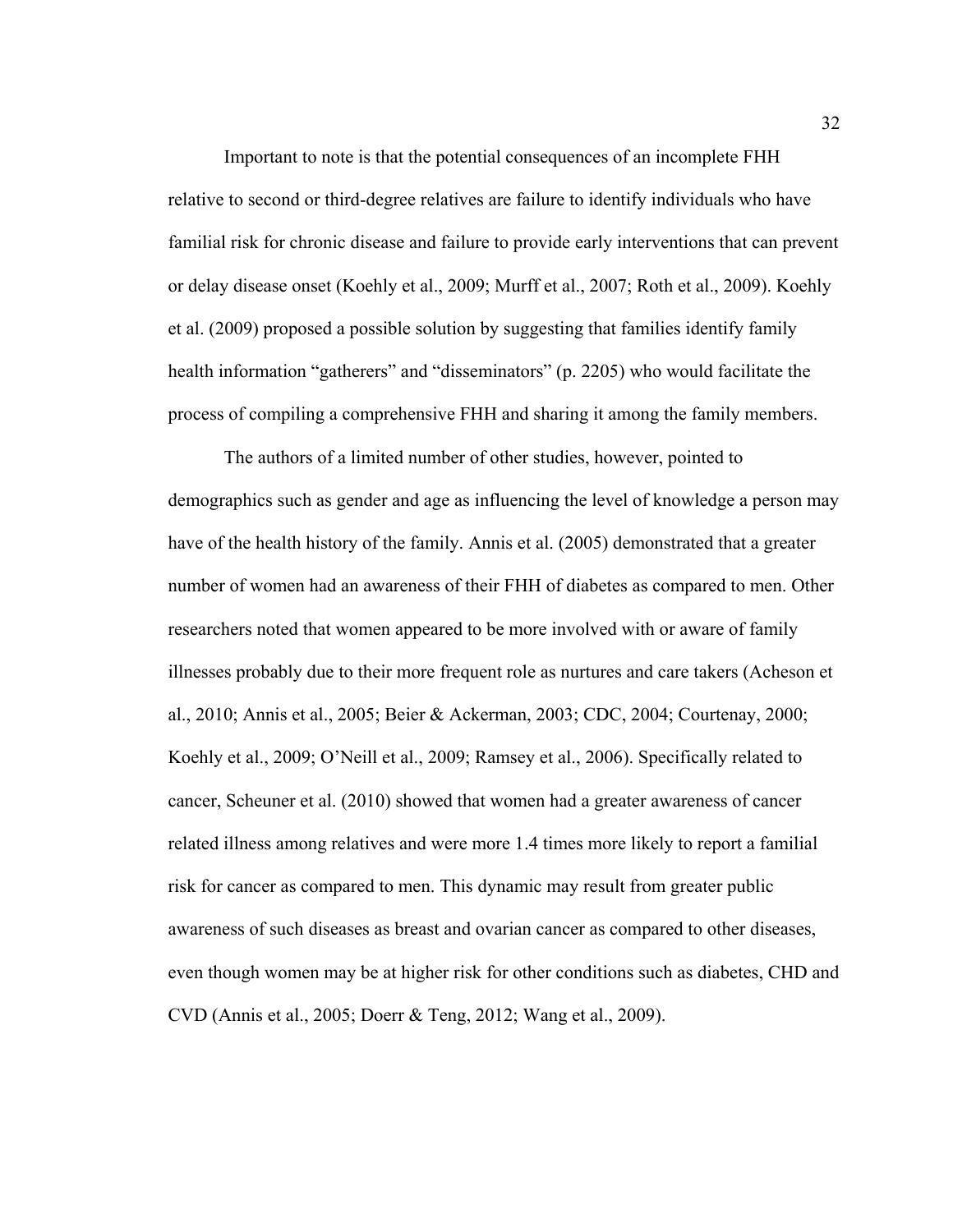Men were more likely to refrain from conversations related to cancer such as prostate cancer, possibly to protect their image of strength, masculinity and/or virility (Courtenay, 2000; Evans et al., 2011; Mai et al., 2011; Wideroff et al., 2010). Cultural practices and beliefs could influence the type of health-related discussion men were more likely to participate in beginning at a young age and therefore affect how men gained and constructed knowledge about family health matters (Courtenay, 2000). Consequently, older men appeared to have a greater awareness of familial risk for heart disease as compared to younger men (King, Tong, Pack, Spencer, & Amos, 2002; Scheuner et al., 2010; Wang et al., 2009).

Age is also relevant to an individual's level of knowledge of the FHH. Young et al. (2001) noted the wide acceptance that the family structure was the primary source of learning and information of health behaviors, lifestyle practices, and knowledge. The members of a family that discussed health matters openly were more likely to have greater awareness of family health starting at a younger age (Young et al., 2001). However, Watt, McConnachie, Upton, Emslie, and Hunt (2000) observed that sons and daughters from 1,477 families in Scotland had more knowledge of their FHH if the relatives had died at a younger age. This pointed to the possibility that greater awareness of the FHH was brought about by the trauma of the premature death of a family member. The few studies that have considered age in the context of FHH knowledge indicated more expansive knowledge of health history among older individuals as compared to younger members of the family (Acheson et al., 2010; O'Neill et al., 2009). O'Neill et al. (2009) considered this might be due to the likelihood of older individuals having more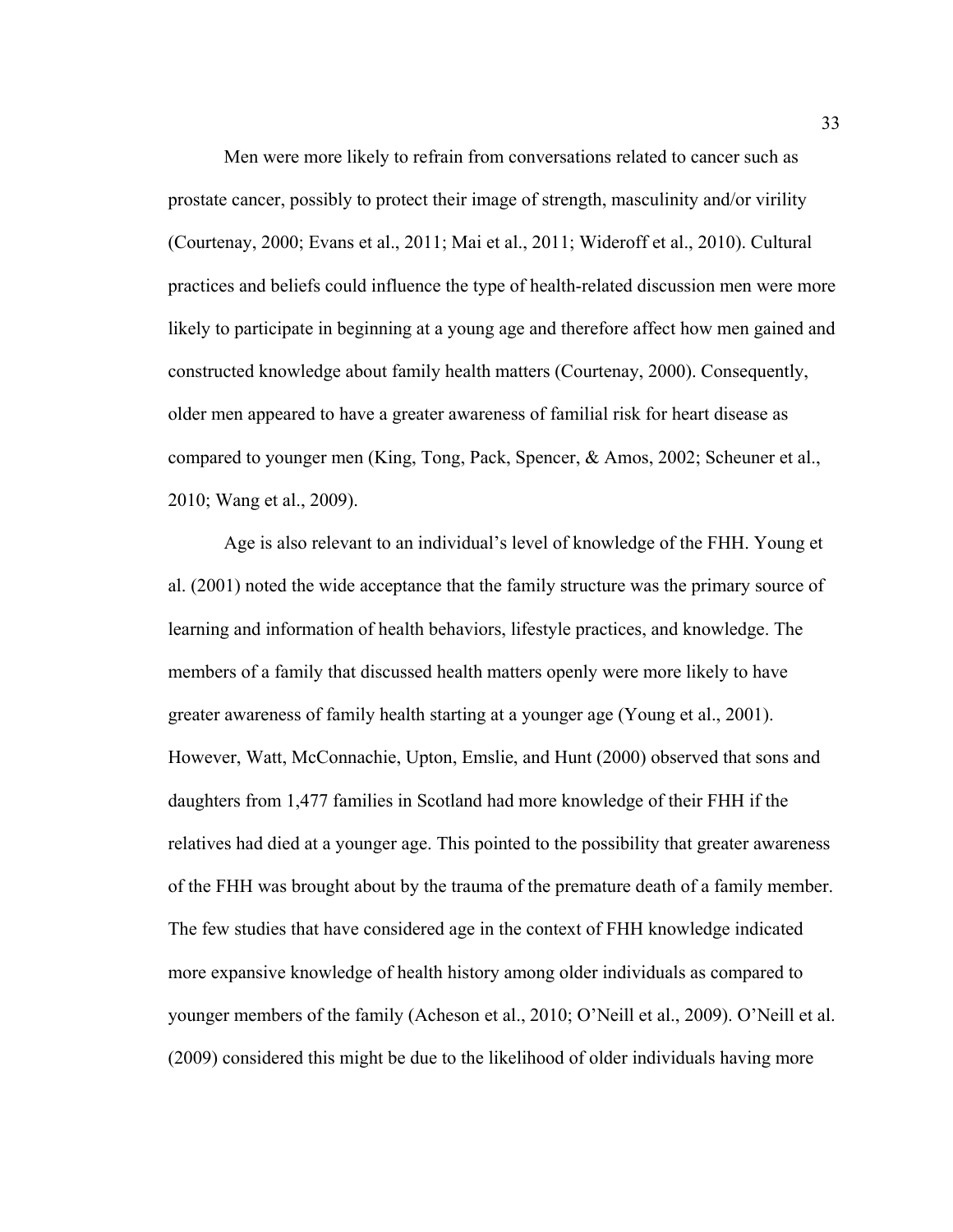family members affected by chronic disease conditions. Yet Murff et al. (2004) suggested that older individuals lacked knowledge of certain diseases and thus provided erroneous information. However, Koehly et al. (2009) encouraged the engagement of older family members as an ideal source of information of the health history of older, deceased, or more distant members of the family.

While several studies have incorporated gender and age as independent variables when considering knowledge of FHH, no study has specifically looked at gender and age as it relates to the third-degree FHH questionnaire. Perhaps this results from the limited use of the third-degree FHH in primary care or internal medicine. Additionally, limited information is available on the influence of ethnicity and cultural practices on the knowledge level of FHH regardless of the type of FHH questionnaire used. One explanation for this gap in the literature is the limited representation of ethnic groups or lack of inclusion of ethnic groups as an independent variable (Janssens et al., 2012; Kayser et al., 2012; O'Neill et al., 2009; Powell et al., 2013; Valdez et al., 2010; Wideroff et al., 2010; Yoon et al., 2003). Wang et al. (2010) noted the lower levels of health literacy among minority groups and among members of ethnic groups with limited command of the English language. Such conditions could limit participation of ethnically diverse individuals in studies related to FHH, or they could also result in incomplete or inaccurate information on the health history questionnaire due to misinterpretation of the information requested.

Wideroff et al. (2010) conducted one of the few studies available on ethnicity and self-reported disease conditions. He observed lack of information about the FHH and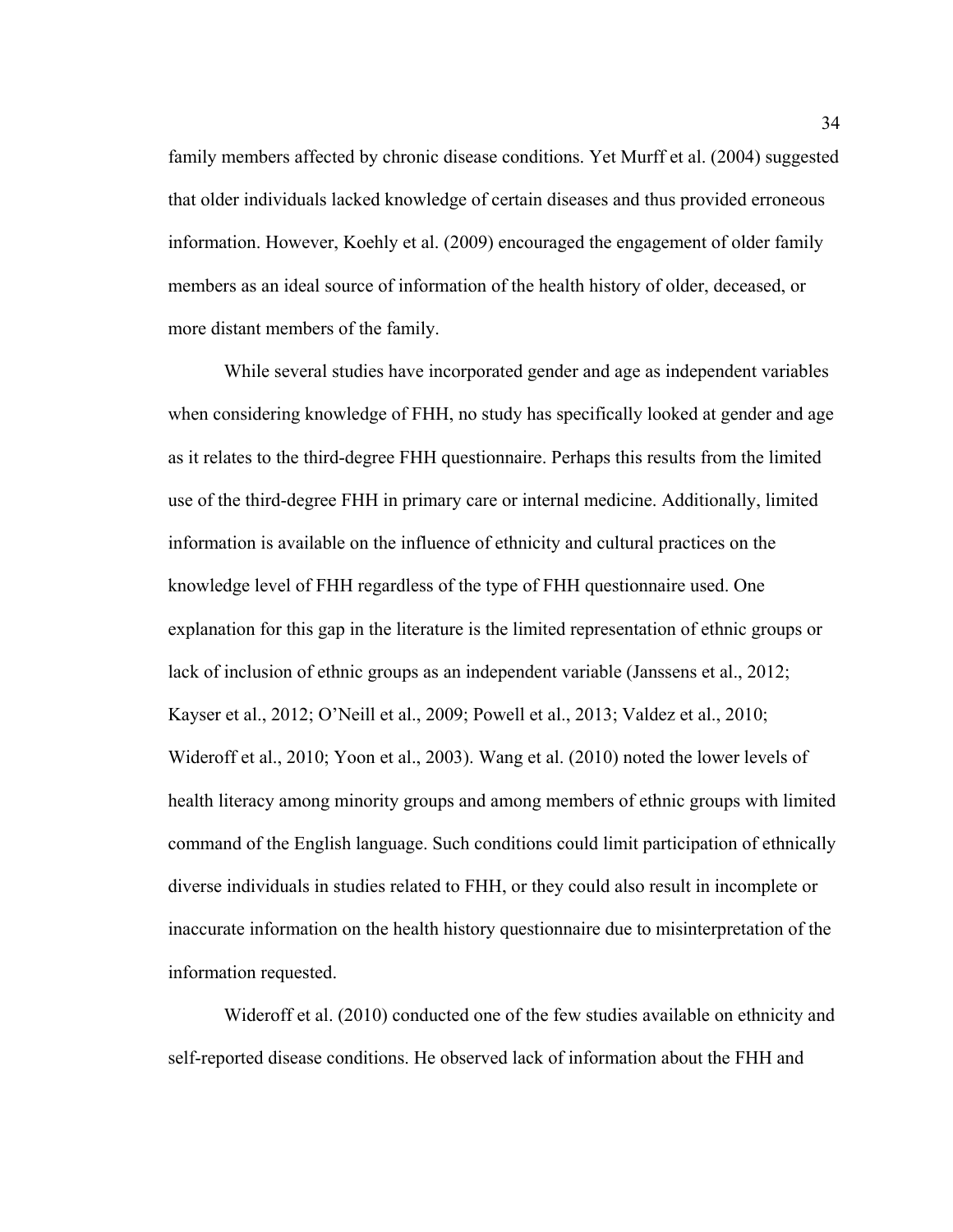lower reported levels of cancer among a small sample size of African-Americans. This was partly attributed to cultural practices limiting information sharing among family members and lack of knowledge of paternal family history (Kupfer, McCaffrey, & Kim, 2006; Wideroff et al., 2010). Desai, Bruce, Desai, and Druss (2001) also noted an underreporting of cancer among nonwhite patients, but the number of nonwhite participants was considerably smaller as compared to White participants. In another study, researchers pointed to the possibility that members of certain cultures perceived reporting of health issues as an opportunity to increase reliance on and support from family members or their community, although no other literature reviewed substantiated this assumption (Wu & Schimmele, 2005).

As has been demonstrated by the Human Genome Project, cultural diversity transcends chronic disease illness, and this is apparent in the growing number of culturally diverse individuals with diabetes, cancer, CHD/CVD, and or other chronic diseases (Kayser et al., 2012; Maradiegue & Edwards, 2006). However, certain ethnic groups have higher prevalence for chronic diseases as compared to other groups. For example, prostate cancer is twice as prevalent among African American men as compared to White men, and Native Americans have three times the prevalence of diabetes as compared to White Americans (Maradiegue & Edwards, 2006). Additionally, ethnic groups in lower socioeconomic statuses (SES) may have greater prevalence of certain chronic disease conditions such as colorectal, breast, and prostate cancers (Chu, Miller, & Springfield, 2007). Consequently, accounting for culture and ethnicity in the FHH questionnaire may aid in reducing health disparities through the recognition of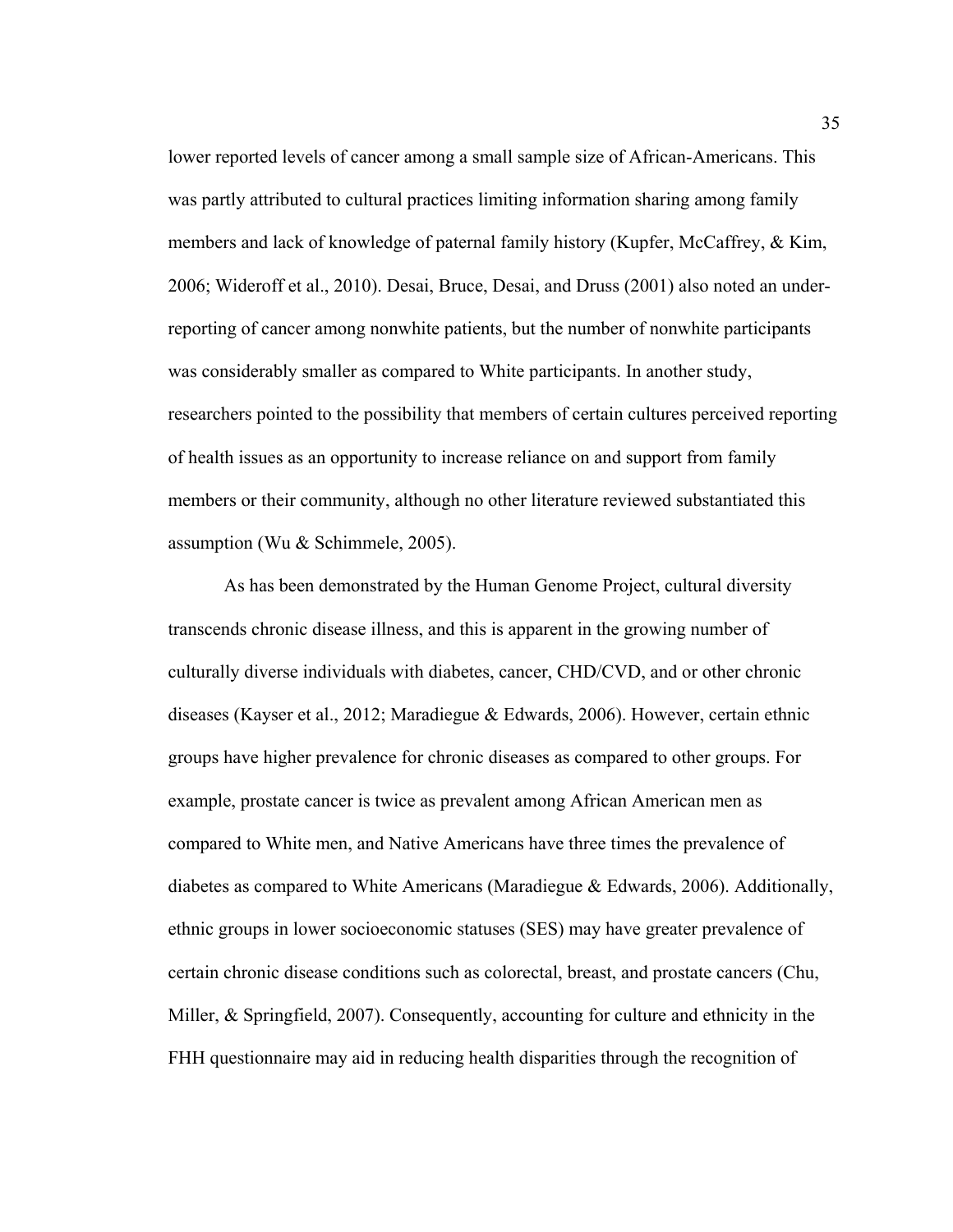disease risk and implementation of preventive measures against disease conditions (Maradiegue & Edwards, 2006).

Knowledge of FHH, like the health of the individual family member, will change over time, and physicians and patients should account for these changes through routine updates of the FHH (Benson, Baer, Breco and Kaelber, 2010; Hinton, 2008: Mathers et al., 2010; Powell et al., 2013). This is particularly true for the pediatric patient whose parents or guardians complete the health history, and whose family members may potentially develop chronic disease conditions that may pose risk to the child at a future point in time (Benson et al., 2010). Hinton (2008) pointed to the public health recommendation that patients maintain an up-to-date FHH similar to an immunization record. The benefits of maintaining a current FHH are vigilance of disease risk and opportunity for prevention and behavioral changes.

### **Perception of Disease Risk**

 Health care and public health professionals aim to improve individual and population health of chronic diseases through risk stratification, prevention, and intervention (Audrian-McGovern et al., 2003). A comprehensive FHH is recommended as the first step in identifying risk for disease. Consequently, the role of the FHH in creating awareness of disease risk is frequently considered in researching chronic disease prevention (Audrian-McGovern, 2003; Chamnan et al., 2010; Claassen et al., 2010; Kreuter & Strecher, 1995; O'Neill et al., 2009; Qureshi et al., 2000; Walter et al., 2004; Wang et al., 2008; Wang et al., 2012; Yoon et al., 2003; Zlot et al., 2009; Zlot et al., 2012). In the area of breast cancer, research showed that women may over or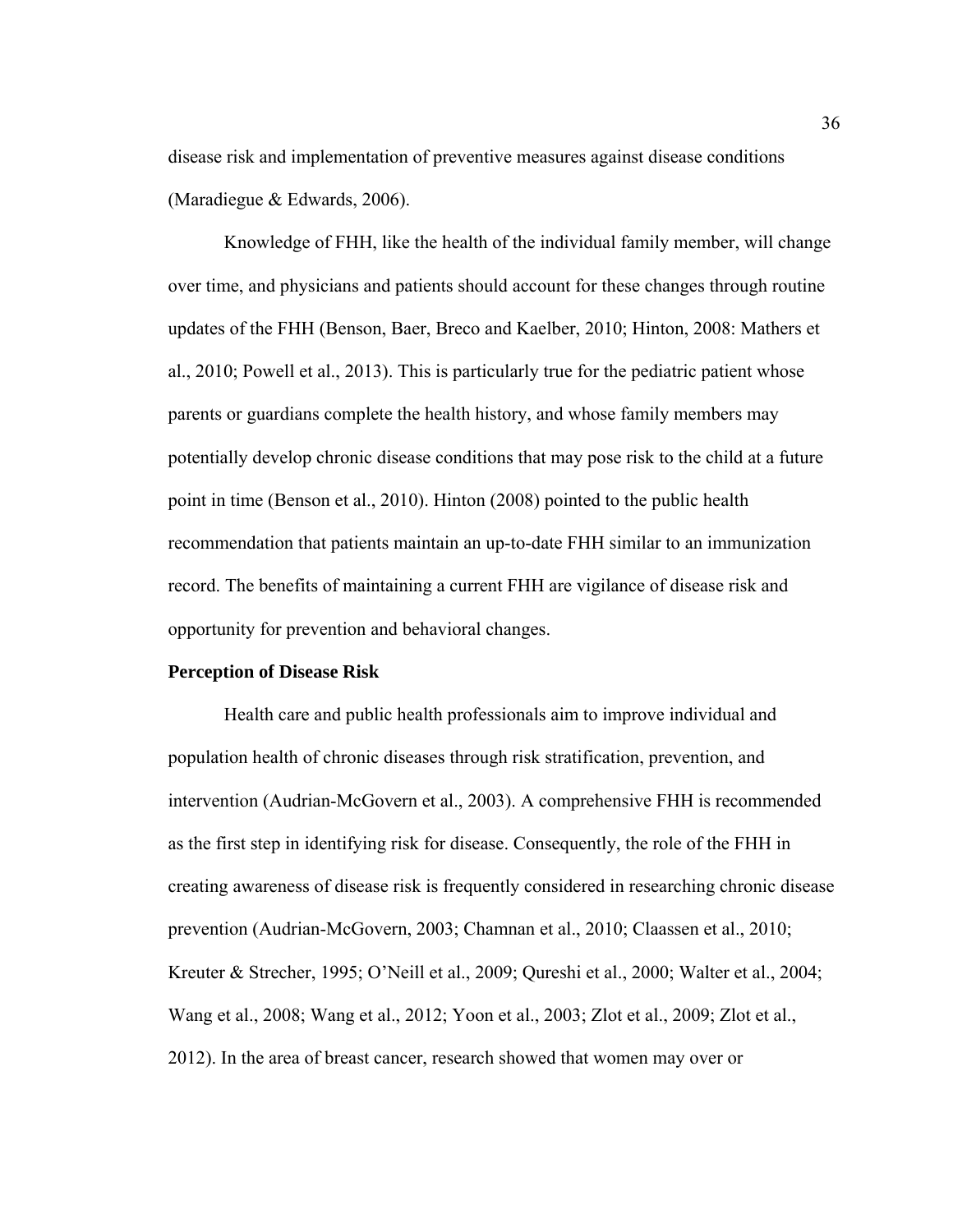underestimate the risk of disease based on a family history of breast cancer; however, personalized counseling for women with a positive family history of breast cancer may lead to improvements in health behaviors (Audrian-McGovern, 2003). Modeling studies on the influence of the FHH on the perception of CVD also pointed to possible benefits in targeting interventions to individuals identified as having risk of disease (Chamnan et al., 2010). Nevertheless, the authors noted that the positive FHH alone was not sufficient to prevent development of CVD (Chamnan et al., 2010). Claassen et al. (2010) also concluded that a positive FHH could be used to develop personalized interventions if the patient perceived increased risk of disease.

 A study of 1,317 adults was conducted to assess the perception of risk relative to several chronic diseases including heart disease, cancer, and stroke; the study showed that "patients have optimistic biases about their risks of heart attack and stroke, but pessimistic biases about cancer" (Kreuter & Strecher, 1995, p. 63). The authors noted a reduction in the biases when patients were provided with an accurate health risk assessment (Kreuter & Strecher, 1995). A similar study Wang et al. (2009) reviewed the FHH of 2,362 patients collected during the Family Healthware Impact Trial and noted patients had greater perception of disease risk related to cancer as compared to heart disease, stroke, or diabetes. This phenomenon appeared to be linked to patient's perception that cancer could not be controlled but the other diseases could be controlled (Wang et al., 2009). Zlot et al. (2009) analyzed the perception of diabetes risk from data collected by the 2005 Oregon Behavioral Risk Factor Surveillance System. Researchers showed that patients with a positive family history of disease perceived much greater risk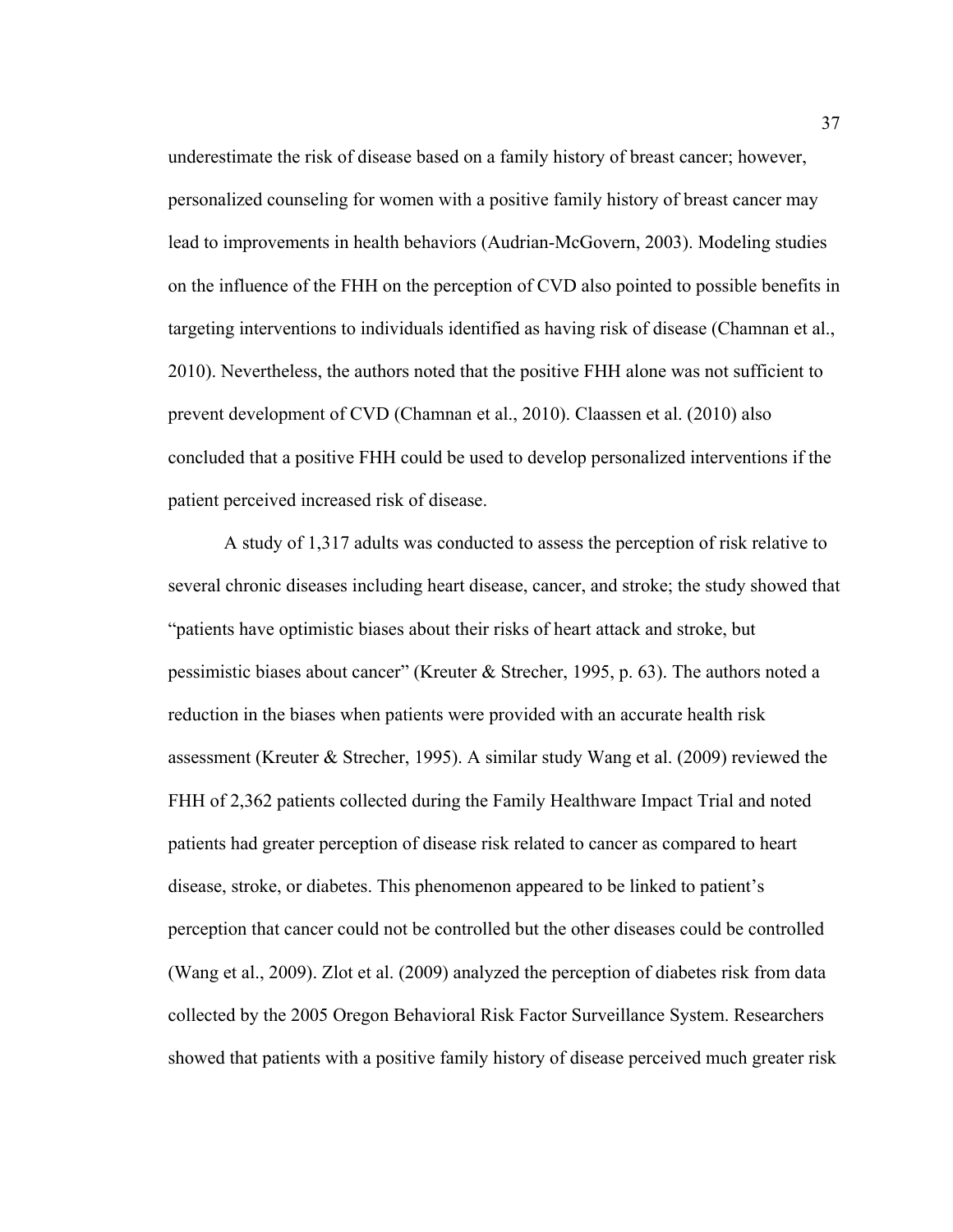of developing the disease as compared to patients who had a negative family history of diabetes (Zlot et al., 2009). The CDC's 2004 HealthStyles Survey noted greater perception of disease risk for diabetes among participants if their mother or siblings had diabetes as compared to their father having diabetes. One other randomized study by Pijl et al. (2009) showed patients perceived greater risk of developing diabetes if they had a positive FHH of the disease, and they were more likely to implement control measures after completing a FHH.

### **Summary and Conclusions**

 The literature review presented in this chapter summarized data on the impact of chronic diseases on health care and public health, the potential utility of the FHH for disease risk assessment by clinicians, and the efficacy of the FHH as a first-line tool for screening individuals requiring further testing, intervention, and behavioral modifications. However, the FHH is only as accurate as the information provided by patients. Limited studies have shown that gender, age, race, ethnicity, and culture may influence the amount of knowledge an individual has of the health history of the family. A number of researchers noted that an accurate FHH might aid in modifying the perception of disease risk while providing clinicians with an opportunity to develop personalized programs for behavior modification of individuals with high disease risk. However, these studies did not specifically focus on the perception of disease risk after completing a comprehensive third-degree FHH. Thus, the aim of this research study was to address the literature gaps by assessing the perception of disease risk and the possible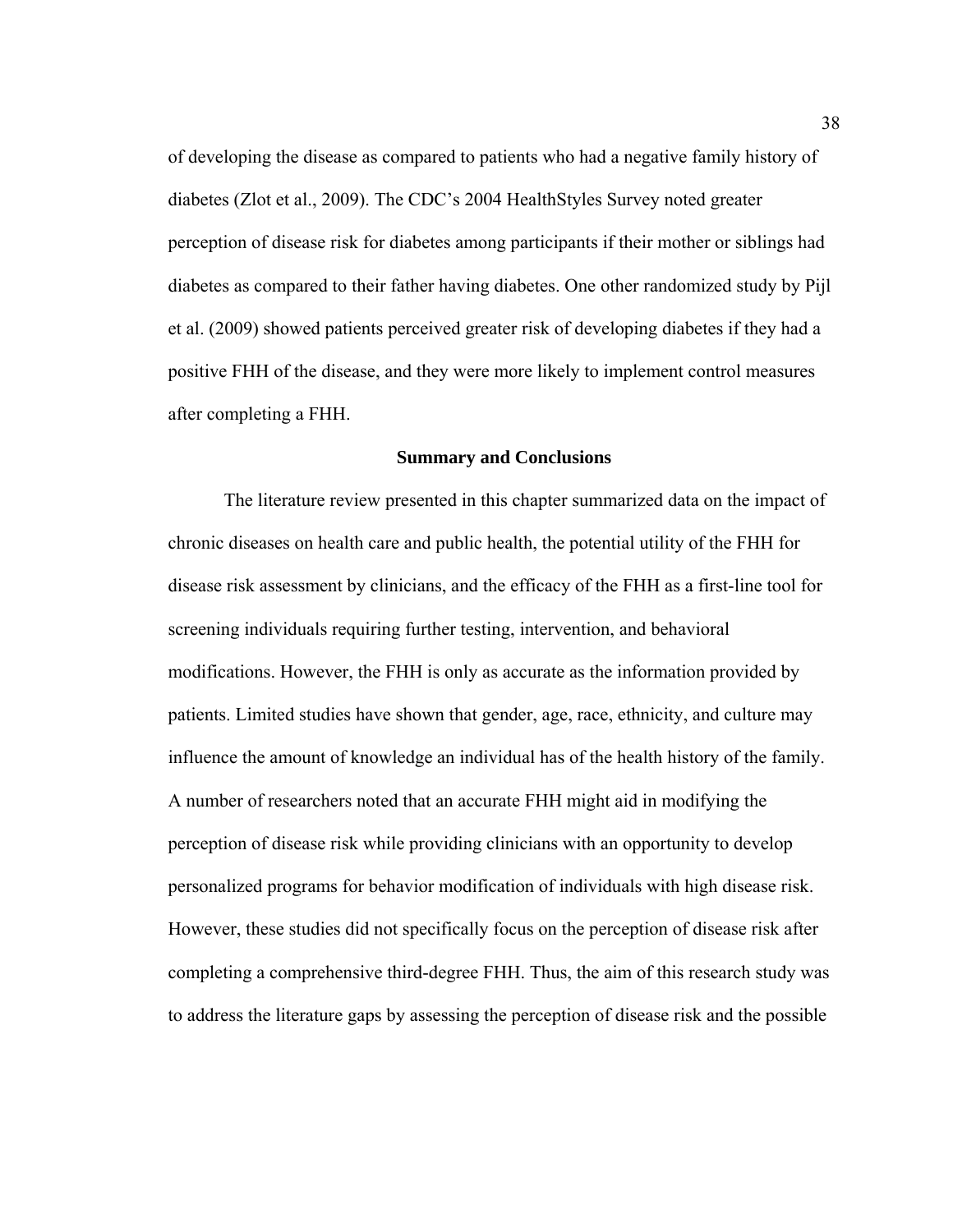influence of demographics on the perception of disease risk, as ascertained through completing the third-degree FHH.

In the following section, Chapter 3, the methodology and research design of the study are presented as well as the criteria for the selecting the study population, sampling method, recruitment protocol, instruments, data collection, and data analysis. Additionally, the ethical considerations and threats to validity, as applicable, are summarized.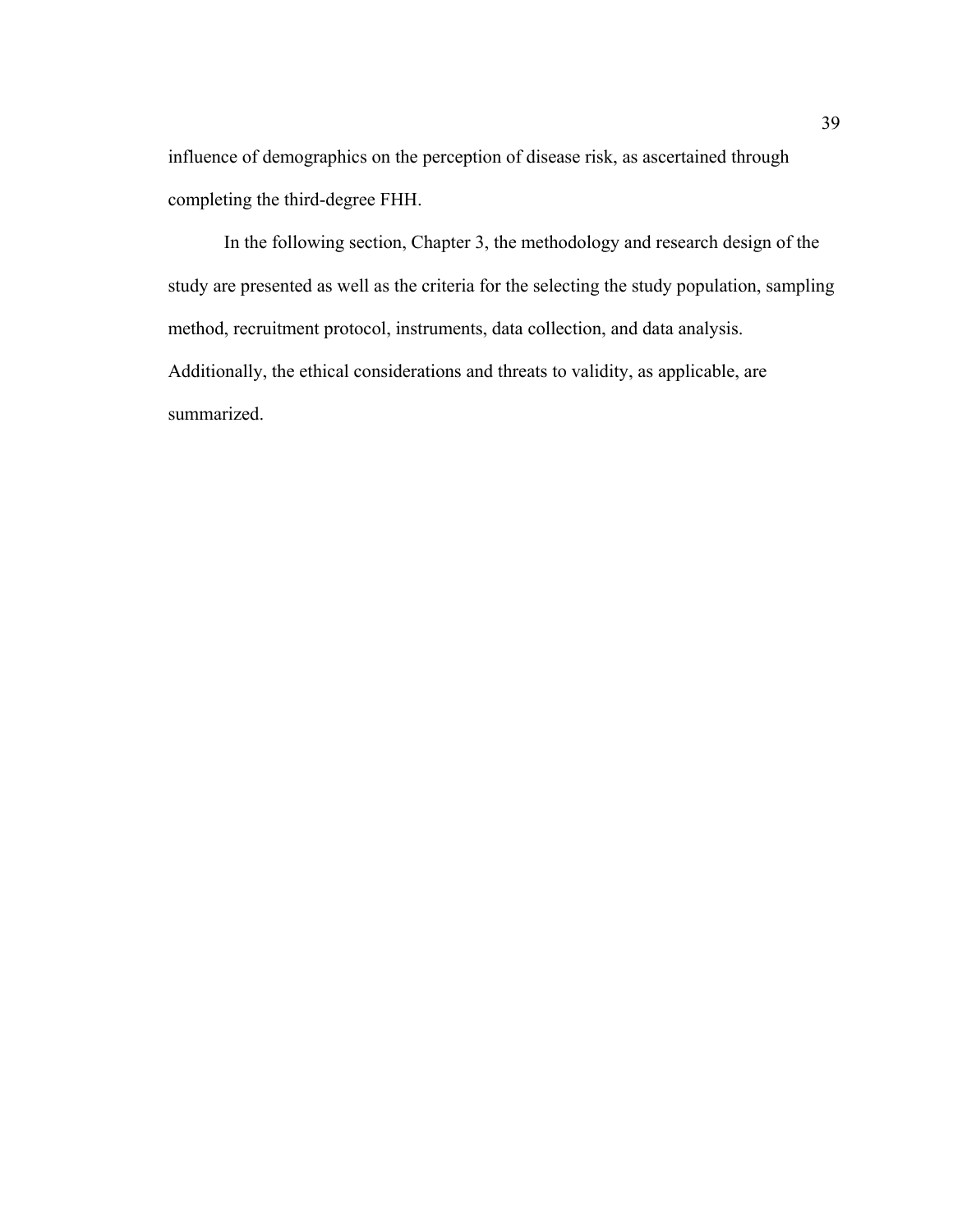### Chapter 3: Research Method

#### **Introduction**

 The purpose of this research study was to contribute to the knowledge base of the FHH by assessing the possible associations between completing the third-degree FHH and the participant's perception of disease risk as well as the demographics of the participants and the perception of disease risk, as ascertained by completing the thirddegree FHH. I conducted a cross-sectional, quantitative study on a convenience sample of the target population using a three-part survey questionnaire, which included an instrument for gathering demographics, the third-degree FHH, and the perception of disease risk instrument. The knowledge of FHH was determined for each participant by calculating a completion factor based on whether the participant knew the status of disease for each relative indicated. The completion factor was used to assess the possible association between the knowledge of FHH and perception of disease risk. Furthermore, I investigated the possible association between the demographics of the participants and the perception of disease risk, since the participant's knowledge about the FHH may be influenced by demographics.

In this chapter, I also present the study variables and describe the research design and rationale. The methodology is explained in detail, including a description of the study population, the sampling procedures used in the study, and the procedures for recruitment, participation, and data collection. The constructs of the instruments used for the third-degree FHH questionnaire and risk perception survey are detailed along with the plan for data analysis. Threats to validity are described and specifics on the ethical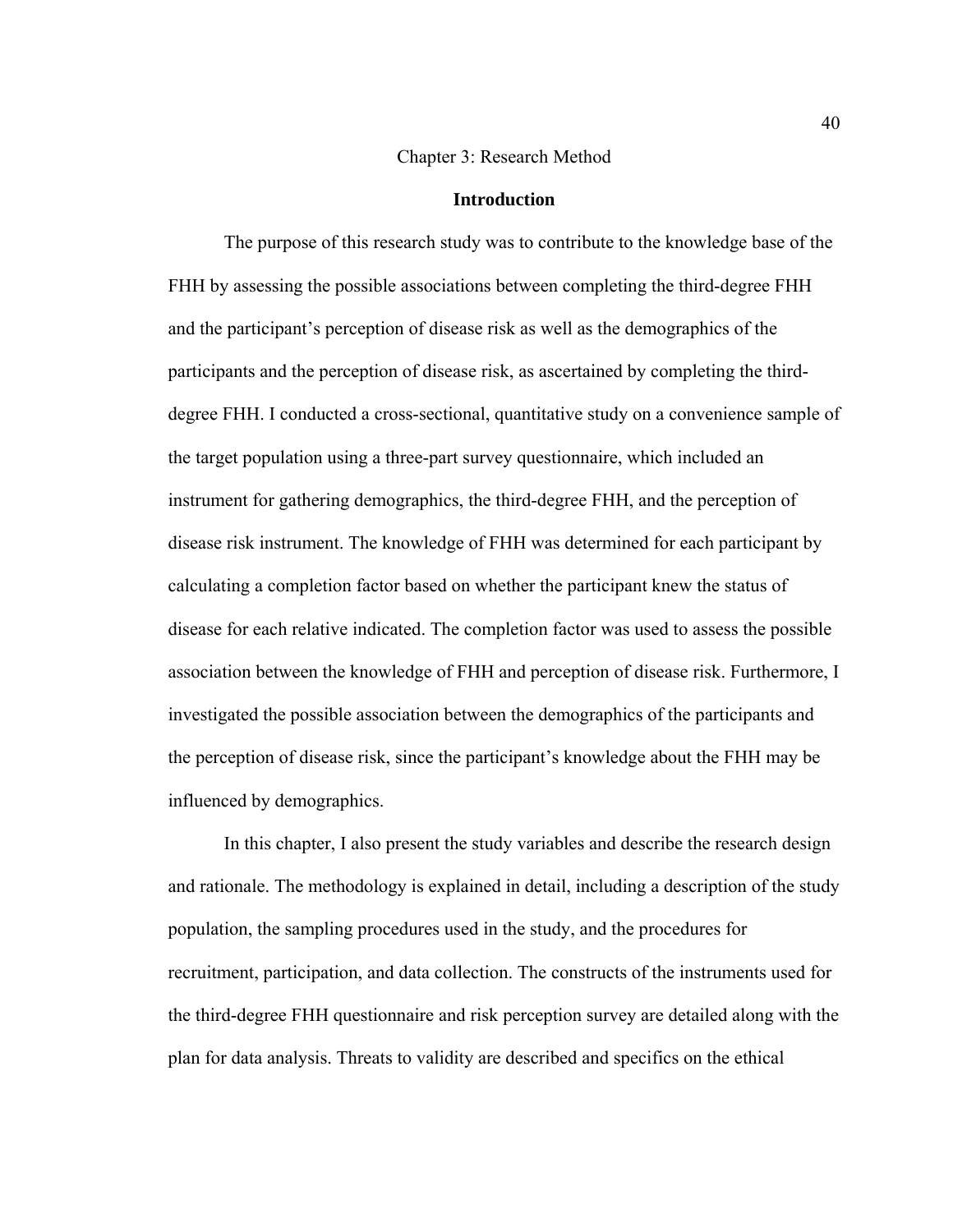procedures applicable to the study are provided. A summary of the key points of the chapter is also provided.

### **Research Design and Rationale**

The cross-sectional study design has been shown to be well suited for studying the theoretical framework of the HBM (Fulton et al., 1991; Kiviniemi, Bennett, Zaiter, & Marshall, 2011; Shui et al., 2012). Consequently, this study was designed as a crosssectional survey to assess the perception of disease risk based on completing the selfadministered third-degree FHH questionnaire. The FHH is routinely collected as a questionnaire; therefore, the survey questionnaire format was the appropriate instrument for this study (Acheson et al., 2010; Claassen et al., 2010; Hanson et al., 2007; Scheuner et al., 2006; Walter & Emery, 2005; Walter et al., 2013). The level of risk perceived by the study participant can also be graded and quantitatively analyzed using data gathered via a survey questionnaire. Hence, I used a validated perception of disease risk questionnaire delivered as 10 questions using a 5-point Likert scale. The demographics of participant were collected using nine questions designed to capture age, gender, race, ethnicity, educational level, experience in health care, health status, and location of recruitment for the study.

The three-part survey questionnaire was created as a self-administered online survey using the web-based survey program offered through Survey Gizmo (www.surveygizmo.com). The web-based questionnaire also offered ease of use, an economical method of deployment, ability to access a large and diverse participant pool, and an expedited data gathering process (Creswell, 2009). A paper version of the exact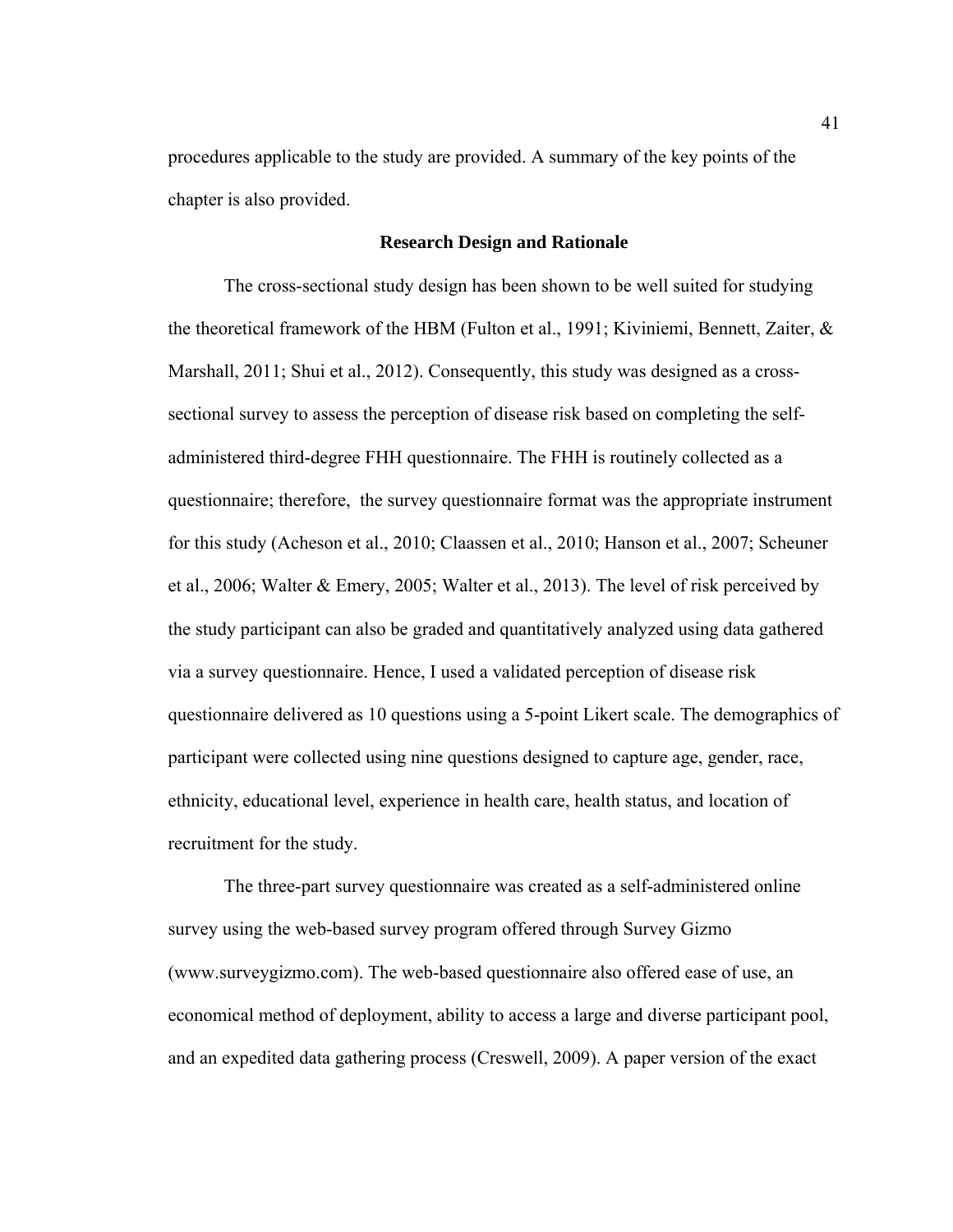same survey was made available to participants recruited at health care facilities as an opportunity for those participants to complete the questionnaire while waiting at the facility for their appointment.

### **Research Questions**

The research questions developed for this study aimed to meet the key objectives of investigating the possible influence of completing the third-degree FHH on the risk of disease perceived by the study participant and the possible association between the demographics of the participants and the perception of disease risk, as ascertained by completing the third-degree FHH.

RQ1: How does completing the third-degree FHH influence the participant's perception of disease risk?

 $H_0$ : Completing the third-degree FHH does not influence the participant's perception of disease risk, as measured by the survey instrument.

*H*<sub>1</sub>: Completing the third-degree FHH does influence the participant's perception of disease risk, as measured by the survey instrument.

RQ2: How does the participant's third-degree FHH, controlled for demographics (gender, age, race, ethnicity, and place of recruitment [physician office versus general community locations]), influence the perception of disease risk?

*H*2<sub>0</sub>: The participant's third-degree FHH, controlled for demographics, does not influence the perception of disease risk.

*H*2<sub>a</sub>: The participant's third-degree FHH, controlled for demographics, does influence the perception of disease risk.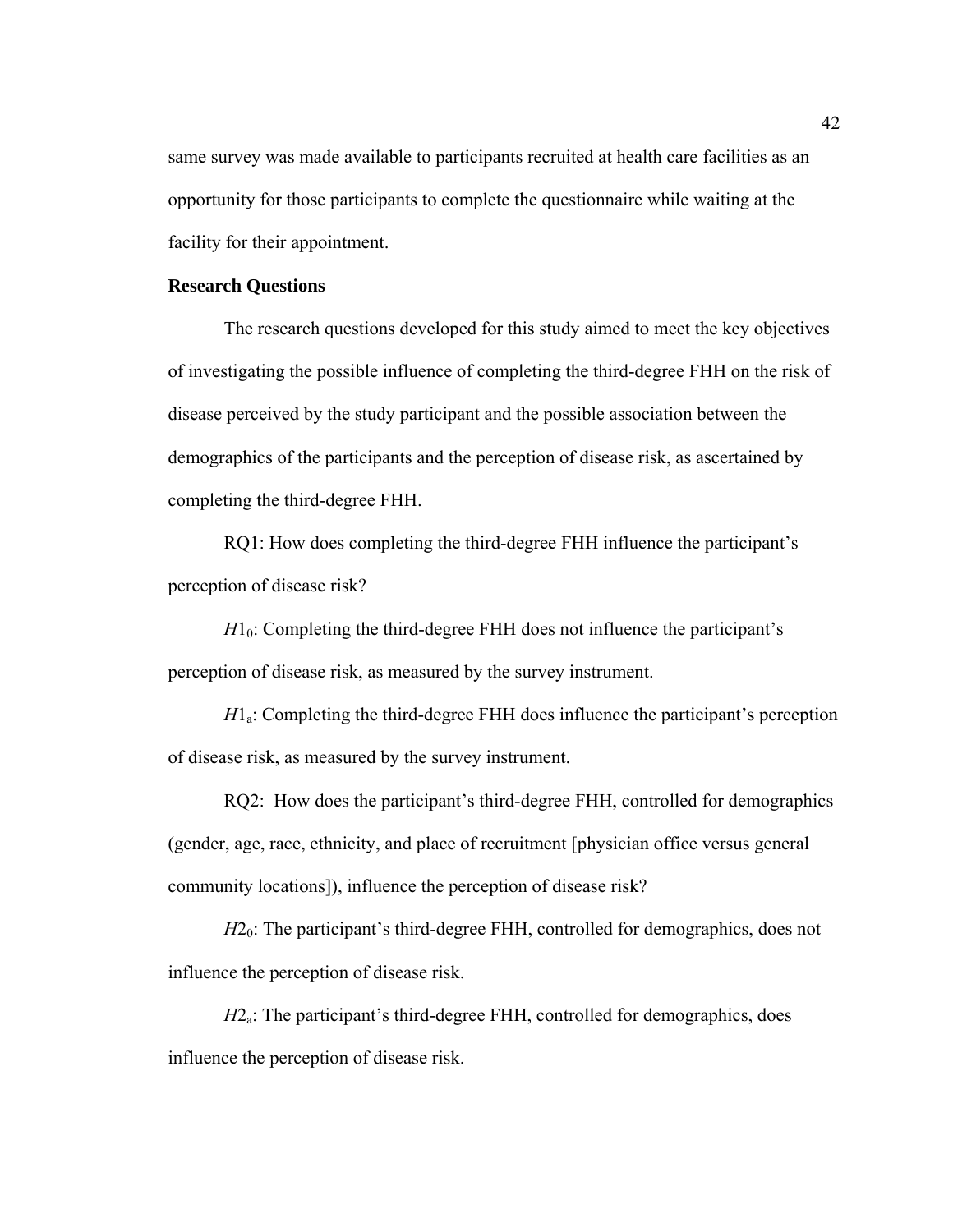### **Study Variables**

The perception of disease risk was the dependent variable (DV) for both RQ1 and RQ2. The knowledge of the third-degree FHH factor was the independent variable (IV) for RQ1 and RQ2 with the demographic characteristics as the mediating variables for RQ2. The demographic variables included age, gender, race, ethnicity, education level, experience in health care, health status, and location of recruitment for the study.

### **Methodology**

### **Population**

The population for this study included male or female participants inclusive of any race and ethnicity, 18 years of age or older who were able to read and understand English. In addition, all potential participants who indicated on the questionnaire that they are adopted were excluded from the study, as they were likely unaware of the FHH of their biological family. Participants were recruited from the cities of Newark and Wilmington and surrounding areas within New Castle County, Delaware. Additionally, a page was created on Facebook to recruit participants. The Facebook page provided a link to the online survey accessible through a private domain Universal Resource Locator (URL) at www.yourfhh.com.

According to the United States Census Bureau (2014), the estimated population 18 years of age or older within the cities of Newark and Wilmington and surrounding areas within New Castle County area was 108,146 of which 51.5% are women and 48.5% are men. Race and ethnicity are categorized by the United States Census Bureau according to the standards set forth by the Office of Management and Budgets (OMB,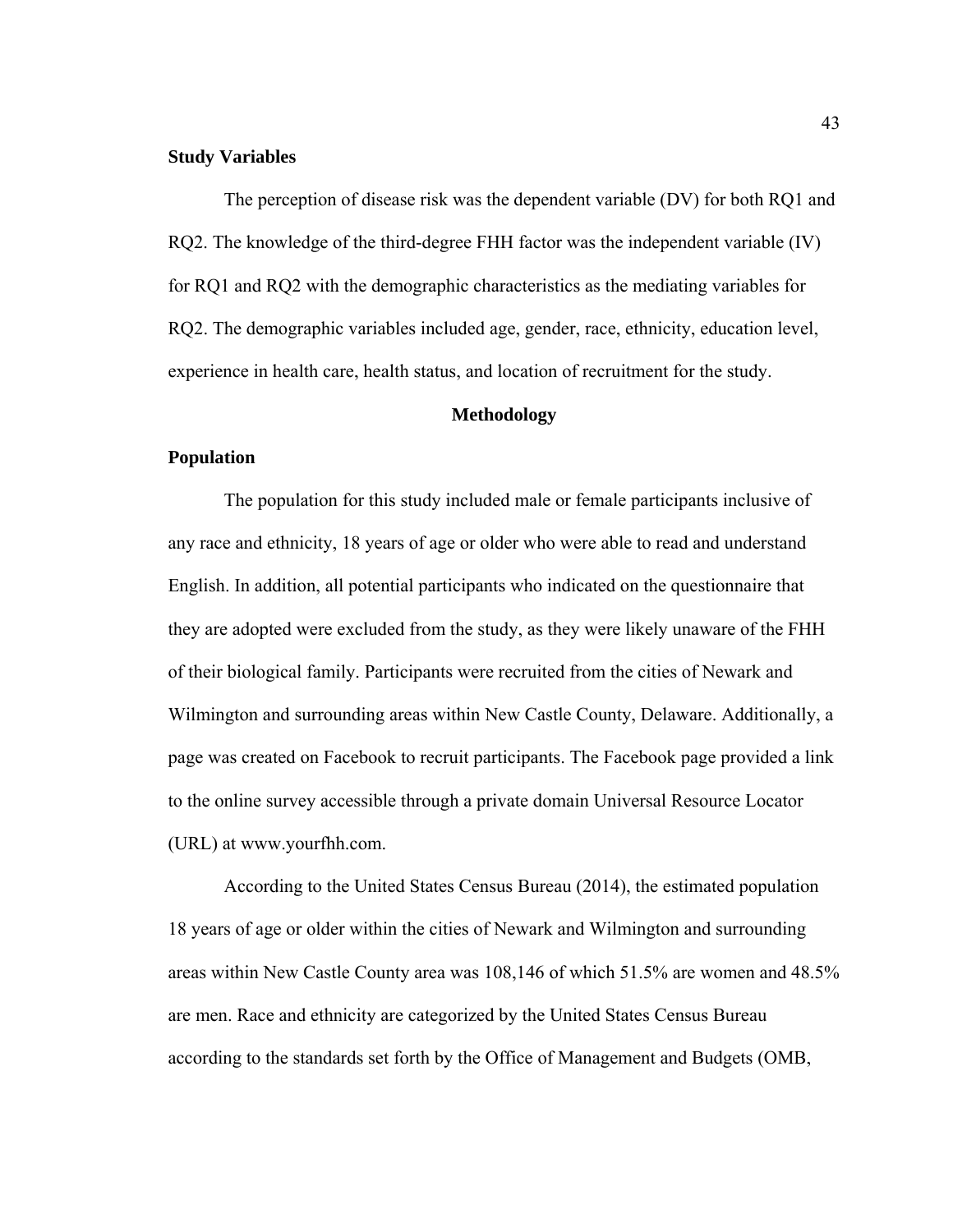2003). Applying these categories, the population of Newark, Wilmington and surrounding areas within New Castle County, Delaware is estimated to be 60.5% White, 23.1% Black, 4.6% Asian, 9.1% Hispanic or Latino, and 2.7% two or more races (United States Census Bureau, 2014).

The target geographical area has a diverse population due to the presence of institutions of higher education such as University of Delaware, Widener University, and Delaware Technical College; international banking such as Bank of America, Citibank, Discover Card, and Chase; investment companies such as ING and BP Group; and technology companies such as Dupont, Siemens, Hologic, and Hewlett Packer. Additionally, there is a large population of individuals in the service industry primarily in the areas of the farming, hospitality, construction, and landscaping industries. Consequently, the population visiting the health care facilities within this geographical were representative of both genders and a wide variety of ages, races, ethnicities, and educational and professional levels.

### **Sampling Procedures**

The sampling method for this study was a convenience method in which the participants were recruited based on ease, such as proximity or accessibility, or they selfselected themselves through their willingness to volunteer as participants in the study (Web Center for Social Research Methods, 2008). The inclusion criteria for the sample population were male or female participants inclusive of any race and ethnicity, 18 years of age or older, and able to read and understand English. Participants younger than 18 years of age, individuals who were unable to read or understand English, or those who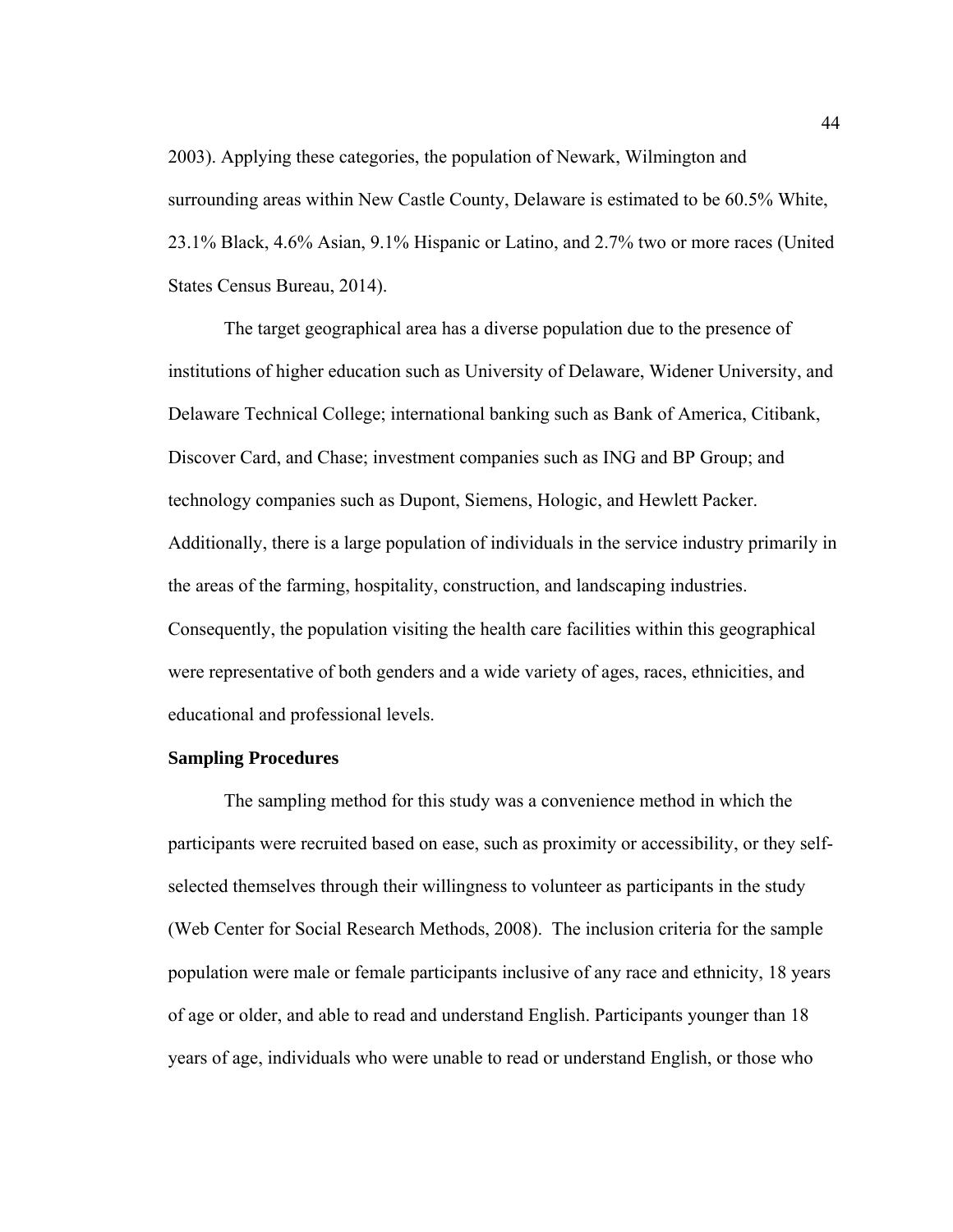indicated on the questionnaire that they were adopted were excluded from the study. The adoption exclusion was based on the assumption that adopted individuals would not have knowledge of the health history of their biological family.

Because convenience sampling is a nonprobability, nonrandom method, the recommended sample was estimated using a power analysis. The power analysis generated a value appropriate to demonstrate a true, statistically significant difference that would allow the rejection of the null hypothesis and avoidance of Type I and Type II errors (MEERA, n.d.). The G\*Power Calculator version 3.1.9 (2014) was used to calculate the sample size based on performing chi-square test of association and binary logistic regression. As the sample size was calculated during the design phase of study, a priori power analysis was executed (Miles, n.d.). The calculation generated a minimum sample size of 269 participants when applying an alpha level of 0.05, a medium effect size convention, and the generally accepted power value of 0.80 or 80% probability of finding a real effect of the independent variables, knowledge of FHH and demographics, on the dependent variable of perception of disease risk (Sainani, n.d.).

The accuracy of the sample size was triangulated by performing another calculation using confidence level and confidence interval. Several studies noted a confidence level of 95% with an average confidence interval of 6 or less for the reliability of the reported FHH versus actual medical records (Acheson et al., 2010; Janssens et al., 2012; Mai et al., 2011; Murff, Byrne, & Syngal, 2004; Ziogas & Anton-Culver, 2003). The web-based Sample Size Calculator from Creative Research Systems (2012) was used to calculate the sample size based on a confidence level of 95%, confidence interval of 6,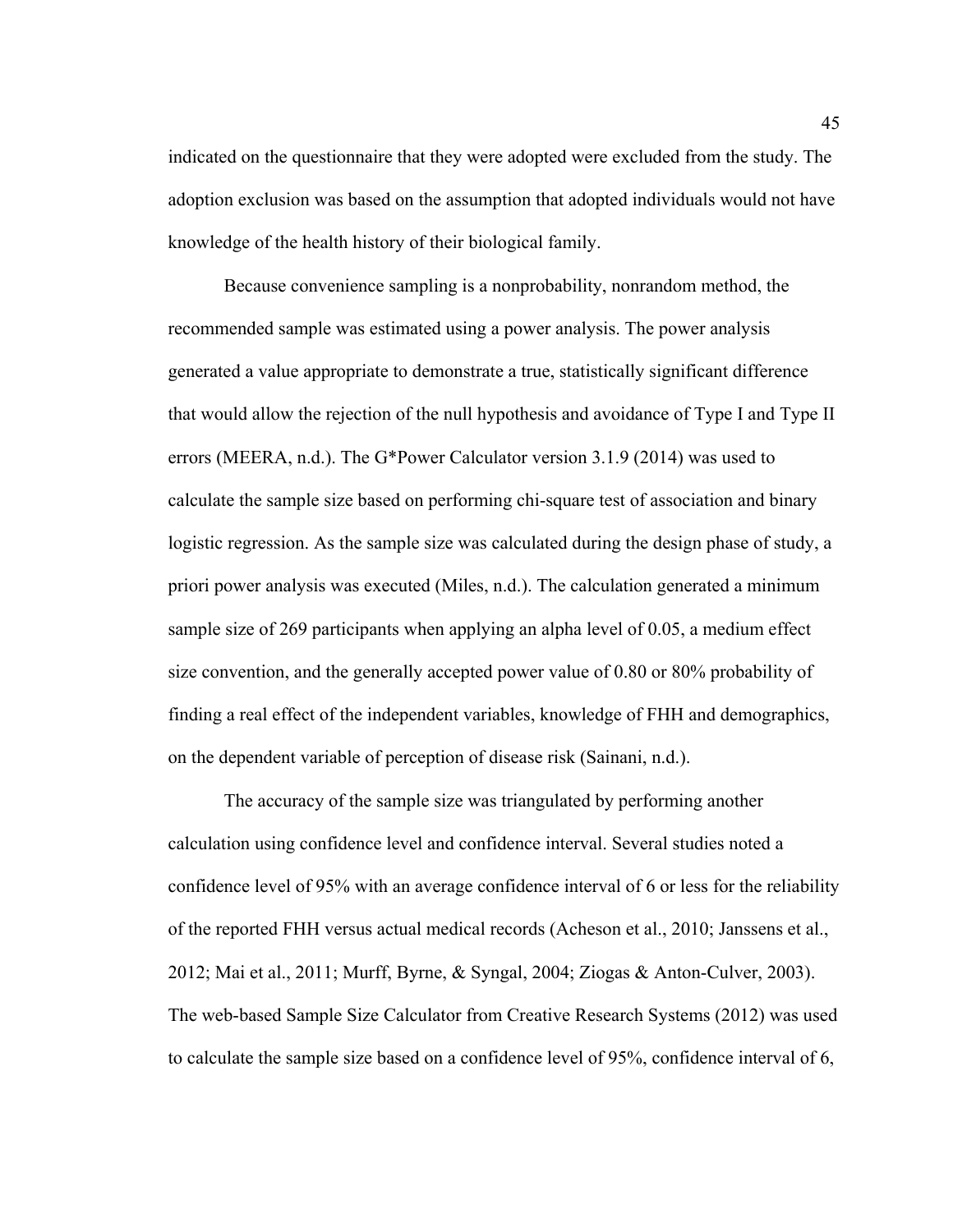and population size of 108,146. A sample size of 266 individuals was generated using this calculation (Creative Research Systems, 2012).

### **Procedures for Recruitment and Participation**

The study participants were recruited from both health care facilities and the general community in order to assess if there is a difference in the level of perception of disease risk between the two groups. The goal was to obtain half of the study population, or 135 participants, from each group. Based on a search conducted on the Healthgrades (2013) website, a leading online resource to choose and research physicians and hospitals, the cities of Newark and Wilmington and surrounding area within New Castle County, Delaware have approximately 365 primary care or family medicine doctors and 419 internal medicine doctors meeting the needs of the population. Consequently, recruitment was carried out over a 6-week period by posting informational flyers at six health care facilities, which were accessible geographically in Newark, Wilmington, and Centreville, Delaware. These locations were selected based on having a large patient volume representing a wide range of demographic profiles. The number of health care facilities engaged was expanded at Week 3 in order to ensure that the participants from the health care facilities would be adequately represented in the sample.

The recruitment from the general community locations involved posting the informational flyer at the public libraries in Newark and Wilmington, 10 supermarket community boards, and community boards at the cafes, restaurants, and shops along Newark's Main Street. Additionally, flyers were posted at the employee cafeterias and coffee lounges at five large businesses spanning banking, investment, education, and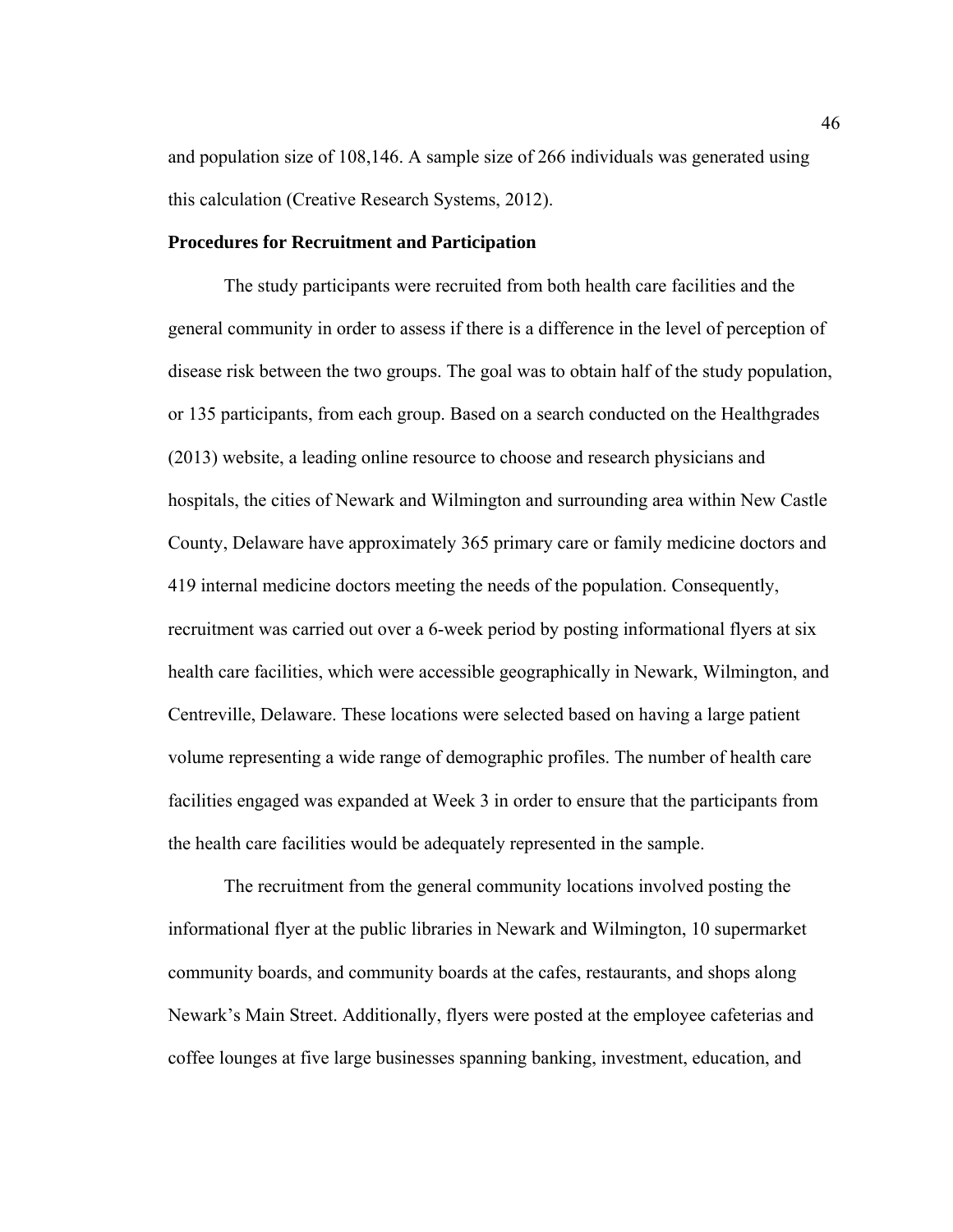technology. Finally, the flyers were posted and distributed at seven churches within Newark and Wilmington, Delaware. A Facebook page was also created specifically for the study. The page was titled "Your FHH" and provided information on the purpose of the study along with the URL for the online survey (www.yourfhh.com). The Facebook page proved to be the best source of recruitment, as it was an efficient way to disseminate information for participation in the survey among a much larger and diverse group of individuals. To avoid biasing the participants prior to completing the surveys, no specific information was provided in the flyer on the perception of disease risk portion of the survey.

Participants recruited at the health care facilities had the option of completing the survey online or using a paper copy of the exact same questionnaire as available through the URL. Participants from the general community only had access to the online survey. Only 13 participants completed the paper copy of the survey. The paper copy of the questionnaire was provided in a packet with the consent form, instructions, and a postage paid envelope with both return and send to information addressed to me. Once the questionnaire was received, the information gathered on the paper questionnaire was entered onto the online survey at www.yourfhh.com, and the online survey number was cross-referenced on the paper questionnaire for traceability.

Whether completing the survey online at www.yourfhh.com or using the paper copy, each participant was provided with comprehensive instructions for completing the survey and with a consent form, which needed to be acknowledged before proceeding to the survey. The consent form provided information on the purpose of the study, the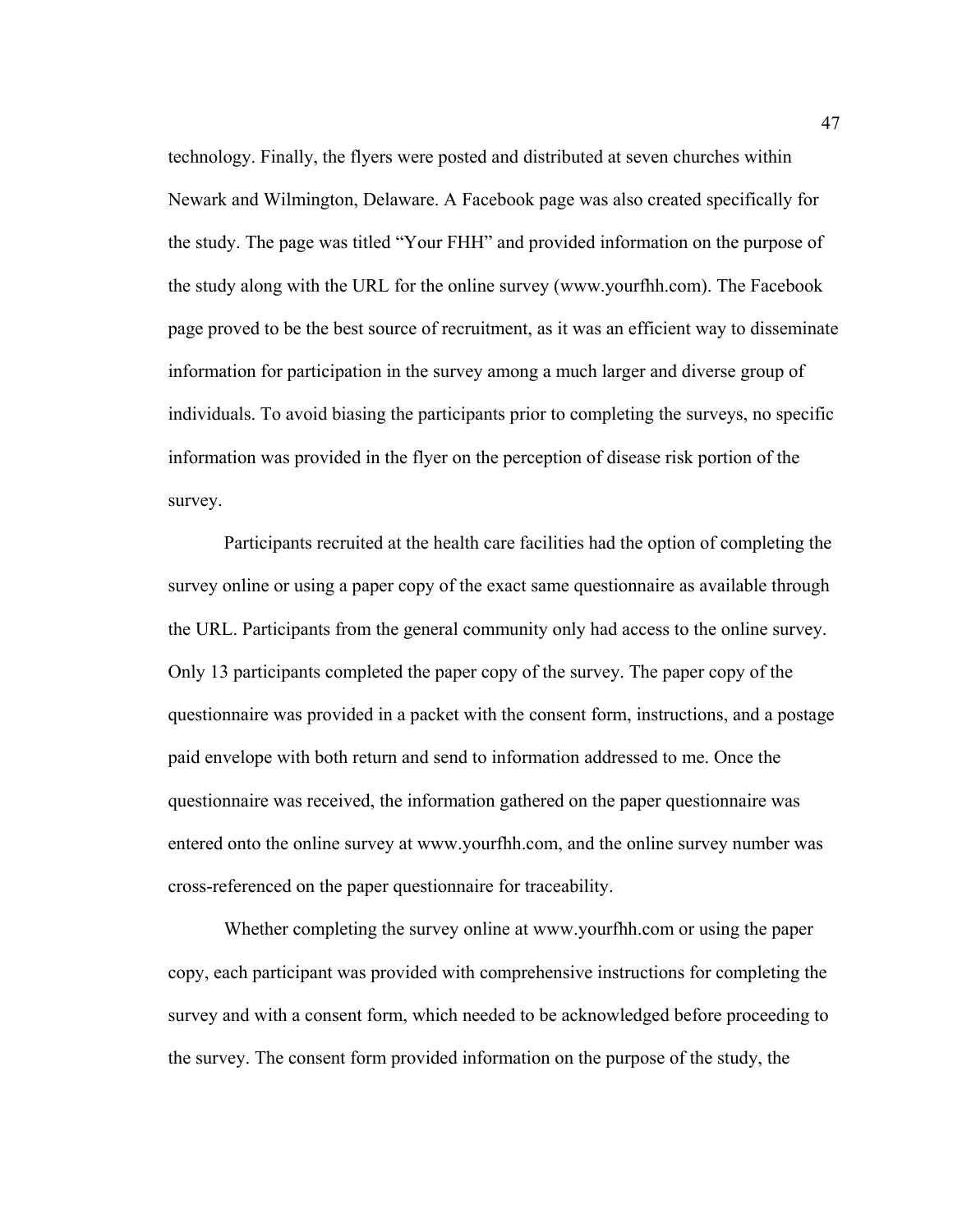voluntary and anonymous participation in the survey, and the option to withdraw from participation at any point in the survey (see Appendix B). Completion and submission of the online survey questionnaire or mailing of the paper copy of the questionnaire served as the implied consent to participate in the study. Information protected by the Health Insurance Portability and Accountability Act (HIPAA), participant identifiers, or Internet Protocol (IP) addresses were not obtained; therefore, anonymity for the participants was ensured. The survey questionnaires each had a unique number to account for the number of surveys completed, but the unique numbers did not trace back to any personal information.

### **Instrumentation**

The survey instrument consisted of three sections (see Appendix C and Appendix D). The first section comprised of nine questions captured demographics on the participants including gender, age, race, ethnicity, adoption status, education, health care training, current health status, and location of recruitment. Question 10 was the thirddegree FHH designed to capture presence of disease among three degrees of family members on both the maternal and paternal side. The third-degree FHH questionnaire was created by combining the FHH sections of the established questionnaires from AMA's Adult Family History Form (2014), the HHS's My Family's Health Portrait (2013b), the Mount Sinai Beth Israel Family History Questionnaire for Cancer Genetic Evaluation (2013), and the University of Utah School of Medicine Health Family Tree (2005; see Appendix C). These questionnaires have been evaluated in previous studies, and the researchers have demonstrated the reliability of the questionnaires in effectively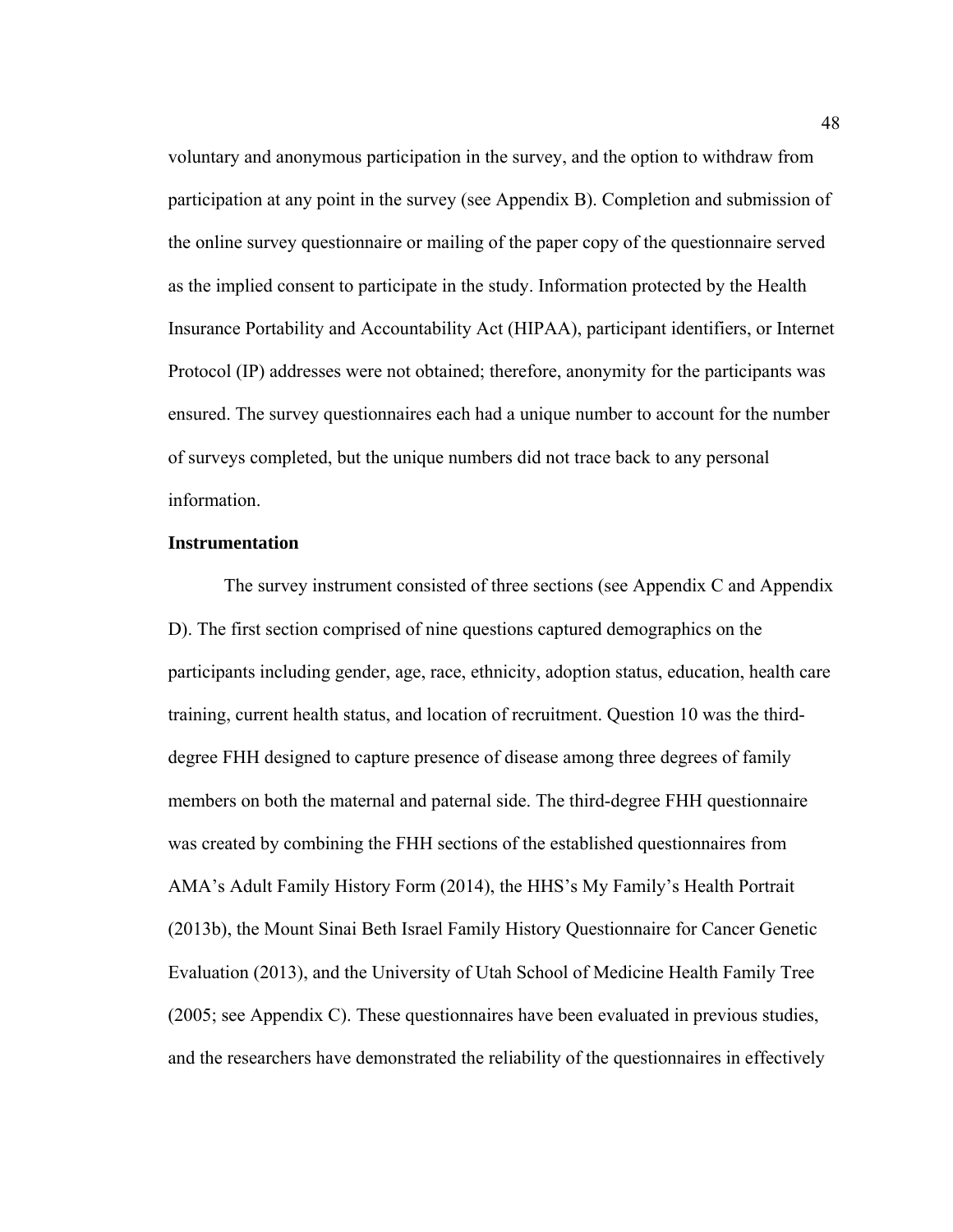gathering an individual's FHH (de Hoog et al., 2013; Mai et al., 2011; Plat et al., 2009; Reid et al., 2009; Wang et al., 2011). The individuals participating in these studies were either recruited from primary care facilities or chose to complete the questionnaire based on physician request, genetic screening, or a desire to learn about disease risk (de Hoog et al., 2013; Mai et al., 2011; Plat et al., 2009; Reid et al., 2009; Wang et al., 2011).

The questionnaire for perception of disease risk consisted of the 10 questions from the original posttest perception of disease risk questionnaire developed by Acheson et al. (2010; see Appendix D). The survey used a 5-point Likert scale to measure each question of perceived risk. Acheson et al. (2010) administered the perception of disease risk questionnaire to 2,330 participants before and after completing the Family Healthware FHH. The results of the study demonstrated that immediately following completion of the Family Healthware questionnaire, patients perceived disease risk based on a positive family history of disease. In a subsequent study, Wang et al. (2012) administered the perception of disease risk questionnaire to 3,786 patients participating in a trial to assess the utility of the Family Healthware FHH. The results of this study also showed an increased perception of risk after completing the FHH (Wang et al., 2012). The required permission to use the risk perception questionnaire was received from Dr. Acheson, lead author or coauthor of the published papers (see Appendix E).

The FHH questionnaires from AMA, HHS, and University of Utah are opensource documents that do require permission for use. The questionnaires are available to anyone and may be accessed via the following websites: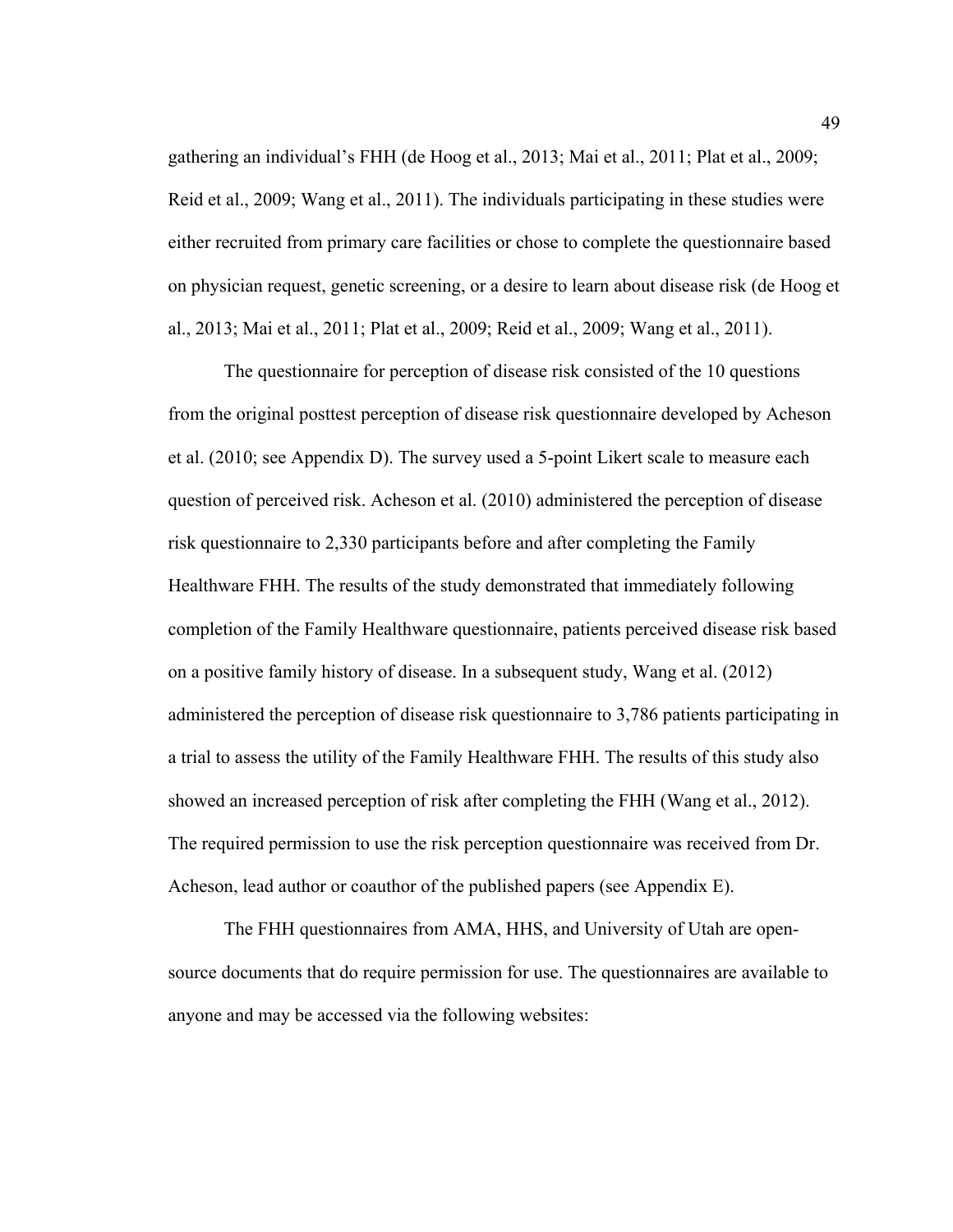- AMA: http://www.ama-assn.org//ama/pub/physician-resources/medicalscience/genetics-molecular-medicine/family-history.page
- HHS: https://familyhistory.hhs.gov/ffh-web/home.action
- Mount Sinai Beth Israel:

http://www.wehealny.org/services/bi\_breastcenter/GeneticProgram.html

University of Utah School of Medicine: http://healthfamilytree.utah.edu/

 The third-degree FHH included a series of questions relative to the presence of CVD, stroke, cancers (breast, ovarian, cervical, colon, and prostate), and diabetes among the first, second, and third-degree relatives of the participant. The risk perception questions evaluated the study participant's perception of risk based on completing the third-degree FHH for the same disease conditions recorded in the third-degree FHH. The risk perception questions were placed after the third-degree FHH in order to minimize biasing the participant prior to completing the third-degree FHH.

 While the third-degree FHH was based on validated instruments used in prior studies, and the perception of risk questionnaire was also validated by Acheson et al. (2010) prior studies, the slight modifications made to the questionnaires required checking the validity and reliability of the survey instruments. After receiving Institutional Review Board (IRB) approval, the survey was provided to three individuals in the health care field and three individuals from the general population who are former work colleagues. Based on their review of the survey, two minor modifications were made to the third-degree FHH to clarify "None of These Diseases" instead of "No Disease" and "Do Not Know About Diseases" instead of "Do Not Know".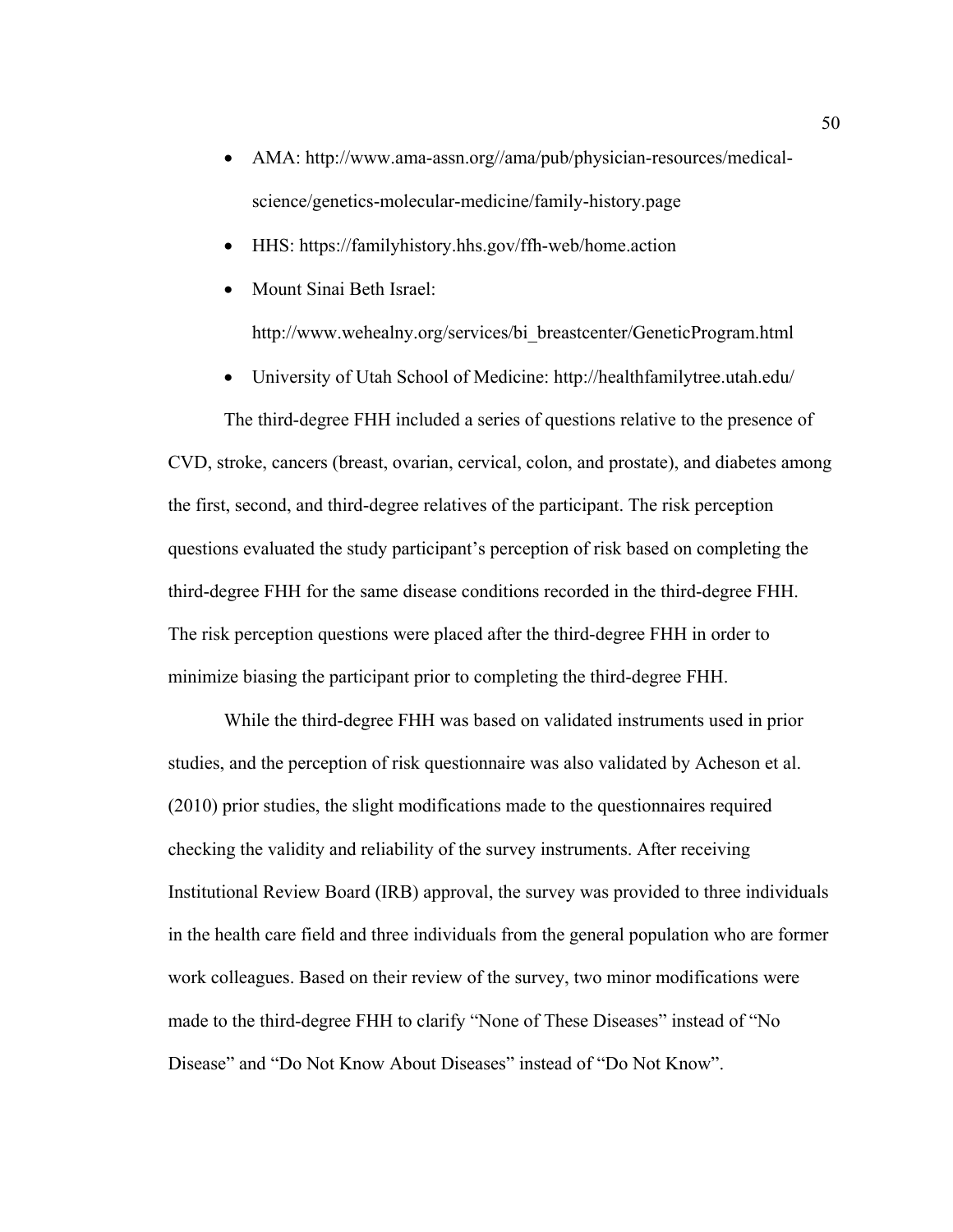To further assess the utility of the survey, the first 30 survey responses were evaluated as part of a pilot study. This initial group of responses included participants who were recruited from both the health care facilities and the general community. The participants were given access to the online survey questionnaire following approval from Walden's Institutional Review Board (IRB). The participants were required to complete the questionnaire in the same manner as any survey participant. This initial group of participants were able to successfully complete the questionnaire, demonstrating that the instrument was both valid and reliable for the study (see Chapter 4).

The three sections of the survey questionnaire took approximately 10 to 20 minutes to complete depending on how many relatives the participant actually had. Once the participant had completed the third-degree FHH and the risk perception survey, the participant also concluded involvement in the study. Since the study was anonymous, there was no mechanism to provide individualized survey results to the participant.

### **Operationalization Constructs**

 The dependent variable (DV) for this study was the perception of disease risk. Perception of disease risk was ascertained by completing the perception of disease risk questionnaire following the third-degree FHH. To complete the third-degree FHH, the study participant had to have knowledge of the family's health history. The knowledge of FHH was determined by calculating a completeness score from the information entered on the FHH for the following factors: first -degree relatives, second-degree relatives, and third-degree relatives, and knowledge of the presence of CVD, stroke, cancers (breast, ovarian, cervical, prostate, or colon), and/or diabetes for each identified relative*.*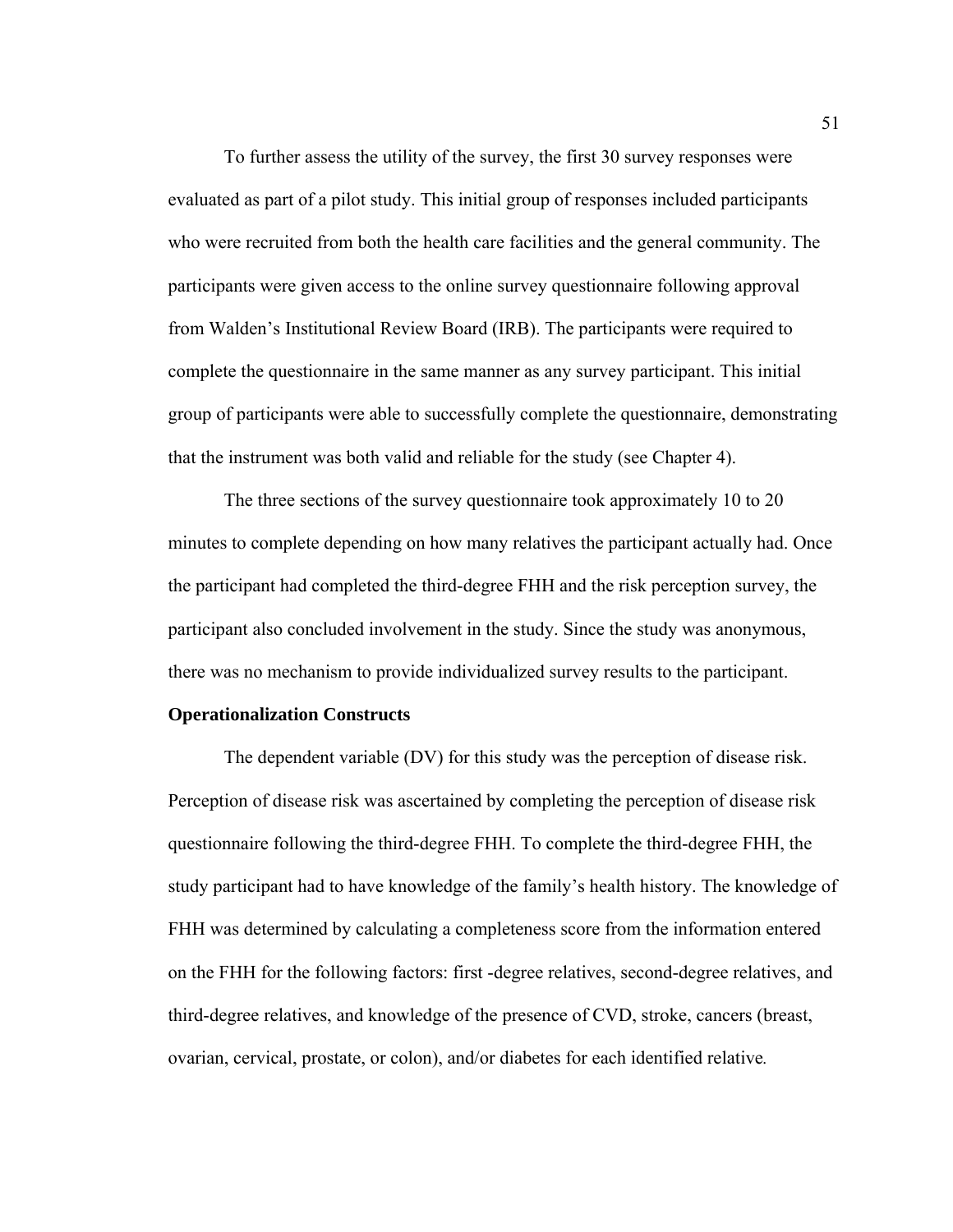- First-degree relatives were defined as the parents, sibling or children of the participant.
- Second-degree relatives were defined as the maternal/paternal grandparents, aunts/uncles, nieces/nephews and half-siblings.
- Third-degree relatives were defined as first-cousins.
- Knowledge of the presence of disease of each identified-relative was defined in the context of the chronic disease conditions of CVD, stroke, cancers (breast, ovarian, cervical, prostate, or colon), and/or diabetes and whether the identified relative had one or more of these conditions.

The DV of perception of disease risk was measure through the following variables: perceived level of risk for CVD, perceived level of risk for stroke, perceived level of risk for breast cancer (women), perceived level of risk for ovarian and/or cervical cancer (women), perceived level of risk for colon cancer, perceived level of risk for prostate cancer (men), perceived level of risk for diabetes, and overall perceived level of developing a chronic disease following completion of FHH.

- Perceived level of risk for CVD was defined as the participant's concern of developing CVD based on the documented history of CVD in the family.
- Perceived level of risk for stroke was defined as the participant's concern of having a stroke based on the documented history of stroke in the family.
- Perceived level of risk for breast cancer was defined as the female participant's concern of developing breast cancer based on the documented history of breast cancer in the family.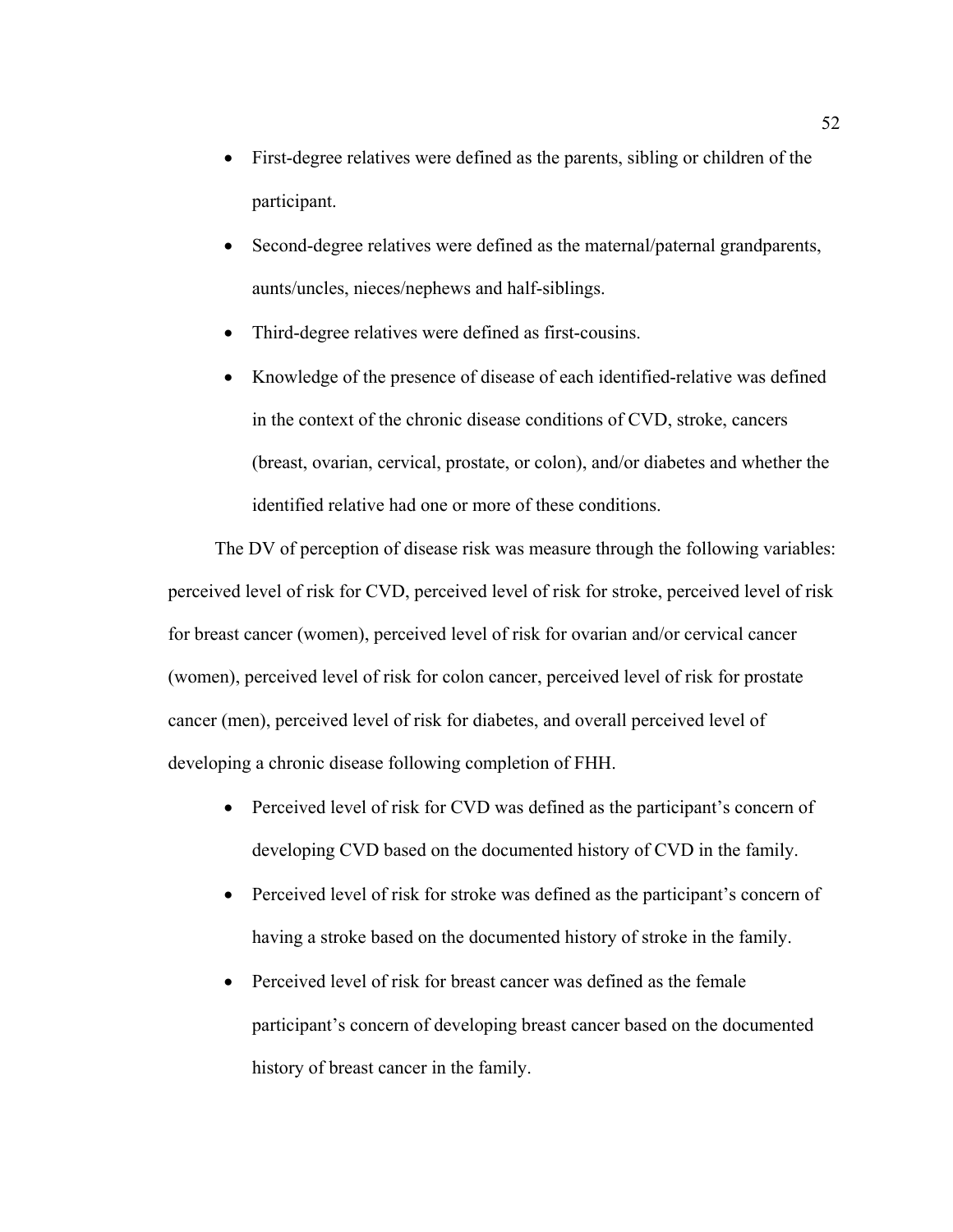- Perceived level of risk for gynecological caner was defined as the female participant's concern of developing ovarian and/or cervical cancer (CDC, 2014) based on the documented history of gynecological cancer in the family.
- Perceived level of risk for colon cancer was defined as the participant's concern of developing colon cancer based on the documented history of colon cancer in the family.
- Perceived level of risk for prostate cancer was defined as the male participant's concern of developing prostate cancer based on the documented history of prostate cancer in the family.
- Perceived level of risk for diabetes was defined as the participant's concern of developing diabetes based on the documented history of diabetes in the family.

# **Variables**

 The variables for the study are presented in Table 1 along with the appropriate level of measurement, relevant research question, and specific survey item related to the variable.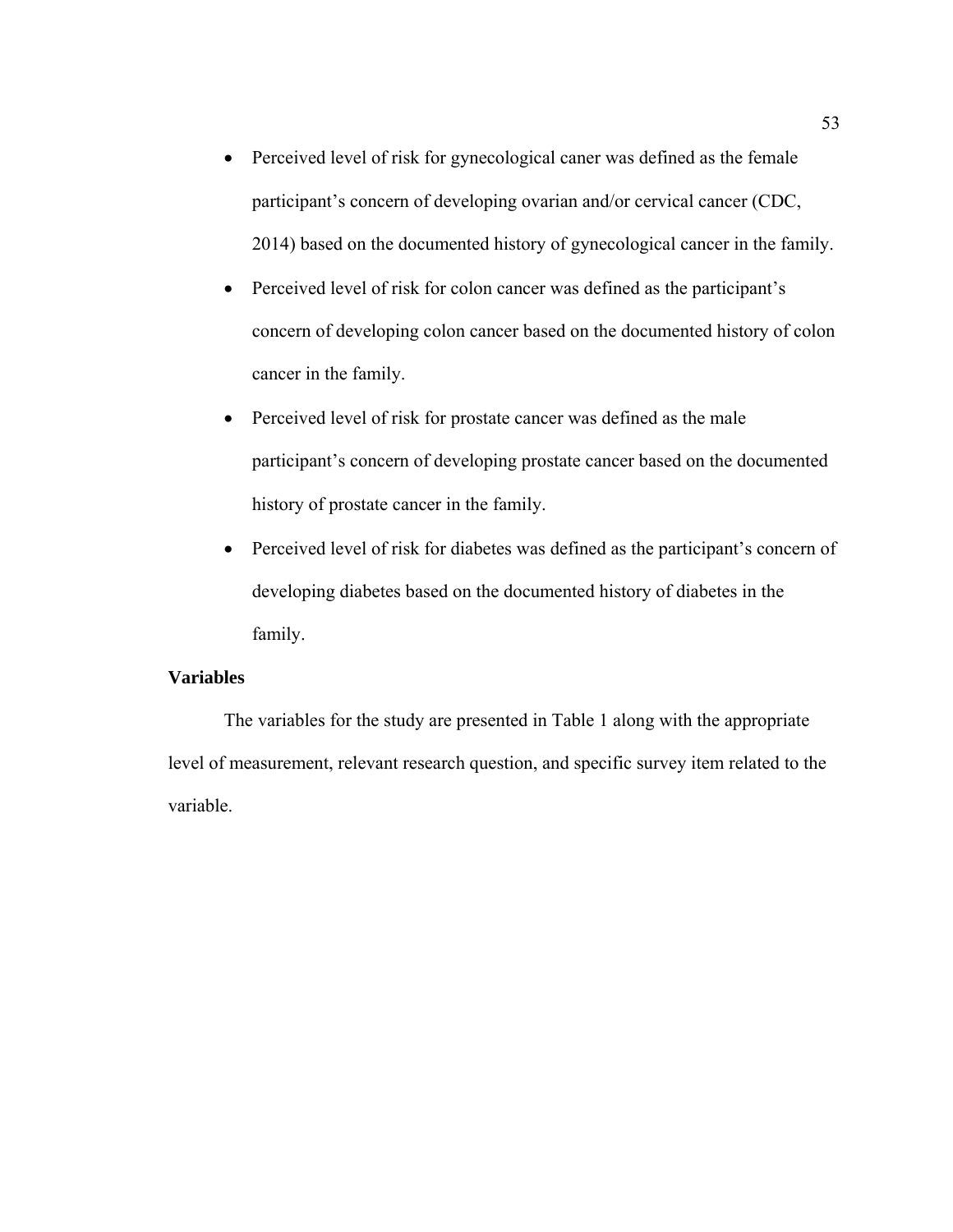Table 1

| Variable                   | Level of measurement      | Research question(s) | Item on survey          |
|----------------------------|---------------------------|----------------------|-------------------------|
| Age: years                 | Continuous                | <b>RQ1, RQ2</b>      |                         |
| Gender: male/female        | Categorical/Binary        |                      |                         |
| Race: varying              | Nominal                   |                      | 3                       |
| Ethnicity: varying         | Nominal                   |                      | 4                       |
| Adoption status            | Nominal                   |                      | 5                       |
| Education: varying         | Ordinal                   |                      | b                       |
| Experience/training        | Nominal                   |                      |                         |
| Place of recruitment:      | Categorical/Binary        |                      | 9                       |
| Knowledge of Third-        | Ordinal for health status | <b>RQ1, RQ2</b>      | 8                       |
| degree FHH                 | Continuous for age        |                      |                         |
|                            | Nominal for disease       |                      | 9                       |
|                            | presence, absence, or     |                      |                         |
|                            | "Don't know"              |                      | 10                      |
|                            | Continuous for            |                      |                         |
|                            | Completeness Score        |                      | 10                      |
| Perception of disease risk | Ordinal or Categorical    | <b>RQ1, RQ2</b>      | 11, 12, 13, 14, 15, 16, |
| Prior collection of FHH    |                           |                      | 17, 18, 19              |
|                            | Nominal                   |                      | 20                      |

*Variable, Level of Measurement, Research Question, Item on Survey* 

# **Research Questions**

### **Research Questions**

The research questions developed for this study aimed to meet the key objectives of investigating the possible influence of the knowledge of the third-degree FHH on the risk of disease perceived by the study participant and the possible association between the demographics of the participants and the perception of disease risk, as ascertained by completing the third-degree FHH.

RQ1: How does completing the third-degree FHH influence the participant's perception of disease risk?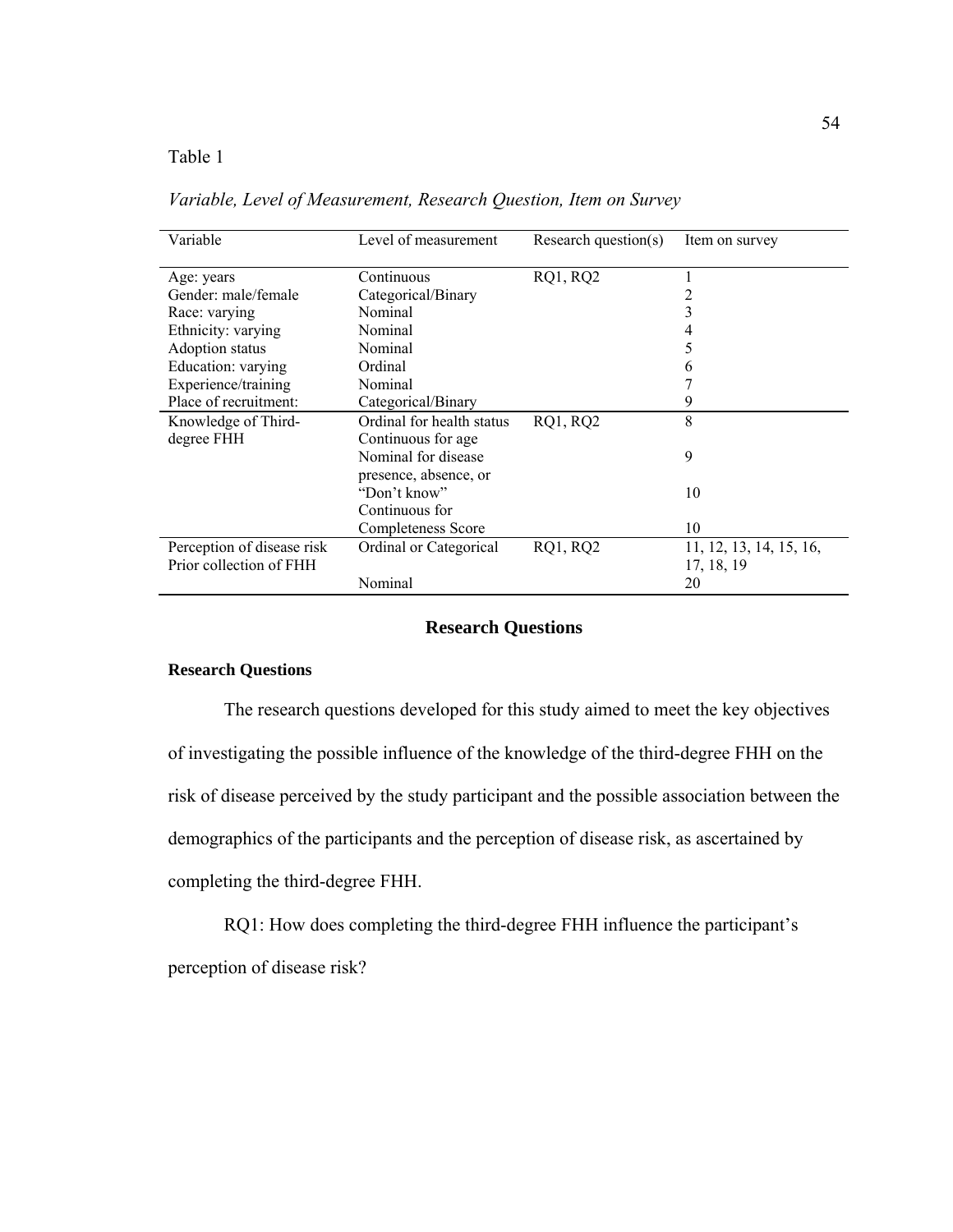RQ2: How does the participant's third-degree FHH, controlled for demographics [gender, age, race, ethnicity, and place of recruitment (physician office versus general community locations)], influence the perception of disease risk?

### **Hypotheses**

 $H1_0$ : Completing the third-degree FHH does not influence the participant's perception of disease risk, as measured by the survey instrument.

*H*<sub>1</sub>: Completing the third-degree FHH does influence the participant's perception of disease risk, as measured by the survey instrument.

*H*<sub>20</sub>: The participant's third-degree FHH, controlled for demographics, does not influence the perception of disease risk.

*H*2<sub>a</sub>: The participant's third-degree FHH, controlled for demographics, does influence the perception of disease risk.

### **Data Collection and Analysis**

The data were collected by recruiting participants from health care facilities and the general community, which included participants recruited via Facebook. On-site recruitment was conducted in the areas of Newark, Wilmington, and surrounding areas of Delaware. The questionnaire for the survey consisted of three sections. The first section of the survey was comprised of nine questions to collect the demographic information of the study participant. The age was entered by the study participant. Gender, race, ethnicity, education, adoption status, experience/training, and place of recruitment were presented as multiple choice questions, as were the selection of chronic diseases for each relative. The actual third-degree FHH question allowed the participants to enter all of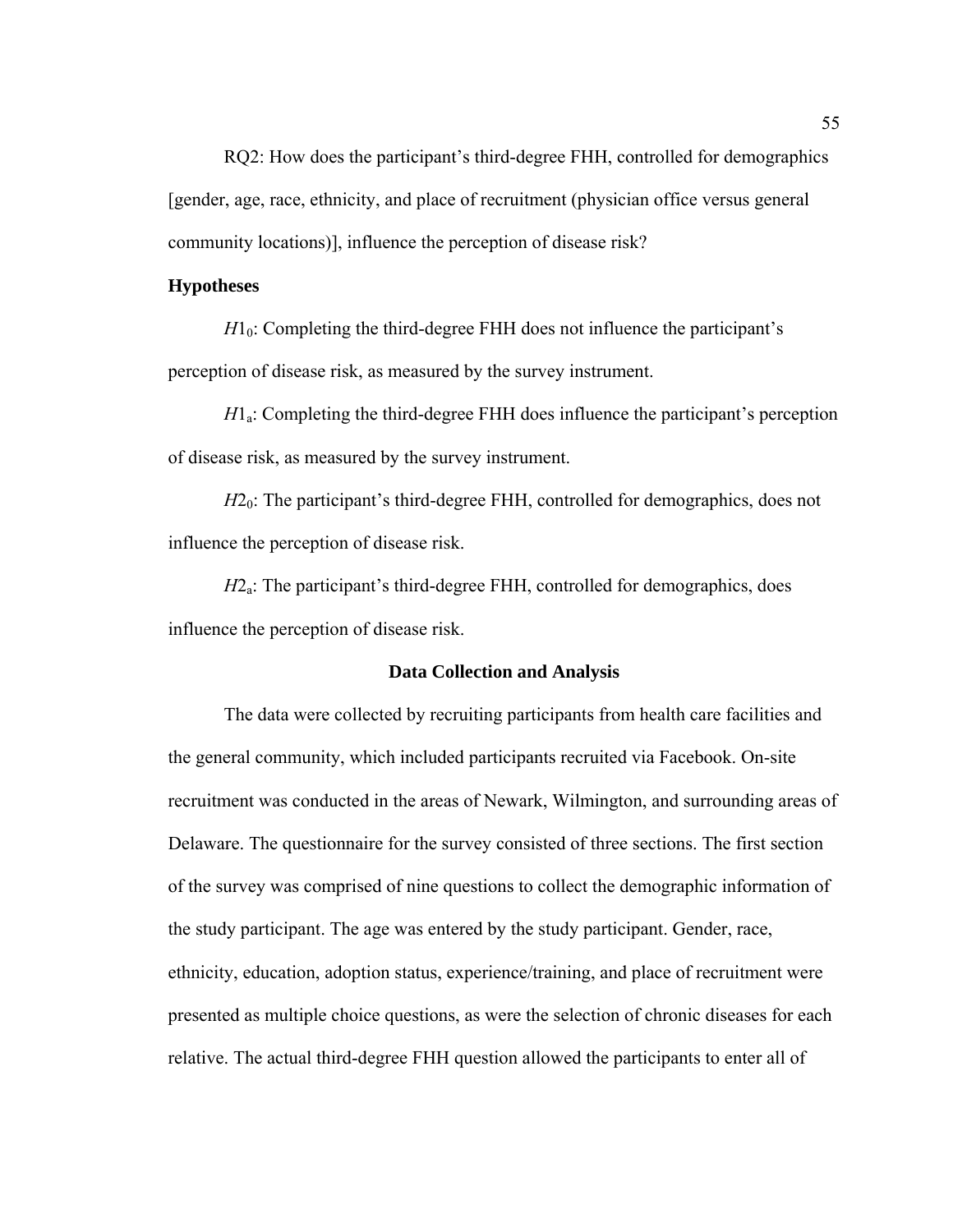their relatives on both their maternal and paternal side. The perception of disease risk questionnaire consisted of 10 questions measured on 5-point Likert scale.

The third-degree FHH portion of the questionnaire was reviewed and scored to determine the knowledge of FHH factor. The knowledge of FHH factor was based on whether the participant knew and documented the health history for each relative indicated by the participants (Truell, Bartlett, & Alexander, 2002). However, each study participant had a different number of relatives and a different number of possible "Do Not Know About Diseases" selections requiring that each third-degree FHH be evaluated individually (Truell et al., 2002). A questionnaire was considered complete if the study participant was able to fill in information on all first, second, and third-degree relatives listed on the questionnaire by the patient.

Data were exported from Survey Gizmo onto the Statistical Package for the Social Sciences (SPSS) version 21, which was used in executing the data analysis (2012) as described in Table 2. For RQ1 in which the DV was the perception of disease risk and IV was the knowledge of FHH, the statistical test used initially was chi-square applied to the variables recoded as categorical variables. Spearman's *rho* correlation was also used to evaluate the strength of the relationship between the continuous variable knowledge of FHH completion factor and the perception of disease risk for each disease (Likert scale) as ordinal variables. For RQ2 the DV was the perception of disease risk, IV was the knowledge of FHH, and mediating variables were the demographics of the participants. Descriptive statistics were generated on the demographics. Additionally, chi-square test was used to assess the potential relationship between categorical variables. For the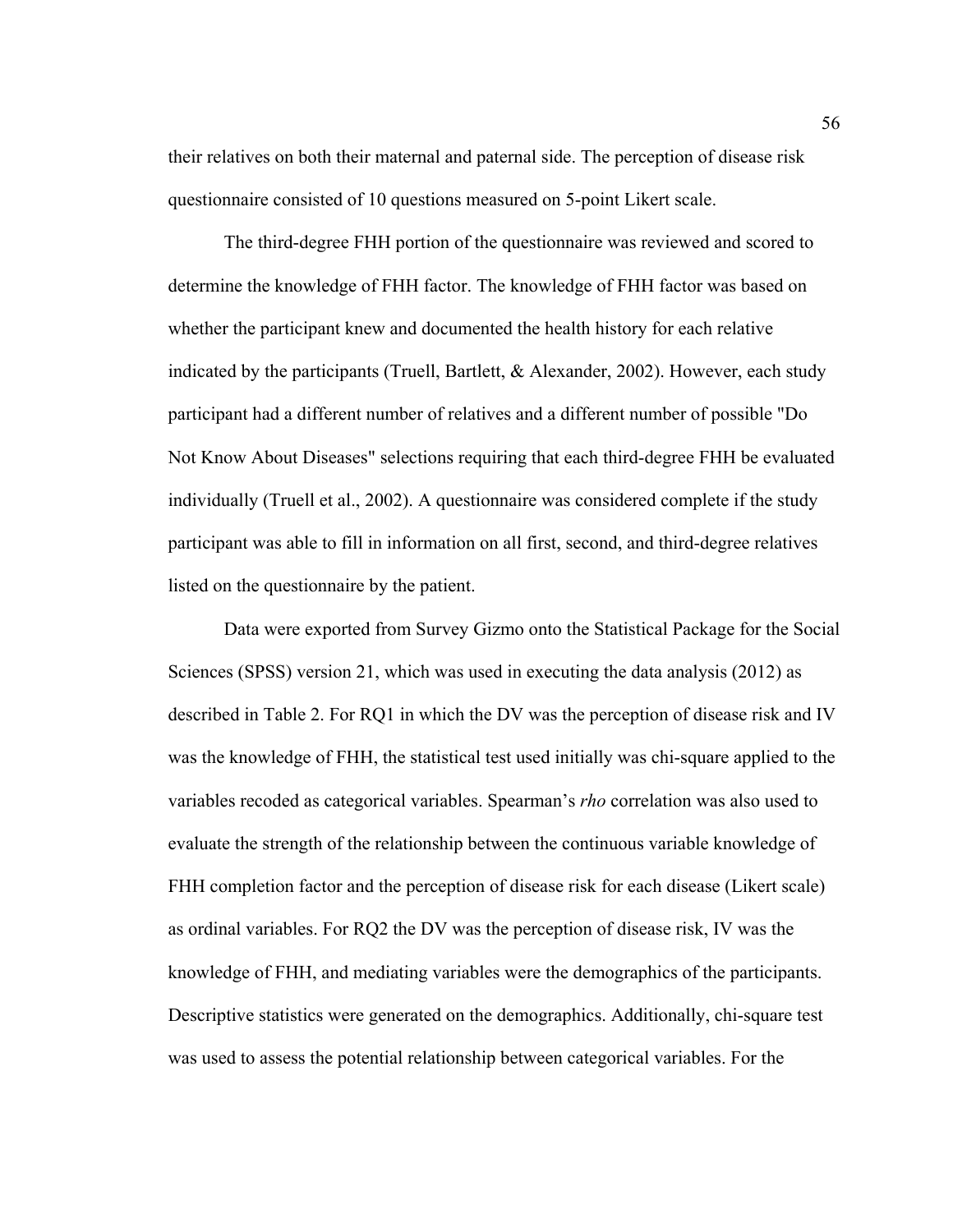inferential statistics, binary logistic regression was performed. The outcome variable was the perceived risk for each disease recoded in SPSS into categorical variables according to the binary classification of Wang et al. (2012). For example, the responses of the question "Compared to most people of your age and sex, what would you say your chances are for developing diabetes? (much higher than average, higher than average, about the same as average, lower than average, much lower than average)" were recoded into Low Risk (including about the same as average, lower than average, much lower than average) and High Risk (including much higher than average, higher than average). In addition, for the regression model the main predictor of interest was the knowledge of FHH completeness factor scored between 0 and 1.00. Knowledge of FHH was also controlled for the demographics of the participants in the regression model.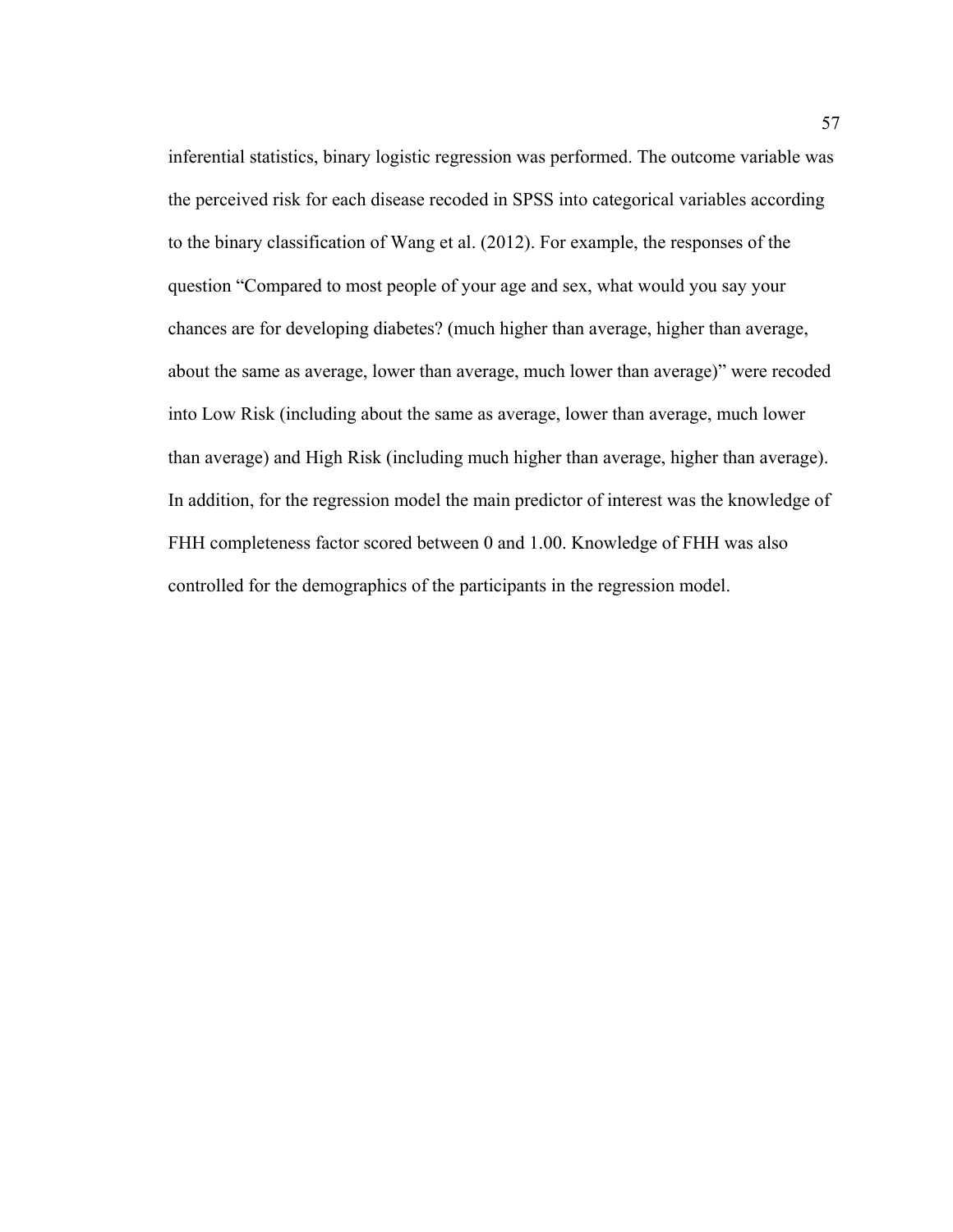# Table 2

| Research question                                                                                                                    | Hypothesis $(H_a)$                                                                                                                | Variables                                                                        | Statistical<br>procedure/analysis                                                                                                    |
|--------------------------------------------------------------------------------------------------------------------------------------|-----------------------------------------------------------------------------------------------------------------------------------|----------------------------------------------------------------------------------|--------------------------------------------------------------------------------------------------------------------------------------|
| RQ1: How does completing<br>the third-degree FHH<br>influence the participant's<br>perception of disease risk?                       | Completing the third-<br>degree FHH does<br>influence the<br>participant's<br>perception of disease<br>risk.                      | IV: Third-degree<br><b>FHH</b><br>DV: Perception of<br>disease risk              | Chi-square<br>Pearson's $r$ if DV<br>normally distributed. If<br>DV not normally<br>distribute: Spearman's<br><i>rho</i> Correlation |
|                                                                                                                                      |                                                                                                                                   |                                                                                  | Binary logistic<br>regression DV versus<br>IV and mediating<br>variables                                                             |
| RQ2: How does the<br>participant's third-degree<br>FHH, controlled for<br>demographics, influence the<br>perception of disease risk? | The participant's<br>third-degree FHH,<br>controlled for<br>demographics, does<br>influence the<br>perception of disease<br>risk. | IV: Third-degree<br>FHH and<br>demographics<br>DV: Perception of<br>disease risk | Descriptive statistics<br>Chi-Square                                                                                                 |
|                                                                                                                                      |                                                                                                                                   |                                                                                  | Binary logistic<br>regression- DV versus<br>IV and mediating<br>variables                                                            |

### *Research Questions/Hypotheses and Appropriate Statistical Procedures*

Data cleaning and screening were performed as surveys were submitted to ensure that errors were identified, and the incomplete surveys were deleted prior to conducting the data analyses. Possible sources of errors included missed responses and incorrectly entered or coded data. Careful review of the data prior to analyses also ensured that obvious errors such as a female responding to the male only question on perceived risk for prostate cancer were quickly identified.

# **Threats to Validity**

Threats to internal validity in a cross-sectional study included selection bias,

recall bias, and reporting bias (Cooper, 2000; Delgado-Rodríguez & Llorca, 2004;

LaMonte, 2013). The geographical limitation of the study and self-selection process may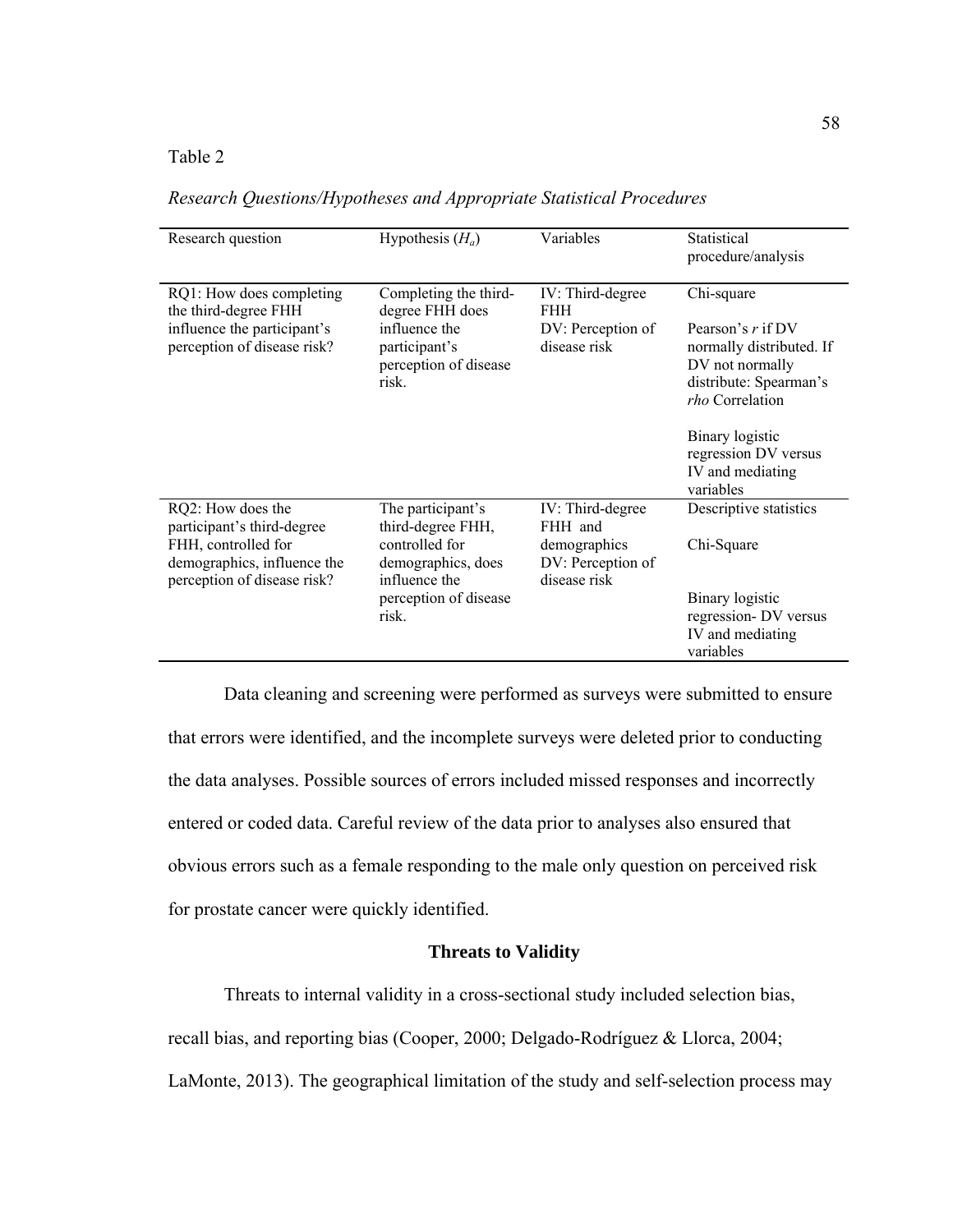have resulted in limited demographical diversity; therefore, the study design may have impeded the ability to generalize to a larger population. The study did not provide a process for validation of information provided by study participants. True lack of knowledge of familial health histories or inaccurate information about familial health histories could not be proven. Inaccuracies in the information reported on the study instruments may have led to reporting bias, which could have altered the results of the data. Testing reactivity or the Hawthorn effect may have been an additional source of bias, as the study participants' perceived level of disease risk could be in influenced by their environment (Delgado-Rodríguez & Llorca, 2004). The study participants recruited from health care facilities may have had an enhanced level of disease risk perception, which could have contributed to inaccurate information and biased results (Delgado-Rodríguez & Llorca, 2004).

Measures to address the limitations included recruiting participants at various locations to ensure a demographically diverse population, which should ideally have varying levels of knowledge of the family's health history. Other measures included conducting the pilot study to confirm the directions were clear and participants were able to follow the directions for completing the questionnaires. Construct validity was addressed by utilizing validated instruments that were shown to accurately capture the information to be measured. Statistical conclusion validity was addressed by having the appropriate sample size for both patients and controls. The sample size was calculated using the recommended statistical power, alpha level, and effect size (García-Pérez, 2012).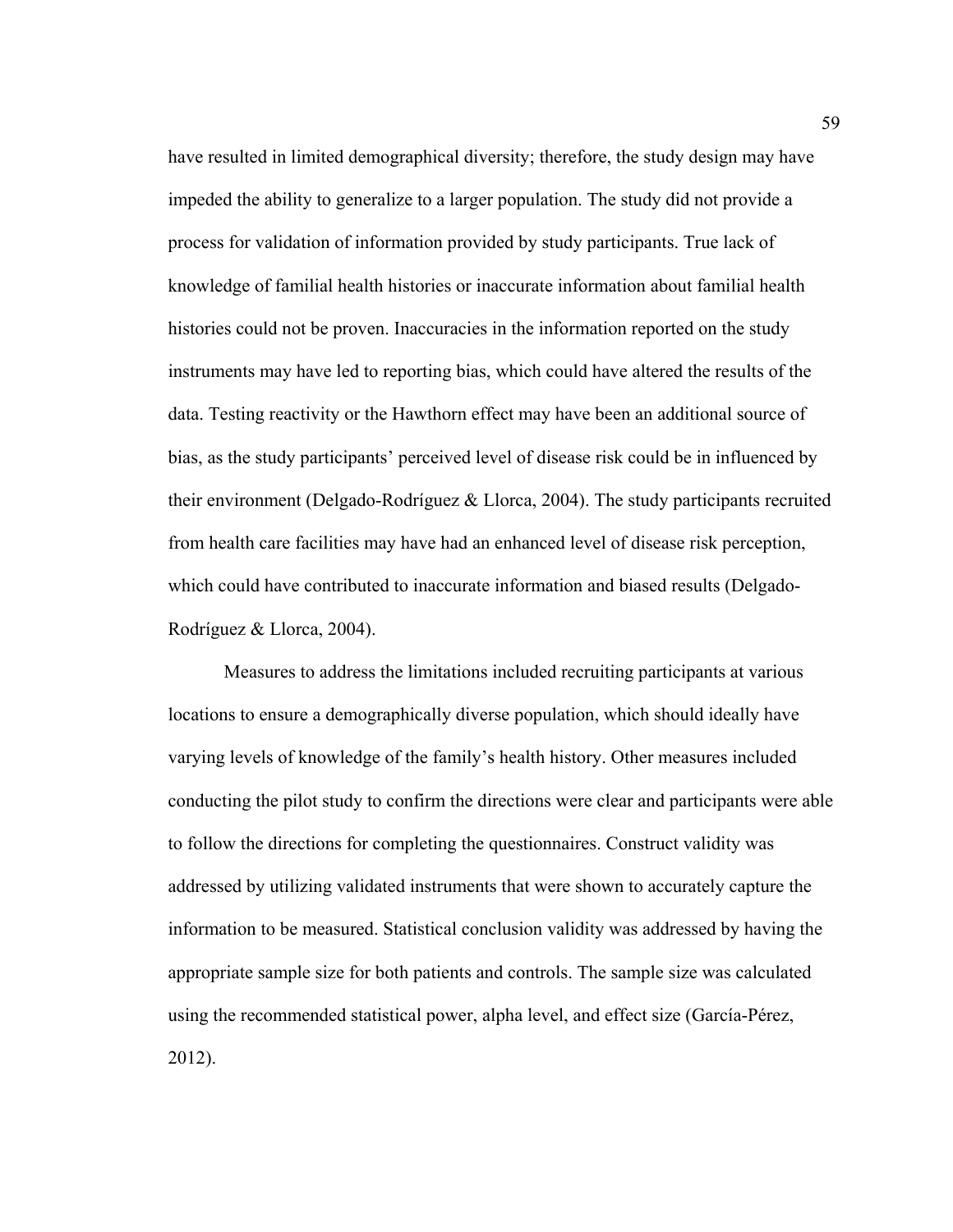### **Ethical Procedures**

Prior to commencing any data collection for this study, the Walden's Institutional Review Board (IRB) reviewed and approved the study (approval #10-14-14-0237638). Each participant had access to the consent form either through the online survey or in paper format. The consent form explained that voluntary nature of participation, ability to withdraw from the study at any time, and the minor risks associated with the study including eyestrain and possible stress. The participants provided consent to be included in the study by accessing and completing the survey on line or mailing the paper copy of the survey. In alignment with the IRB approval, no identifying or HIPAA protected information was collected from the participants. Additionally, no IPA addresses were accessed or stored. The online surveys were stored securely in a password protected file, and the paper copies of the surveys were kept stored in a locked file cabinet only accessible to me as the researcher. These files will be deleted or destroyed after a period of five years or in February 2020.

#### **Summary**

 This purpose of this cross-sectional study was to contribute to the current body of work on FHH by examining the possible associations of completing the third-degree FHH on a person's perception of disease risk and the influence of the FHH and a person's demographics on the perception of disease risk. The target population for the study included individuals from Newark, Wilmington, and surrounding areas of Delaware and individuals recruited through the Your FHH Facebook page. Two methods for power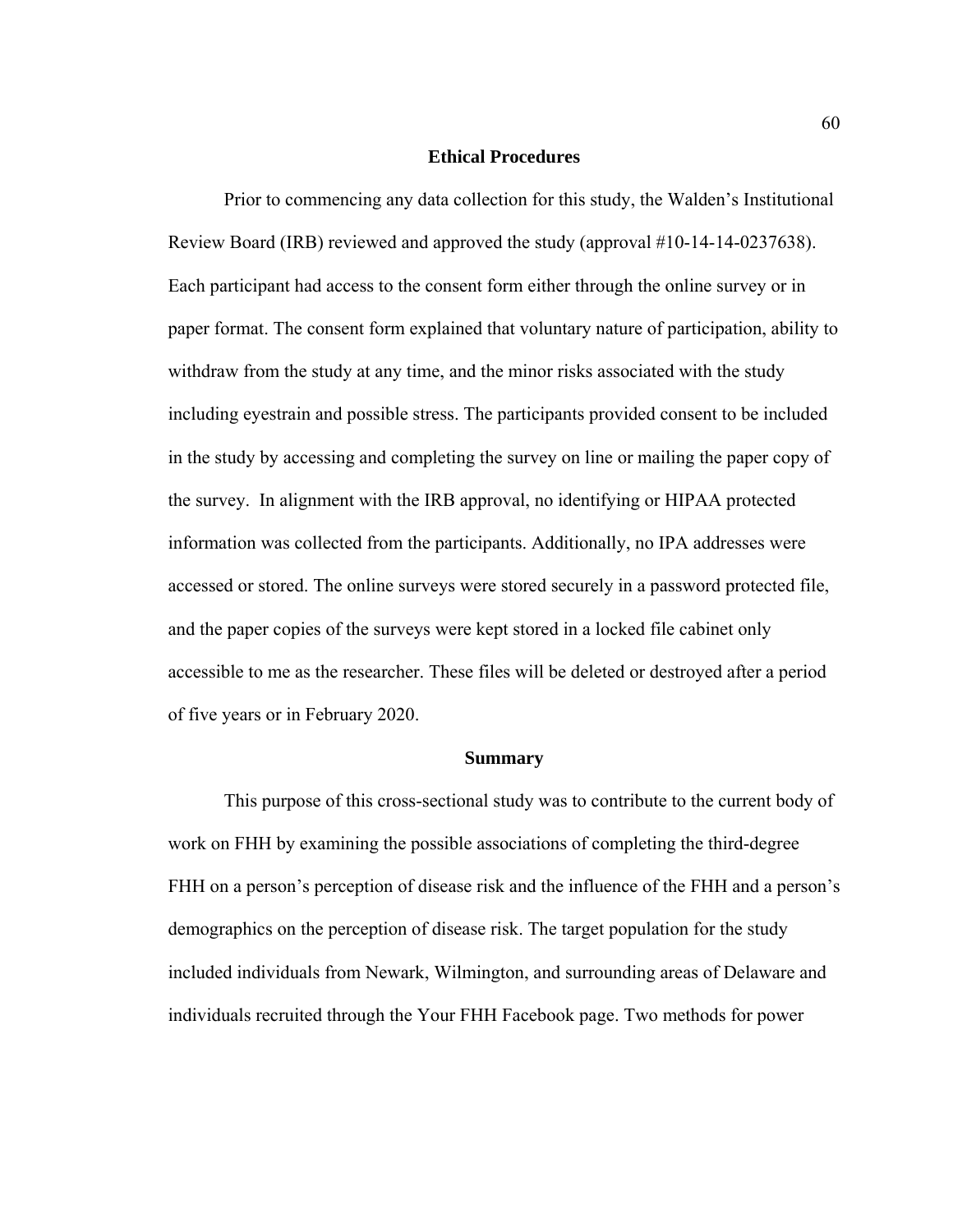analysis were employed to determine that the appropriate sample size for the study consisted of a minimum of 269 participants.

 The instruments for the study consisted of nine questions to gather demographics on the participant, the third-degree FHH, and 10 questions for assessing the perception of disease risk measured on a 5-point Likert scale. The questionnaire was based on established instruments with only slight modifications. Upon receipt of approval from Walden's IRB, a pilot study was executed to ensure the integrity of the modified questionnaires. The quantitative analyses focused on examining the possible associations between the third-degree FHH and the participant's demographics (age, gender, race, ethnicity, education, experience/training in health care, and place of recruitment) as independent/mediating variables and the participant's perception of disease risk. Threats to validity considered included selection bias, reporting bias, recall bias, and testing reactivity. Appropriate ethical procedures for this study were addressed including the importance of participant consent, anonymity, consent, and file/information security. SPSS version 21 (2012) was used to execute the data analyses, and the results of the study are presented in Chapter 4.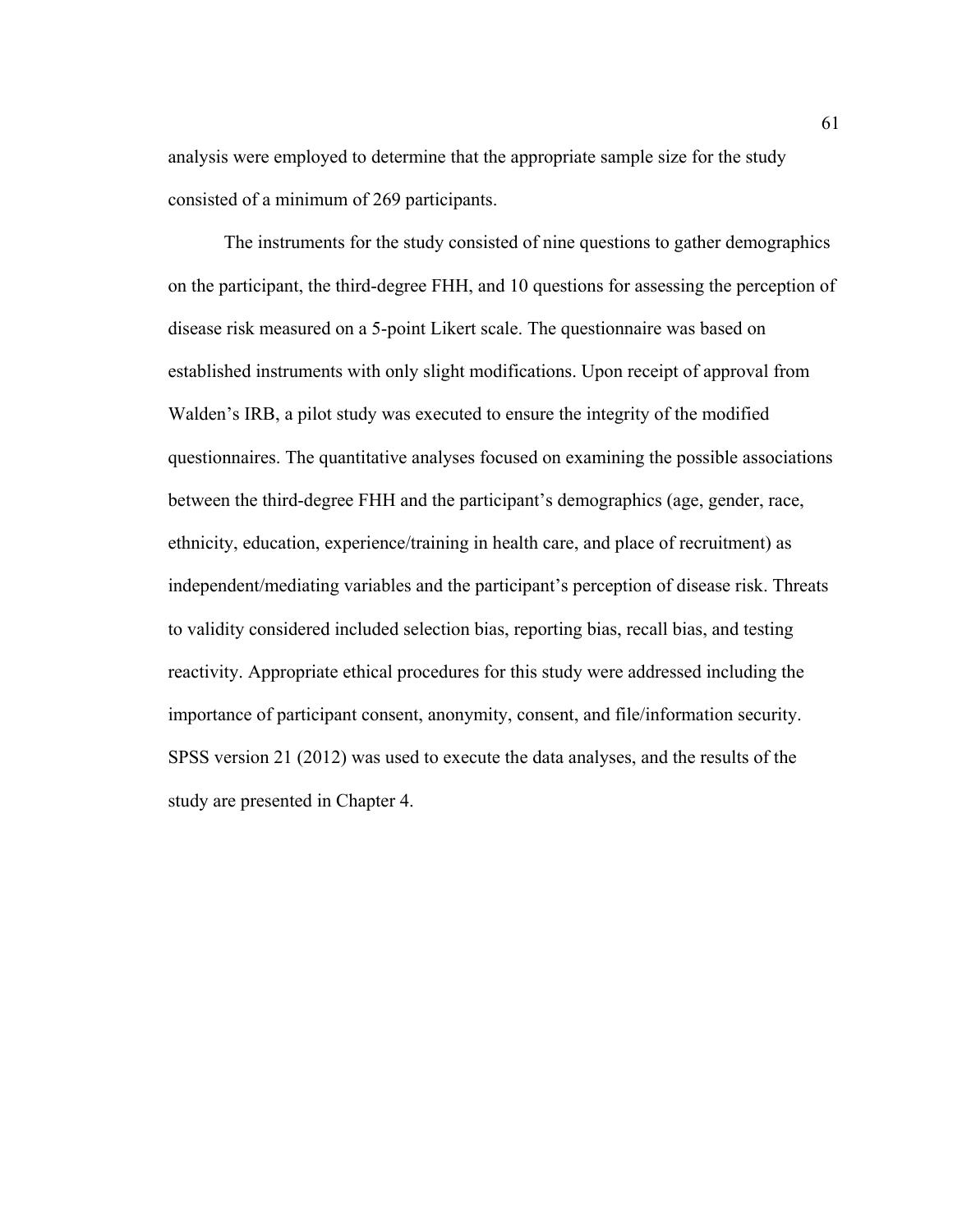### Chapter 4: Results

# **Introduction**

 The cross-sectional study and research questions aimed to assess the possible association of completing the third-degree FHH on a person's perception of disease risk and the influence of the FHH as well as the person's demographics on the perception of disease risk, as ascertained through knowledge of FHH.

RQ1: How does completing the third-degree FHH influence the participant's perception of disease risk?

 $H1_0$ : Completing the third-degree FHH does not influence the participant's perception of disease risk, as measured by the survey instrument.

*H*1a: Completing the third-degree FHH does influence the participant's perception of disease risk, as measured by the survey instrument.

RQ2*:* How does the participant's third-degree FHH, controlled for demographics (gender, age, race, ethnicity, and place of recruitment [physician office versus general community locations]), influence the perception of disease risk?

*H*2<sub>0</sub>: The participant's third-degree FHH, controlled for demographics, does not influence the perception of disease risk.

*H*2<sub>a</sub>: The participant's third-degree FHH, controlled for demographics, does influence the perception of disease risk.

The pilot study findings, data collection methods, statistical analysis performed for the study, and the results of the analyses are presented in this chapter. SPSS software version 21 was used to perform the data analyses.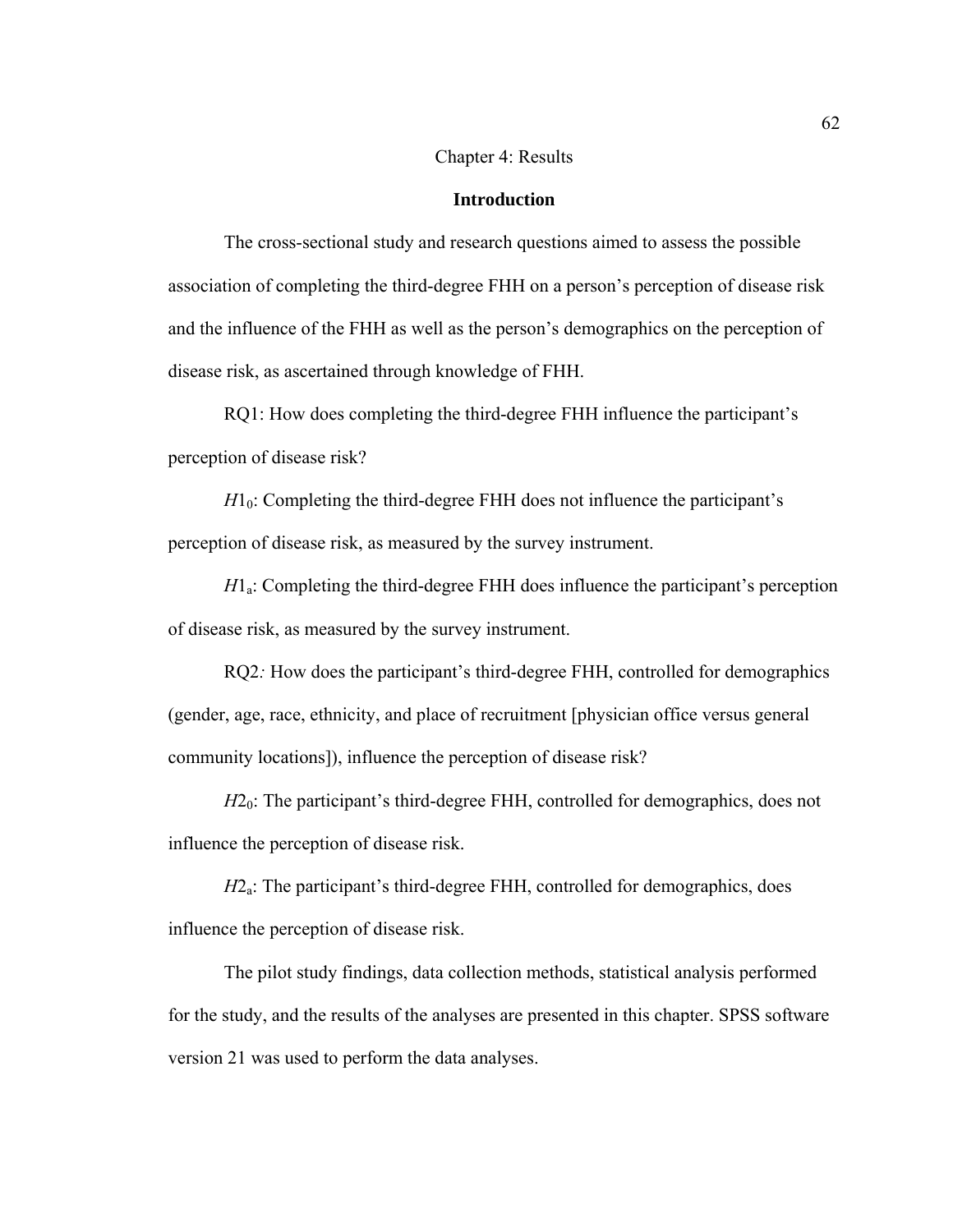### **Pilot Study**

The demographic section of the survey instrument was comprised of standard multiple-choice questions designed to gather data from the participants. The third-degree FHH was portion of the questionnaire was based on validated instruments used in prior studies. This is also true of the perception of risk portion of the questionnaire, which was validated by Acheson et al. (2010) in prior studies. However, the slight modifications made to the FHH portion of the questionnaire required checking the validity of the entire survey instruments. After receiving IRB approval, the entire survey instrument was provided to three individuals in the health care field and three individuals from the general population, who are former work colleagues. These individuals were instructed to review the survey for clarity of instructions, flow of the survey, complexity of completing the survey, and potential areas of confusion. Based on their review of the survey, two minor modifications were made to the third-degree FHH to clarify "None of These Diseases" instead of "No Disease" and "Do Not Know About Diseases" instead of "Do Not Know." Once these modifications were made, the www.yourfhh.com link was published to access the actual survey available at the Survey Gizmo website.

Further assessing the validity of the survey, the first 30 survey responses were evaluated as part of the pilot study. This initial group of respondents included participants who were recruited from both the health care facilities and the general community. The scope of this portion of the pilot was to ensure that the participants could complete the entire survey correctly with the instructions provided. These participants were indeed able to complete the questionnaire. Further, I was able to calculate the completeness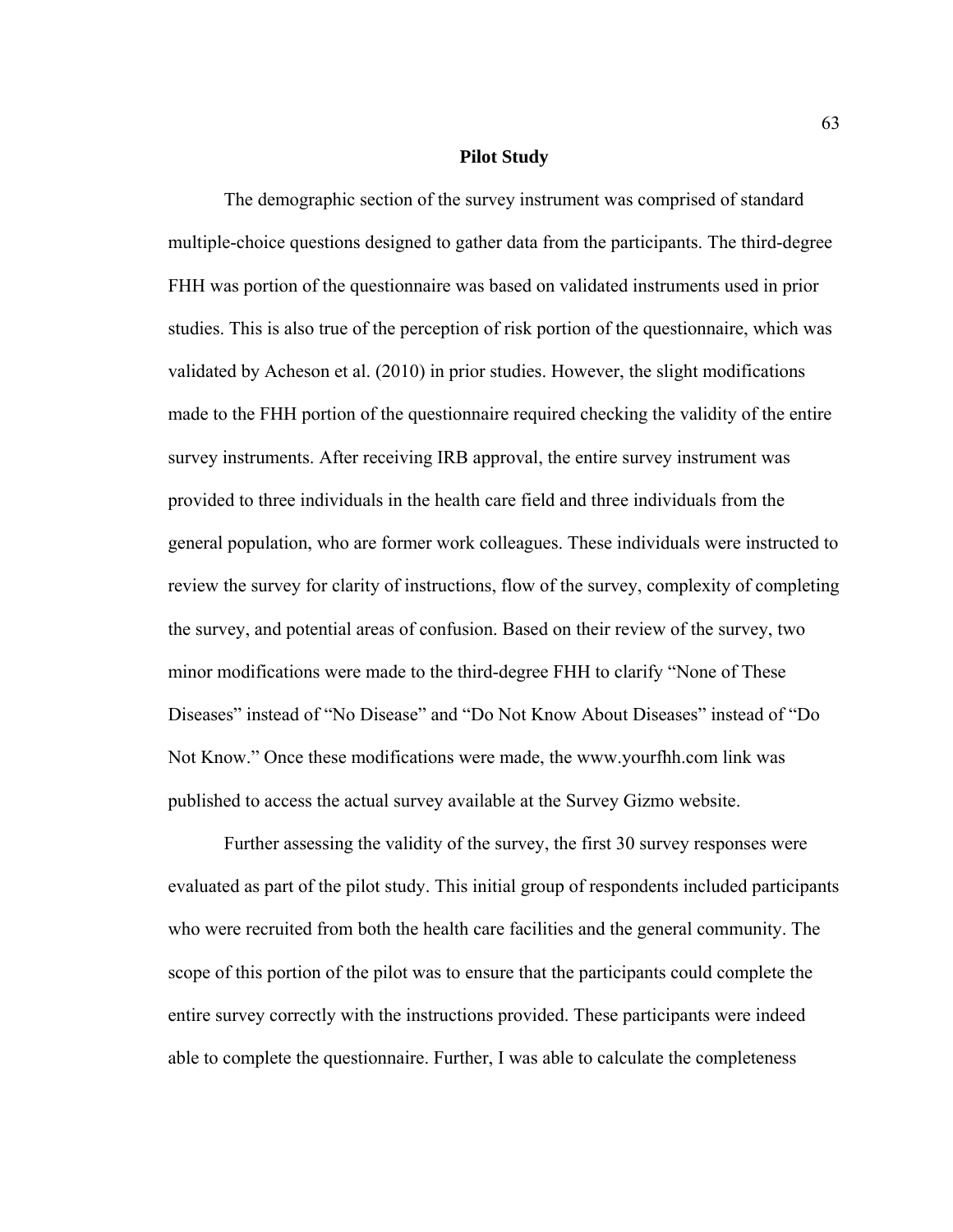score consistently based on the information provided by the participants in the thirddegree FHH. Based on the ability of the participants to follow the instructions for the survey, fill out the FHH portion of the survey, fully complete the three sections of the survey, it was concluded that the survey instrument was valid for collecting the data needed to execute the study.

# **Data Collection**

The data for the study were collected through a survey instrument completed by participants recruited from health care facilities and the general community inclusive of participants recruited via Facebook. Recruitment was conducted in Newark, Wilmington, and surrounding areas of Delaware. The questionnaire for the survey instrumented consisted of three sections. The first section of the survey was comprised of nine multiple-choice questions to collect the demographic information of the study participant including age, gender, race, ethnicity, education, adoption status, experience/training, and place of recruitment. The actual third-degree FHH question allowed the participants to enter all of their relatives on both their maternal and paternal side. The perception of disease risk questionnaire consisted of 10 questions measured on a 5-point Likert scale. The perception of disease risk questionnaire was developed and validated by Acheson et al. (2010). Dr. Acheson provided approval to use the questionnaire in the study (see Appendix E).

The third-degree FHH portion of the questionnaire was scored based on whether the participant knew and documented the health history for each relative indicated (Truell et al., 2002). However, each study participant had a different number of relatives and a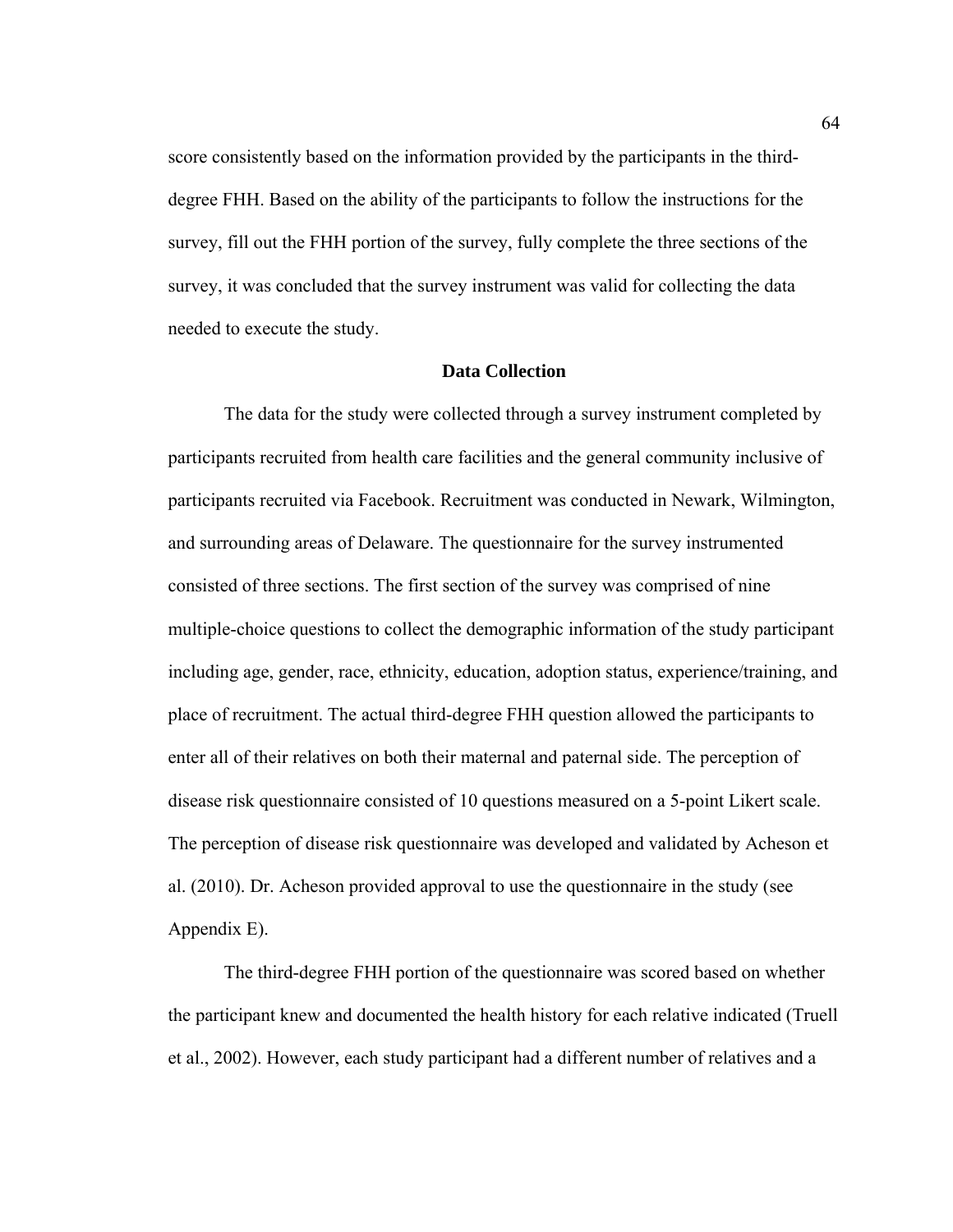different number of possible "Do Not Know About Diseases" selections requiring each third-degree FHH be reviewed individually (Truell et al., 2002). A questionnaire was considered complete if the study participant was able to fill in information on the first, second, and third-degree relatives listed on the questionnaire by the participant.

The FHH questionnaire starting score was 100% or 1.000 based on the total number of relatives listed by the participant. If the study participant listed a relative and selected the "Do Not Know About Diseases" checkbox, this was considered an indication of lack of knowledge of the presence or absence of the specific disease conditions listed in the survey. The "Do Not Know About Diseases" responses reduced the 1.000 score by a proportional amount. For example, if a participant listed a total of 15 relatives and checked "Do Not Know About Diseases" responses for four relatives, the participant had knowledge on 11 of the 15 relatives, which was equal to 11/15 or a completeness score of 0.73. Consequently, the completeness score of the questionnaire was equated to the knowledge the participant had of his or her specific FHH.

Since there was no way of verifying the information on the study participant's relatives, several criteria were uniformly applied in evaluating the FHH and calculating the completeness scores. If the participant listed a relative and indicated "None of These Diseases," it was indicative that the relative did not have any of the disease conditions listed. If the participant listed no relatives beyond the parents and grandparents, it was assumed that the individual had no siblings, children, aunts, uncles, or cousins. If the participant did not check any boxes for one or both parents and/or grandparents, it was counted as a "Do Not Know About Diseases" and lack of knowledge about that relative.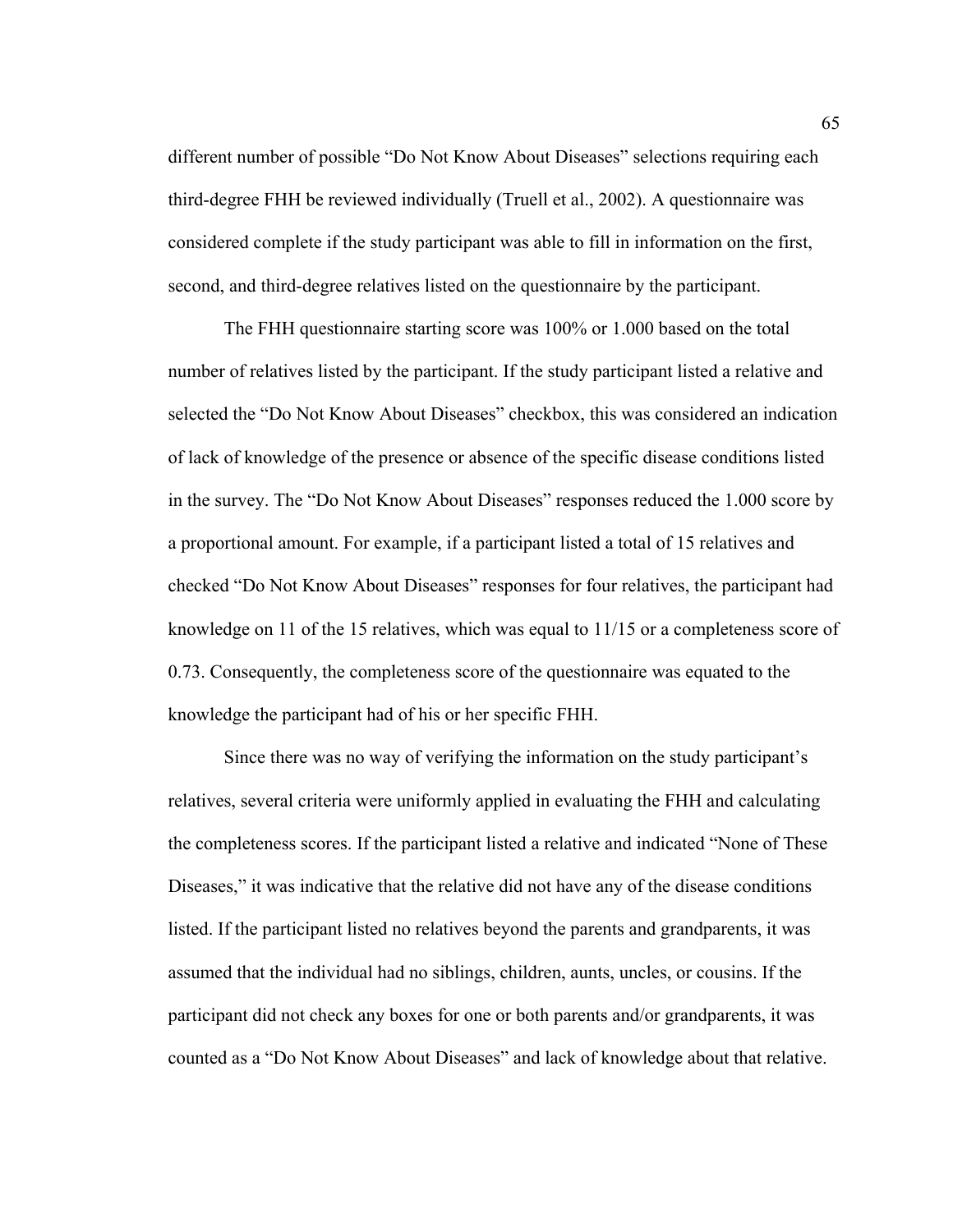This assumption took into consideration that adopted individuals were excluded from the study, and thus each individual would have had biological parents and grandparents on both the maternal and paternal side.

The first two questions from perception of disease risk questionnaire (Questions 11 and 12) focused on general assessments on the importance of disease risk in families. Question 11, "It is important for my own health to know if diseases like cancer, diabetes, stroke or heart disease run in my family," and Question 12, "A person's family health history can make him/her more likely to get diseases like cancer, diabetes, stroke or heart disease were first coded in SPSS from lowest to highest with 1 coded as "*strongly disagree*" to 5 coded as "*strongly agree*". Questions 13 to 19 on the perception of disease risk for heart disease, stroke, breast cancer, ovarian/cervical cancer, prostate cancer, colon cancer, and diabetes were coded as ordinal variables and ranked from lowest to highest in SPSS with 1 equal to "*much lower than average*" to 5 equal to "*much higher than average*".

Additionally, Questions 11 through 19 were recoded into the binary classification of Wang et al. (2012) to create categorical variables. For example, the responses of the question "Compared to most people of your age and sex, what would you say your chances are for developing diabetes? (Much higher than average, higher than average, about the same as average, lower than average, much lower than average)" were recoded into low risk (including about the same as average, lower than average, much lower than average) and high risk (including much higher than average, higher than average). These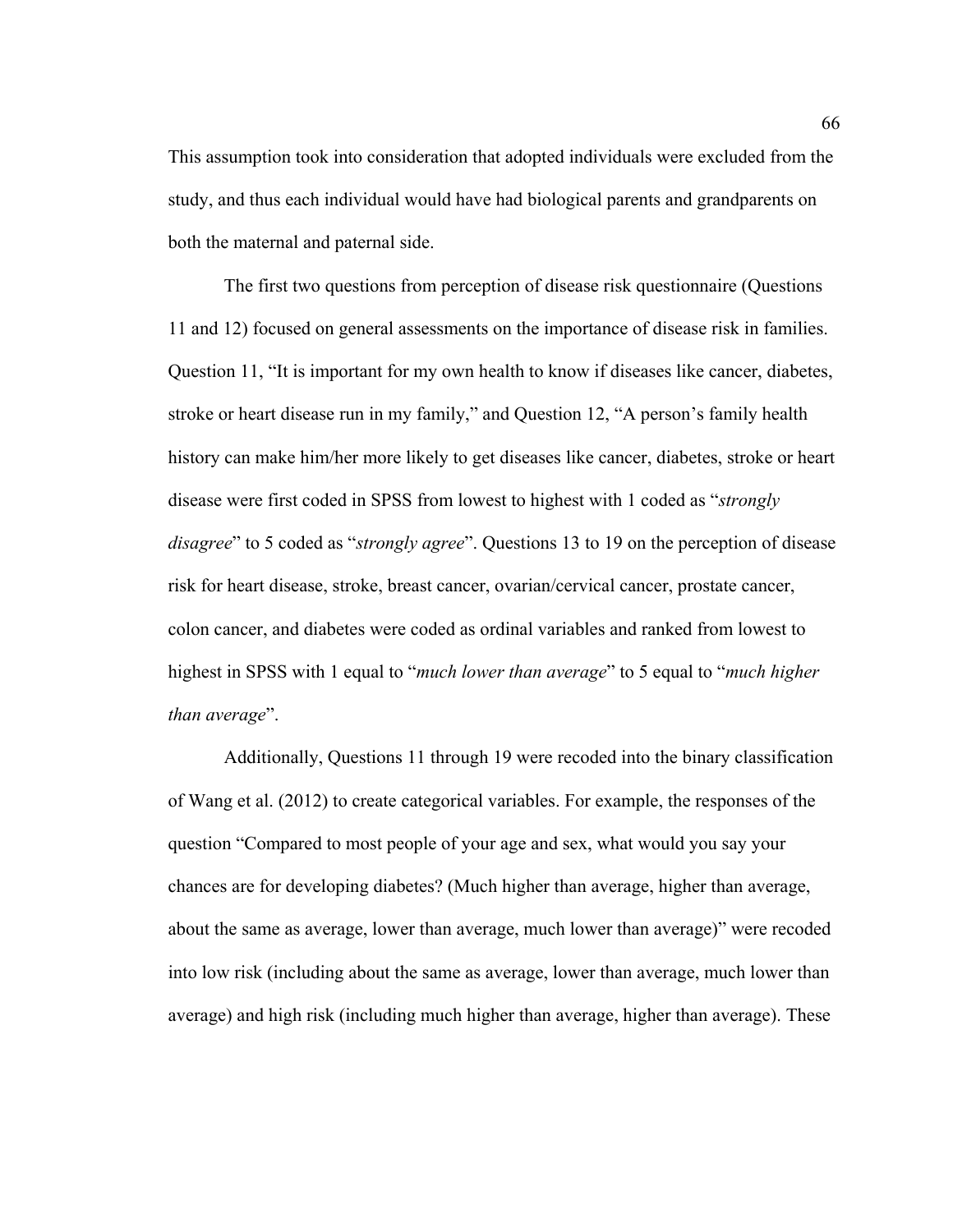new variables were labeled with a 2 added to the name of the original variable, such as COLONRISK for original variable and COLONRISK2 for the new variable.

Question 8 assessed the current health status of the participants. The 5-point Likert scale for health status was recoded in SPSS into three new health status variables comprised of 1 equal to the variables excellent, very good, or good health ratings, 2 as the variables fair and poor and 3 as the variable not sure/do not know. Age was also recoded into age brackets in order to manage the number of categories in the frequency tables. Age was coded into seven age brackets beginning with 18 to 25 years old and ending with 76 to 85 years old.

Data collection for the survey took place during a period of 42 days beginning on October 15, 2014 through November 26, 2014. The total number of participants who attempted to complete the survey using either the online survey or the paper copy of the questionnaire equaled 370. However, 94 surveys were incomplete. These were missing all information on the FHH and/or the perception of disease risk. All incomplete surveys were deleted from the data set, resulting in a total of 276 complete surveys or a response rate of 74.6%. Additionally, as noted in the previous paragraph, Question 5 specifically asked if the participant was adopted. Only three out of the total number of individuals who accessed the survey indicated they were adopted. These three questionnaires were omitted from the data set resulting in a final data set comprised of 273 surveys. Access to the online survey was closed after verifying that the 273 surveys were complete.

Data cleaning and screening were performed as surveys were submitted ensuring that errors were identified and incomplete surveys were deleted prior to downloading the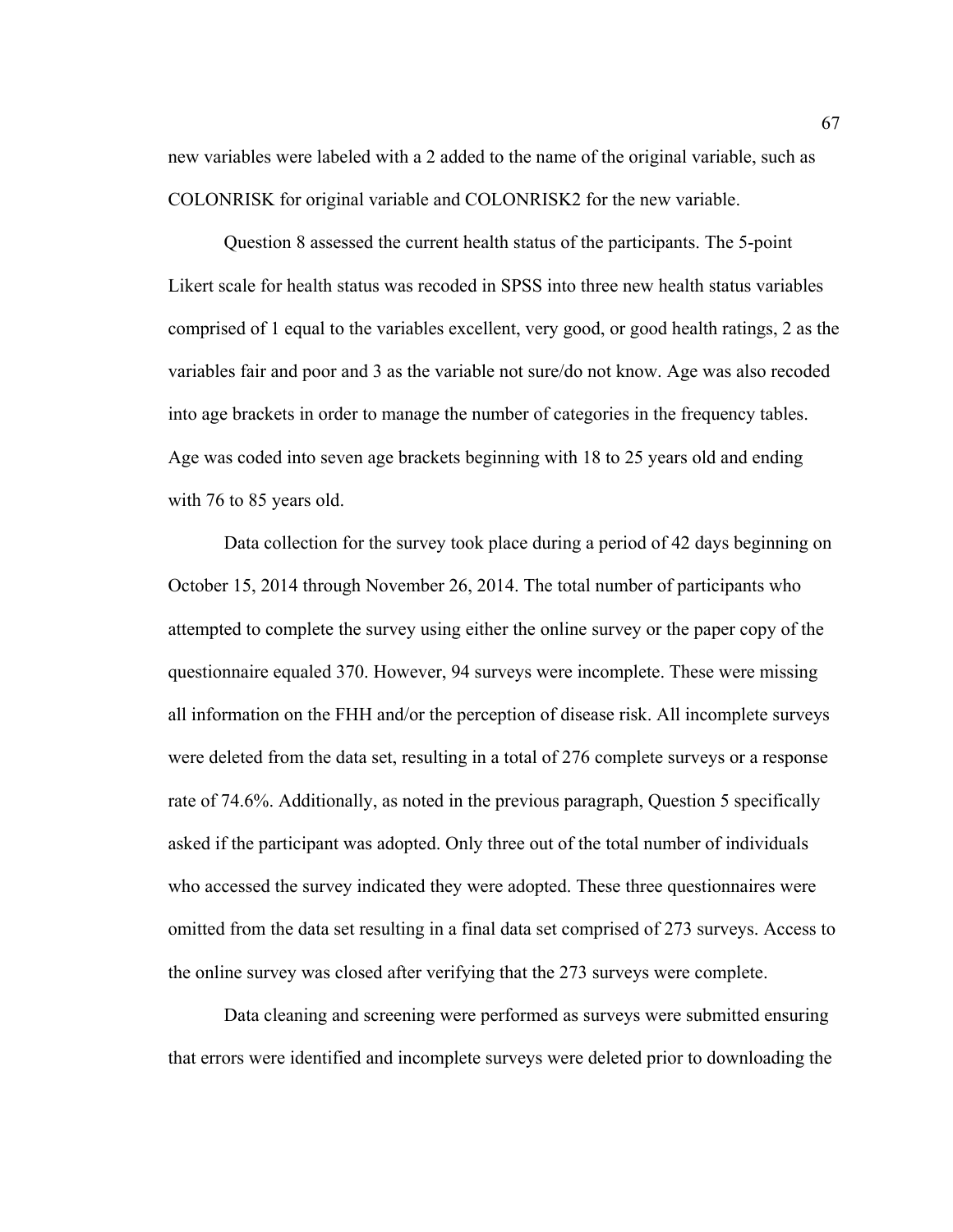data to SPSS. Errors included missed responses and incorrectly entered or coded data. Data were then exported from Survey Gizmo onto the SPSS version 21 program, which was used in executing the data analysis as described in Table 2. Careful review of the data prior to analyses also ensured that obvious errors presenting as outliers or anomalies were quickly identified. The explore function of SPSS was used to ensure that no outliers were present in the data.

### **Descriptive and Demographic Statistics**

 The sample size calculated for the study was 269 participants to achieve adequate statistical power. The number of individuals who attempted to complete the survey equaled 370, but only 273 surveys were complete or not from individuals who were adopted. The descriptive statistics to generate frequencies and percent were run on the data set using SPSS. The study participants were comprised of 95 males (34.8%) and 178 females (65.2%). Of the participants, 125 (45.8%) were recruited from health care facilities, while 148 (54.2%) were recruited from the general population locations and Facebook. Additionally, 129 participants (47.3%) had training in health care while 155 participants (52.7%) did not have health care training. The frequencies of age, race, ethnicity, and educational level of the participants are listed in Table 3.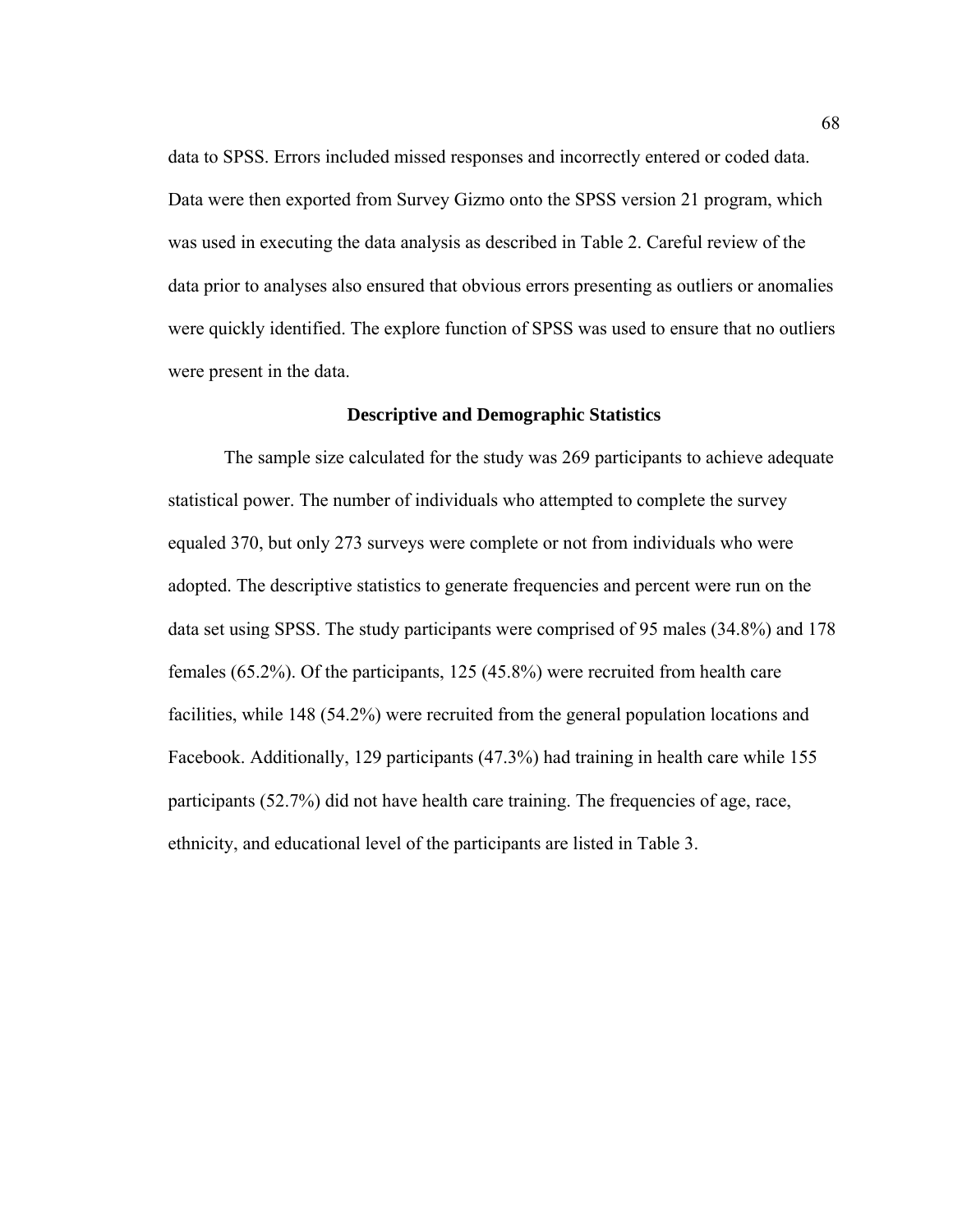| Demographic                 | Frequency $(f)$         | Percent $(\% )$ |
|-----------------------------|-------------------------|-----------------|
| Gender                      |                         |                 |
| Male                        | 95                      | 34.8            |
| Female                      | 178                     | 65.2            |
| Age                         |                         |                 |
| 18-25                       | 17                      | 6.2             |
| $26 - 35$                   | 56                      | 20.5            |
| 36-45                       | 54                      | 19.8            |
| $46 - 55$                   | 82                      | 30.0            |
| 56-65                       | 42                      | 15.4            |
| 66-75                       | 17                      | 6.2             |
| 76-85                       | 5                       | 1.8             |
| Race                        |                         |                 |
| White                       | 195                     | 71.4            |
| <b>Black</b>                | 41                      | 15.0            |
| Asian                       | 20                      | 7.3             |
| Native Hawaiian / Pacific   | $\mathbf{1}$            | 0.4             |
| Islander                    |                         |                 |
| American Indian / Alaska    | $\overline{2}$          | 0.7             |
| Native                      |                         |                 |
| Multiple races              | 14                      | 5.1             |
| Ethnicity                   |                         |                 |
| African                     | 5                       | 1.8             |
| African American            | 29                      | 10.6            |
| Afro-Caribbean              | 12                      | 4.4             |
| Canadian                    | 6                       | 2.2             |
| East Asian                  | 10                      | 3.7             |
| European                    | 85                      | 31.1            |
| Hispanic/Latino             | 77                      | 28.2            |
| Japanese                    | 3                       | 1.1             |
| Middle Eastern/Arab         | 5                       | 1.8             |
| South Asian                 | 6                       | 2.2             |
| Other                       | 35                      | 12.8            |
| <b>Educational Level</b>    |                         |                 |
| Grades 1 - 8                | $\overline{c}$          | 0.7             |
| Grades 9 - 11               | $\overline{\mathbf{3}}$ | 1.1             |
| Grade 12 or GED             | 33                      | 12.1            |
| College $1 - 3$ years       | 57                      | 20.9            |
| College 4 years             | 80                      | 29.3            |
| Graduate school or advanced | 98                      | 35.9            |
| degree                      |                         |                 |

# *Descriptive Statistics – Demographic Variables*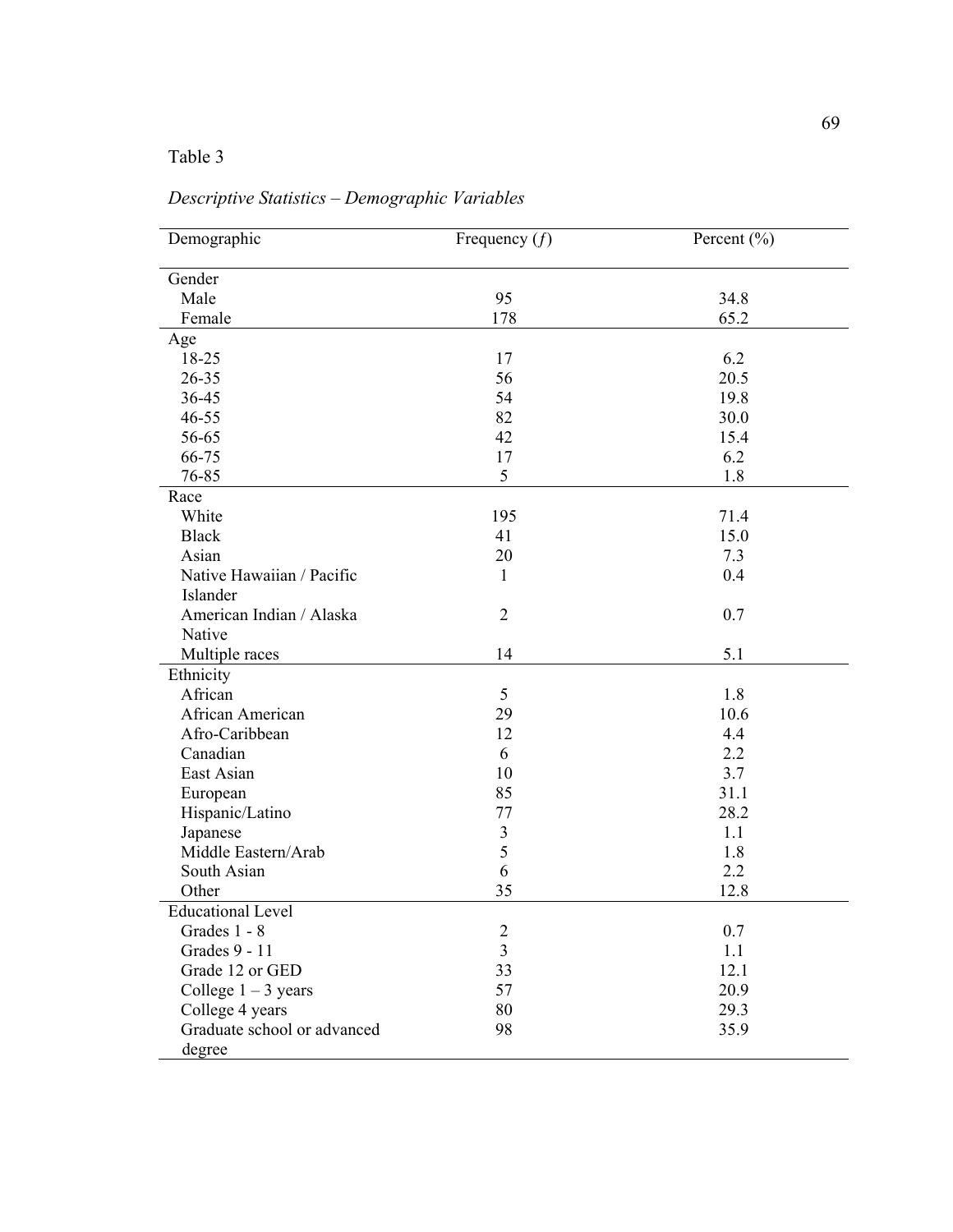Prior to completing the FHH and the perception of disease risk questions, the participants were also asked to rate their health status. The majority of the participants, 240 (87.9%) rated their health as "Excellent," "Very Good," or "Good." Only 34 participants (12.1%) rated their health as "Fair" or "Poor." None of the participants indicated "Not Sure/Do Not Know." Since there were no individuals who indicated they did not know about their health status, the other variables were recoded into two new variables including 1 equal to "*excellent, very good,* and *good*" and 2 equal to "*fair* and p*oor*." The recoded health status variable was used in running a chi-square test of association in order to analyze whether there was a relationship between the location of recruitment and the health status rating, as this would be an initial indicator that individuals were being biased by testing reactivity or the Hawthorn effect (Delgado-Rodríguez & Llorca, 2004). The analysis indicated  $X^2$  (1,  $N = 273$ ) = 1.16,  $p = .281$  or no statistical significance between the location of recruitment and the health status rating of the participants.

### **Test for Normality**

 A Shapiro-Wilk's test was performed with each independent variable (age, gender, race, ethnicity, education, experience in health care, and knowledge of health history) and the dependent variables of perception of disease risk. The assumption of normality for the perception of disease risk was not satisfied for any of the independent variables, as assessed by the Shapiro-Wilk's test  $(p > .05)$ , inspection of the histograms, and calculation of the *z*-scores. Consequently, Spearman's *rho* was conducted for the nonnormally distributed independent variables to assess the measure of the strength and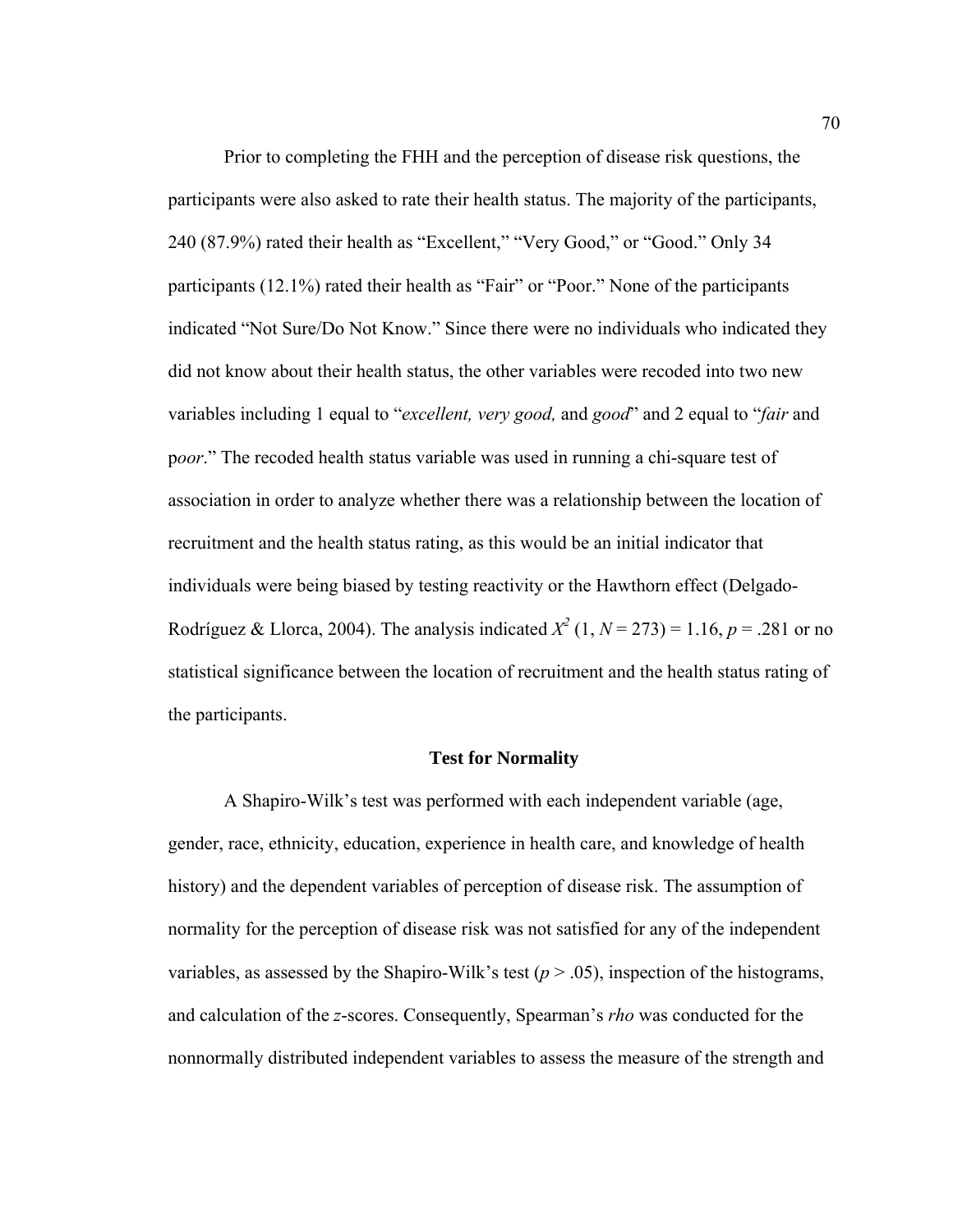direction of the association between the dependent perception of disease risk variables coded as ordinal variables and the knowledge of FHH (independent variable) for RQ1.

# **Research Question 1 Results**

The aim of RQ1 was to investigate if the participant's knowledge of the thirddegree FHH influenced the participant's perception of disease risk. The null hypothesis for this research question was that completing the third-degree FHH did not influence the participant's perception of disease risk, while the alternate hypothesis was that completing the third-degree FHH did influence the participant's perception of disease risk.

 For each FHH submitted to the study, a completion factor was calculated based on the number of relatives indicated by the participant. Each "Do Not Know About Diseases" checked by the participant reduced the 1.000 starting factor by an amount proportional to the total number of relatives indicated. Each completion factor was calculated and manually added into SPSS under the variable KNWLGFHH. The mean of the completion factors was .776 and the median was .800 with a standard deviation of .199. A total of 33 participants or 12.1% had completion factors of .500 or lower. A total of 240 participants or 87.9% had completion factors greater than .500 to 1.000. Only 62 participants or 22.7% had fully completed FHH, as ascertained by the information submitted, thus achieving a 1.000 completion score. These descriptive statistics are indicative that the vast majority of participants had knowledge of the FHH of at least half of their relatives and nearly a quarter of participants (22.7%) had knowledge of the FHH of all of their relatives. Looking specifically at the "Do Not Know About Diseases"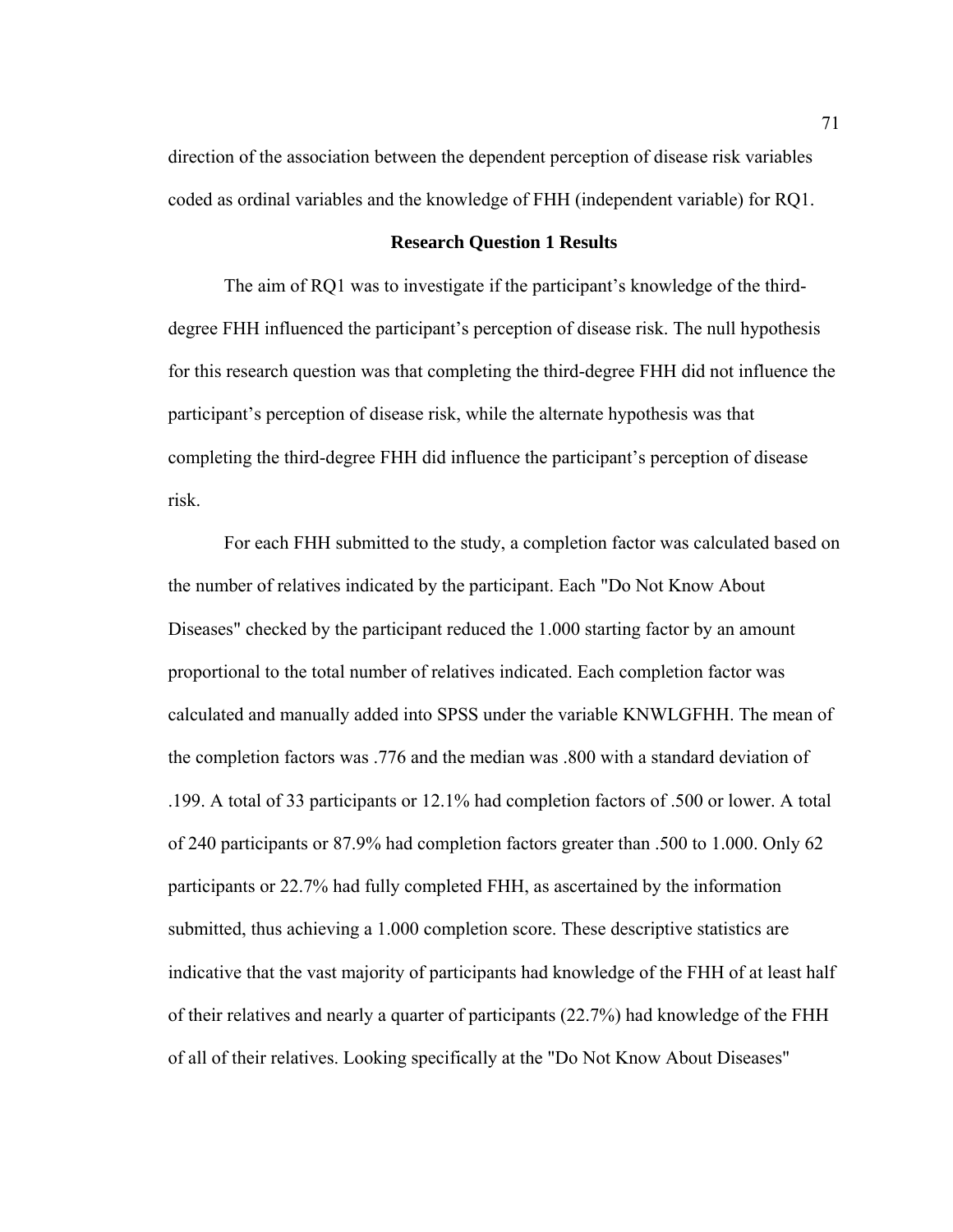responses, these entries were primarily associated with lack of FHH knowledge of uncles, aunts, and cousins or the second and third-degree relatives. This is consistent with the body of knowledge available, which indicates that knowledge of FHH is an obstacle for routine implementation of a third-degree FHH.

 To investigate the possible association between completing the third-degree FHH and the perception of disease risk, chi-square test for association was conducted between the knowledge of FHH completeness factors and each perception of disease risk variables. The knowledge of FHH completeness factor is a continuous variable, and the perception of disease risk questions are ordinal variables measured on a 5-point Likert scale. Therefore, in order to execute the chi-square analysis, the two variables were transformed into nominal or categorical variables. The knowledge of FHH completeness factors were transformed into a new variable designated KNWLDGE3 comprised of 1 for low knowledge scores between .200 to .500, 2 for medium knowledge scores between .501 and .799, and 3 for high knowledge scores between .800 and 1.000. The rationale for creating these variables stemmed from the need to reduce the number of categories within the continuous variable knowledge of FHH completeness factor. The cutoffs for the variables were modeled after Wang et al. (2012) in which familial risk for disease was categorized as weak, moderate, or strong.

As previously described, the perception of disease risk variables were recoded as 1 representing low risk (including about the same as average, lower than average, and much lower than average) and 2 representing high risk (including much higher than average and higher than average).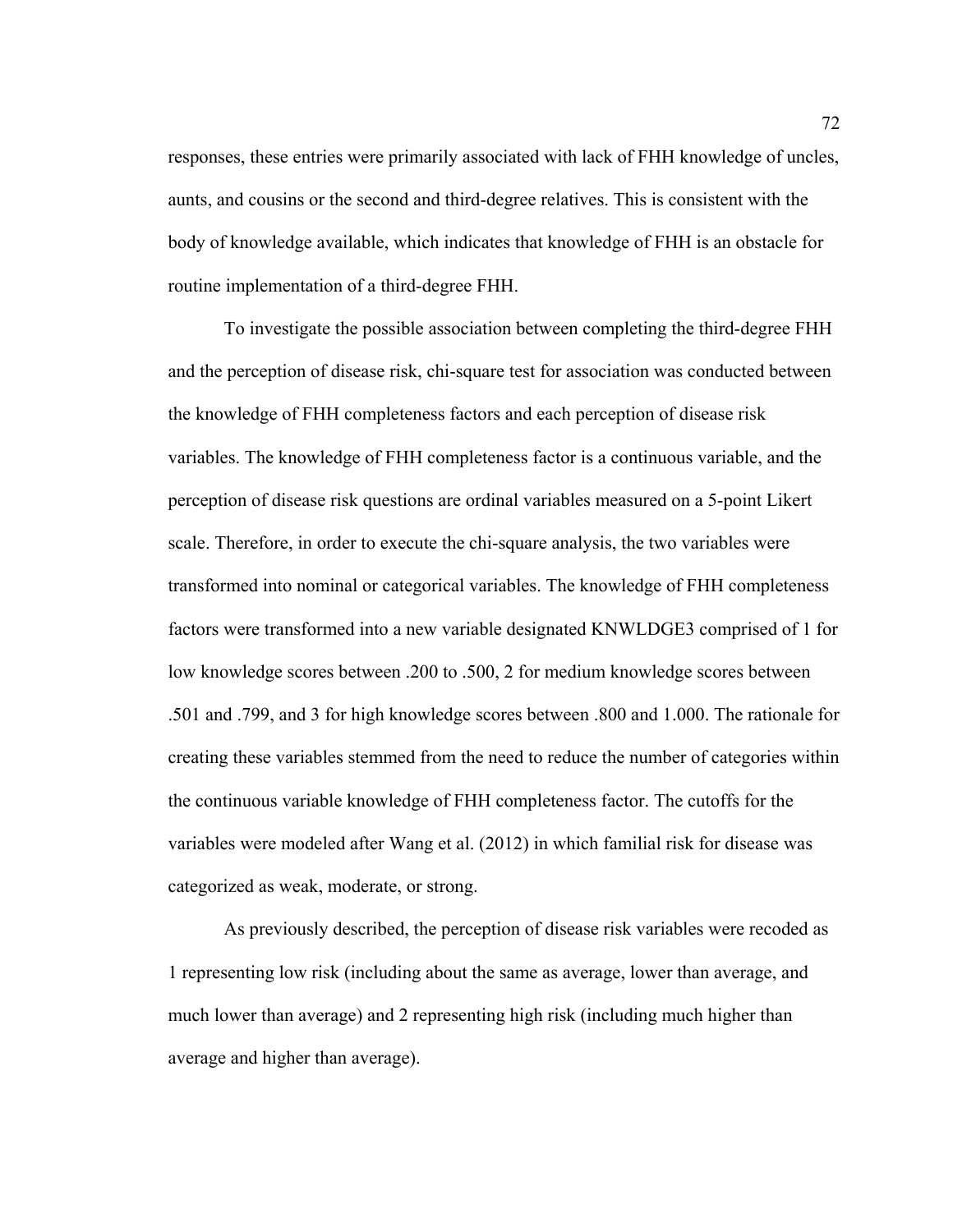Five out of the seven chi-square analyses conducted had one (25%) or more cells with expected count less than five, while two of the analyses had counts greater than five. There was no statistically significant association between any of the disease-specific questions and knowledge of FHH. The results of the chi-square tests are summarized in Table 4 by disease condition.

Table 4

*Chi-square Test of Association - Perception of Disease Risk to Knowledge of FHH* 

| Disease risk               | df             | $\boldsymbol{N}$ | $\chi^2$ Value    | $\boldsymbol{p}$ |
|----------------------------|----------------|------------------|-------------------|------------------|
| Heart disease              | 2              | 273              | 3.731             | .155             |
| <b>Stroke</b>              | 2              | 273              | $3.944^a$         | .139             |
| Breast cancer              | $\overline{2}$ | 178              | $1.266^a$         | .531             |
| Ovarian/Cervical<br>cancer | 2              | 178              | .926 <sup>a</sup> | .630             |
| Prostate cancer            | 2              | 95               | .563 $^{\rm b}$   | .754             |
| Colon cancer               | 2              | 273              | .495 $^{a}$       | .781             |
| Diabetes                   | 2              | 273              | 3.181             | .204             |

*Note.* a. 1 cell or more with expected count less than 5.

b. 3 cells with expected count less than 5

However, since the knowledge of FHH completeness factor was originally calculated as a continuous variable (KNWLGFHH) and the perception of disease risk questions were measured as ordinal variables, I wanted to assess the strength and direction of the association between the two variables by performing a Spearman's *rho* correlation. Prior to performing this analysis, a Shapiro-Wilk's test was performed for the independent variable knowledge of health history and the dependent variables of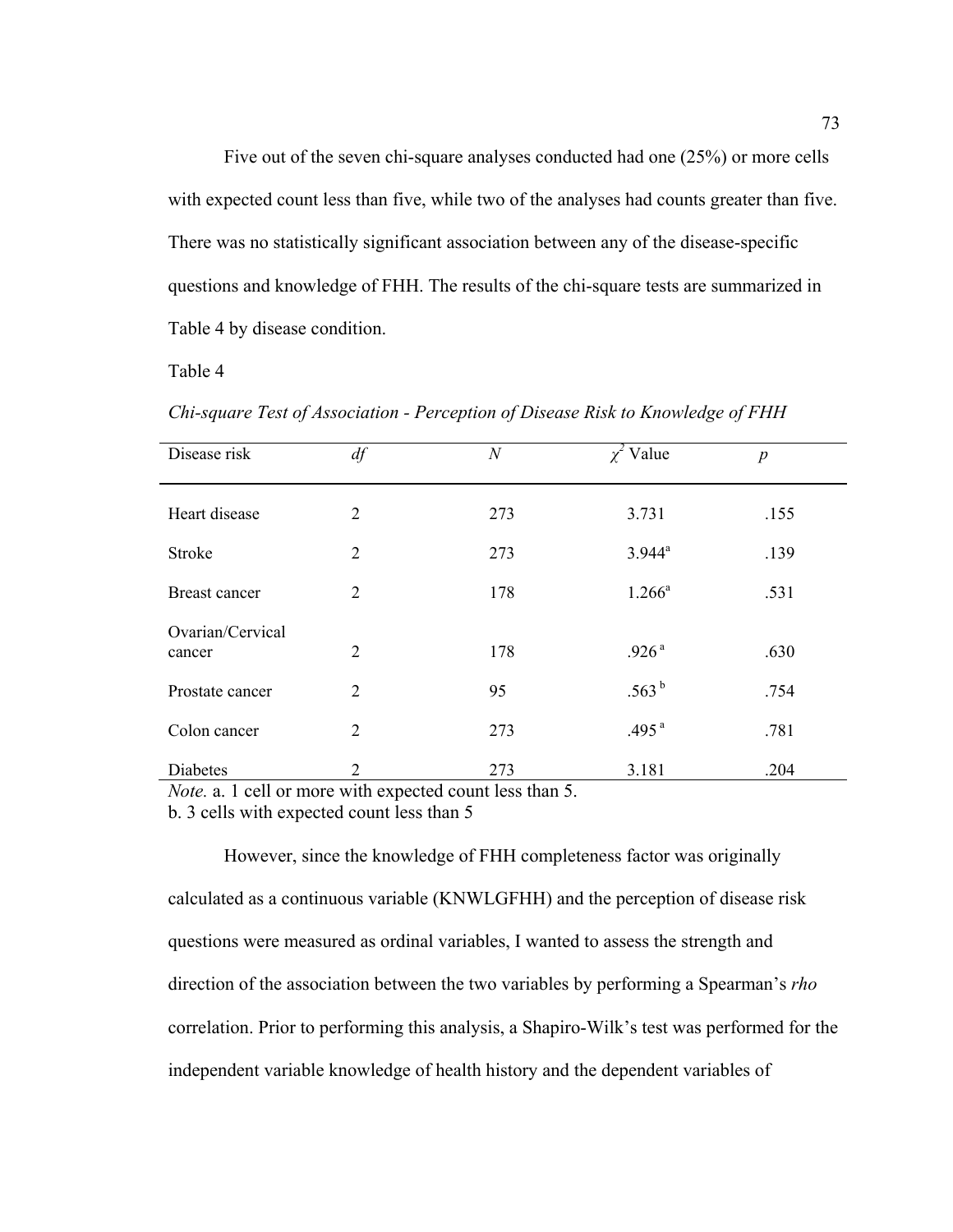perception of disease risk. The assumption of normality for the perception of disease risk was not satisfied for any of the independent variables, as assessed by the Shapiro-Wilk's test (*p* >.05), inspection of the histograms, and calculation of the z-scores. The results of the Spearman's *rho* analyses performed between the perception of disease risk factors and the knowledge of FHH are presented in Table 5.

Table 5

*Spearman Correlation - Perception of Disease Risk to Knowledge of FHH* 

| Disease Risk                | $N-2$ | $r_{s}$ | $\boldsymbol{p}$ |
|-----------------------------|-------|---------|------------------|
| Heart disease               | 271   | $-.086$ | .158             |
| <b>Stroke</b>               | 271   | $-.177$ | .053             |
| Breast cancer               | 176   | $-.058$ | .440             |
| Ovarian /cervical<br>cancer | 176   | $-.015$ | .847             |
| Prostate cancer             | 93    | $-.144$ | .163             |
| Colon cancer                | 271   | $-.103$ | .089             |
| Diabetes                    | 271   | .020    | .742             |

The results of the Spearman correlation showed that there was no strong association between the knowledge of FHH completeness factor and the various perception of disease risk. There was a negative, weak correlation between the knowledge of FHH and perception of risk for stroke,  $r_s(271) = -177$ ,  $p < 0.053$ , as well as between the knowledge of FHH and perception of risk for colon cancer,  $r_s(271) = -103$ , *p* <.089 (Laerd Statistics, 2013). However, the analyses was indicative of statistical significant results for the association between knowledge of FHH and perceived risk of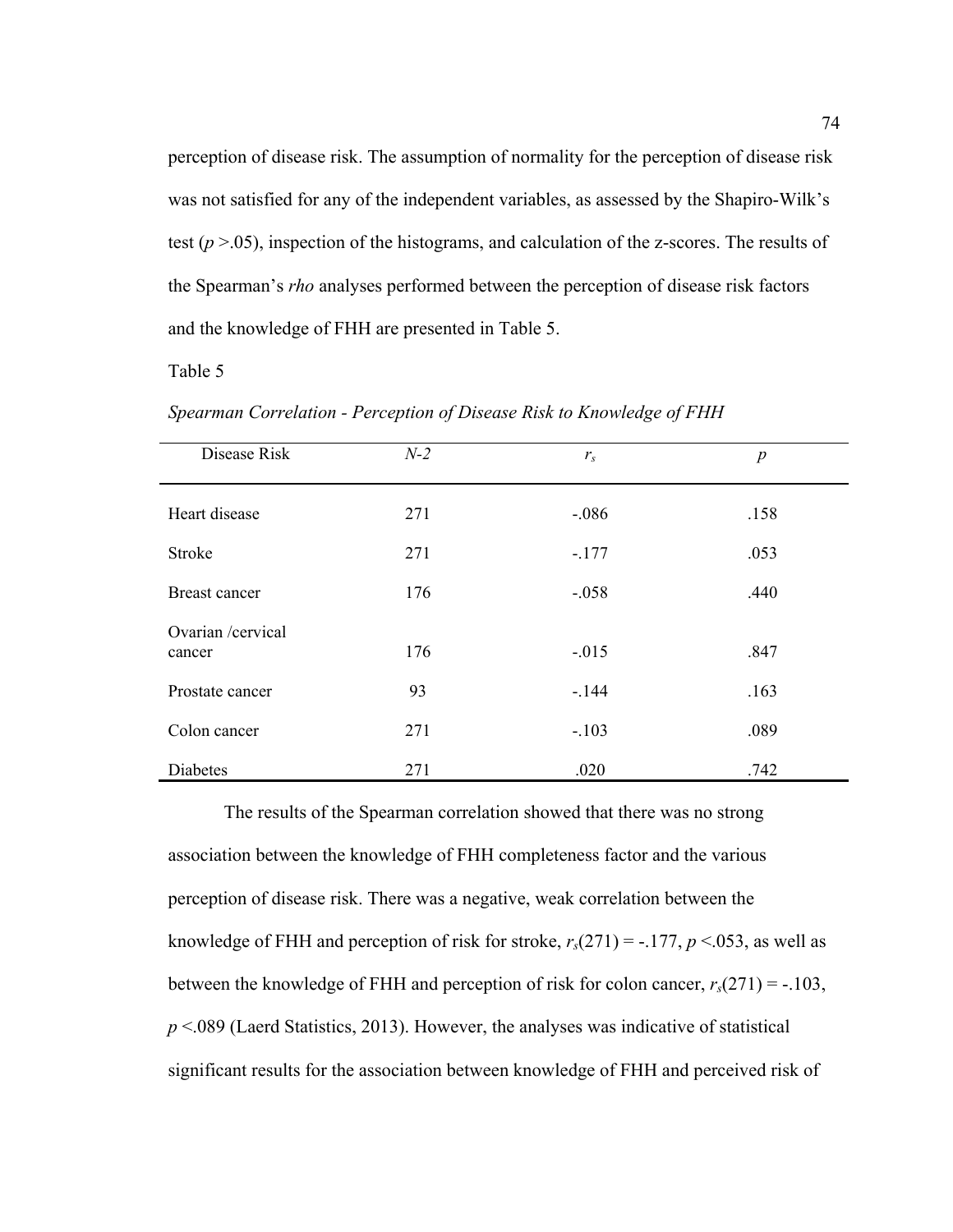stroke ( $p < .053$ ) and perceived risk of colon cancer ( $p < .089$ ) based on using a *p* value of  $< 0.1$  (Stoddard, 2013).

 Binary logistic regression was performed in order to assess if participants who documented specific diseases among family members in the FHH did perceive a risk for the disease or diseases indicated. Each of the 273 health histories were reviewed and each disease indicated by the participant was coded as a 1 for presence of disease in the family or a 0 for no presence of disease in the family. New nominal variables were created for each disease condition being investigated: HHRTD for history of heart disease; HSTRK for history of stroke, HBRST for history of breast cancer, HCROV for history of cervical/ovarian cancer, HPRST for history of prostate cancer, HCOLON for history of colon cancer, and HDIAB for history of diabetes. As stated, the FHH for each participant was individually reviewed and a 1 was indicated for the disease if a family member was listed as having the disease. The number 0 was indicated for any disease not listed by the participant.

 Once the data were entered for the new variables, a binary logistic regression was performed between each of the new variables and the corresponding perception of disease risk response. As shown in Table 6, the results of these binary regressions indicated there was a statistical association between the presence of the disease in the family and the perception of risk for the particular disease as noted in the FHH with heart disease (*p*   $<$ .003), stroke (*p*  $<$ .001), breast cancer (*p*  $<$ .001), ovarian/cervical cancer (*p*  $<$ .027), prostate cancer ( $p < .001$ ), colon cancer ( $p < .001$ ), and diabetes ( $p < .001$ ).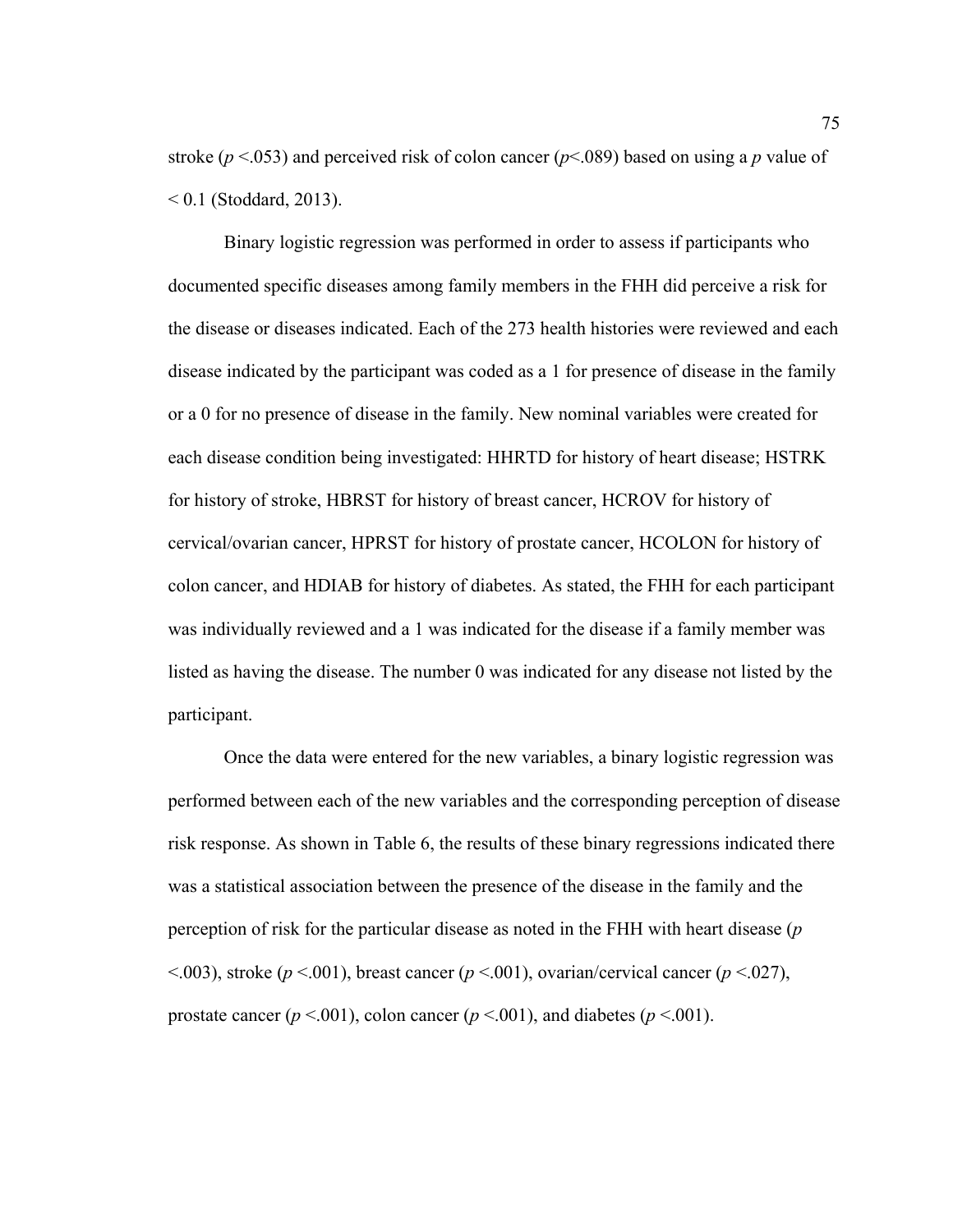A history of stroke in the family appeared to be the strongest predictor of perception of disease risk with an odds ratio of 5.84 (95% CI [2.89, 11.78]), indicating that those individuals who had family members who had experienced a stroke where more than five times more likely to perceive a risk for stroke. Presence of heart disease in the family was another predictor of perception of disease risk with an odds ratio of 2.38 (95% CI [1.343, 4.215]), indicating that individuals with a history of heart disease also perceived greater risk for developing heart disease .

Table 6

*Binary Logistic Regression Between Presence of Disease History (Independent Variable) and Perception of Disease Risk (Dependent Variable)* 

|                      |          |      |        |    |                  |       | 95% CI |        |
|----------------------|----------|------|--------|----|------------------|-------|--------|--------|
| Predictor            | B        | S.E. | Wald   | df | $\boldsymbol{p}$ | OR    | LL     | UL     |
|                      |          |      |        |    |                  |       |        |        |
| Heart disease        | $-.867$  | .292 | 8.821  |    | .003             | 2.379 | 1.343  | 4.215  |
| Stroke               | 1.764    | .358 | 24.238 |    | .000             | 5.835 | 2.891  | 11.778 |
| <b>Breast cancer</b> | $-3.031$ | .563 | 28.943 |    | .000             | .048  | .016   | .146   |
| Ovarian /cervical    |          |      |        |    |                  |       |        |        |
| cancer               | $-1.308$ | .591 | 4.892  |    | .027             | .279  | .085   | .862   |
| Prostate cancer      | $-2.970$ | .799 | 13.834 |    | .000             | .051  | .011   | .245   |
| Colon cancer         | $-2.039$ | .459 | 19.782 |    | .000             | .130  | .053   | 320    |
| <b>Diabetes</b>      | $-2.140$ | .303 | 49.798 |    | .000             | .118  | .065   | .214   |

*Note: B* = B coefficients; *S.E.* = standard error; *Wald* = Wald test, *df* = degrees of freedom, *p* = probability value,  $OR =$  odds ratio,  $CI =$  confidence interval for odds ratio,  $LL =$  lower level,  $UL =$  upper level

For RQ1, the statistical analyses included chi-square test of association between the knowledge of FHH completeness factors and each perception of disease risk variables; Spearman's *rho* analysis to assess the measure of the strength and direction of the association between the perception of disease risk factors and the knowledge of FHH;

and binary logistic regression between the presence of disease variable and the

corresponding perception of disease risk response. The results of the chi-square analysis

indicated there was no statistical significance between completing the third-degree FHH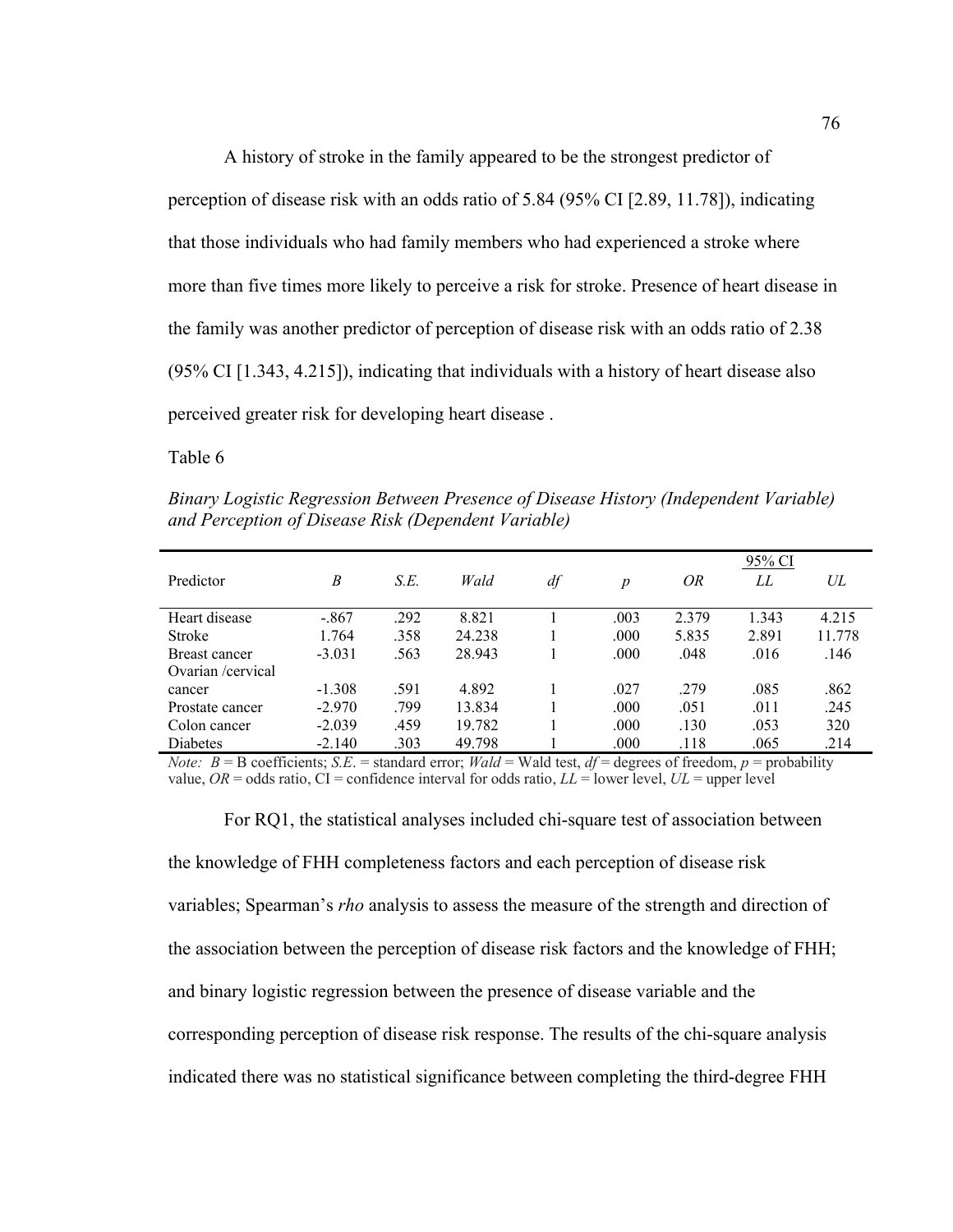and the participant's perception of disease risk, and consequently, the null hypothesis is accepted. However, the Spearman's *rho* demonstrated indicative statistical significance between knowledge of FHH and perceived risk of stroke (*p* <.053) and perceived risk of colon cancer ( $p < .089$ ) based on using a p value of  $< 0.1$  (Stoddard, 2013), and the binary logistic regression demonstrated statistical significance between the presence of disease in a family and the perceived risk for acquiring the disease.

### **Research Question 2 Results**

The aim of RQ2 was to assess how the third-degree FHH, controlling for demographics, influenced the perception of disease risk. For the null hypothesis I proposed that a person's demographics did not influence the perception of disease risk, and for the alternate hypothesis I proposed that a person's demographics do influence the perception of disease risk. As previously explained, the 5-point Likert scale for perception of disease risk was transformed into two new variables representing low risk and high risk groups. Chi-square test of association was conducted between each demographic characteristic and each perception of disease question.

The KNWLGFHH variable (completion factor) was assessed relative to the demographics of the study participants to determine if the demographics influenced the knowledge of FHH. The frequencies of KNWLGFHH specific for each demographic characteristic were calculated by utilizing the Data Split file function, and these are presented in Table 7.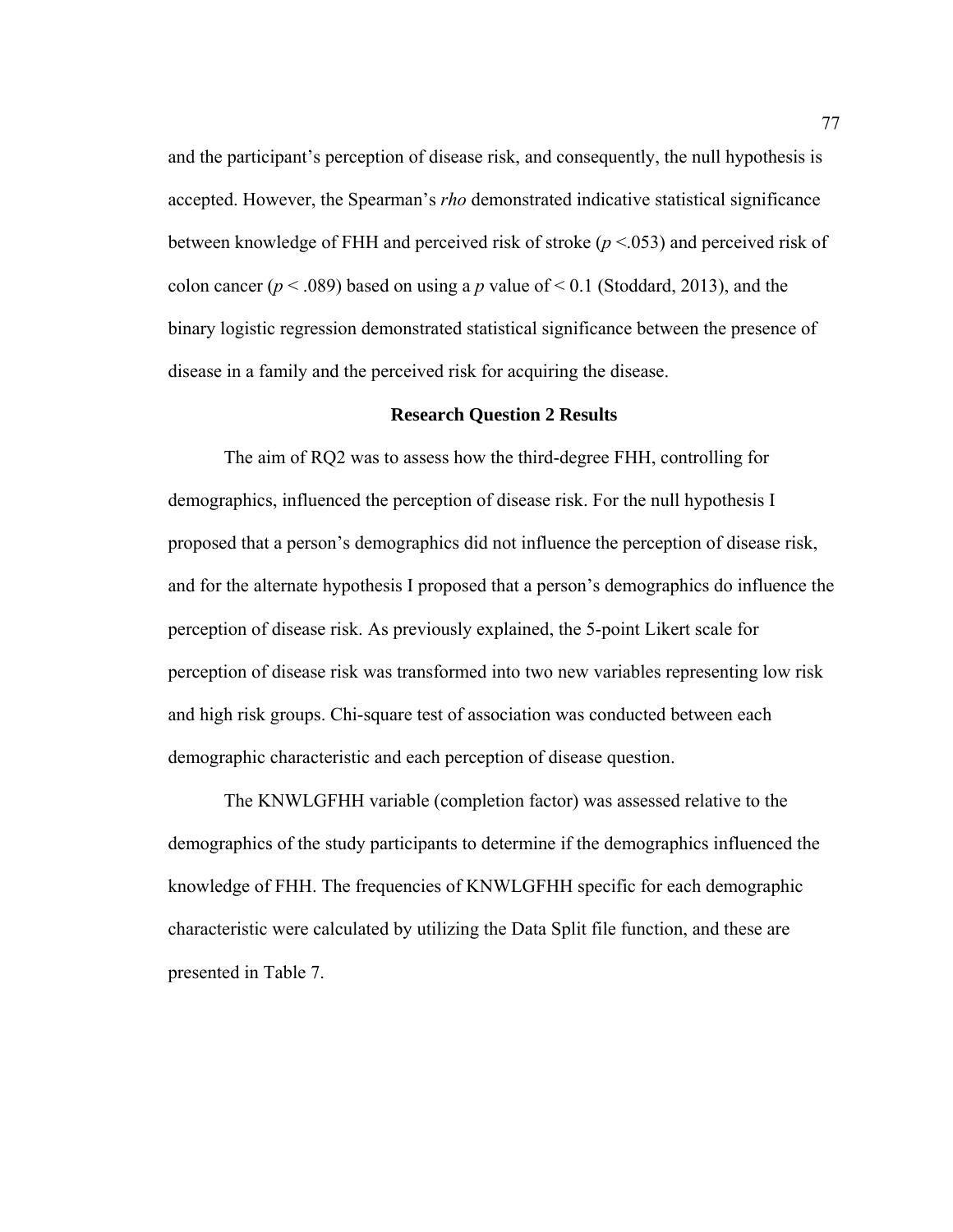# *Knowledge of FHH by Demographic Variable*

| Demographic                | Mean | Median | <b>SD</b>      | Minimum | Maximum |
|----------------------------|------|--------|----------------|---------|---------|
| Place of recruitment       |      |        |                |         |         |
| Health care facility       | .716 | .789   | .173           | .273    | 1.000   |
| Community                  | .790 | .815   | .212           | .200    | 1.000   |
| Gender                     |      |        |                |         |         |
| Male                       | .717 | .750   | .205           | .200    | 1.000   |
| Female                     | .809 | .833   | .184           | .273    | 1.000   |
| Age                        |      |        |                |         |         |
| 18-25                      | .840 | .857   | .186           | .429    | 1.000   |
| 26-35                      | .778 | .800   | .193           | .273    | 1.000   |
| 36-45                      | .814 | .825   | .157           | .476    | 1.000   |
| 46-55                      | .790 | .800   | .186           | .400    | 1.000   |
| 56-65                      | .723 | .788   | .237           | .200    | 1.000   |
| 66-75                      | .734 | .769   | .213           | .333    | 1.000   |
| 76-85                      | .525 | .550   | .163           | .364    | .769    |
| Race                       |      |        |                |         |         |
| White                      | .798 | .818   | .186           | .200    | 1.000   |
| <b>Black</b>               | .677 | .667   | .216           | .200    | 1.000   |
| Asian                      | .778 | .814   | .218           | .273    | 1.000   |
| Native Hawaiian /          | .750 | .750   | $\overline{a}$ | .750    | .750    |
| Pacific Islander           |      |        |                |         |         |
| American Indian /          | .876 | .876   | .122           | .789    | .962    |
| Alaska Native              |      |        |                |         |         |
| <b>Multiple Races</b>      | .762 | .811   | .185           | .500    | 1.000   |
| Ethnicity                  |      |        |                |         |         |
| African                    | .729 | .812   | .310           | .200    | 1.000   |
| African American           | .679 | .643   | .226           | .250    | 1.000   |
| Afro-Caribbean             | .717 | .732   | .168           | .429    | 1.000   |
| Canadian                   | .699 | .697   | .125           | .571    | .842    |
| East Asian                 | .781 | .809   | .212           | .400    | 1.000   |
| European                   | .792 | .800   | .181           | .364    | 1.000   |
| Hispanic/Latino            | .808 | .833   | .189           | .200    | 1.000   |
| Japanese                   | .765 | .833   | .275           | .462    | 1.000   |
| Mid Eastern/Arab           | .797 | .788   | .137           | .625    | 1.000   |
| South Asian                | .785 | .833   | .263           | .273    | 1.000   |
| Other                      | .788 | .800   | .198           | .250    | 1.000   |
| <b>Educational Level</b>   |      |        |                |         |         |
| Grades 1 - 8               | .654 | .654   | .163           | .538    | .769    |
| Grades 9 - 11              | .665 | .750   | .192           | .444    | .800    |
| Grade 12 or GED            | .683 | .625   | .237           | .200    | 1.000   |
| College $1 - 3$ years      | .762 | .786   | .190           | .250    | 1.000   |
| College 4 years            | .786 | .809   | .191           | .273    | 1.000   |
| Graduate school or         | .816 | .842   | .180           | .200    | 1.000   |
| advanced degree            |      |        |                |         |         |
| <b>Healthcare Training</b> |      |        |                |         |         |
| Yes $(n = 129)$            | .810 | .833   | .181           | .200    | 1.000   |
| No $(n=144)$               | 747  | .786   | 204            | .200    | 1.000   |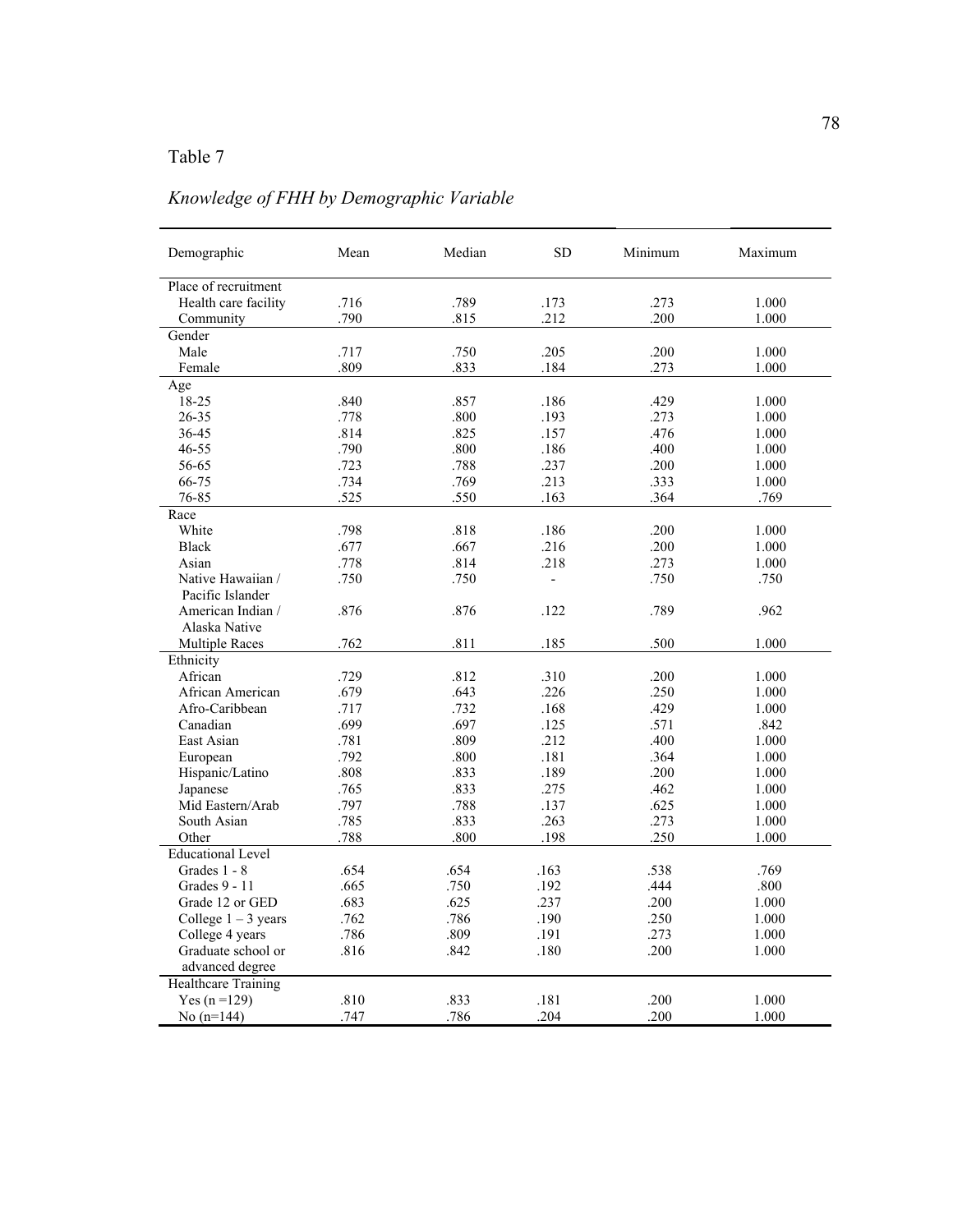The analysis of the influence of demographic characteristics on the knowledge of FHH indicated participants recruited from the health care facilities had lower knowledge of FHH as compared to the participants from the general population. In alignment with published data, women scored higher than men did on FHH. Analyses of age demonstrated that participants in the age range of 18 to 55 scored higher overall than participants in the age range of 56 to 85. Specifically, participants in the age range of 36 to 55 had the highest mean scores. Noteworthy is that younger participants scored higher versus older participants. The analyses of knowledge of FHH factors by race and ethnicity indicated that Blacks and African Americans had lower mean values as compared to the other races and ethnicities. The analyses of levels of education clearly showed that the knowledge of FHH completeness factor means were higher among study participants who had between 1 to 3 years of college. As the level of education augmented, the means increased with participants who had graduate degrees having the highest knowledge of FHH means.

 The frequencies for the perception of disease risk were generated to determine which diseases were considered low risk versus high risk for participants. The information is presented in Table 8. Between 8.2% to 15% of people indicated a high risk for stroke, breast cancer, ovarian/cervical cancer, prostate cancer, and colon cancer. By comparison, 30% of participants indicated high risk for heart disease and 31% for diabetes, which is indicative of greater awareness of disease risk factors, knowledge of disease among family members, and or of history of disease among family member.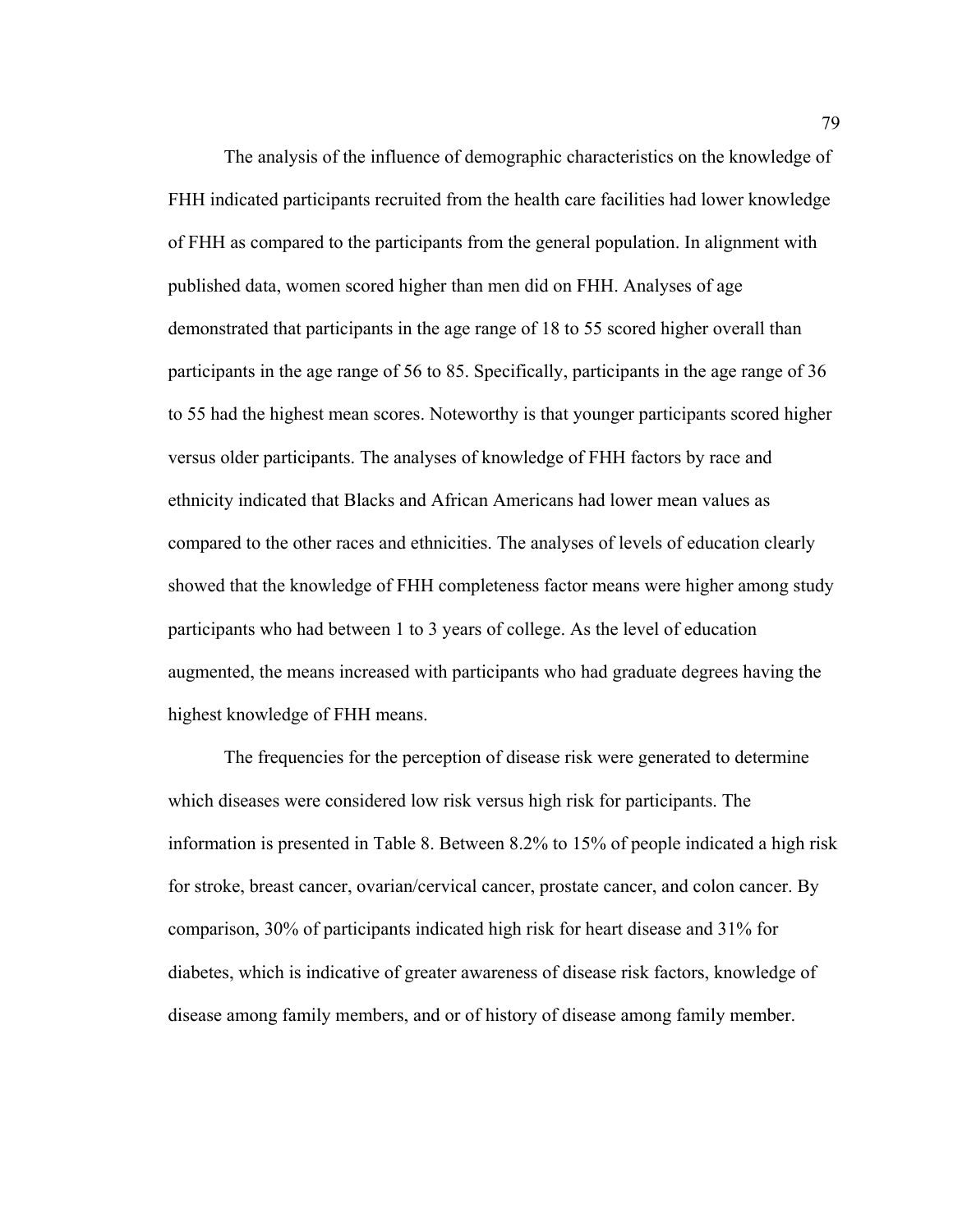| Disease condition       | Low risk | High risk |
|-------------------------|----------|-----------|
| Heart disease           | 70.0     | 30.0      |
| Stroke                  | 85.0     | 15.0      |
| Breast cancer           | 88.2     | 11.8      |
| Ovarian/cervical cancer | 89.3     | 10.7      |
| Prostate cancer         | 90.5     | 9.5       |
| Colon cancer            | 90.8     | 8.2       |
| Diabetes                | 68.9     | 31.1      |

*Perception of Risk by Disease (Percent Frequency)* 

Chi-square test of association was performed between gender and perception of disease risk for heart disease, stroke, colon cancer, and diabetes. All expected cell frequencies were greater than five. There was no statistically significant association between gender and perception of disease risk for heart disease  $(X^2(1) = .022, p = .882)$ , stroke  $(X^2(1) = 1.350, p = .245)$ , colon cancer  $(X^2(1) = .561, p = .454)$ , and diabetes  $(X^2(1) = 1.579, p = .209)$ . However, the chi-square test of association between gender and the importance of knowing about diseases in family was statistically significant  $(X^2(1) =$ 4.595,  $p = .032$ ), but there was no statistical significance for the FHH indicative of increased risk for disease  $(X^2(1) = 0.12, p = .914)$ .

 The association between place of recruitment and perception of disease risk was also analyzed using chi-square test. The cross-tabulation indicated that approximately the same number of people from the health care facilities and the general population perceived high risk for heart disease (42 versus 40), stroke (18 versus 23), breast cancer (8 versus 13), prostate cancer (5 versus 4), and diabetes (38 versus 47). However, there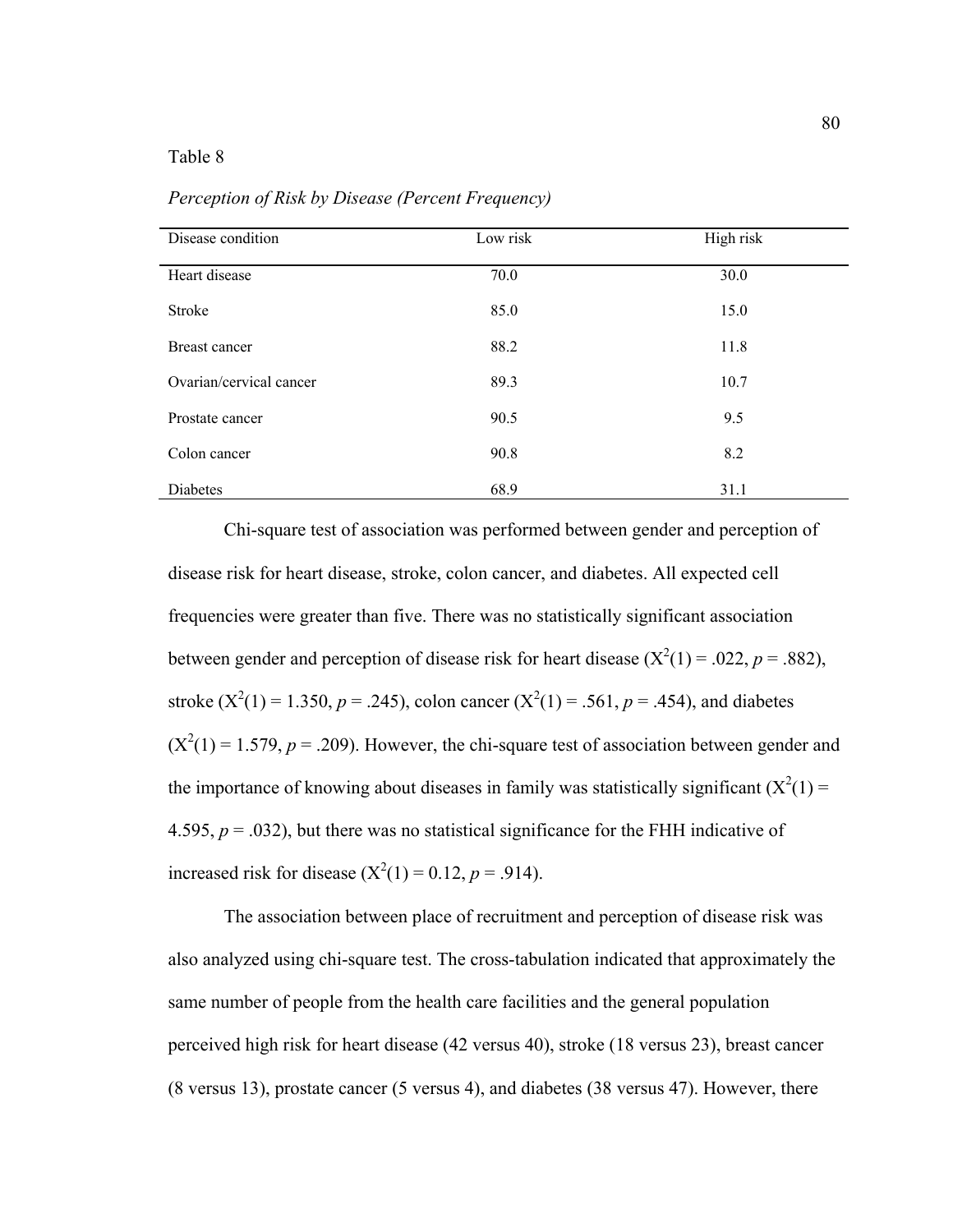was a lower perception of disease risk among individuals from the health care facilities versus the general population for ovarian/cervical cancer (4 versus 15) and for colon cancer (6 versus 19). Cumulatively, 40.7% of individuals recruited from the health care facilities indicated a high risk for disease versus 59.3% of individuals from the general population.

Binary logistic regression was performed to investigate the potential effect of age, gender, race, ethnicity, level of education, experience in health care, and place of recruitment on how the knowledge of FHH might influence perception of disease risk. The results of the analyses for the binary logistic regressions for each individual perception of disease condition are presented in Tables 9 through 15.

Table 9

*Binary Logistic Regression - Perception of Disease Risk for Heart Disease (Dependent Variable) to Knowledge of Health History and Mediating Factors* 

|                       |         |      |        |    |      | 95% CI |       |       |  |
|-----------------------|---------|------|--------|----|------|--------|-------|-------|--|
| Predictor             | B       | S.E. | Wald   | df | p    | OR     | LL    | UL    |  |
| Knowledge FHH         | .689    | .764 | .815   |    | .367 | 1.992  | .446  | 8.899 |  |
| Age                   | .043    | .011 | 14.809 |    | .000 | 1.044  | 1.021 | 1.067 |  |
| Gender                | .130    | .308 | .178   |    | .673 | 1.139  | .623  | 2.082 |  |
| Race                  | $-.020$ | .125 | .026   |    | .872 | .980   | .767  | 1.252 |  |
| Ethnicity             | $-.026$ | .056 | .222   |    | .637 | .974   | .873  | 1.086 |  |
| Grade                 | $-.115$ | .132 | .755   |    | 385  | .892   | .689  | 1.155 |  |
| Healthcare experience | .018    | .306 | .003   |    | .954 | 1.018  | .559  | 1.855 |  |
| Place of recruitment  | .317    | .287 | 1.223  |    | .269 | 1.373  | .783  | 2.407 |  |

*Note.*  $B = B$  coefficients; *S.E.* = standard error; *Wald* = Wald test, *df* = degrees of freedom, *p* = probability value,  $OR =$  odds ratio,  $CI =$  confidence interval for odds ratio,  $LL =$  lower level,  $UL =$  upper level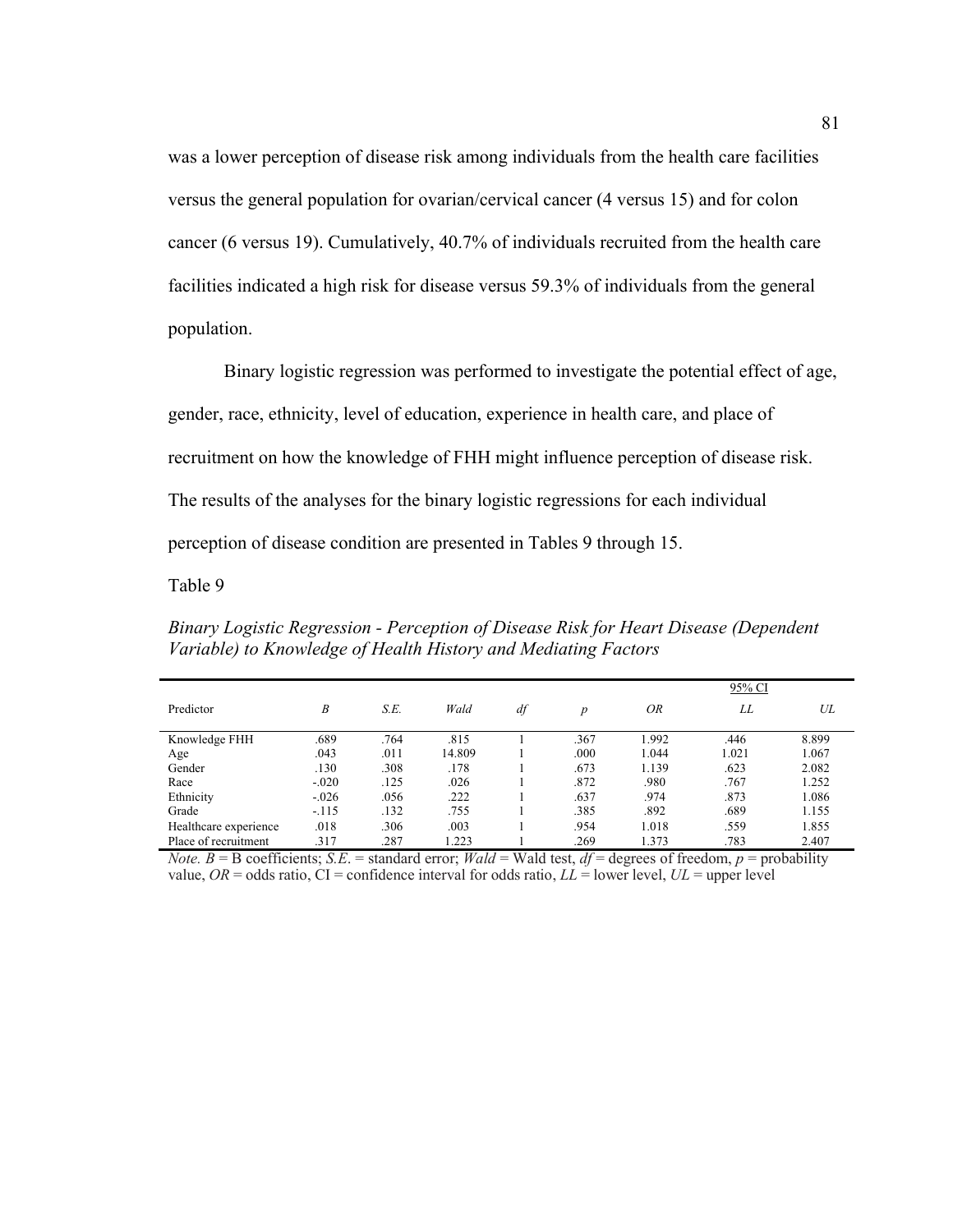*Binary Logistic Regression - Perception of Disease Risk for Stroke (Dependent Variable) to Knowledge of Health History and Mediating Factors* 

|                       |          |      |       |    |                  | 95% CI |       |       |  |
|-----------------------|----------|------|-------|----|------------------|--------|-------|-------|--|
| Predictor             | B        | S.E. | Wald  | df | $\boldsymbol{p}$ | ΟR     | LL    | UL    |  |
| Knowledge FHH         | $-1.607$ | .910 | 3.120 |    | .077             | .201   | .034  | 1.193 |  |
| Age                   | .033     | .014 | 5.413 |    | .020             | 1.033  | 1.005 | 1.062 |  |
| Gender                | .692     | .415 | 2.780 |    | .095             | 1.998  | .886  | 4.507 |  |
| Race                  | $-.110$  | .183 | .348  |    | .555             | .898   | .629  | 1.283 |  |
| Ethnicity             | .021     | .071 | .084  |    | .772             | 1.021  | .888  | 1.173 |  |
| Grade                 | $-.065$  | .162 | .161  |    | .688             | .937   | .682  | 1.288 |  |
| Healthcare experience | $-.052$  | .390 | .018  |    | .894             | .949   | .442  | 2.038 |  |
| Place of recruitment  | $-.080$  | .367 | .047  |    | .828             | .923   | .450  | 1.896 |  |

*Note.*  $B = B$  coefficients; *S.E.* = standard error; *Wald* = Wald test,  $df =$  degrees of freedom,  $p =$  probability value,  $OR =$  odds ratio,  $CI =$  confidence interval for odds ratio,  $LL =$  lower level,  $UL =$  upper level

### Table 11

*Binary Logistic Regression - Perception of Disease Risk for Breast Cancer (Dependent Variable) to Knowledge of Health History and Mediating Factors* 

|                       |         |       |       |    |      | 95% CI |      |        |  |
|-----------------------|---------|-------|-------|----|------|--------|------|--------|--|
| Predictor             | B       | S.E.  | Wald  | df | D    | ΟR     | LL   | UL     |  |
| Knowledge FHH         | .232    | 1.401 | .027  |    | .869 | 1.261  | .081 | 19.621 |  |
| Age                   | .034    | .019  | 2.976 |    | .084 | 1.034  | .995 | 1.074  |  |
| Race                  | $-.013$ | .211  | .004  |    | .952 | .987   | .653 | 1.494  |  |
| Ethnicity             | .098    | .101  | .945  |    | .331 | 1.103  | .905 | 1.344  |  |
| Grade                 | .336    | .241  | 1.940 |    | .164 | 1.399  | .872 | 2.244  |  |
| Healthcare Experience | $-.510$ | .501  | 1.037 |    | .309 | .600   | .225 | 1.603  |  |
| Place of Recruitment  | $-.005$ | .510  | .000  |    | .992 | .995   | .366 | 2.703  |  |

*Note. B* = B coefficients; *S.E.* = standard error; *Wald* = Wald test, *df* = degrees of freedom, *p* = probability value,  $OR =$  odds ratio,  $CI =$  confidence interval for odds ratio,  $LL =$  lower level,  $UL =$  upper level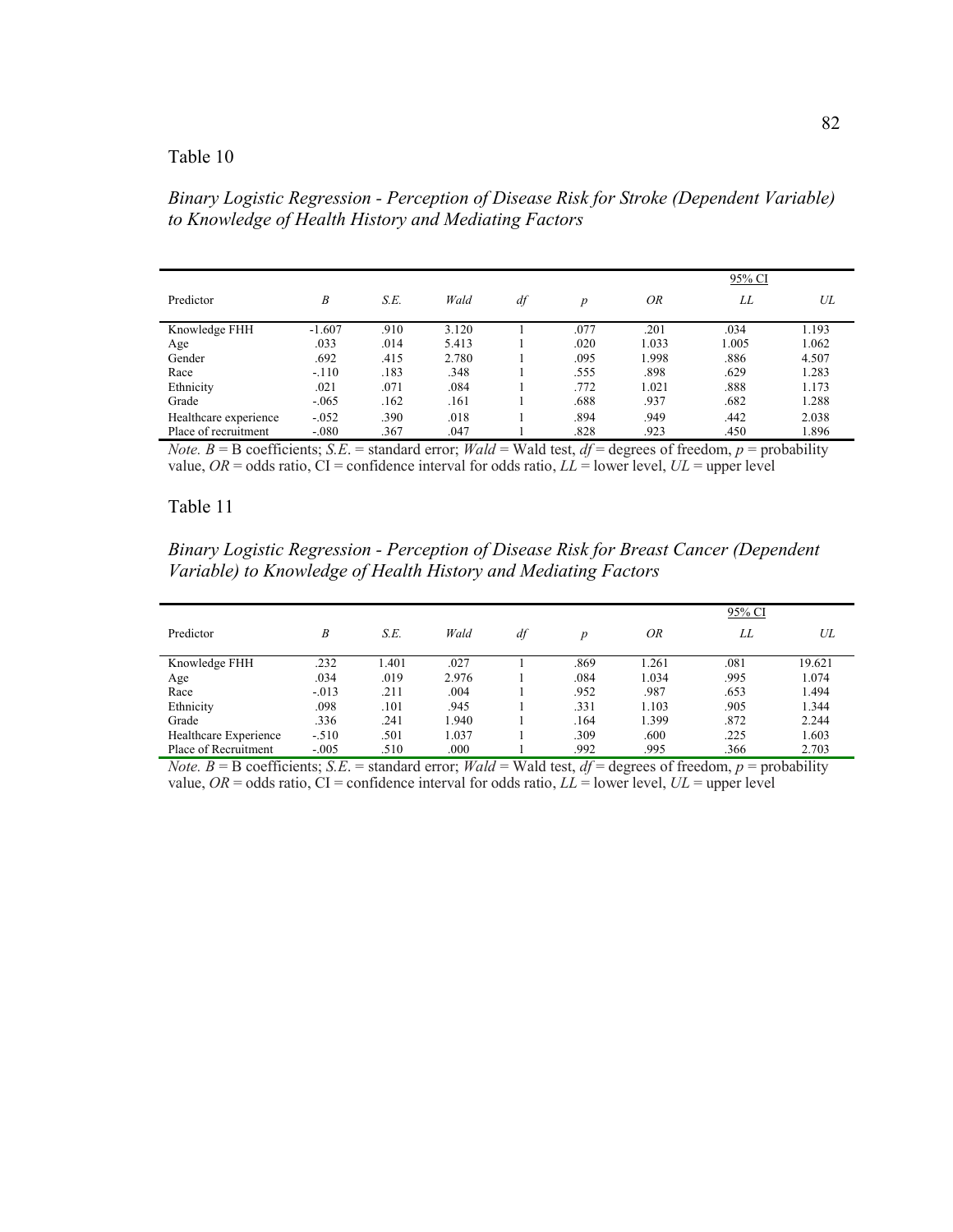*Binary Logistic Regression - Perception of Disease Risk for Cervical/Ovarian Cancer (Dependent Variable) to Knowledge of Health History and Mediating Factors* 

|                       |         |       |       |    |      |       | 95% CI |        |  |
|-----------------------|---------|-------|-------|----|------|-------|--------|--------|--|
| Predictor             | B       | S.E.  | Wald  | df |      | ΟR    | LL     | UL     |  |
| Knowledge FHH         | .740    | 1.460 | .257  |    | .612 | 2.096 | .120   | 36.688 |  |
| Age                   | $-.007$ | .020  | .133  |    | .715 | .993  | .955   | 1.032  |  |
| Race                  | $-744$  | .649  | 1.315 |    | .252 | .475  | .133   | 1.695  |  |
| Ethnicity             | $-.051$ | .131  | .154  |    | .695 | .950  | .735   | 1.228  |  |
| Grade                 | .008    | .249  | .001  |    | .974 | 1.008 | .619   | 1.642  |  |
| Healthcare Experience | $-.397$ | .519  | .586  |    | .444 | .672  | .243   | 1.858  |  |
| Place of Recruitment  | $-921$  | .614  | 2.249 |    | .134 | .398  | .120   | 1.327  |  |

*Note.*  $B = B$  coefficients; *S.E.* = standard error; *Wald* = Wald test,  $df =$  degrees of freedom,  $p =$  probability value,  $OR =$  odds ratio,  $CI =$  confidence interval for odds ratio,  $LL =$  lower level,  $UL =$  upper level

### Table 13

*Binary Logistic Regression - Perception of Disease Risk for Prostate Cancer (Dependent Variable) to Knowledge of Health History and Mediating Factors* 

|                       |         |       |       |    |      | 95% CI |       |        |  |
|-----------------------|---------|-------|-------|----|------|--------|-------|--------|--|
| Predictor             | B       | S.E.  | Wald  | df | p    | ΟR     | LL    | UL     |  |
| Knowledge FHH         | $-.539$ | 1.764 | .093  |    | .760 | .583   | .018  | 18.512 |  |
| Age                   | .073    | .034  | 4.593 |    | .032 | 1.075  | 1.006 | 1.149  |  |
| Race                  | $-.558$ | .788  | .501  |    | .479 | .572   | .122  | 2.683  |  |
| Ethnicity             | $-.188$ | .190  | .981  |    | .322 | .829   | .571  | 1.202  |  |
| Grade                 | $-.052$ | .406  | .016  |    | .899 | .950   | .429  | 2.105  |  |
| Healthcare experience | $-158$  | 1.057 | .022  |    | .881 | .854   | .108  | 6.776  |  |
| Place of recruitment  | $-.234$ | .817  | .082  |    | .774 | .791   | .159  | 3.927  |  |

*Note.*  $B = B$  coefficients; *S.E.* = standard error; *Wald* = Wald test,  $df =$  degrees of freedom,  $p =$  probability value,  $OR =$  odds ratio,  $CI =$  confidence interval for odds ratio,  $LL =$  lower level,  $UL =$  upper level

### Table 14

*Binary Logistic Regression - Perception of Disease Risk for Colon Cancer (Dependent Variable) to Knowledge of Health History and Mediating Factors* 

|                       |          |       |       |    |      |       | 95% CI |       |  |
|-----------------------|----------|-------|-------|----|------|-------|--------|-------|--|
| Predictor             | Β        | S.E.  | Wald  | df |      | OR    | LL     | UL    |  |
| Knowledge FHH         | $-.035$  | 1.121 | .001  |    | .975 | .966  | .107   | 8.697 |  |
| Age                   | .020     | .017  | 1.318 |    | .251 | 1.020 | .986   | 1.055 |  |
| Gender                | 303      | .508  | .356  |    | .551 | 1.354 | .500   | 3.668 |  |
| Race                  | .079     | .183  | .189  |    | .664 | 1.083 | .757   | 1.548 |  |
| Ethnicity             | .163     | .088  | 3.483 |    | .062 | 1.178 | .992   | 1.398 |  |
| Grade                 | $-.224$  | .206  | 1.178 |    | .278 | .799  | .533   | 1.198 |  |
| Healthcare experience | .035     | .479  | .005  |    | .942 | 1.036 | .405   | 2.647 |  |
| Place of recruitment  | $-1.019$ | .509  | 4.012 |    | .045 | .361  | .133   | .978  |  |

*Note. B* = B coefficients; *S.E.* = standard error; *Wald* = Wald test,  $df$  = degrees of freedom, *p* = probability value,  $OR =$  odds ratio,  $CI =$  confidence interval for odds ratio,  $LL =$  lower level,  $UL =$  upper level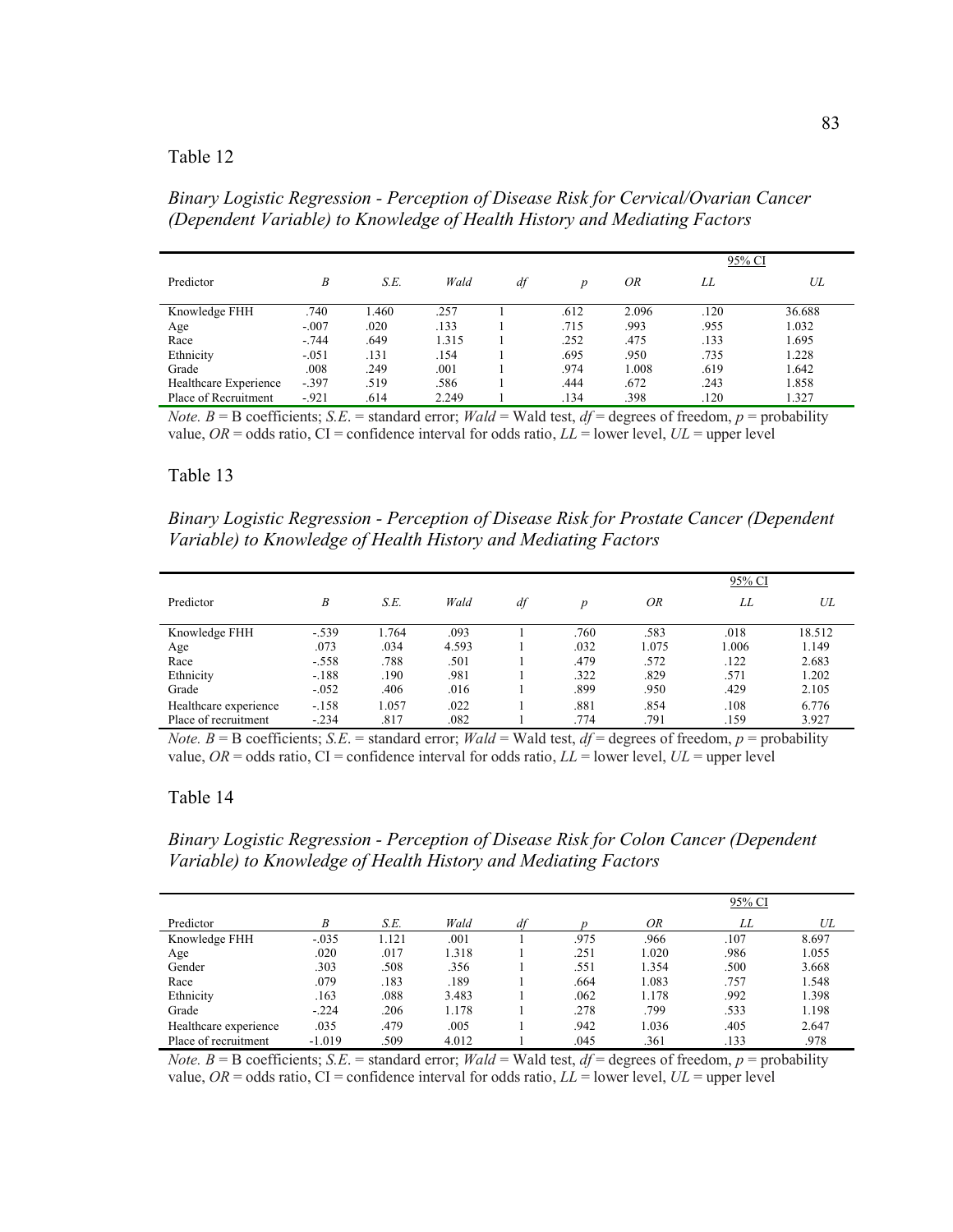*Binary Logistic Regression - Perception of Disease Risk for Diabetes (Dependent Variable) to Knowledge of Health History and Mediating Factors* 

|                       |         |      |       |    |      |       | 95% CI |        |
|-----------------------|---------|------|-------|----|------|-------|--------|--------|
| Predictor             | B       | S.E. | Wald  | df | p    | ΟR    | LL.    | UL     |
| Knowledge FHH         | 1.227   | .750 | 2.677 |    | .102 | 3.410 | .785   | 14.820 |
| Age                   | .008    | .010 | .617  |    | .432 | 1.008 | .988   | 1.029  |
| Gender                | .327    | .300 | 1.188 |    | .276 | 1.386 | .770   | 2.495  |
| Race                  | .068    | .109 | .386  |    | .534 | 1.070 | .864   | 1.325  |
| Ethnicity             | $-.003$ | .054 | .003  |    | .954 | .997  | .897   | 1.108  |
| Grade                 | $-.069$ | .130 | .285  |    | .594 | .933  | .724   | 1.203  |
| Healthcare experience | $-163$  | .292 | 312   |    | .576 | .849  | .479   | 1.506  |
| Place of recruitment  | $-.027$ | .276 | .010  |    | .922 | .973  | .567   | 1.672  |

*Note. B* = B coefficients; *S.E.* = standard error; *Wald* = Wald test, *df* = degrees of freedom, *p* = probability value,  $OR =$  odds ratio,  $CI =$  confidence interval for odds ratio,  $LL =$  lower level,  $UL =$  upper level

 Of the six mediating factors analyzed, age was statistically significant for heart disease (*p* <.001) with an odds ratio of 1.044 (95% CI [1.021, 1.067]), stroke (*p* <.020) with an odds ratio of 1.033 (95% CI [1.005, 1.062]), and prostate cancer (*p* <.032) with an odds ratio of 1.075 (95% CI [1.006, 1.149]; Tables 9, 10, and 13). Increasing age particularly within the age range of 40 to 57 was associated with increasing levels of perception of disease risk for heart disease, stroke, and prostate cancer.

Place of recruitment was statistically significant for perception of colon cancer (*p* <.045) with an odds ratio of .361 (95% CI [.133, .978]; Table 14). Further, three times as many individuals from the general population indicated "Higher Than Average" risk for colon cancer. A greater proportion of individuals recruited from the general population indicated a higher level of perceived risk of disease (59.3%) as compared to individuals recruited from the health care facilities (40.7%).

Knowledge of FHH appeared to be a strong predictor of perception of disease risk for diabetes with an odds ratio of 3.410 (95% CI [.785, 14.820]) and for perception of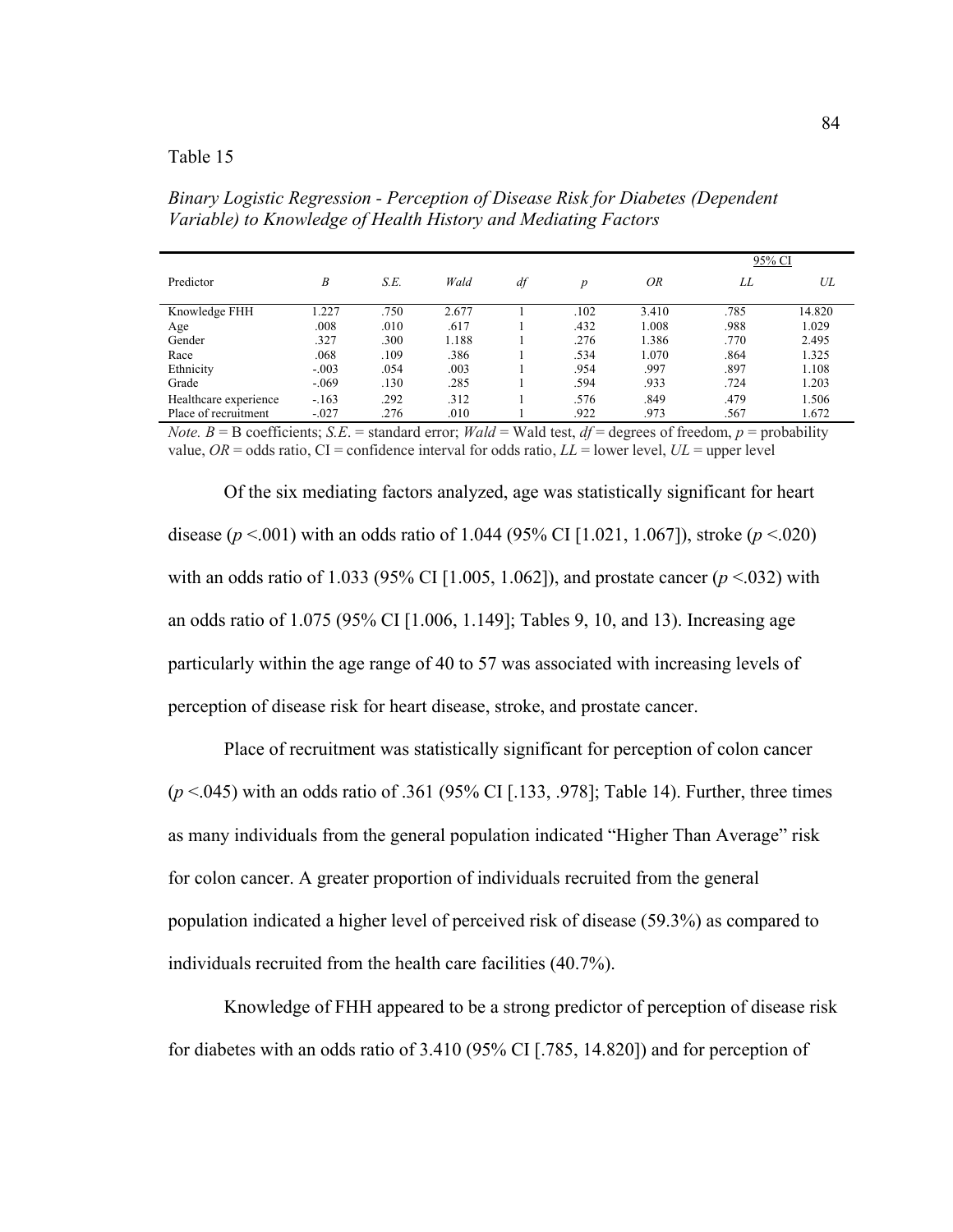disease risk for cervical/ovarian cancer 2.096 (95% CI [.120, 36.688]) again clarify that these results are not significant. The results of the analysis indicate that the participant's demographics do influence the perception of disease risk and, therefore, the alternate hypothesis is accepted and the null hypothesis for RQ2 is rejected.

#### **Summary**

 The aim of this study was to assess the possible association of completing the third-degree FHH on a person's perception of disease risk and the influence of the FHH and person's demographics on the perception of disease risk, as ascertained through the knowledge of FHH. Binary logistic regression analysis was performed to also assess if the demographic factors of age, gender, race, ethnicity, education, and/or health care experience had any influence on the perception of disease risk.

 Analyses of the data collected among 273 survey questionnaires answered the research questions and hypotheses. The FHH completeness score between zero and 1.000 was calculated for each questionnaire. Descriptive statistics were run on the data to generate frequencies and percentage. For RQ1 chi-square test of association was conducted between knowledge of FHH completeness factors and each perception of disease risk variables. The results of the chi-square analysis indicated there was no statistically significant association between completing the third-degree FHH and the participant's perception of disease risk; consequently, the null hypothesis is accepted.

 Spearman correlation analyses was also used to assess the measure of the strength and direction of the association between the two variables. The results of the Spearman correlation did not indicate a strong association between the knowledge of FHH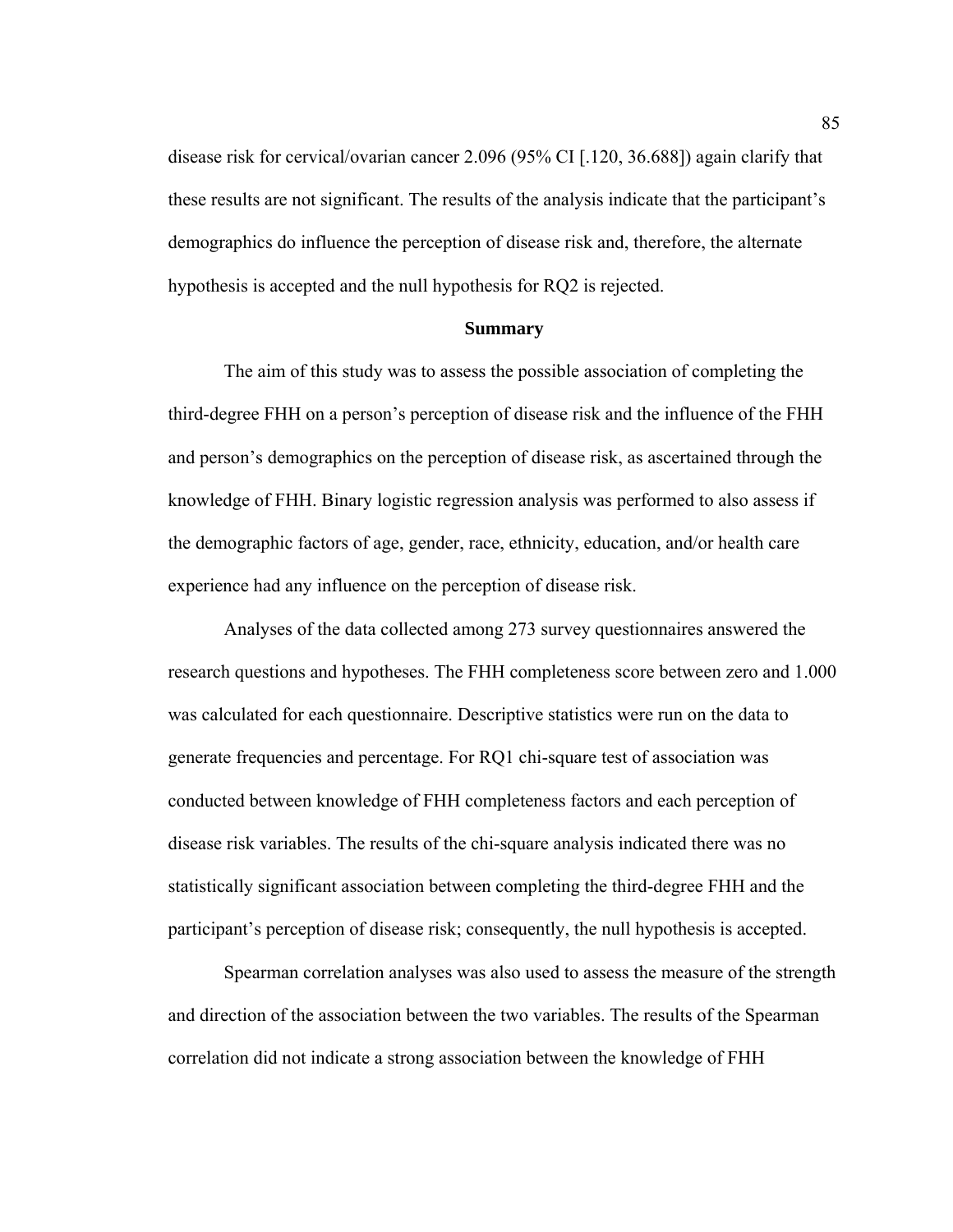completeness factor and the perception of disease risk. There was a negative, weak correlation between the knowledge of FHH and perception of risk for stroke,  $r_s(271) = -$ .177, *p*<.053, as well as between the knowledge of FHH and perception of risk for colon cancer,  $r_s(271) = -103$ ,  $p \le 0.089$  (Laerd Statistics, 2013). However, the analyses was indicative of statistically significant results for the association between knowledge of FHH and perceived risk of stroke ( $p < .053$ ) and perceived risk of colon cancer ( $p < .089$ ) based on using a *p* value of  $\leq 0.1$  (Stoddard, 2013).

 The presence or absence of disease in a participant's FHH was identified, and the new coded variables were analyzed against the corresponding perception of disease risk response using binary logistic regression. The data analysis indicated there was a statistically significant association between the presence of the disease in the family and the perception of risk for the particular disease noted in the FHH.

For RQ2 chi-square test of association was conducted between each demographic characteristic and each perception of disease question. Additionally, the knowledge of FHH completeness factors were assessed relative to the demographics of the study participants to determine if the demographics influenced the knowledge of FHH. The analyses of the influence of demographic characteristics on the knowledge of FHH indicated that women scored higher than men on FHH and that participants in the age range of 18 to 55 scored higher versus participants in the age range of 56 to 85. The analysis of knowledge of FHH factors by race and ethnicity indicated that Blacks and African Americans had lower mean values as compared to the other races and ethnicities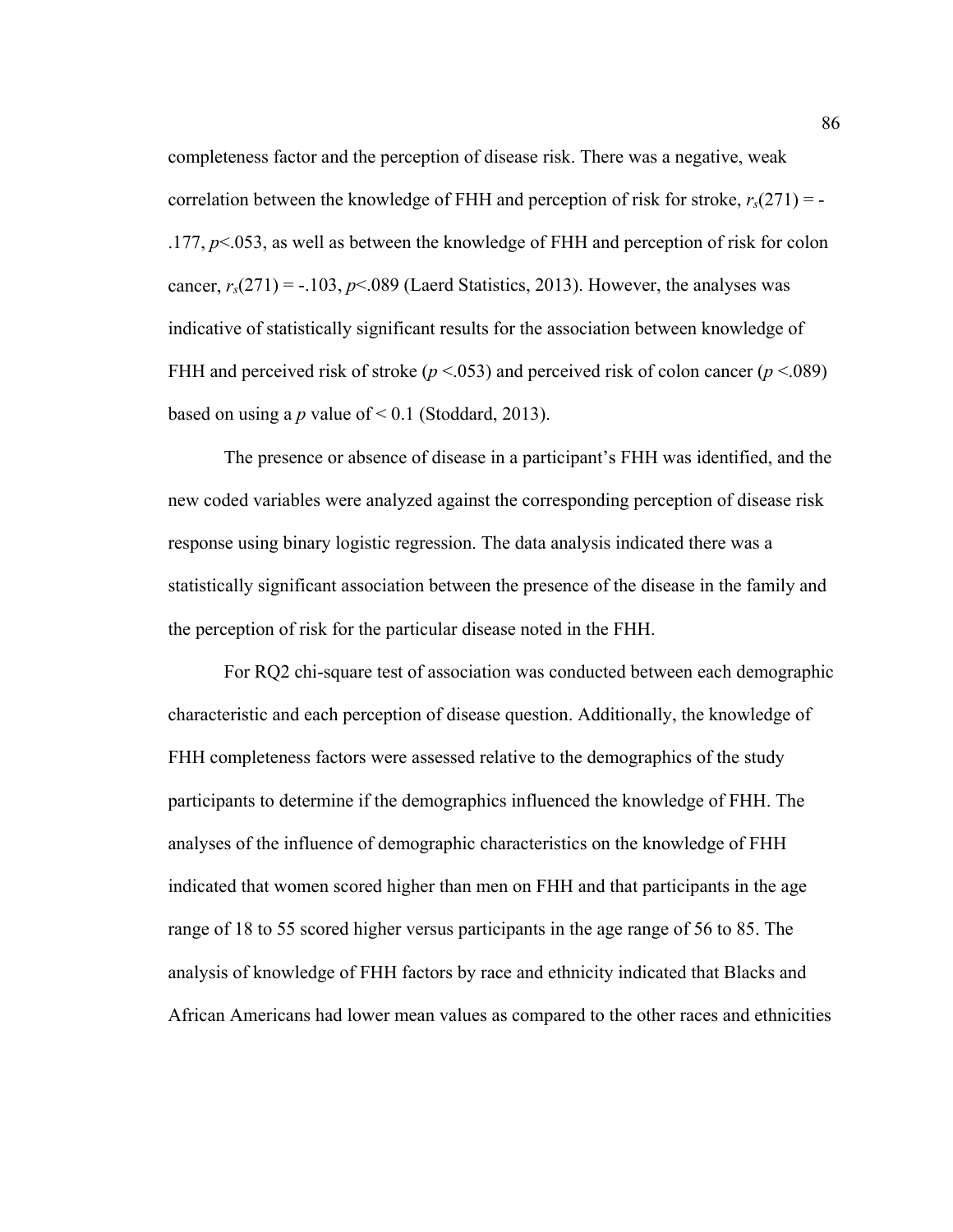of the study participants. The analysis of levels of education clearly showed that as the level of education augmented, so did the knowledge of FHH completeness factor.

Binary logistic regression was performed to investigate the effects of demographics on how the knowledge of FHH might influence perception of disease risk. Of the six mediating factors analyzed, age was statistically significant for heart disease, stroke, and prostate cancer, and ethnicity was statistically significant for colon cancer Knowledge of FHH appeared to be a strong predictor of perception of disease risk for diabetes and for perception of disease risk for cervical/ovarian cancer. The results of the study are further discussed in Chapter 5, including the study limitations, generalizability of the study results, recommendations for utilize of the third-degree FHH, and further research.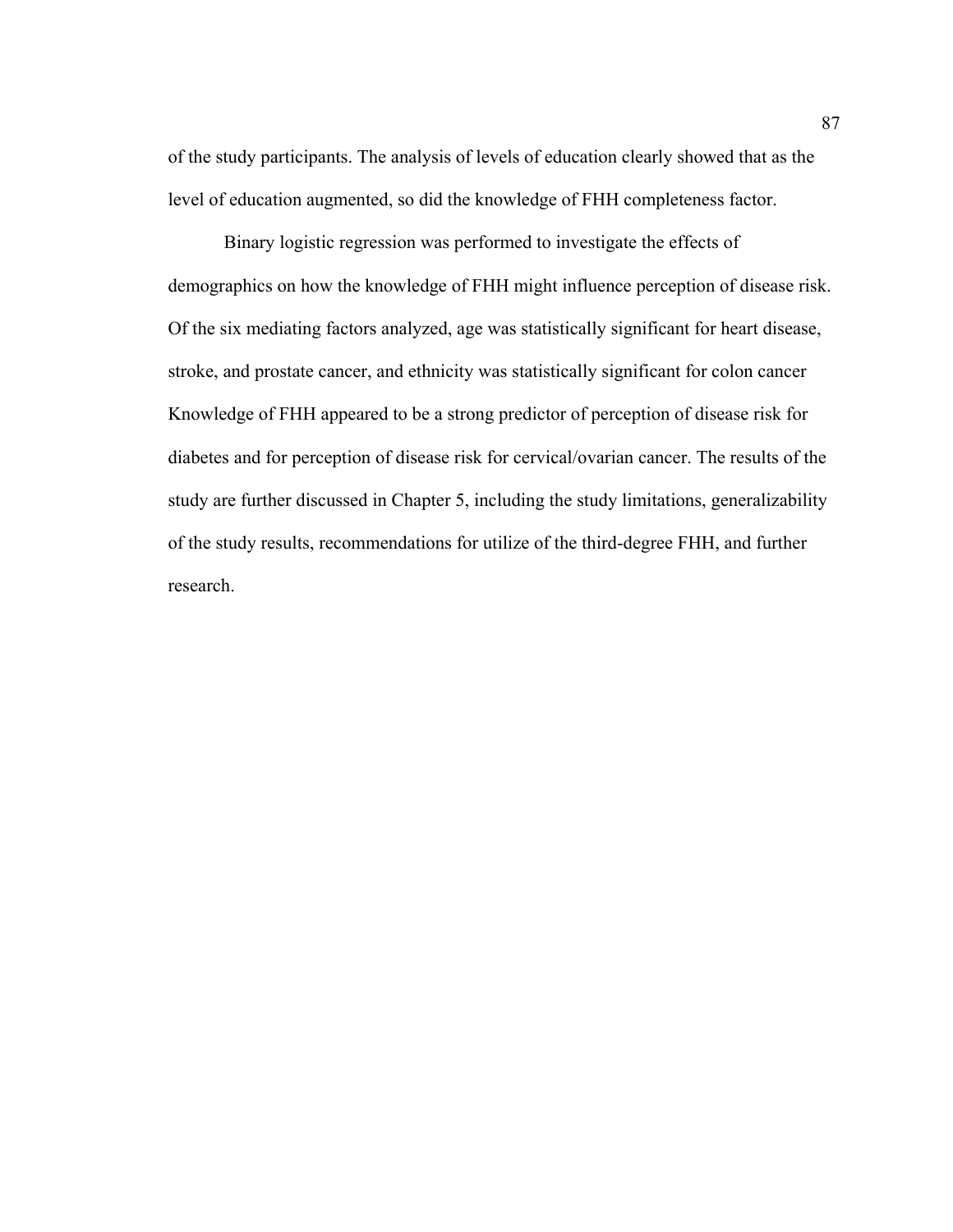Chapter 5: Discussions, Conclusions, and Recommendations

### **Introduction and Key Findings of the Study**

The purpose of this research study was to contribute to the knowledge base of the FHH by assessing the possible associations between completing the third-degree FHH and the participant's perception of disease risk as well as the demographics of the participants and the perception of disease risk, as ascertained by completing the thirddegree FHH. Convenience sampling was employed in recruiting the 273 participants from health care facilities and from the general population, including recruitment through a dedicated study Facebook page. Information was provided to the participants to voluntarily access an anonymous survey online, and participants recruited at the health care facilities had the option to complete the exact same survey using a paper copy of the survey instrument.

The survey was comprised of three sections, including a section for demographics, the third-degree FHH, and the perception of disease risk questionnaire presented in a 5-point Likert-type scale. The third-degree FHH portion of the questionnaire was scored based on whether the participant knew and documented the health history for each relative indicated (Truell et al., 2002). However, each study participant had a different number of relatives and a different number of possible "Do Not Know About Diseases" selections requiring each third-degree FHH be reviewed individually (Truell et al, 2002). A questionnaire was considered complete if the study participant was able to fill in information on all first, second, and third-degree relatives listed on the questionnaire by the patient.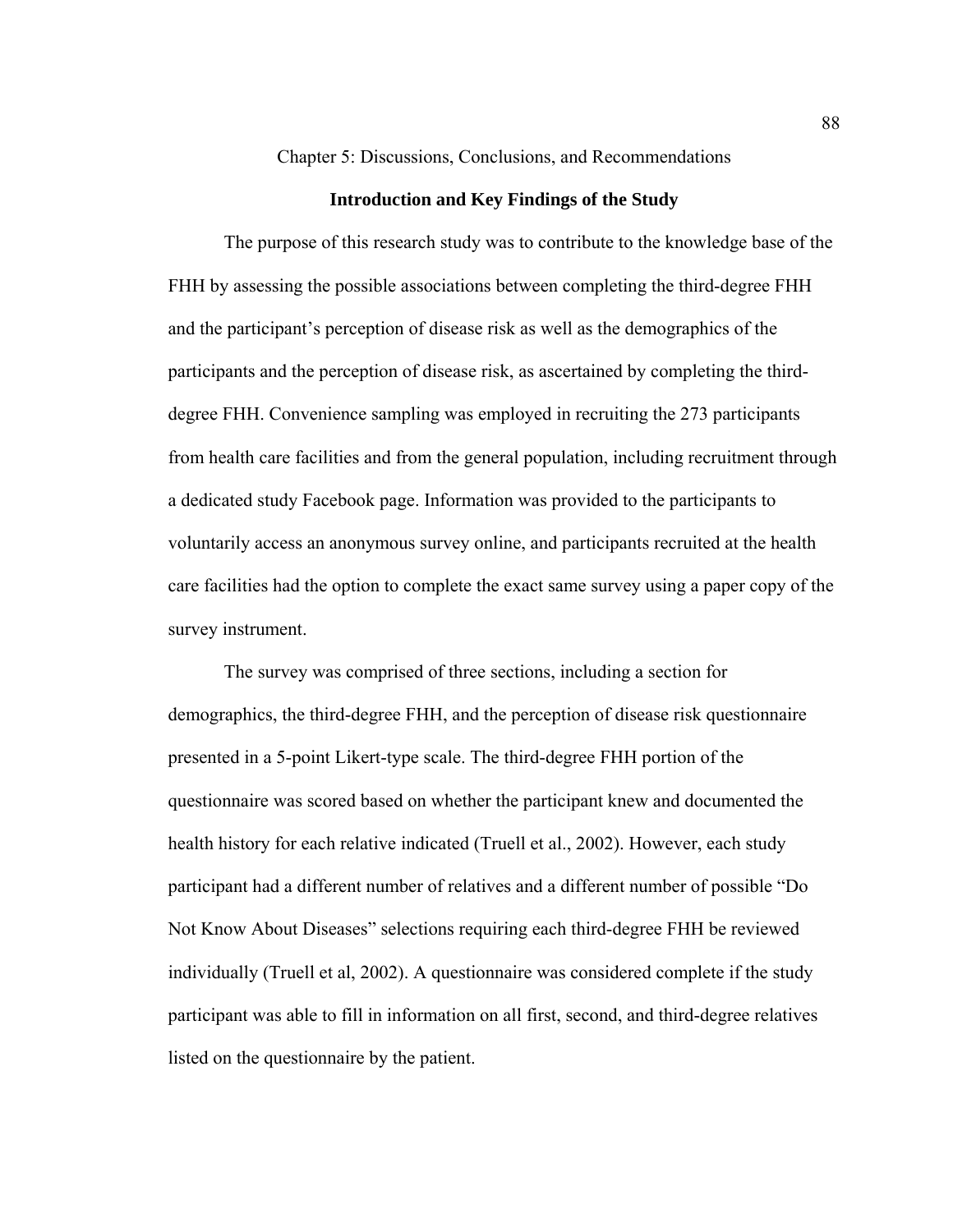The knowledge of FHH completeness score was calculated individually for each survey based on the number of relatives indicated by the participant. If the study participant listed a relative and selected the "Do Not Know About Diseases" check box, this was considered an indication of lack of knowledge of the presence or absence of the specific disease conditions listed in the survey. The completeness starting score of 100% or 1.000 was reduced by a proportional amount based on the "Do Not Know About Diseases" responses.

A total of 33 participants or 12.1% had completion factors of .500 or lower. A total of 240 participants or 87.9% had completion factors greater than .500 to 1.000. Only 62 participants or 22.7% had fully completed FHH, as ascertained by the information submitted, thus achieving a 1.000 completion score. These descriptive statistics are indicative that the vast majority of participants had knowledge of the FHH of at least half of their relatives and nearly a quarter of participants (22.7%) had knowledge of the FHH of all of their relatives.

The analyses revealed indicative statistically significant results for the association between knowledge of FHH and perceived risk of stroke (*p* < .053) and perceived risk of colon cancer ( $p < .089$ ) based on using a p value of  $< 0.1$  (Stoddard, 2013). Additionally, binary logistic regression was performed in order to assess if participants who had documented in the FHH specific diseases among family members did perceive a risk for the disease or diseases indicated. The results of these binary regressions indicated there was a significant association between the presence of heart disease ( $p < .003$ ), stroke ( $p <$ .001), breast cancer ( $p < .001$ ), ovarian/cervical cancer ( $p < .027$ ), prostate cancer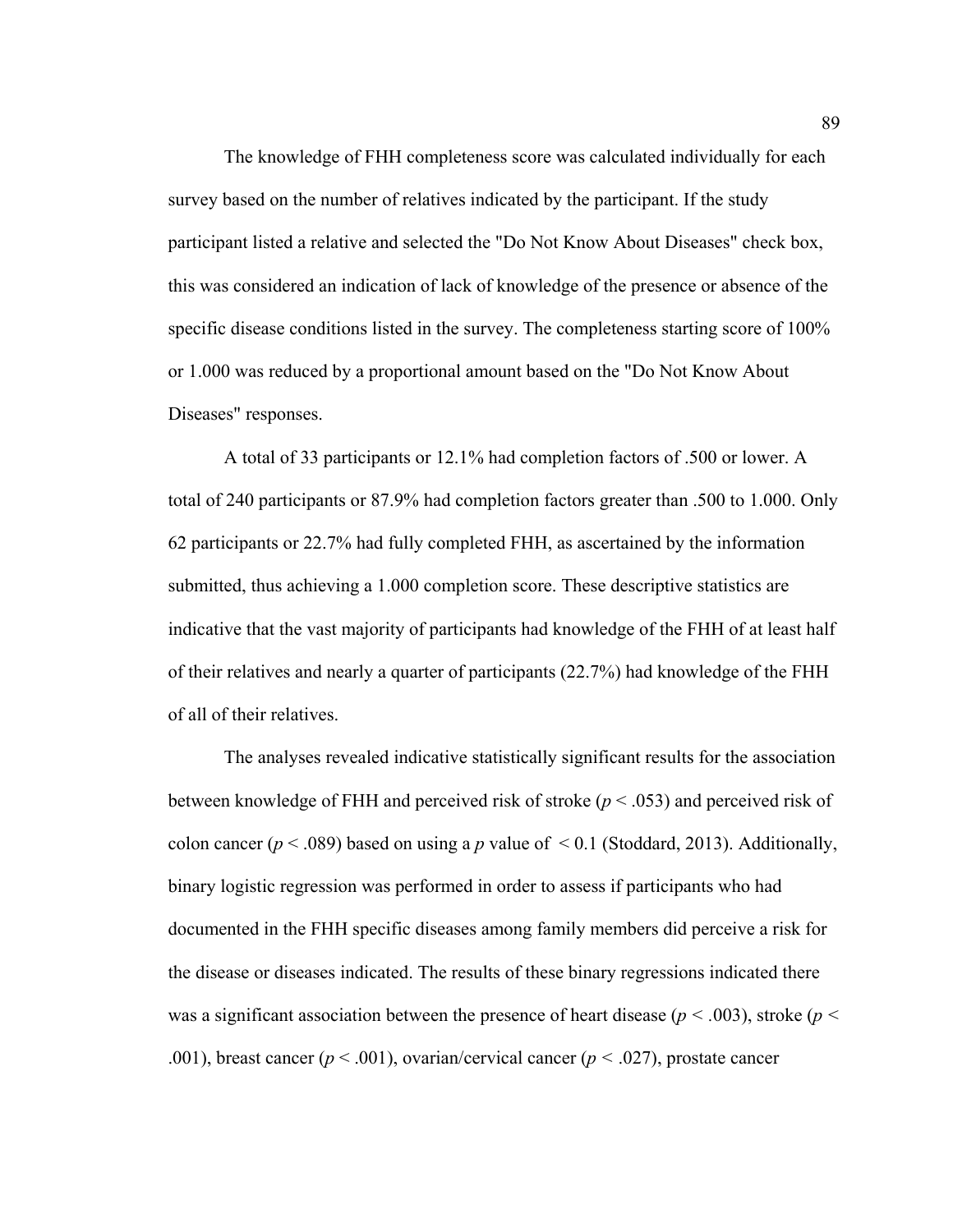$(p < .001)$ , colon cancer  $(p < .001)$ , and diabetes  $(p < .001)$  and the perception of risk for the particular disease as noted in the FHH. A history of stroke in the family appeared to be the strongest predictor of perception of disease risk with an odds ratio of 5.84 (95% CI [2.89, 11.78]) followed by heart disease with an odds ratio of 2.38 (95% CI [1.343, 4.215]).

The KNWLGFHH variable (completion factor) was assessed relative to the demographics of the study participants to determine if the demographics influenced the knowledge of FHH. The analyses indicated that women scored higher than men did on FHH, which is in alignment with published data. Analyses of age demonstrated that participants in the age range of 18 to 55 scored higher overall than participants in the age range of 56 to 85. Specifically, participants in the age range of 36 to 55 had the highest mean scores. Noteworthy is that younger participants scored higher versus older participants. The analyses of knowledge of FHH factors by race and ethnicity indicated that Blacks and African Americans had lower mean values as compared to the other races and ethnicities of the study participants. The analyses of levels of education clearly showed that the knowledge of FHH completeness factor means were higher among study participants who had between 1 to 3 years of college. As the level of education augmented, the means increased with participants who had graduate degrees having the highest knowledge of FHH means.

The frequencies for the perception of disease risk indicated that between 8.2% to 15% of people perceived a high risk for stroke, breast cancer, ovarian/cervical cancer, prostate cancer, and colon cancer. By comparison, 30% of participants indicated high risk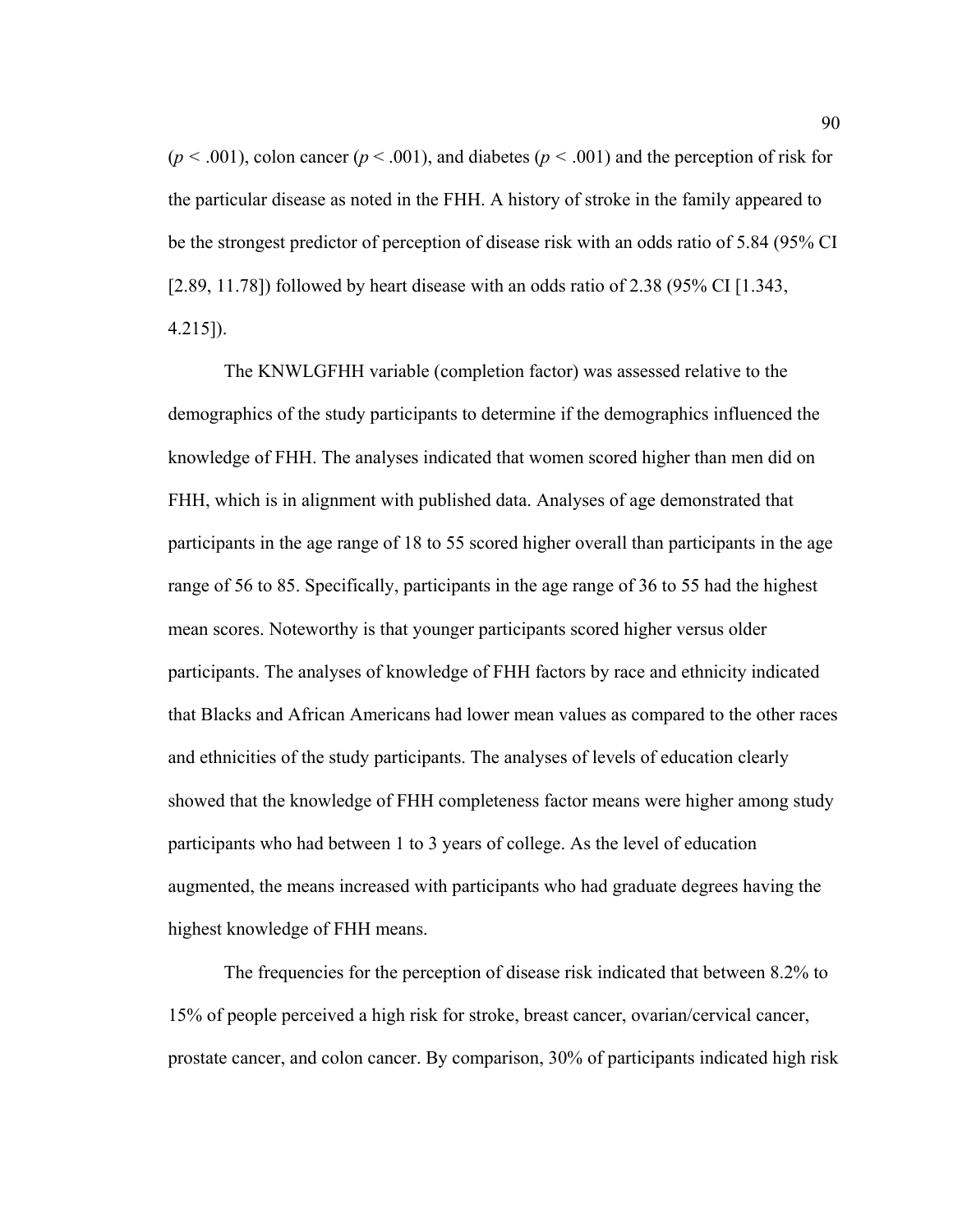for heart disease and 31% for diabetes, which is indicative of greater awareness of disease risk factors, of knowledge of disease among family members, and/or of history of disease among family member.

Additionally, the chi-square test of association between gender and the importance of knowing about diseases in family was statistically significant  $(X^2(1) =$ 4.595,  $p = .032$ ), but there was no statistical significance between gender and the FHH being indicative of increased risk for disease  $(X^2(1) = 0.12, p = .914)$ . Further, binary logistic regression was performed to investigate the potential effect of age, gender, race, ethnicity, level of education, experience in healthcare, and place of recruitment on how the knowledge of FHH might influence perception of disease risk. Of the six mediating factors analyzed, age was statistically significant for heart disease  $(p < .001)$  with an odds ratio of 1.044 (95% CI [1.021, 1.067]), stroke (*p* < 020) with an odds ratio of 1.033 (95% CI [1.005, 1.062]), and prostate cancer ( $p < 0.032$ ) with an odds ratio of 1.075 (95% CI [1.006, 1.149]; Tables 9, 10, and 13). Increasing age particularly within the age range of 40 to 57 was associated with increasing levels of perception of disease risk for heart disease, stroke, and prostate cancer.

Place of recruitment was statistically significant for perception of colon cancer (*p*   $<$  045) with an odds ratio of .361 (95% CI [.133, .978]; Table 14). Three times as many individuals from the general population indicated higher than average risk for colon cancer. The increased awareness of colon cancer among the general population due to media awareness may be contributing factor, and this is supported by Steckelberg, Hülfenhaus, Haastert, and Mühlhauser (2011) who noted that availability of information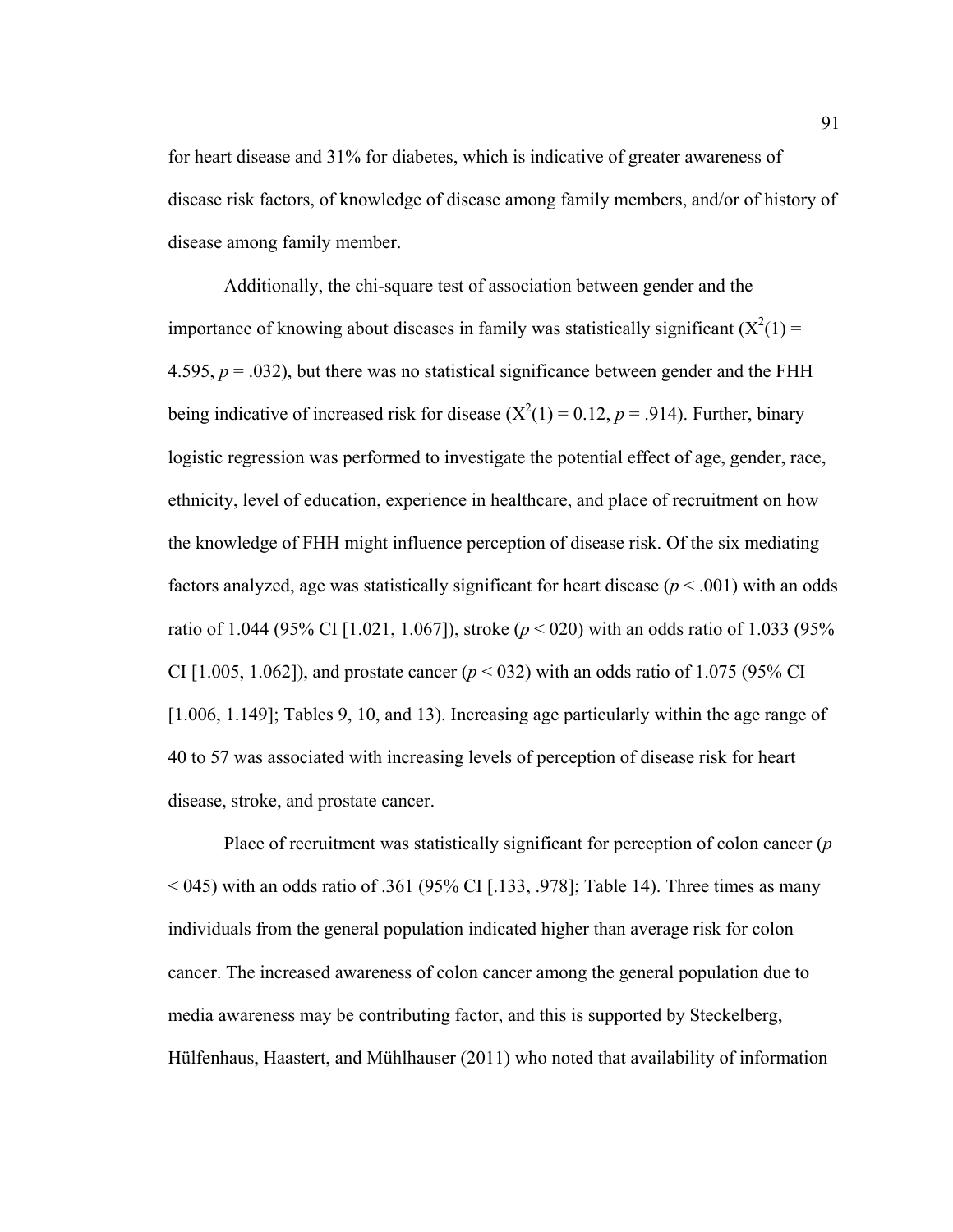led to increased awareness of disease risk, although not necessarily an increase in call to actions such as screening.

A comparison of overall perception of disease risk between individuals recruited from the health care facilities and individuals recruited from the general population was indicative of a greater perception of disease risk among the general population (59.3%) as compared to the individuals recruited from the health care facilities (40.7%). Kaufman, Bollinger, Dvoskin, and Scott (2012) pointed to the increased availability of information on the Internet and increased ownership for personal health care with less reliance on health care providers as a reason why individuals are more likely to have a desire for information about their health status. This could explain why the individuals from the health care facilities who are seeking information through the traditional route of health care providers might be less likely to have pursued seeking information on their own to assess their risk of disease.

### **Interpretation of the Findings**

The knowledge of FHH completeness score frequencies indicated that 12.1% fell between .500 to .200 and 87.9% between 1.000 to .500, of which 22.7% had fully completed FHH. These frequencies were indicative that the majority of the participants had knowledge of the FHH of their closest family members with knowledge decreasing relative to aunts, uncles, and cousins. This is in alignment with a number of studies that have shown that information on the FHH tends to become less accurate for second-degree relatives and more so for third-degree relatives (Doerr & Teng, 2012; Facio et al., 2010; Langlands et al., 2010; Wideroff et al., 2010; Ziogas & Anton-Culverl, 2003). For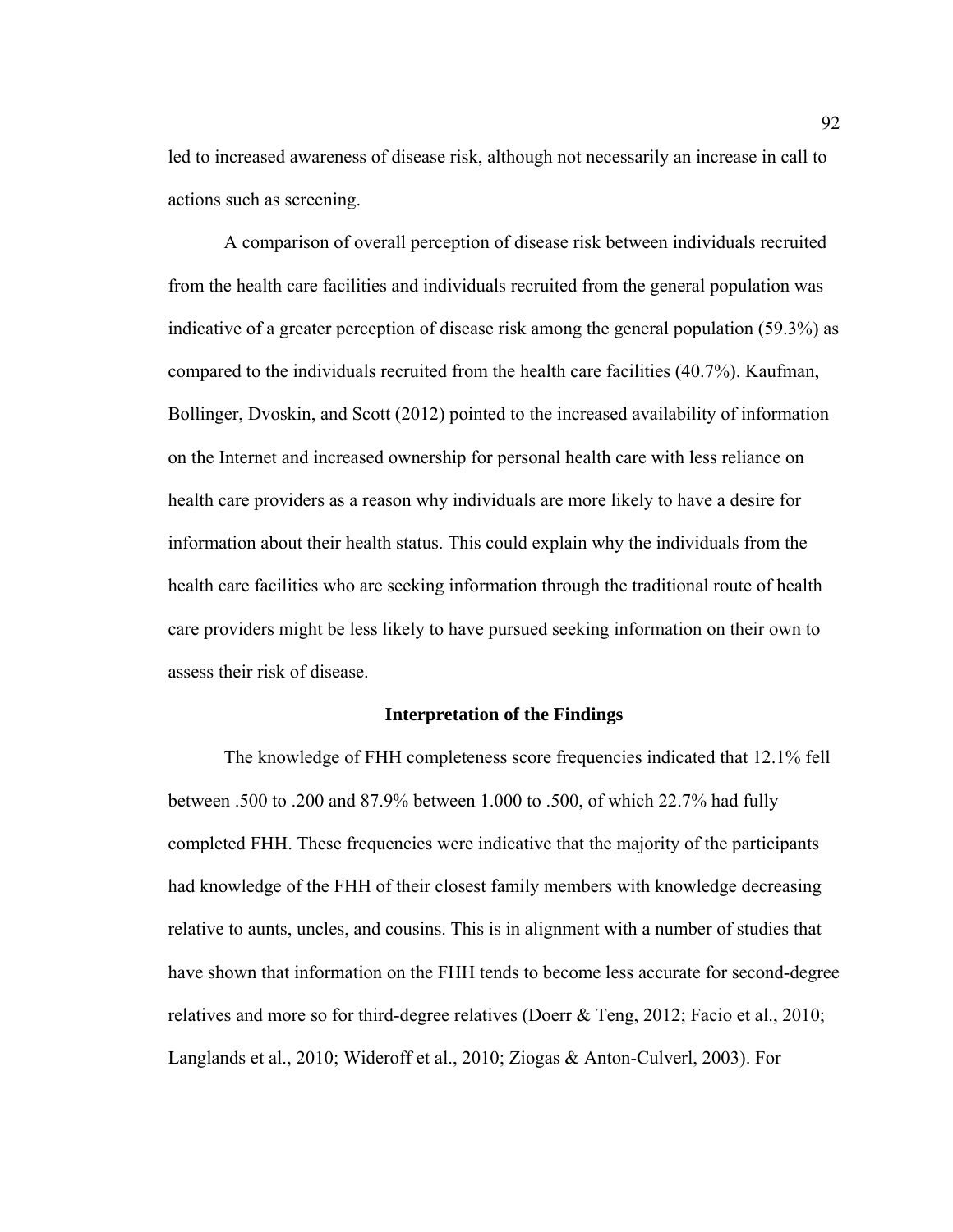example, the study conducted by Ziogas and Anton-Culverl (2003) showed that among patients with first-degree relatives who had cancer, the reliability of FHH was 75% to 90%. However, the reliability declined to 50% to 80% for second degree relatives and dropped even further for third-degree relatives. Similar results were obtained by Wideroff et al. (2010) and Yoon et al. (2009).

The amount of knowledge an individual has of FHH was not associated with a greater perception of disease risk based on the lack of statistically significant association between any of the perception of disease risk questions and knowledge of FHH completeness scores, as noted by the results of the chi-square test of association. This is supported by Jorgenson's (2012) conclusion that even after completing an FHH and personalized messaging for disease prevention, people still tended to underestimate their disease risk. Also noteworthy is that 87.9% of the participants rated their health as *excellent*, *very good*, or *good*, while 12.1% rated their health as *fair* or *poor*. Consequently, it is possible that the health status of the study participants may have influenced their perception of future disease risk as was noted by Acheson et al. (2010).

However, the indicative statistically significant results of the Spearman *rho* correlation for stroke and colon cancer revealed that participants who have family members with risk for these specific diseases may perceive a greater risk as compared to other diseases. This was confirmed by the binary logistic regressions that indicated there was a statistically significant association between the presence of the chronic diseases heart disease, stroke, breast cancer, ovarian/cervical cancer, prostate cancer, colon cancer, and diabetes in the family and the perception of risk for the disease. DiLorenzo et al.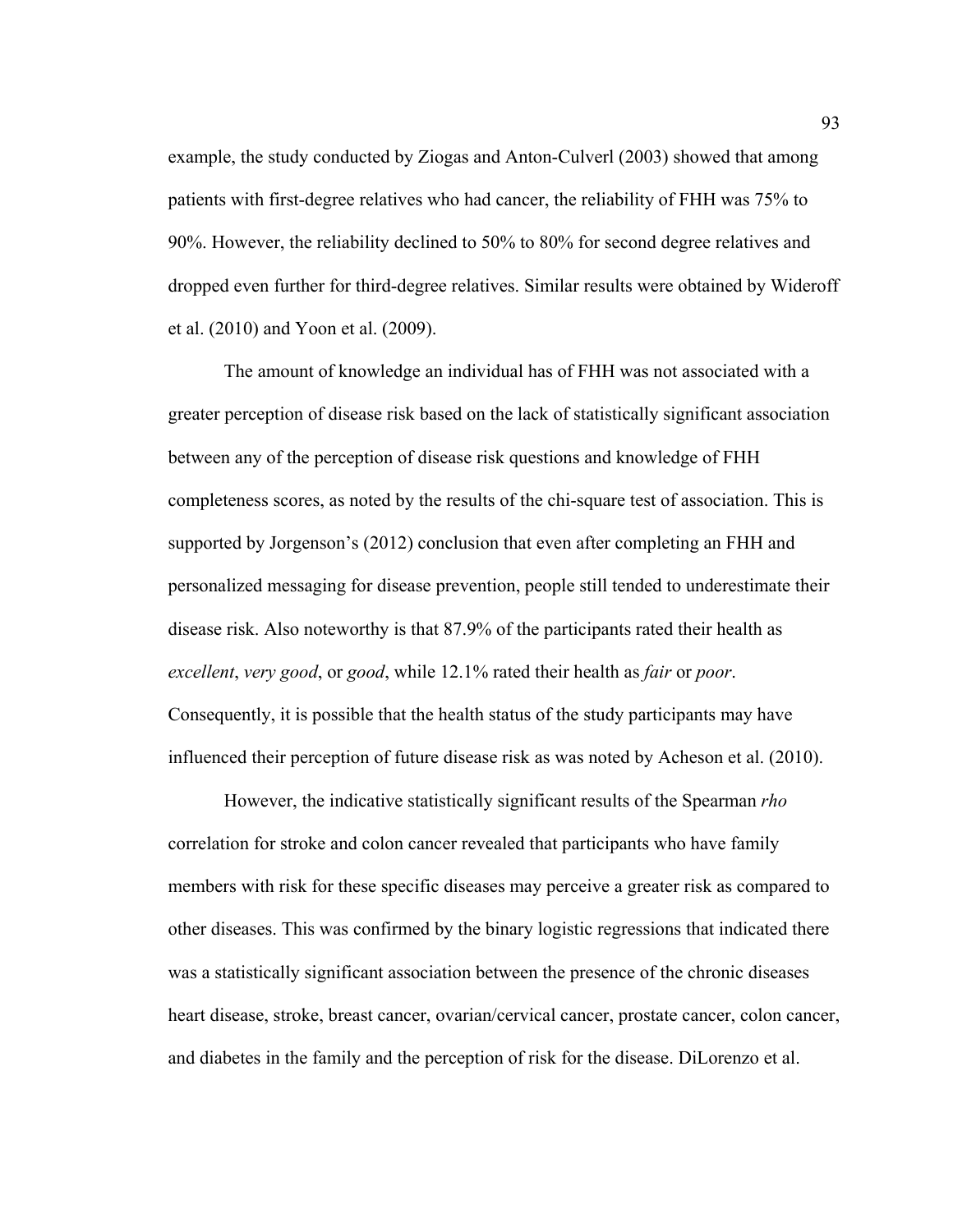(2006) demonstrated in their study that family history of a specific disease was a predictor of perceived risk for that disease. Similarly, Mellon et al. (2008) concluded that the female relatives of women who had breast cancer perceived higher levels of risk for developing the disease. These findings are also supported by the studies conducted by Acheson et al. (2010), O'Neil et al. (2009), Wang et al. (2009, 2012), who independently demonstrated that family history of chronic disease appeared to be associated with risk perception.

From the frequencies for the perception of disease risk, it was noted that between 8.2% to 15% of people perceived a high risk for stroke, breast cancer, ovarian/cervical cancer, prostate cancer, and colon cancer. By comparison, 30% of participants indicated high risk for heart disease and 31% for diabetes, which is indicative of greater awareness of disease risk factors, of knowledge of disease among family members, and/or of history of heart disease and diabetes among family member as similarly noted by O'Neil et al (2009).

According to the results of the various analyses performed, the participant's demographics do influence the perception of disease risk. The frequencies of knowledge of FHH completion factors relative to demographics of the study participants indicated that women scored higher than men on FHH. These results are in alignment with published data that point to women having more extensive knowledge of family health history due to their role as caregivers (Evans et al., 2011; Mahalik et al., 2007). Moore (2010) pointed to women as more cognoscente of health issues and matters of illness and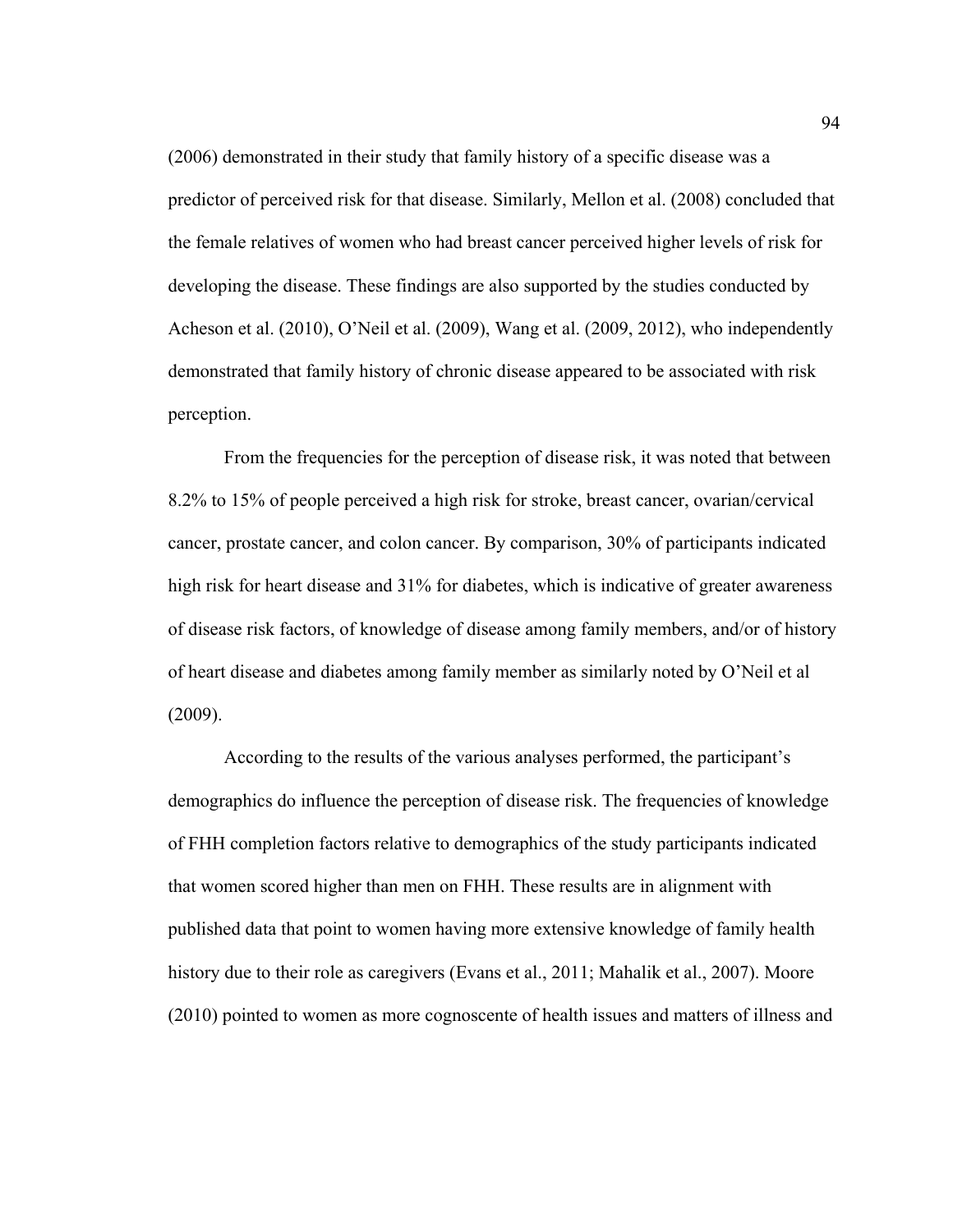more willing to adopt healthy lifestyles. Mai et al. (2011) also noted that women were more likely to be the source of and disseminator of health information for their families.

Relative to age, younger participants had higher knowledge of FHH completion factors versus older participants, which is contrary to the results noted by Acheson et al. (2010) and O'Neill et al. (2009) in which older patients appeared to have the greater degree of FHH knowledge. Wang et al. (2009, 2012) noted that younger individuals were more likely to perceive greater baseline risk, which could also lead to increased levels of action on the part of the individual and subsequent increased knowledge of FHH. However, this did not mean that the younger individuals would continue to have increased perception of disease risk as they aged (Wang et al., 2009, 2012).

The analysis of knowledge of FHH factors by race and ethnicity indicated that Blacks and African Americans had lower mean values as compared to the other races and ethnicities. Kupfer et al. (2006) and Wideroff et al. (2010) attributed the decreased levels of knowledge to cultural practices limiting information sharing among family members and lack of knowledge of paternal family history. Ashida, Goodman, Stafford, Lachance, and Kaphingst (2012) recognized in their study that Blacks and African Americans were less likely to recognize the importance of the FHH. Additionally, Bowen, Hickman, and Powers (1997) noted a prevalence of distrust by African Americans towards their physicians that contributed to decreased knowledge of medical care, illness, and levels of knowledge of FHH.

The analysis of levels of education clearly showed that the knowledge of FHH completeness factor means were higher among study participants who had between 1 to 3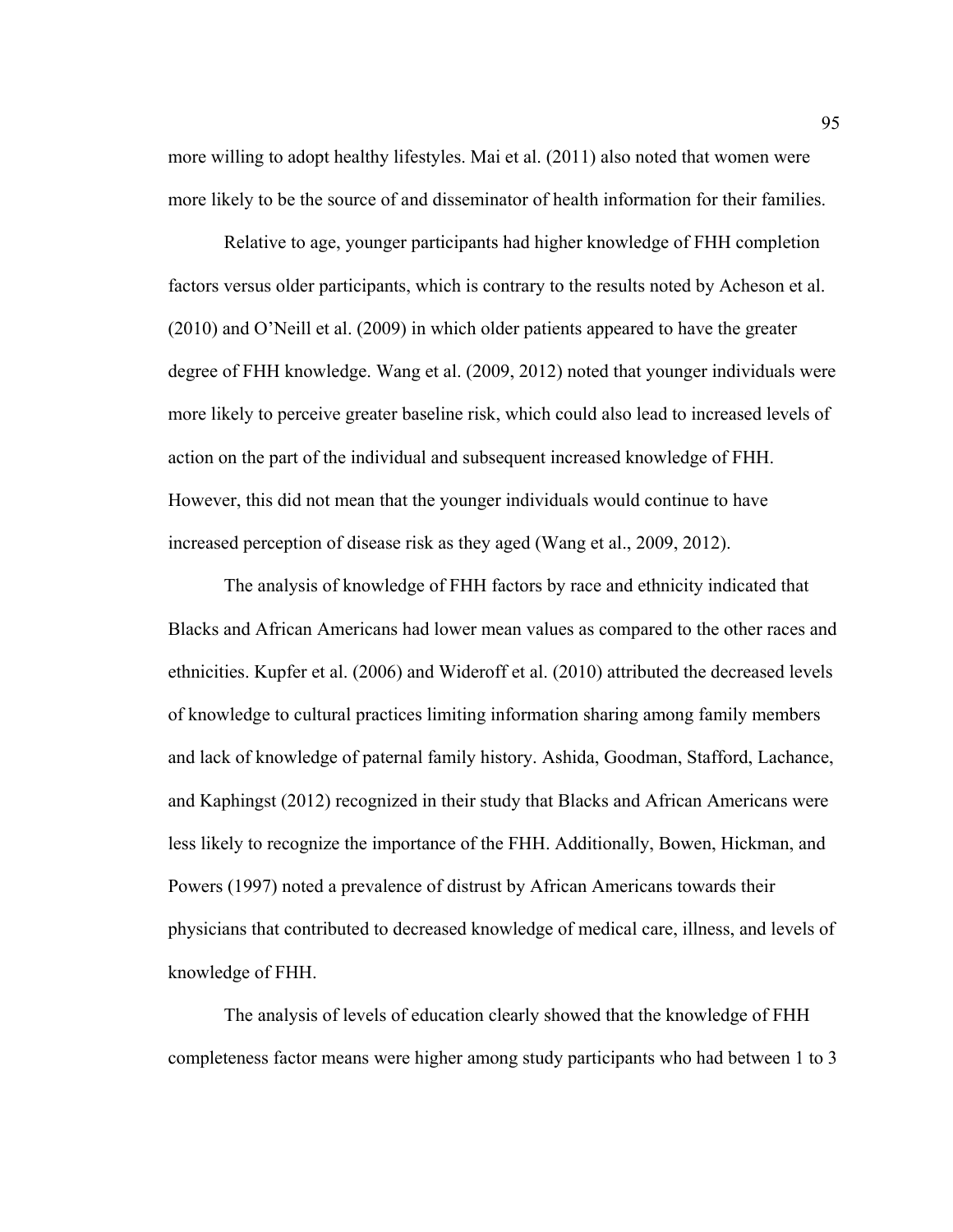years of college; furthermore, as the level of education augmented towards a graduate degree, so did the knowledge of FHH means. Ashida et al. (2012) also noted that higher educational levels were associated with greater knowledge of FHH and awareness of risk. Greater levels of education, therefore, may provide the opportunity for accessing and understanding the importance of the FHH and its relationship to disease risk.

According to the bivariate analyses, age was statistically significant for heart disease, stroke, and prostate cancer with the perception of disease risk increasing as age increased, particularly among individuals between the ages of 40 to 57. O'Neil et al. (2009) also noted that individuals  $\geq 50$  years had higher perceived risk as compared to younger individuals. Place of recruitment (health care facility versus general community) was statistically significant for perception of colon cancer with individuals from the general population indicating higher levels of perception of disease risk. This could be attributed to the particular study sample from the general population having a higher level of perceived disease risk for colon cancer due to presence of disease within their family or increased awareness due to media and health care campaigns promoting the benefits of colon cancer screening. However, an opposing perspective was provided by Mai et al. (2011) noting that colon cancer might be a less-discussed type of cancer among family members, thus leading to overall decreased awareness and perceived risk.

#### **Limitations of the Study**

 A major limitation to the study was the recruitment of participants from the health care facilities within a defined geographical area of Delaware due to the logistical management of the study. Consequently, this portion of the study population was limited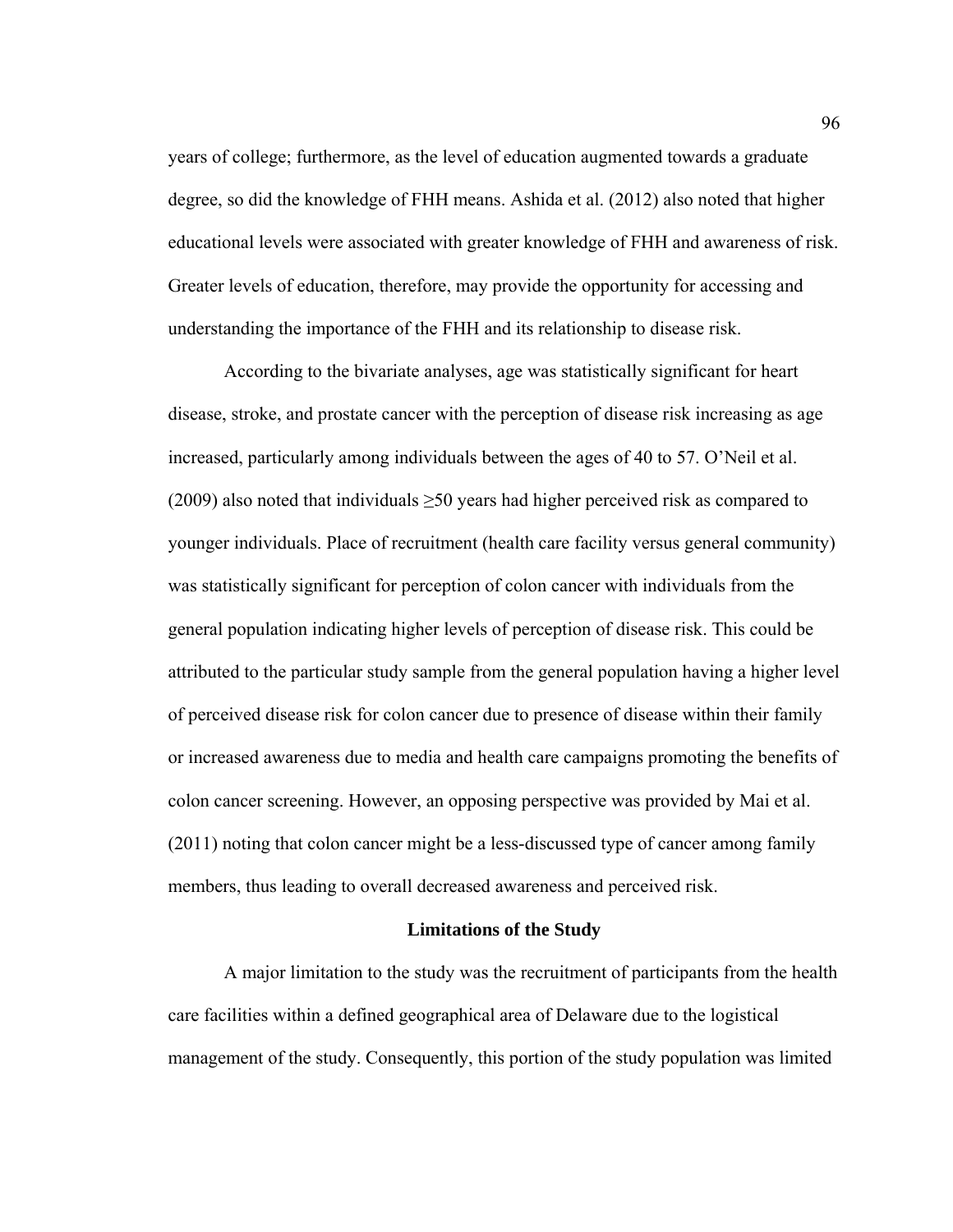to the individuals who volunteer for the study only from these health care facilities. This may have led to selection bias and limited generalizability of the findings from the study. However, this limitation was partly addressed by the use of the appropriate statistical analysis, such as multivariable analysis. The study participants may have also been a source of recall bias since the data were self-reported.

While measures were taken to ensure that recruitment took place at health care facilities that were known to serve a widely diverse population, the study participants were comprised of almost twice as many women (65.2%) as compared to men (34.8%). Additionally, several ethnic groups were either not represented or lacked adequate representation. A high percentage of participants were also noted to have at least a college degree and many had graduate degrees. Thus, it can be assumed these individuals were above average in education and awareness of FHH as compared to the general population. Another limitation was the exclusion of three individuals who indicated they were adopted. It was assumed that individuals who were adopted would not know the health history of their biological family and could not provide an accurate FHH.

The online survey format had its own limitations. These include short cuts or inaccuracies emanating from the participants when completing the FHH due to time restrictions, technological challenges, lack of computer access, and concerns around privacy (Shannon et al., 2002). Additionally, the electronic survey format may have led to misinterpretation and mistakes by the survey participant when reporting their FHH (Shannon et al., 2002). Since the study did not provide a process for validating the FHH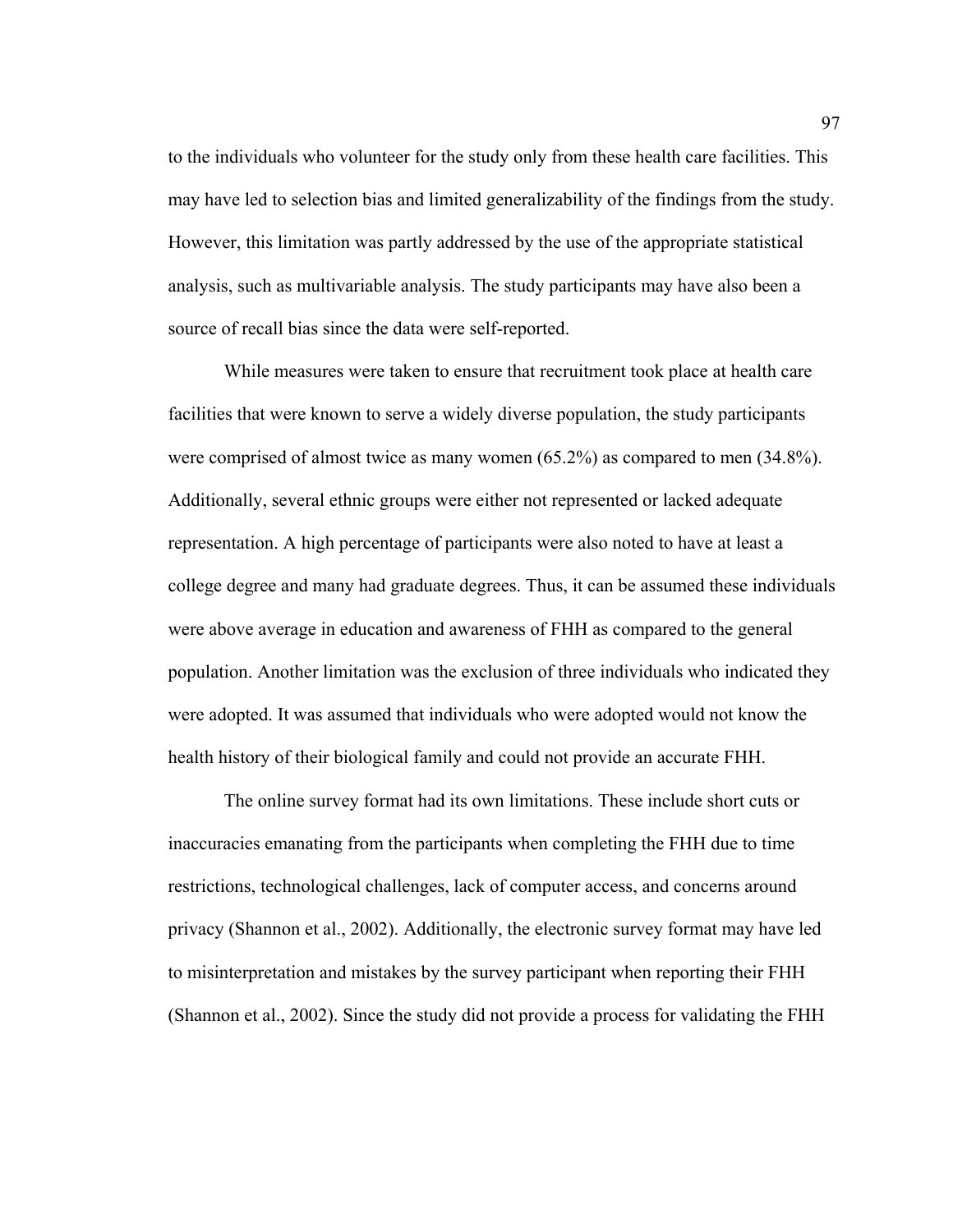information entered by study participants, any mistakes or misinformation could not be verified. Furthermore, true lack of knowledge of FHH could not be proven.

Perceived risk of disease was assessed solely from the questions presented and did not take into consideration that aside from the FHH documented, the participant may have had specific risk factors for disease. Additionally, among individuals who had a large percentage of "Do Not Know About Diseases" checked, the perception of disease risk could have been limited by virtue of not knowing whether family members had specific diseases or not.

The use of a cross-sectional design also had limitations such as the study design only being able to infer correlations and not causal relationships and the requirement of a larger sample size to attain a significant power (Creswell, 2009). The cross-sectional study design may have also been subject to selection bias, information bias, and potential for confounding due to factors such as educational level and health care experience or training (Cooper, 2000; Delgado-Rodríguez & Llorca, 2004; LaMonte, 2013).

# **Recommendations for Future Research and Practice**

 The results of this study may be of contribution to the body of knowledge on FHH by providing information on the use of the third-degree FHH and the participant's knowledge of FHH in assessing perceived risk of disease. The basic FHH has been considered a core tool for assessment in health care, although its use had declined as a tool for evaluate risk of disease (Orlando et al., 2011). However, the emergence of population management as a way of mitigating health care cost, improving population health, and engaging patients in their health care has led to renewed advocacy for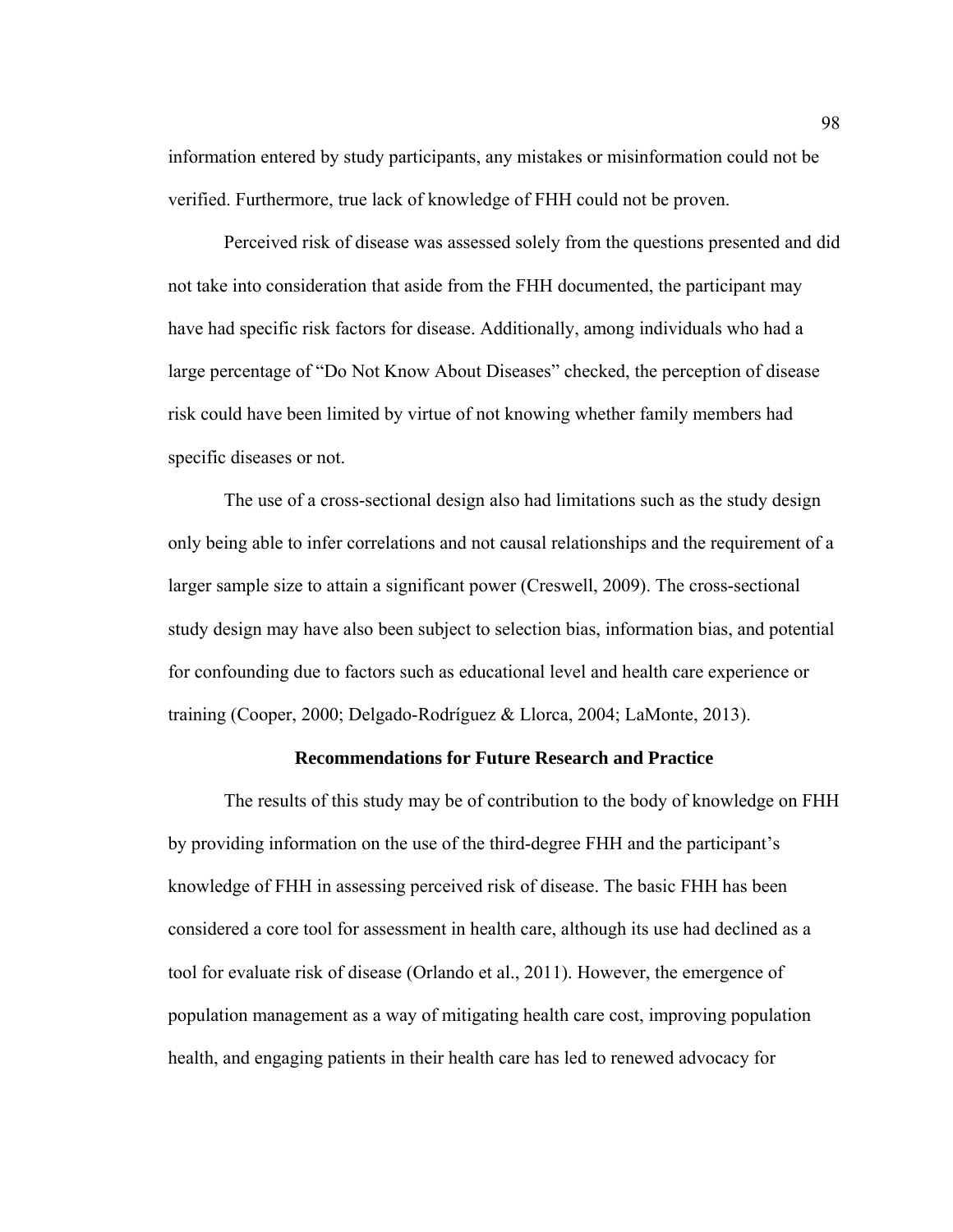utilizing a comprehensive FHH (Berg et al., 2009). Nevertheless, barriers for implementation and widespread use exist. Further studies to understand adoption of a third-degree FHH in routine use would provide knowledge on how to overcome perceived barriers.

 The perception of disease risk questionnaire was answered by participants after filling in their third-degree FHH. A recommendation for follow up would be to administer the perception of disease risk questionnaire prior to completing the thirddegree FHH and then post the third-degree FHH in order to be able to assess change in perception. This methodology was utilized by Acheson et al. (2010) when evaluating the Family Healthware™ questionnaire, which included first and second degree relatives only. Additional studies to consider could explore possible applications of the knowledge of FHH completion factor as it relates to perception of disease risk. For example, it might be valuable to explore whether individuals with high knowledge of FHH completion factors perceived the same level of risk before and after completing the FHH as compared to individuals with lower knowledge of FHH completion factors.

 The implications of ethnic and cultural practices, communication, and perception of disease should be considered in subsequent research of the third-degree FHH. As noted in several studies, cultural and ethnic practices may be barriers to communication of disease conditions among family members, which subsequently lead to lack of knowledge of FHH and a lowered sense of health risk (Courtenay, 2000; Evans et al., 2011; Mai et al., 2011; Wideroff et al., 2010).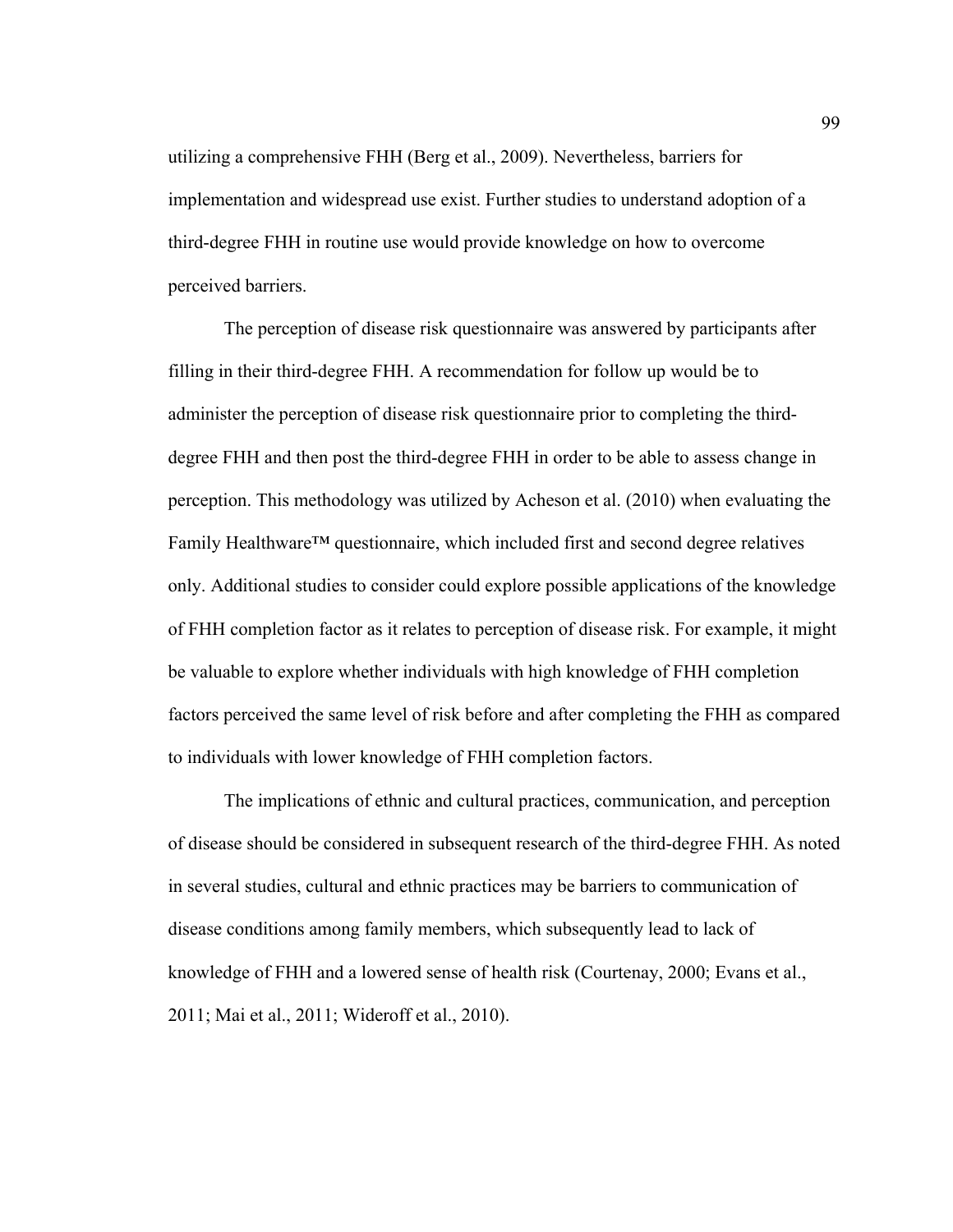Applications for the third-degree FHH and perception of disease risk questionnaire should be considered within the scope of health promotions and educational initiatives focused on effectively conveying the need for awareness of personal disease risk. This type of campaign should promote the use of the third-degree FHH beyond genetic screening and consider the comprehensive questionnaire as a first level tool for disease risk assessment (Yoon et al., 2003).

## **Implications**

The findings of this research may be useful in understanding the third-degree FHH, knowledge of FHH as influenced by demographics, and the perception of disease risk as ascertained from completing the third-degree FHH. Despite the recommendations from AAFP, AMA, CDC, HHS, and NIH, the third-degree FHH is not used routinely in medical practice (Berg et al., 2009; CDC, 2013b; O'Neill et al., 2009; Powell et al., 2013). Stated barriers for routine use of the third-degree FHH include the availability of time during a medical consultation, training for health care employees collecting the FHH, and patient's knowledge for their family's health history (Annis et al., 2005; Archer, Fevrier-Thomas, Lokker, McKibbon, & Straus, 2011; Cegala, 2011; Claassen et al., 2010; Flynn et al., 2010; Janssens et al., 2012; O'Neill et al., 2009; Parmar, 2003; Powell et al., 2013; Qureshi et al., 2011; Rich et al., 2004; Ruffin et al., 2011; Valdez et al., 2010; Wattendorf & Hadley, 2005; Wilson et al., 2009; Yoon et al., 2003; Yoon et al., 2009).

Several studies point to the association between the extent of knowledge of FHH and gender and age, with women and older patients having greater degree of knowledge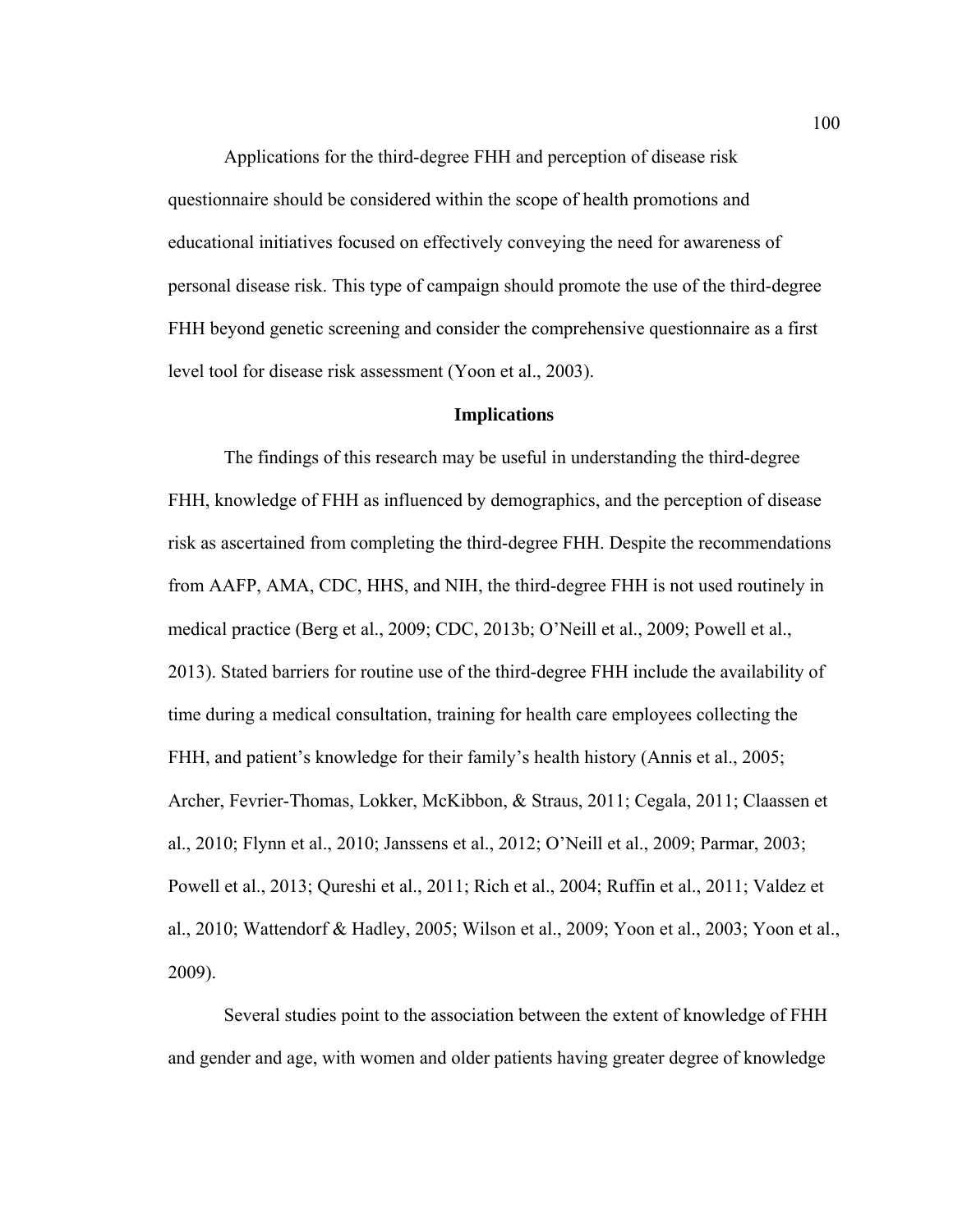versus men and younger patients (Archer et al., 2011; Beier & Ackerman, 2003; Cegala, 2011; Janssens et al., 2012; O'Neill et al., 2009; Qureshi et al., 2011; Rich et al., 2004). However, a major finding of this study was that younger patients appeared to be more knowledgeable of their FHH than older patients, which may stem from greater levels of perceived baseline risk followed by greater willingness to pursue a call to action to reduce the risk (Wang et al., 2009, 2012). This in turn could result in increased knowledge of FHH, but not necessarily a continued level of perceived risk as the individual ages.

Lower knowledge of FHH completeness scores were evident among Blacks and African Americans, thus further substantiating the need for studies to investigate the association between ethnicity and a patient's knowledge of FHH.

The information obtained through this study may be used in the development of a comprehensive, third-degree FHH that is aligned with AAFP, CDC and NIH recommendations and useful for routine use in assessing chronic disease risk (AAFP, 2012; Berg et al., 2009; CDC, 2013b; O'Neill et al., 2009; Powell et al., 2013). Additionally, the information may be used in the development of health promotions and education initiatives that effectively convey a sense of personal disease risk.

An accurate and complete FHH increases its usefulness as a primary tool for chronic disease risk assessment at a time when chronic diseases use the bulk of health care resources, and the applications for genetic testing based on risk assessment are significantly expanding (Khoury, Feero, & Valdez, 2010; Powell et al., 2013; Rich et al., 2004; Valdez et al., 2010). Herein lay the opportunities for social change that may result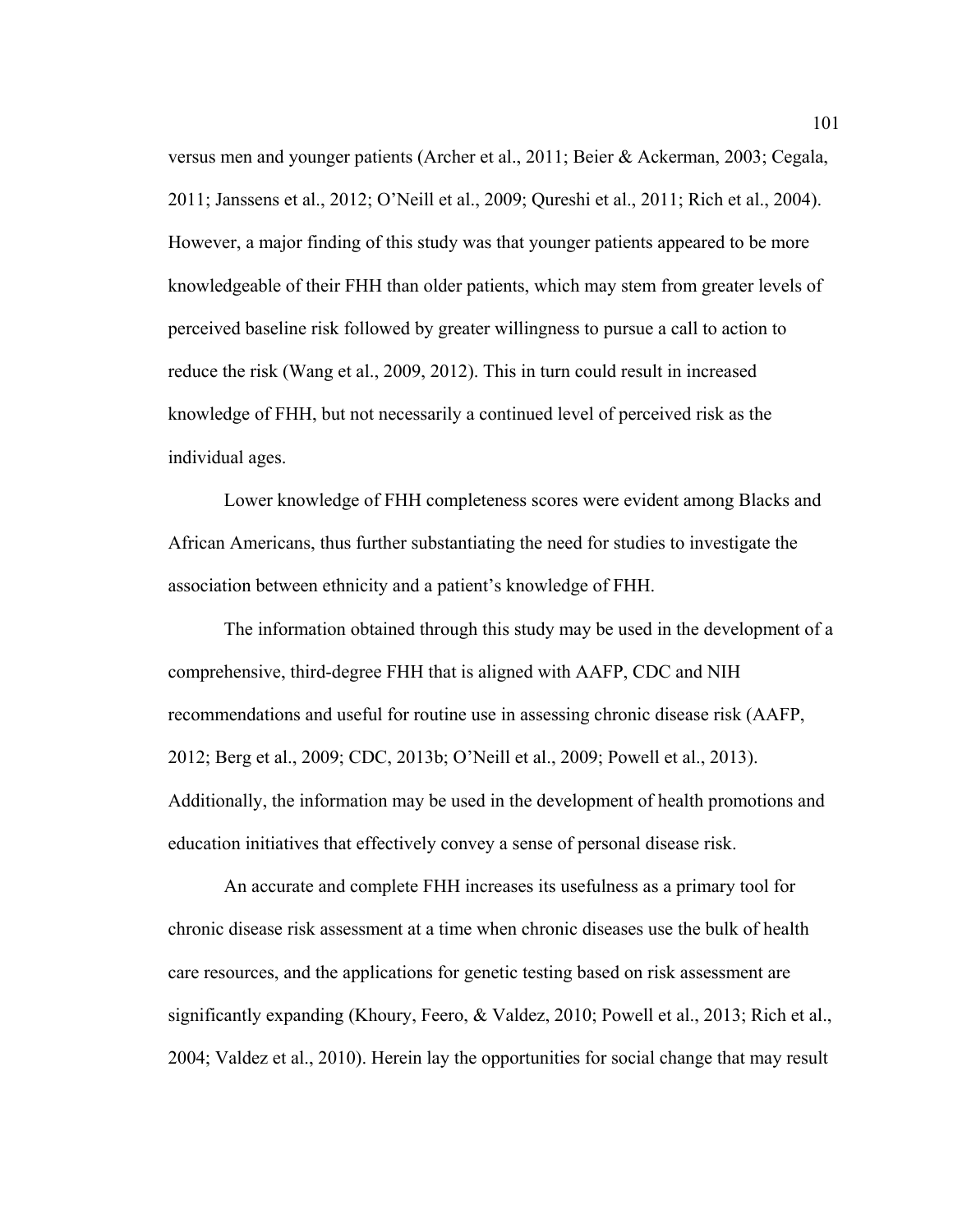from the study: widespread implementation of a familial health history questionnaire that leads to an impactful, higher degree of disease risk awareness, prompting preventive action on the part of the individual, and leading to improved individual and population health.

## **Conclusion**

 In 2007 chronic diseases in the United States accounted for an estimated 107 million cases of illness and greater than 1.7 million deaths annually (CDC, 2012; HealthyPeople.gov, 2011). It is anticipated that the number will increase to 230 million by 2023, with \$4.2 trillion in treatment costs and lost economic output (Chatterjee, Kubendran, King, & DeVol, 2010). Risk assessment of chronic disease includes a patient completing a comprehensive FHH in order to understand their risk level for disease due to hereditary predisposition (Acheson et al., 2010; Scheuner et al., 2006; Yoon et al., 2010; Walter et al., 2013). The utilities of using the third-degree FHH in health care practice include providing the physician with an understanding of the patient's current condition and assisting in the development of an intervention or preventive care protocol (Bickley & Szilagyi, 2012; Mai et al., 2011). The third-degree FHH may also be useful to aid patients in appraising and recognizing their individual level of risk for developing a given chronic disease, as well as motivating patients to implement behavioral changes to delay disease onset or improve disease outcomes (Cegala, 2011; Claassen et al., 2010; Ko, Turner, Jones, & Hill, 2010; Valdez et al., 2010). However, demographical characteristics may influence the knowledge that individuals have of their FHH, which may impede fully recognizing the true level of risk for disease.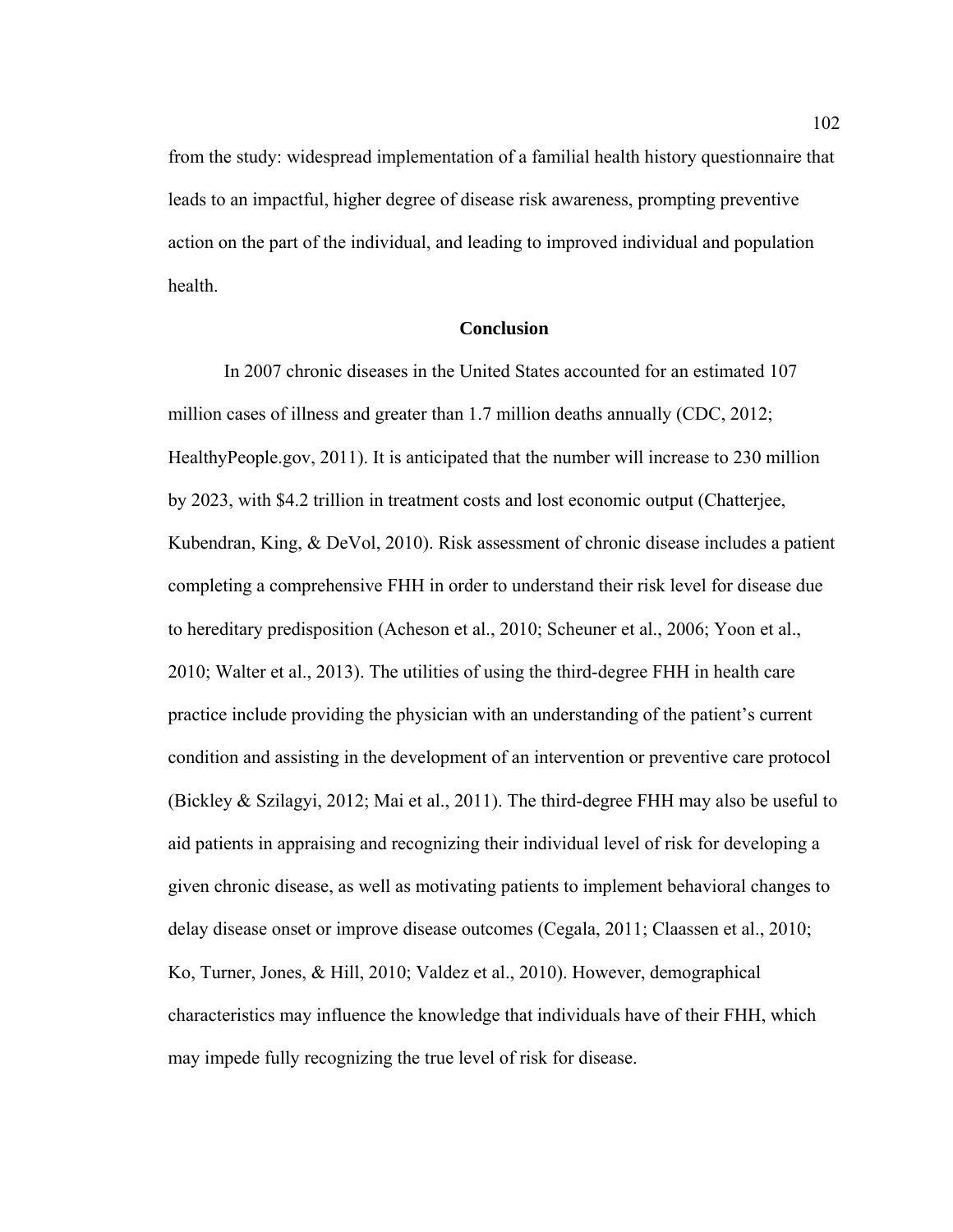The purpose of this study was to assess the possible association of completing the third-degree FHH on the participant's perception of disease risk and the influence of the FHH and demographics on the perception of disease risk, as ascertained through knowledge of FHH. Participants were required to complete a three-part survey questionnaire including a comprehensive third-degree FHH. The knowledge of FHH completeness factor was calculated for each survey with only 22.7% of the 273 participants having full knowledge of disease conditions among all listed relatives.

There was no statistically significant association between any of the perception of disease risk questions and knowledge of FHH completeness scores, as noted by the results of the chi-square test of association. However, the results of the Spearman *rho* correlation was indicative of statistically significant results for the association between knowledge of FHH and perceived risk of stroke (*p*<.053) and perceived risk of colon cancer ( $p$ <.089) based on using a *p* value of  $\leq$  0.1 (Stoddard, 2013). Binary logistic regression revealed a statistically significant association between the presence of the disease in the family and the perception of risk for the particular disease noted in the FHH.

Chi-square test of association between each demographic characteristic and each perception of disease question indicated that women scored higher than men on FHH and that participants in the age range of 18 to 55 scored higher versus participants in the age range of 56 to 85. The analysis of knowledge of FHH factors by race and ethnicity indicated that Blacks and African Americans had lower mean values as compared to the other races and ethnicities of the study participants. The analysis of levels of education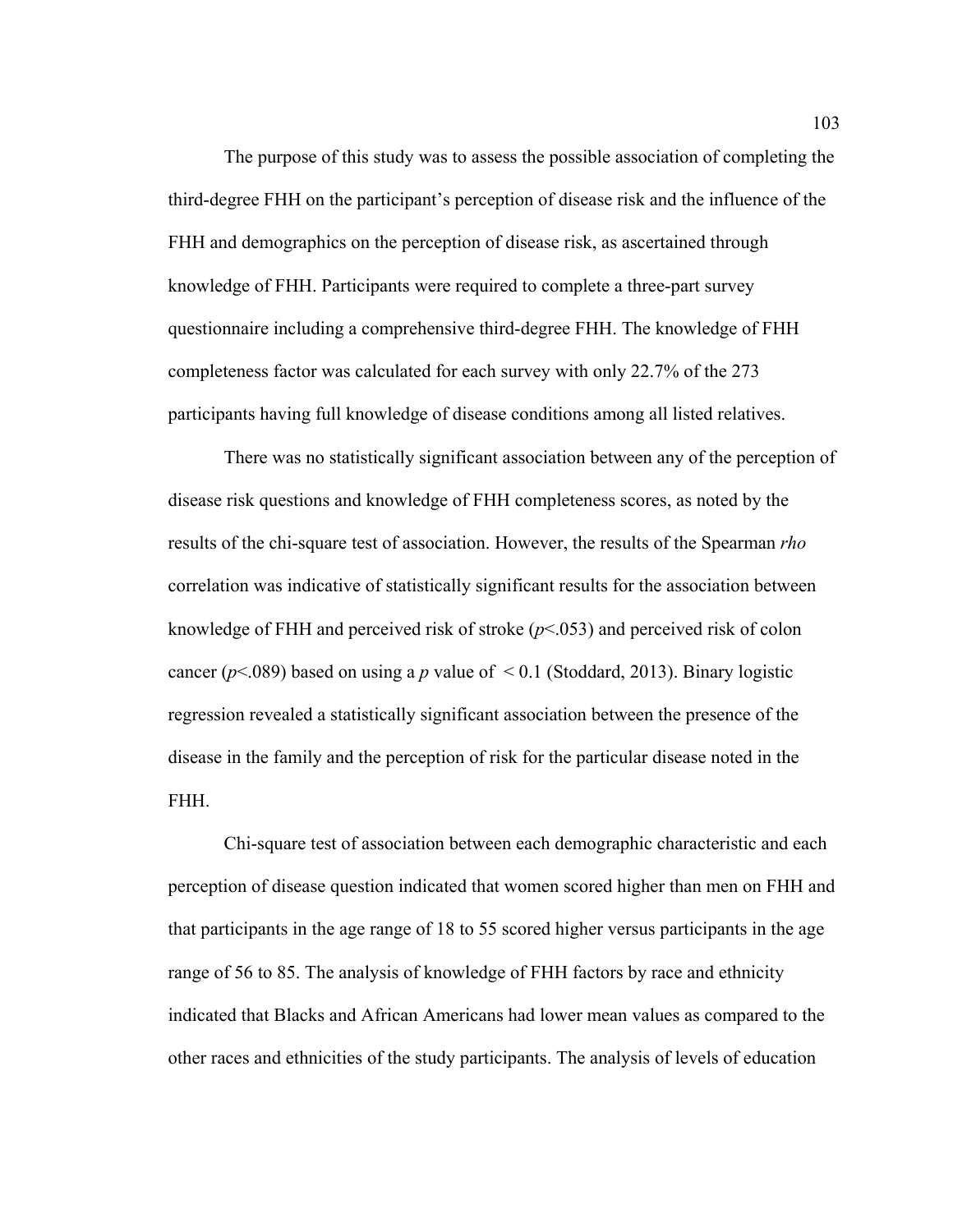clearly showed that as the level of education augmented, so did the knowledge of FHH completeness factor. Binary logistic regression was also performed to investigate the effects of demographics on how the knowledge of FHH might influence perception of disease risk. Of the six mediating factors analyzed, age was statistically significant for heart disease, stroke, and prostate cancer, and ethnicity was statistically significant for colon cancer. Knowledge of FHH appeared to be a strong predictor of perception of disease risk for diabetes and for perception of disease risk for cervical/ovarian cancer.

The information obtained through this study may aid in the development of a comprehensive, third-degree FHH useful for routine use in assessing chronic disease risk, and also aid in the development of health promotions and education initiatives that effectively convey a sense of personal disease risk. An accurate and complete FHH increases its usefulness as a primary tool for chronic disease risk assessment at a time when chronic diseases use the bulk of health care resources, and the applications for genetic testing based on risk assessment are significantly expanding (Khoury, Feero,  $\&$ Valdez, 2010; Powell et al., 2013; Rich et al., 2004; Valdez et al., 2010). Herein lay the opportunities for social change that may result from the study: widespread implementation of a familial health history questionnaire that leads to an impactful, higher degree of disease risk awareness, prompting preventive action on the part of the individual, and leading to improved individual and population health.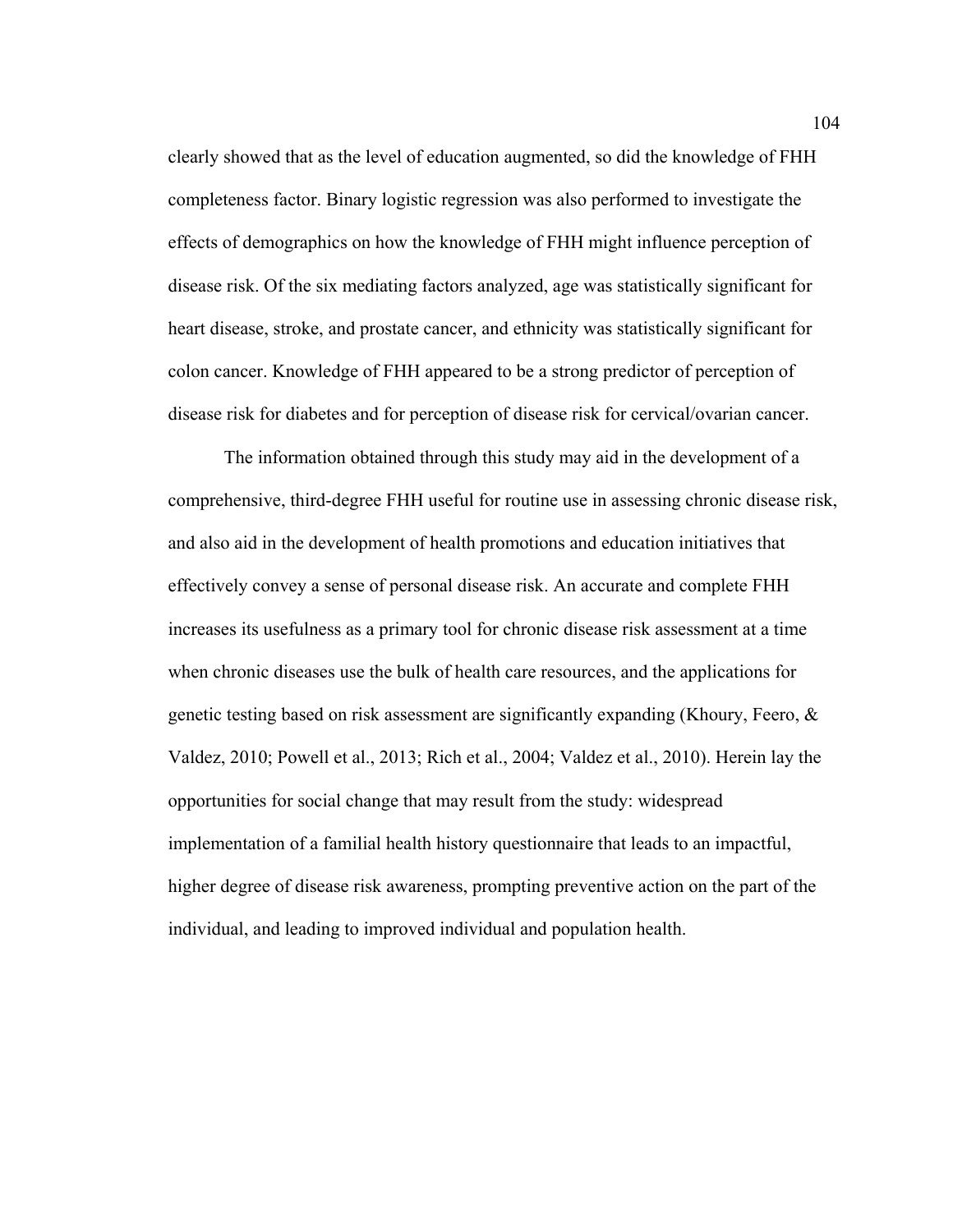#### References

Acheson, L. S., Wang, C., Zyzanski, S. J., Lynn, A., Ruffin, M. T., Gramling,

R.,…Nease, D. E. (2010). Family history and perceptions about risk and prevention for chronic diseases in primary care: A report from the Family Healthware™ Impact trial. *Genetics in Medicine, 12*(4), 212-218. doi:10.1097/GIM.0b013e3181d56ae6

- Alegria, M., Atkins, M., Farmer, E., Slaton, E., & Stelk, W. (2010). One size does not fit all: Taking diversity, culture and context seriously. *Administration and Policy in Mental Health and Mental Health Services Research, 37*(1-2), 48-60. doi:10.1007/s10488-010-0283-2
- American Academy of Family Physicians [AAFP]. (2012). Recommended curriculum guidelines for family medicine residents: Medical genetics. Retrieved from http://www.aafp.org/online/etc/medialib/aafp\_org/documents/about/rap/curriculu m/medical\_genetics.Par.0001.File.tmp/medical-genetics.pdf
- American Medical Association [AMA]. (2014). Adult family history form. Retrieved from http://www.ama-assn.org//ama/pub/physician-resources/medicalscience/genetics-molecular-medicine/family-history.page
- Annis, A. M., Caulder, M. S., Cook, M. L., & Duquette, D. (2005). Family history, diabetes, and other demographic and risk factors among participants of the National Health and Nutrition Examination Survey 1999-2002. *Preventing Chronic Disease, 2*(2), 1-12. Retrieved from http://www.cdc.gov/pcd/issues/archive.htm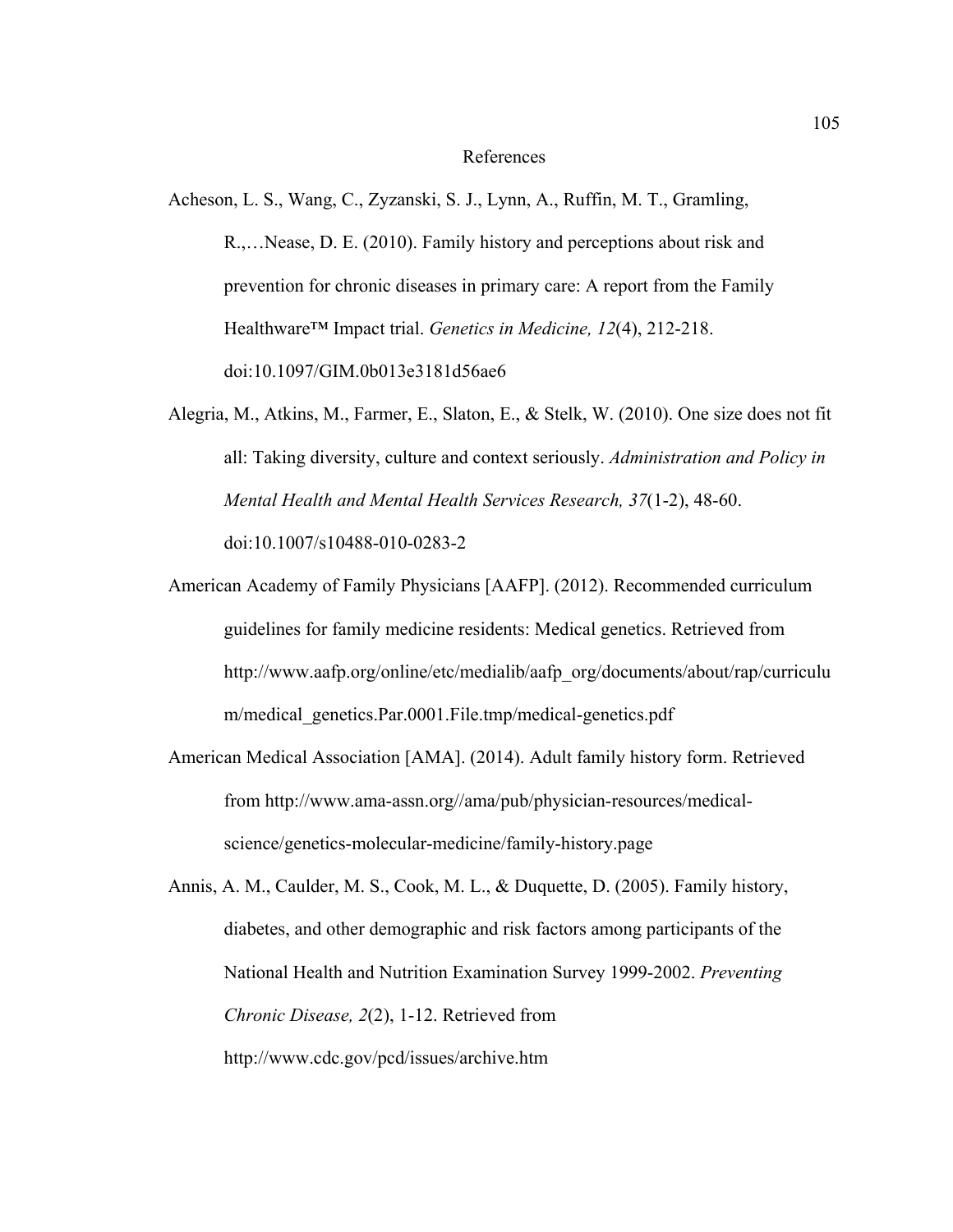- Archer, N., Fevrier-Thomas, U., Lokker, C., McKibbon, K. A., & Straus, S. E. (2011). Personal health records: a scoping review. *Journal of the American Medical Informatics Association, 18*(4), 515-522. doi:10.1136/amiajnl-2011-000105
- Ashida, S., Goodman, M. S., Stafford, J., Lachance, C., & Kaphingst, K. A. (2012). Perceived familiarity with and importance of family health history among a medically underserved population. *Journal of Community Genetics, 3*(4), 285– 295. doi:10.1007/s12687-012-0097-x
- Audrain-McGovern, J., Hughes, C., & Patterson, F. (2003). Effecting behavior change: Awareness of family history. *American Journal of Preventive Medicine, 24*(2), 183-189. doi:10.1016/S0749-3797(02)00592-5
- Bandura, A., & McClelland, D. C. (1978). Social learning theory. *Journal of Communication, 28*(3), 1-46. doi:10.1111/j.1460-2466.1978.tb01621.x
- Benson, L., Baer, H. J., Greco, P. J., & Kaelber, D. C. (2010). When is family history obtained? Lack of timely documentation of family history among overweight and hypertensive paediatric patients. *Journal of Paediatrics and Child Health, 46*, 600-605. doi:10.1111/j.1440-1754.2010.01798.x
- Berg, A. O., Baird, M. A., Botkin, J. R., Driscoll, D. A., Fishman, P. A., Guarino, P. D.,…Williams, J. K. (2009). National Institutes of Health State-of-the-Science conference statement: Family history and improving health. *Annals of Internal Medicine, 151*(12), 872–877. doi:10.7326/0000605-200912150-00165
- Beier, M. E., & Ackerman, P. L. (2003). Determinants of health knowledge: An investigation of age, gender, abilities, personality, and interests. *Journal of*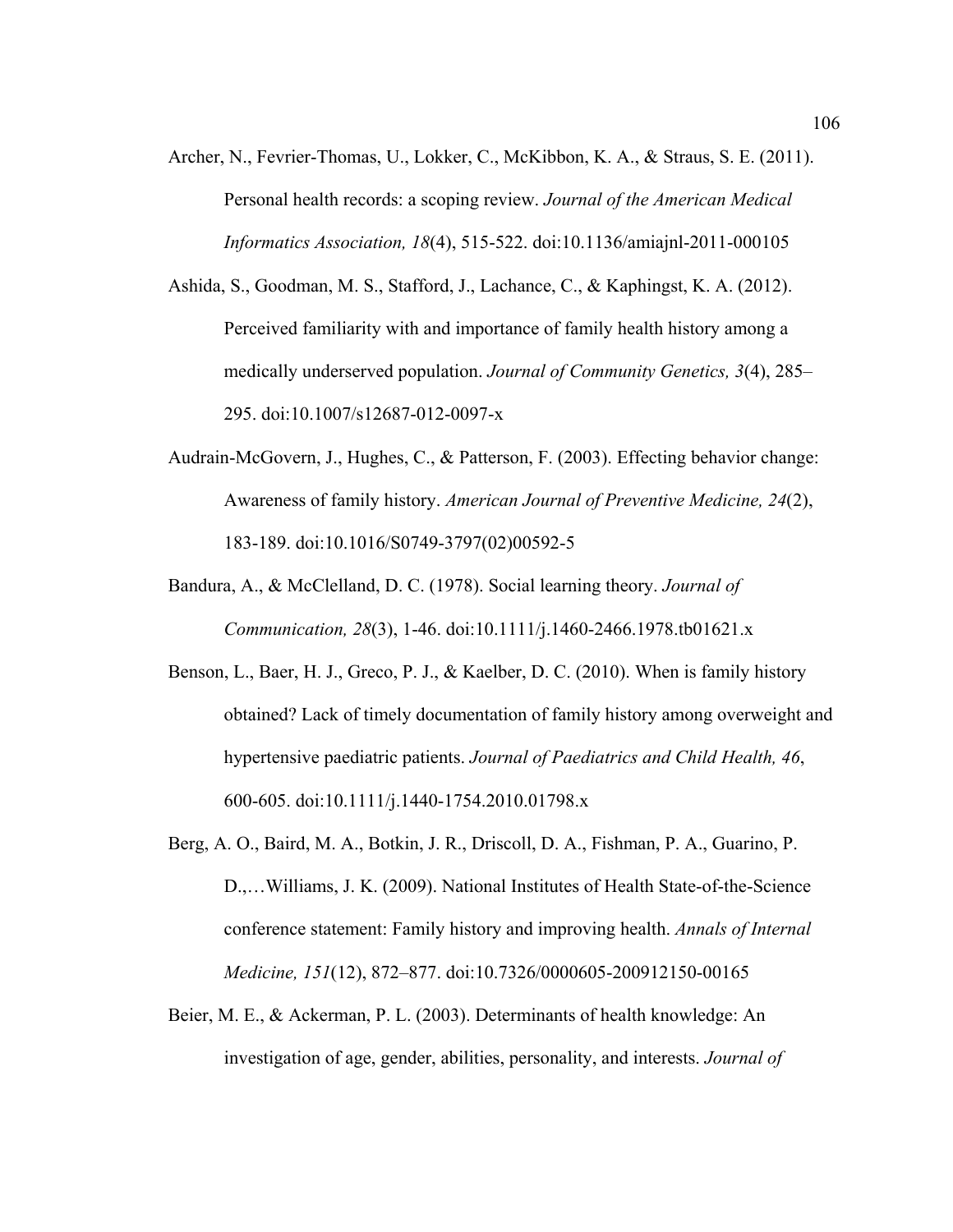*Personality and Social Psychology, 84*(2), 439-448. doi:10.1037/0022- 3514.84.2.439

- Bickley, L., & Szilagyi, P. G. (2012). Beginning the physical examination: General survey, vital signs, and pain. In *Bates' guide to physical examination and historytaking* (11<sup>th</sup> Ed, pp.105-140). Philadelphia, PA: Wolters Kluwer Health, Lippincott Williams & Wilkins.
- Bowen, D., Hickman, K., & Powers, D. (1997). Importance of psychological variables in understanding risk perceptions and breast cancer screening of African American women. In H. Landrine & E. Klonoff (Eds.), *Women's research on gender, behavior, and policy* (pp. 227-242). Hillsdale, NJ: Lawrence Erlbaum Associates, Inc.
- Cegala, D. J. (2011). An exploration of factors promoting patient participation in primary care medical interviews. *Health Communication, 26*(5), 427-436. doi:10.1080/10410236.552482
- Centers for Disease Control and Prevention [CDC]. (2004). Awareness of family health history as a risk factor for disease- United States, 2004. *Morbidity and Mortality Weekly Report, 53*(44), 1044-1047. Retrieved from http://www.cdc.gov/mmwr/
- Centers for Disease Control and Prevention [CDC]. (2012). Chronic diseases and health promotion. Retrieved from

http://www.cdc.gov/chronicdisease/overview/index.htm

Centers for Disease Control and Prevention [CDC]. (2013a). Chronic disease prevention and health promotion. Retrieved from http://www.cdc.gov/chronicdisease/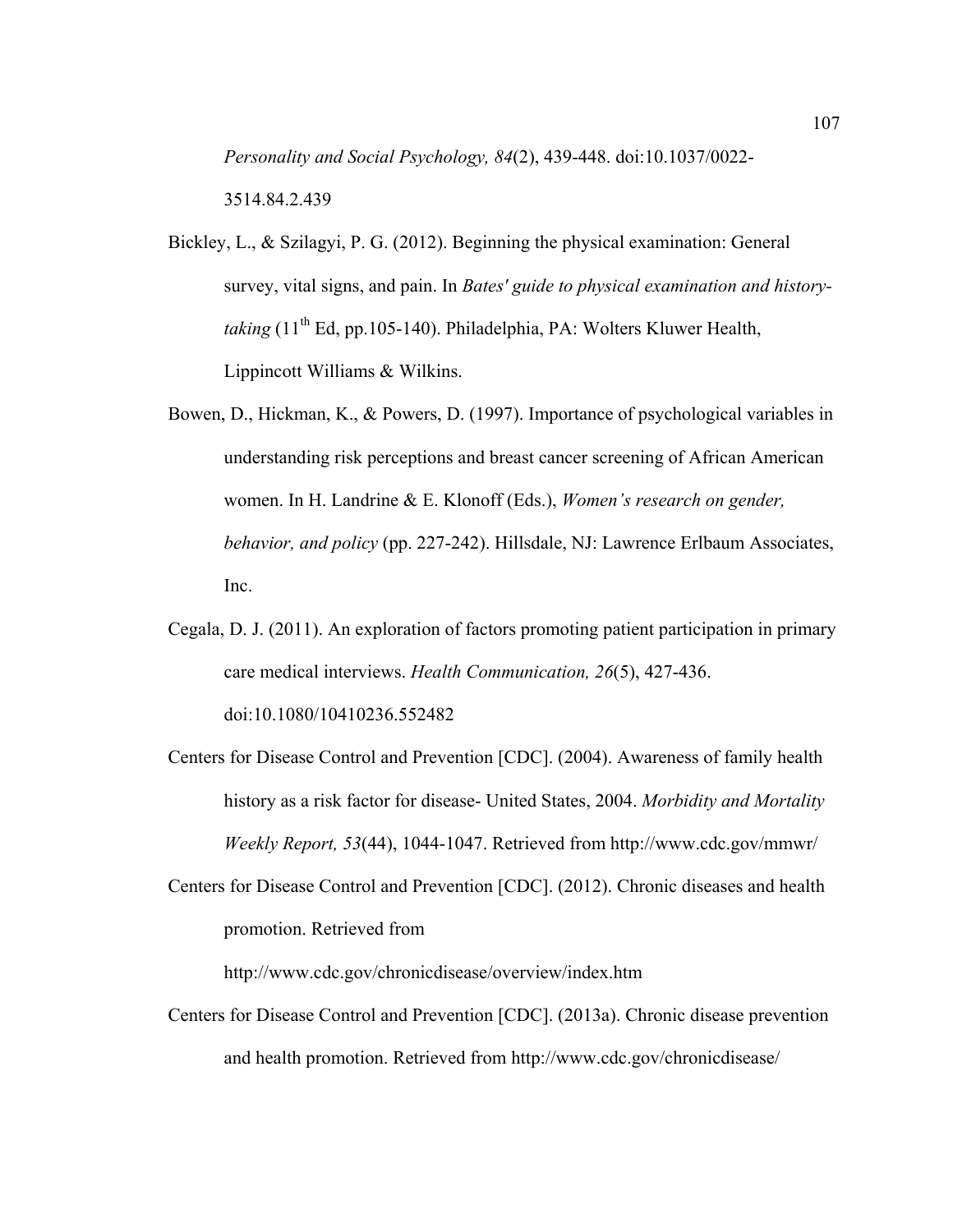- Centers for Disease Control and Prevention [CDC]. (2013b). Family health history. Retrieved from http://www.cdc.gov/genomics/famhistory/
- Centers for Disease Control and Prevention [CDC]. (2014). Gynecological cancers. Retrieved from http://www.cdc.gov/cancer/gynecologic/
- Cerkoney, K. A. B., & Hart, L. K. (1980). The relationship between the health belief model and compliance of persons with diabetes mellitus. *Diabetes Care, 3*(5), 594-598. doi:10.2337/diacare.3.5.594
- Chamnan, P., Simmons, R. K., Khaw, K. T., Wareham, N. J., & Griffin, S. J. (2010). Estimating the population impact of screening strategies for identifying and treating people at high risk of cardiovascular disease: Modelling study. *British Medical Journal, 340*(c1693), 1-11. doi:10.1136/bmj.c1693
- Chatterjee, A., Kubendran, S., King, J., & DeVol, R. (2010). Checkup time chronic disease and wellness in America: Measuring the economic burden in a changing nation. *Milken Institute Report*. Retrieved from http://assets1b.milkeninstitute.org/assets/Publication/ResearchReport/PDF/Check up-Time-Chronic-Disease-and-Wellness-in-America.pdf
- Chow, C. K., Lock, K., Teo, K., Subramanian, S., McKee, M., & Yusuf, S. (2009). Environmental and societal influences acting on cardiovascular risk factors and disease at a population level: a review. *International Journal of Epidemiology, 38*(6), 1580-1594. doi:10.1093/ije/dyn258
- Christianson, C. A., Powell, K. P., Hahn, S. E., Bartz, D., Roxbury, T., Blanton, S. H.,…Henrich, V. C. (2010). Findings from a community education needs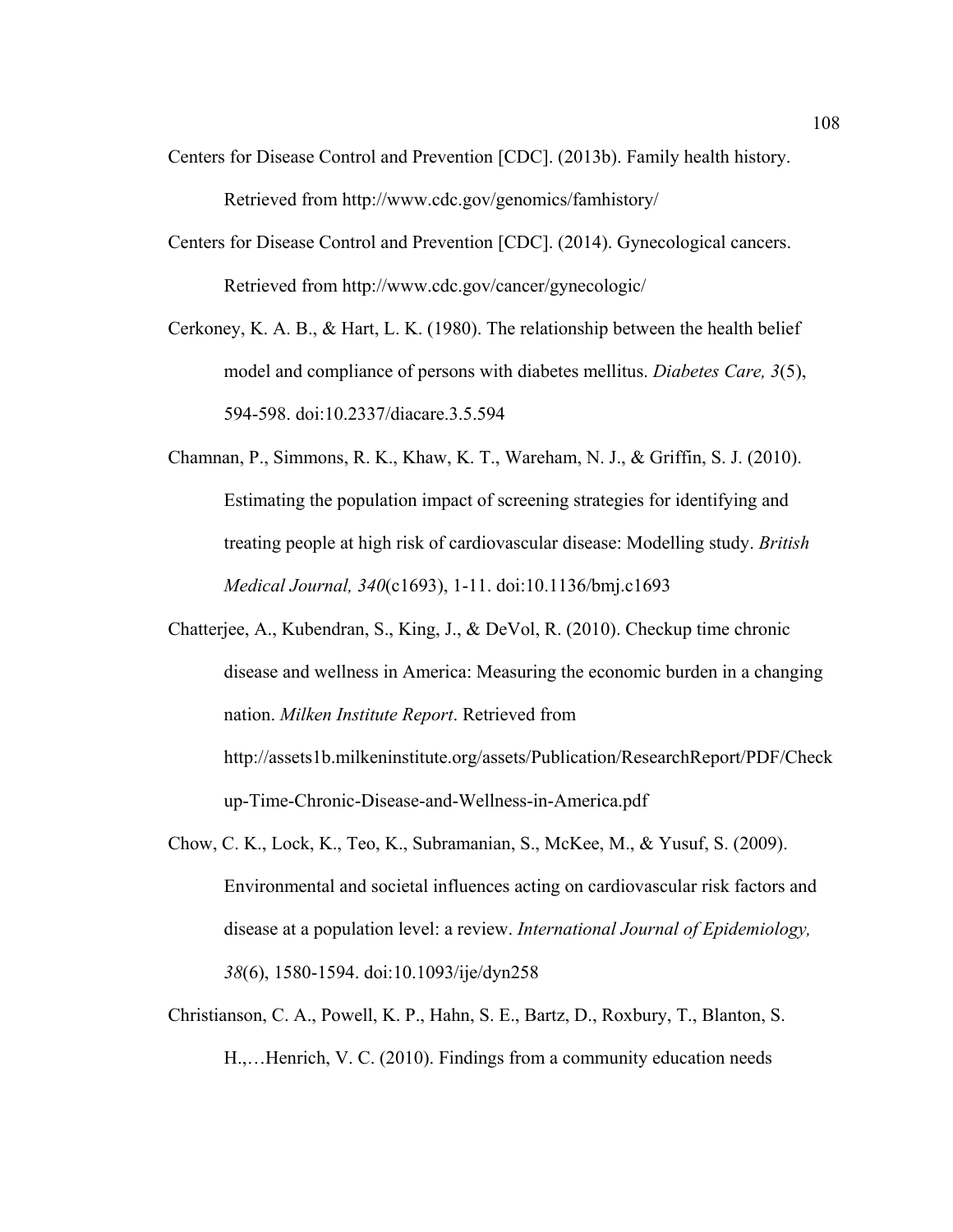assessment to facilitate the integration of genomic medicine into primary care. *Genetics in Medicine, 12*(9), 587-593. doi:10.1097/GIM.0b013e3181ed3f97

- Christianson, C. A., Powell, K. P., Hahn, S. E., Blanton, S. H., Bogacik, J., & Henrich, V. C. (2012). The use of a family history risk assessment tool within a community health care system: views of primary care providers. *Journal of Genetic Counseling, 21*(5), 652-661. doi:10.1007/s10897-011-9479-1
- Chronic Disease Prevention and Management. (2010). Chronic disease prevention and management (focus area profile). Retrieved from http://www.dhs.wisconsin.gov/hw2020/pdf/chronicdisease.pdf
- Chu, K. C., Miller, B. A., & Springfield, S. A. (2007). Measures of racial/ethnic health disparities in cancer mortality rates and the influence of socioeconomic status. *Journal of the National Medical Association, 99*(10), 1092-1104.
- Claassen, L., Henneman, L., Janssens, A. C., Wijdenes-Pijl, M., Qureshi, N., Walter, F. M.,…Timmermans, R. M. (2010). Using family history information to promote healthy lifestyles and prevent diseases; a discussion of the evidence. *BioMed Central Public Health, 10*, 248. doi:10.1186/1471-2458-10-248
- Cohn, W., Ropka, M., Pelletier, S., Barrett, J., Kinzie, M., Harrison, M.,…Worrall, B. (2010). Health Heritage©, a web-based tool for the collection and assessment of family health history: Initial user experience and analytic validity. *Public Health Genomics, 13*(7-8), 477-491. doi:10.1159/000294415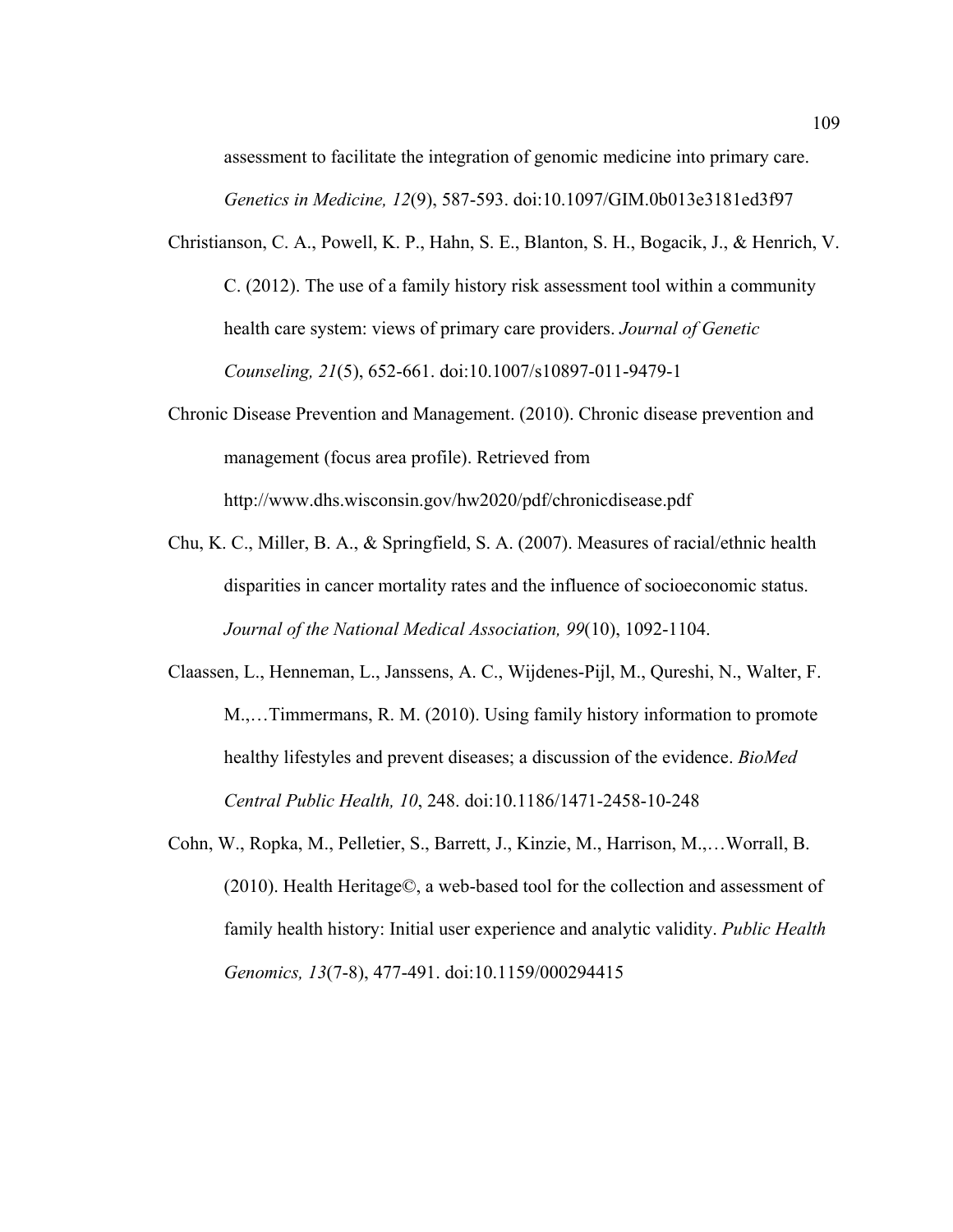- Cooper, G. F. (2000). A Bayesian method for causal modeling and discovery under selection. Proceedings from *The 16th Conference on Uncertainty in Artificial Intelligence.* UAI.
- Corden, R. (2001). Group discussion and the importance of a shared perspective: learning from collaborative research. *Qualitative Research, 1*(3), 347-367. doi:10.1177/146879410100100305

Cory, S. Ussery-Hall, A., Griffin-Blake, S., Easton, A., Vigeant, J., Balluz,

L.,…Greenlund, K. (2010). Prevalence of selected risk behaviors and chronic diseases and conditions – Steps Communities, United States, 2006-2007. *Morbidity and Mortality Weekly Report, 59*(SS-8), 1-40. Retrieved from http://www.cdc.gov/mmwr/

- Courtenay, W. H. (2000). Constructions of masculinity and their influence on men's wellbeing: a theory of gender and health. *Social Science & Medicine, 50*(10), 1385- 1401. doi:10.1016/S0277-9536(99)00390-1
- Creative Research Systems. (2012). Sample size calculator. Retrieved from http://www.surveysystem.com/sscalc.htm
- Creswell, J. (2009). *Research design: Qualitative, quantitative, and mixed methods approaches* (3rd ed.). Thousand Oaks, CA: Sage Publications.

Daveydov, V. V. & Kerr, S. T. (1995). The influence of L.S. Vygotsky on education theory, research, and practice. *Educational Researcher, 24*(3), 12-21. doi:10.3102/0013189X024003012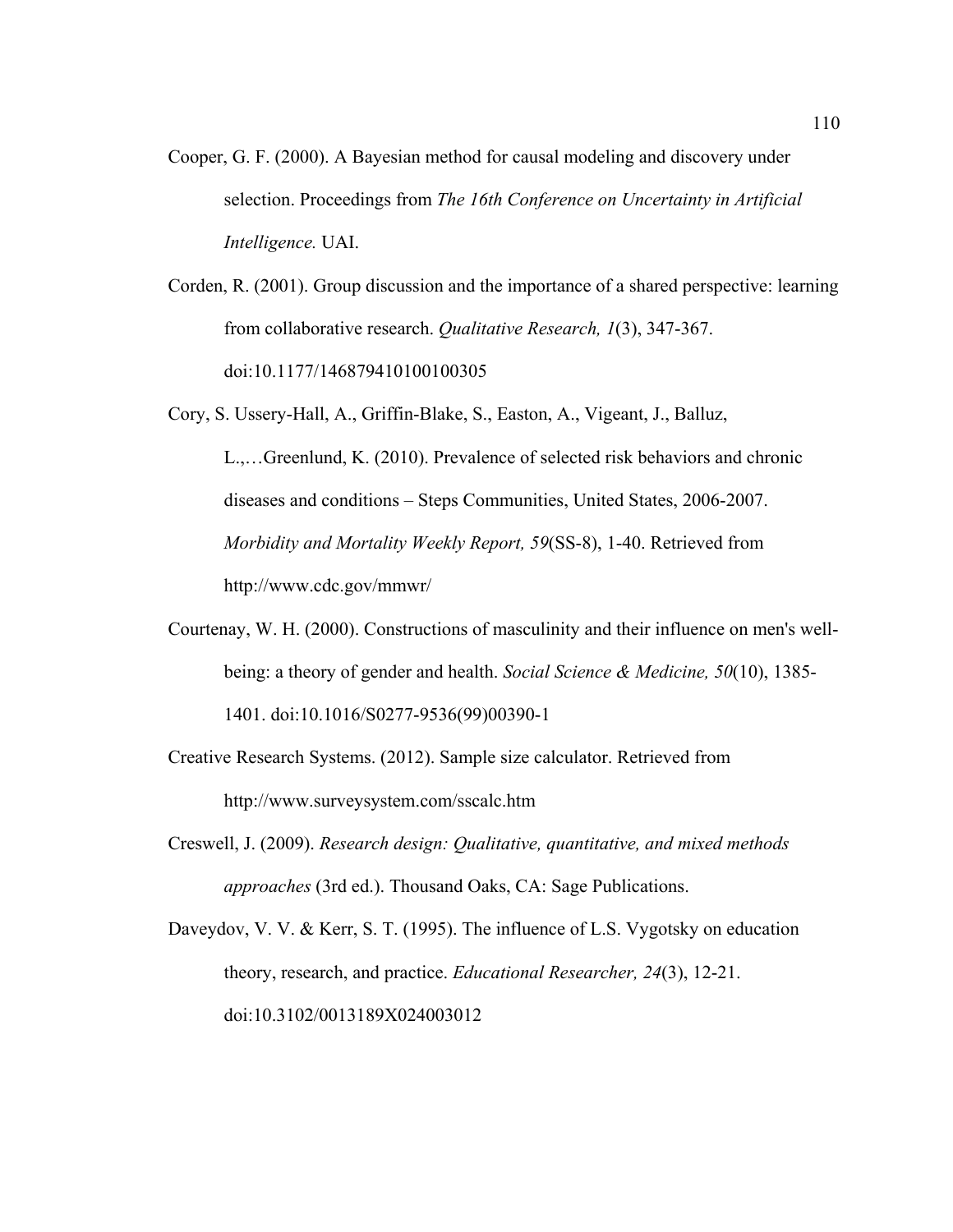- de Hoog, C. L., Portegijs, P. J., & Stoffers, H. E. (2013). Family history tools for primary care are not ready yet to be implemented. A systematic review. *European Journal of General Practice, 0*, 1-9. doi:10.3109/13814788.2013.840825
- Dearborn, J. L., & McCullough, L. D. (2009). Perception of risk and knowledge of risk factors in women at high risk for stroke*. Stroke, 40*(4), 1181-1186. doi:10.1161/strokeaha.108.543272
- Debruyne, L., De Bacquer, D., De Henauw, S., Maes, L., Annemans, L., & De Backer, G. (2006). How to improve screening in first-degree relatives of patients with premature coronary heart disease. *European Journal of Cardiovascular Prevention & Rehabilitation, 13*(5), 711-717. doi:10.1097/01.hjr.0000185980.67136.43
- Delgado-Rodríguez, M., & Llorca, J. (2004). Bias. *Journal of Epidemiology and Community Health, 58*(8), 635-641. doi:10.1136/jech.2003.008466
- Desai, M. M., Bruce, M. L., Desai, R. A., & Druss, B. G. (2001). Validity of self-reported cancer history: a comparison of health interview data and cancer registry records. *American journal of Epidemiology, 153*(3), 299-306. doi:10.1093/aje/153.3.299
- DiLorenzo, T. A., Schnur, J., Montgomery, G. H., Erblich, J., Winkel, G., & Bovbjerg, D. H. (2006). A model of disease-specific worry in heritable disease: the influence of family history, perceived risk and worry about other illnesses. *Journal of Behavioral Medicine*, *29*(1), 37-49. doi:10.1007/s10865-005-9039-y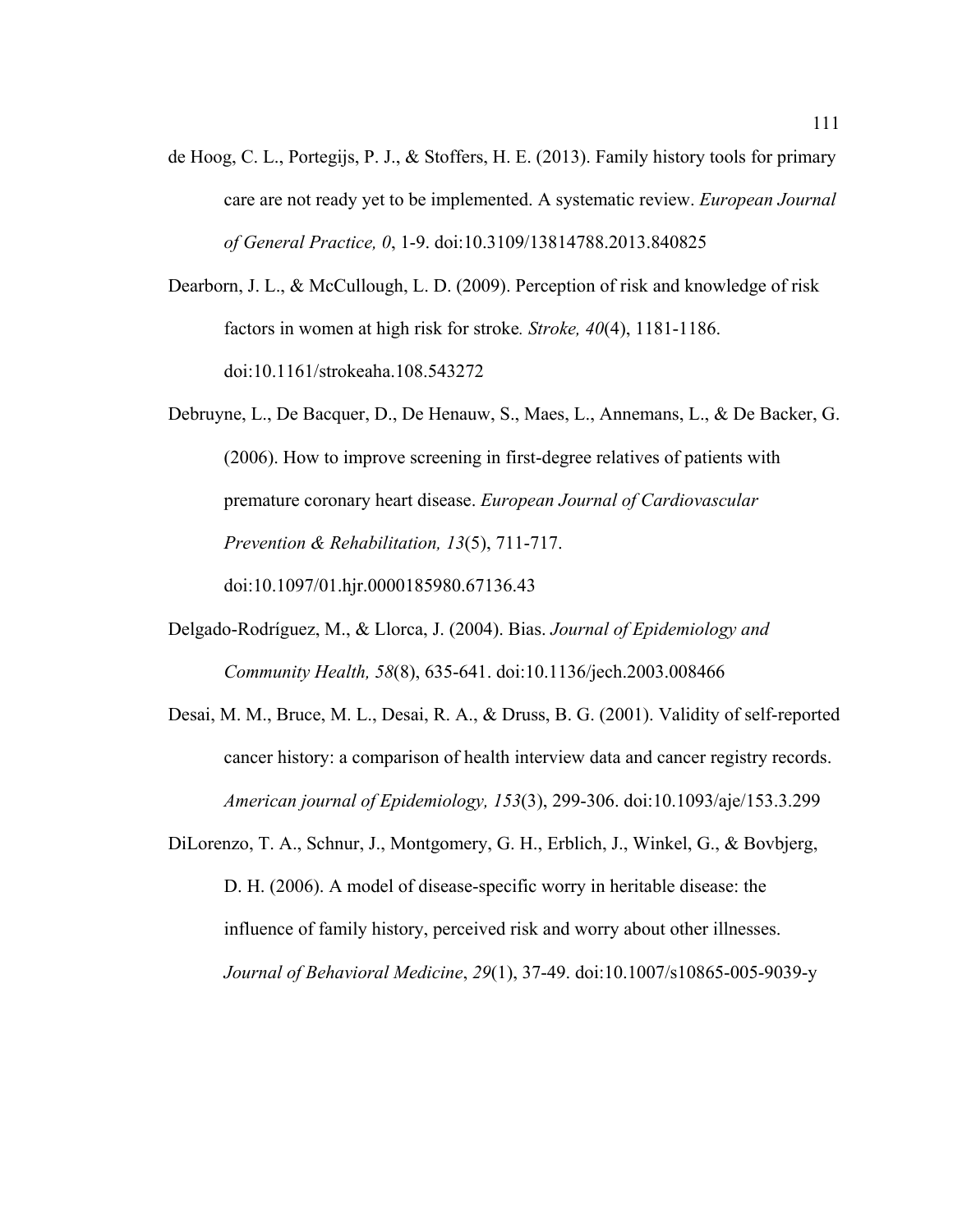Doerr, M., & Teng, K. (2012). Family history: Still relevant in the genomics era. *Cleveland Clinic Journal of Medicine, 79*(5), 331-336. doi:10.3949/ccjm.79a.11065

- Elder, J. P., Ayala, G. X., Parra-Medina, D., & Talavera, G. A. (2009). Health communication in the Latino community: Issues and approaches. *Annual Review of Public Health, 30*(1), 227-251. doi:10.1146/annurev.publhealth.031308.100300
- Emery, J., & Rose, P. (1999). Expanding the role of the family history in primary care. *The British Journal of General Practice, 49*(441), 260-261. Retrieved from http://bjgp.org/
- Evans, J., Frank, B., Oliffe, J. L., & Gregory, D. (2011). Health, illness, men and masculinities (HIMM): a theoretical framework for understanding men and health*. Journal of Men's Health, 8*(1), 7-15. doi:10.1016/j.jomh.2010.09.227
- Facio, F. M., Feero, W. G., Linn, A., Oden, N., Manickam, K., & Biesecker, L. G. (2010). Validation of My Family Health Portrait for six common heritable conditions. *Genetics in Medicine, 12*(6), 370-375. doi:10.1097/GIM.0b013e3181e15bd5
- Feil, R. & Fraga, M. F. (2012). Epigenetics and the environment: emerging patterns and implications*. Nature Reviews, 13*, 97-109. doi:10.1038/nrg3142
- Fineberg, H. V. (2013). The paradox of disease prevention: Celebrated in principle, resisted in practice. *Journal of the American Medical Association, 310*(1), 85-90. doi:10.1001/jama.2013.7518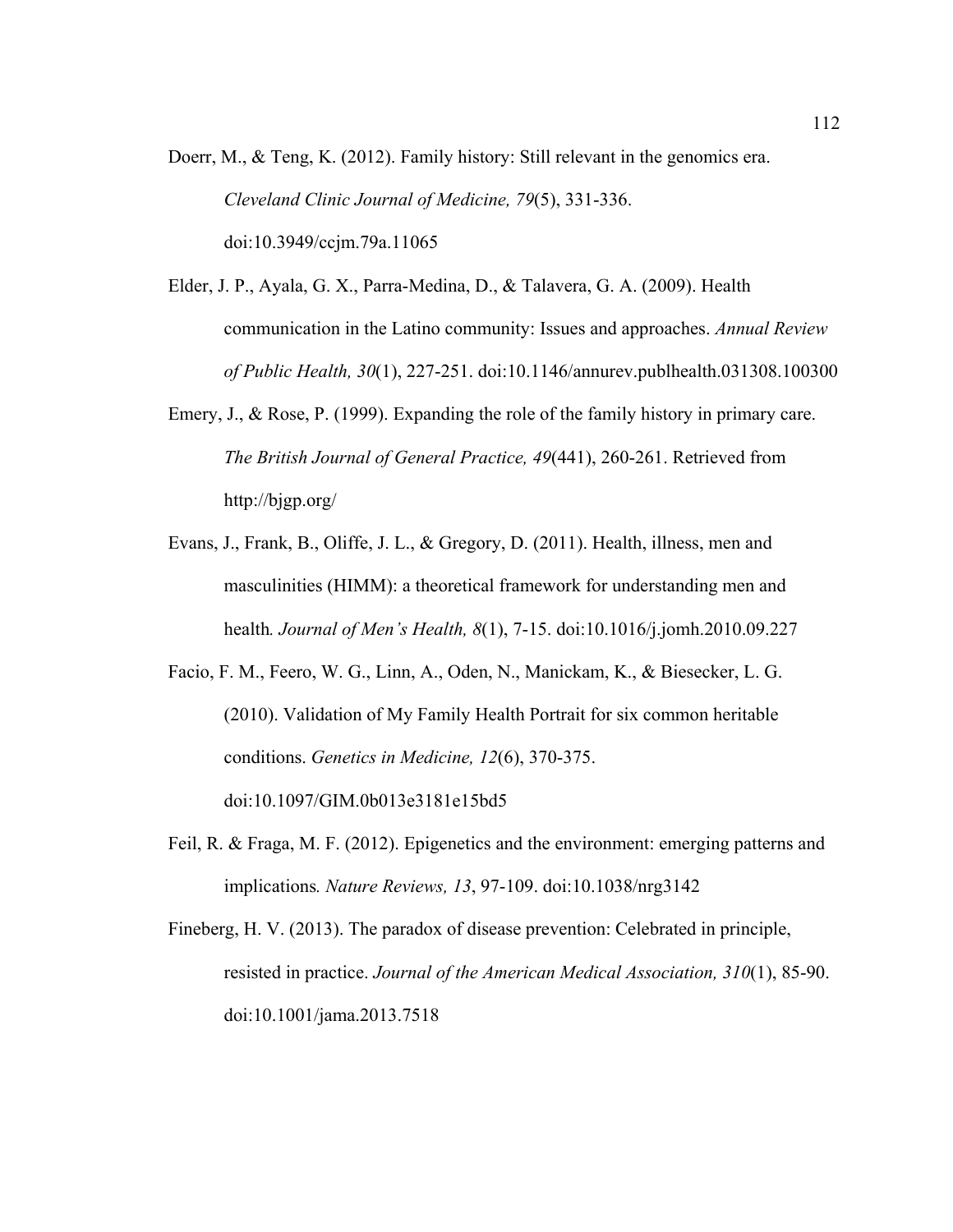- Flynn, B. S., Wood, M. E., Ashikaga, T., Stockdale, A., Dana, G. S., & Naud, S. (2010). Primary care physicians' use of family history for cancer risk assessment. *BioMed Central Family Practice, 11*(1), 45-52. doi:10.1186/1471-2296-11-45
- Frezzo, T. M., Rubinstein, W. S., Dunham, D., & Ormond, K. E. (2003). The genetic family history as a risk assessment tool in internal medicine. *Genetics in Medicine, 5*(2), 84-91. doi:10.1097/01.GIM.0000055197.23822.5E
- Fuchs, C. S., Giovannucci, E. L., Colditz, G. A., Hunter, D. J., Speizer, F. E., & Willett, W. C. (1994). A prospective study of family history and the risk of colorectal cancer. *New England Journal of Medicine, 331*(25), 1669-1674. doi:10.1056/NEJM199412223312501
- Fulton, J. P., Buechner, J. S., Scott, H. D., DeBuono, B. A., Feldman, J. P., Smith, R. A., & Kovenock, D. (1991). A study guided by the Health Belief Model of the predictors of breast cancer screening of women ages 40 and older. *Public Health Reports, 106*(4), 410–420. Retrieved from www.publichealthreports.org
- García-Pérez, M. A. (2012). Statistical conclusion validity: some common threats and simple remedies. *Frontiers in Psychology*, *3*(325), 1-11.

doi:10.3389/fpsyg.2012.00325

Garrido, M. M., Hash-Converse, J. M., Leventhal, H., & Leventhal, E. A. (2011). Stress and chronic disease management. In R. Contrada & A. Baum (Eds.), *The handbook of stress science: Biology, psychology, and health* (pp. 487-500). New York, NY: Springer Publishing Company, LLC.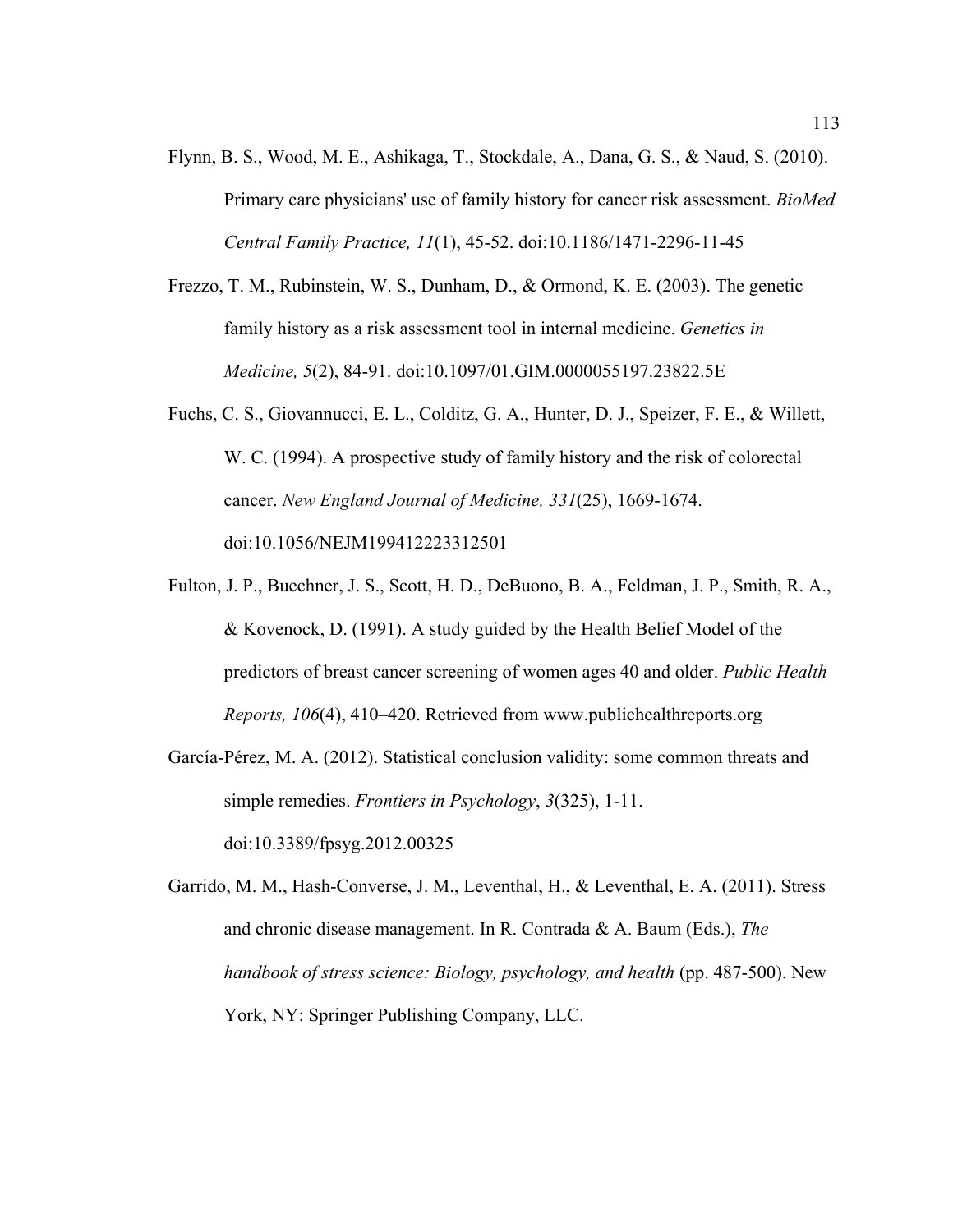- Ginsburg, G. S., & Willard, H. F. (2009). Genomic and personalized medicine: foundations and applications. *Translational Research, 154*(6), 277-287. doi:10.1016/j.trsl.2009.09.005
- Greendale, K., & Pyeritz, R. E. (2001). Empowering primary care health professionals in medical genetics: how soon? How fast? How far? *American Journal of Medical Genetics, 106*(3), 223-232. doi:10.1002/ajmg.10010
- Guttmacher, A. E., Collins, F. S., & Carmona, R. H. (2004). The family history-more important than ever. New England Journal of Medicine, 351, 2333-2336. doi:10.1056/NEJMsb042979
- Hanson, C., Novilla, L., Barnes, M., De La Cruz, N., & Meacham, A. (2007). Using family health history for chronic disease prevention in the age of genomics: Translation to health education practice. *American Journal of Health Education, 38*(4), 219-229. doi:10.1080/19325037.2007.10598974
- Harrison, T. A., Hindorff, L. A., Kim, H., Wines, R. C. M., Bowen, D. J., McGrath, B. B., & Edwards, K. L. (2003). Family history of diabetes as a potential public health tool. *American Journal of Preventive Medicine, 24*(2), 152-159. doi:10.1016/S0749-3797(02)00588-3
- Hayden, J. (2009). *Introduction to health behavior theory*. Sudbury, MA: Jones & Bartlett.
- Healthgrades. (2013). Doctors website. Retrieved from http://www.healthgrades.com HealthyPeople.gov. (2011). General health status. Retrieved from

http://www.healthypeople.gov/2020/about/genhealthabout.aspx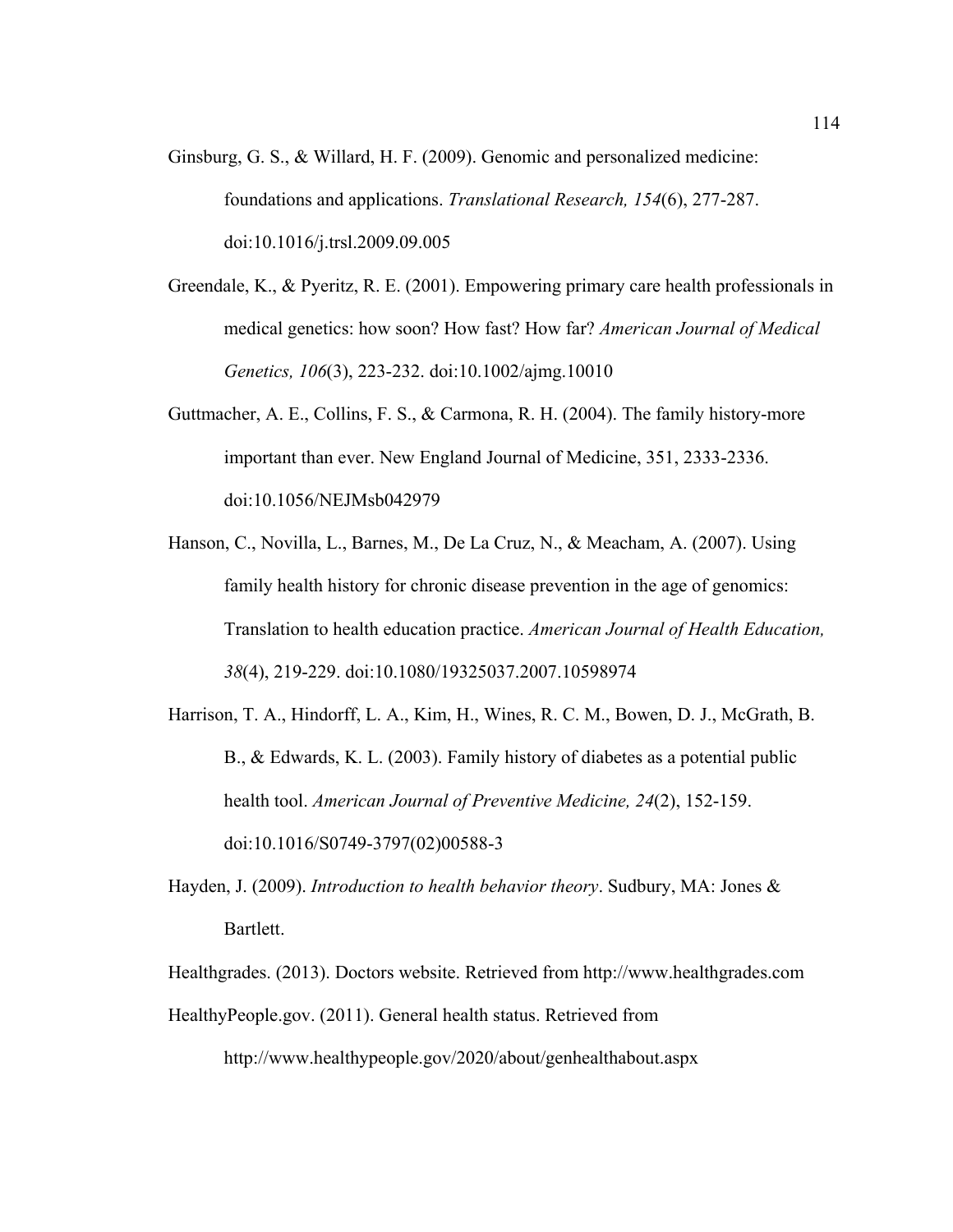- Hinton Jr., R. B. (2008). The family history: reemergence of an established tool. *Critical Care Nursing Clinics of North America, 20*(2), 149-158. doi:10.1016/j.ccell.2008.01.004
- Hopper, J. L., Bishop, D. T., & Easton, D. F. (2005). Population-based family studies in genetic epidemiology. *Lancet, 366*(9494), 1397-1406. doi:10.1016/S0140- 6736(05)67570-8
- Hunt, S. C., Williams, R. R., & Barlow, G. K. (1986). A comparison of positive family history definitions for defining risk of future disease. *Journal of Chronic Diseases, 39*(10), 809-821. doi:10.1016/0021-9681(86)90083-4
- Janssens, A. C. J. W., Henneman, L., Detmar, S. B., Khoury, M. J., Steyerberg, E. W., Eijkemans, M. J. C.,…Mackenbach, J. P. (2012). Accuracy of self-reported family history is strongly influenced by the accuracy of self-reported personal health status of relatives. *Journal of Clinical Epidemiology, 65*(1), 82-89. doi:10.1016/j.jclinepi.2011.05.003
- Janz, N. K., & Becker, M. H. (1984). The health belief model: A decade later*. Health Education & Behavior, 11*(1), 1-47. doi:10.1177/109019818401100101
- Jonassen, D. H., & Rohrer-Murphy, L. (1999). Activity theory as a framework for designing constructivist learning environments*. Educational Technology, Research and Development, 47*(1), 61-79. doi:10.1007/BF02299477
- Jorgenson, S. (2012). Even with personalized assessments, many underestimate disease risk. American Journal of Preventive Medicine, 43(3). Retrieved from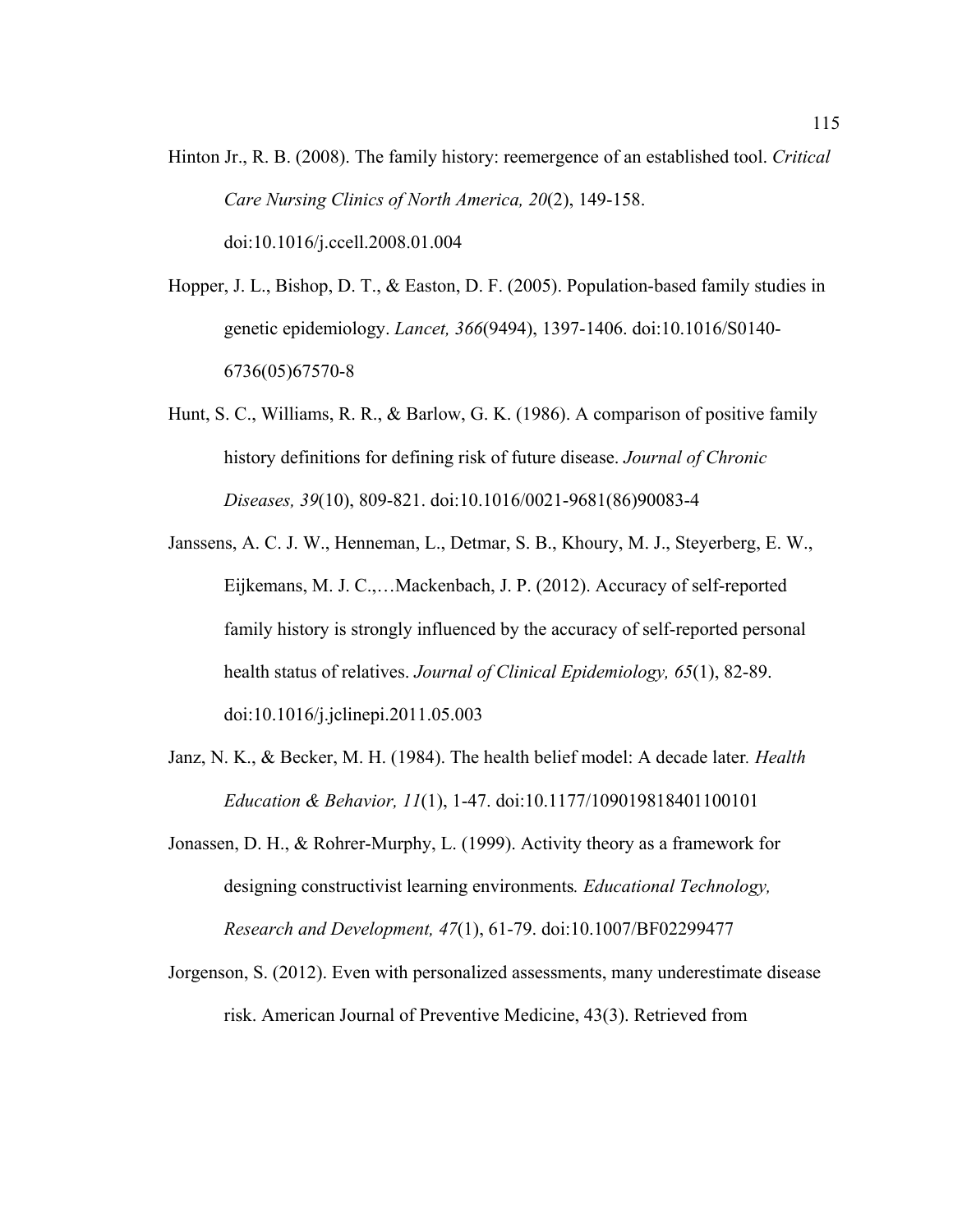http://www.ajpmonline.org/pb/assets/raw/Health%20Advance/journals/amepre/AJ PM%20Press%20Release%209.11.2012.pdf

- Kardia, S. L., Modell, S. M., & Peyser, P. A. (2003). Family-centered approaches to understanding and preventing coronary heart disease. *American Journal of Preventive Medicine, 24*(2), 143-151. doi:10.1016/S0749-3797(02)00587-1
- Kaufman, D. J., Bollinger, J. M., Dvoskin, R. L., & Scott, J. A. (2012). Risky business: Risk perception and the use of medical services among customers of DTC personal genetic testing. *Journal of Genetic Counseling, 21*(3), 413-22. doi:10.1007/s10897-012-9483-0
- Kayser, K., Acquati, C., & Tran, T. V. (2012). No patients left behind: A systematic review of the Cultural Equivalence of Distress Screening Instruments. *Journal of Psychosocial Oncology, 30*(6), 679-693. doi:10.1080/07347332.2012.721489
- Kemper, A. R., Trotter, T. L., Lloyd-Puryear, M. A., Kyler, P., Feero, W. G., & Howell, R. R. (2009). A blueprint for maternal and child health primary care physician education in medical genetics and genomic medicine: Recommendations of the United States secretary for health and human services advisory *committee on heritable disorders in newborns and children. Genetics in Medicine, 12*(2), 77-80. doi:10.1097/GIM.0b013e3181cb78fa
- Khoury, M. J., Feero, W. G., & Valdez, R. (2010). Family history and personal genomics as tools for improving health in an era of evidence-based medicine. *American Journal of Preventive Medicine, 39*(2), 184-188. doi:10.1016/j.amepre.2010.03.019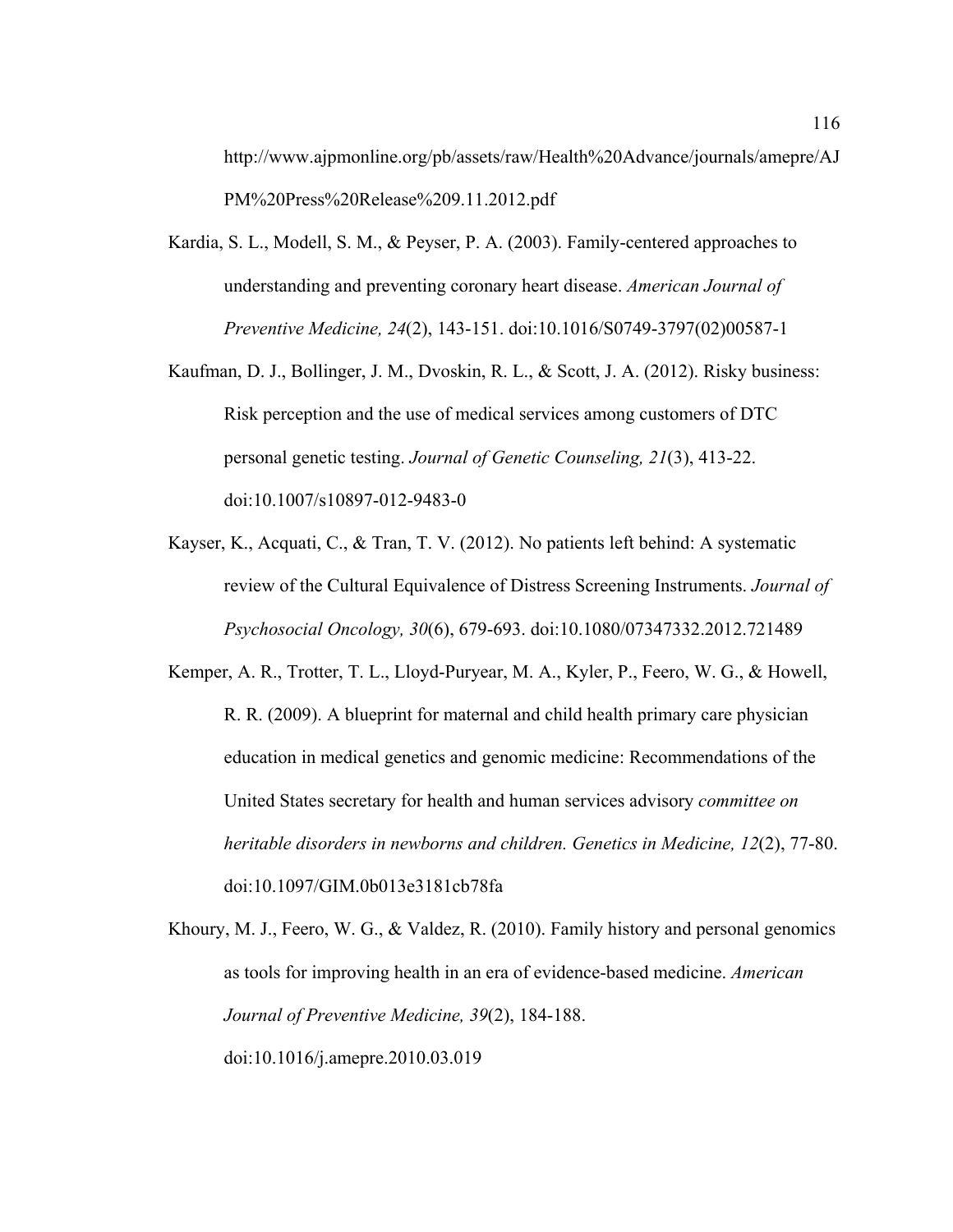- King, T. M., Tong, L., Pack, R. J., Spencer, C., & Amos, C. I. (2002). Accuracy of family history of cancer as reported by men with prostate cancer. *Urology, 59*(4), 546- 550. doi:10.1016/S0090-4295(01)01598-9
- Kiviniemi, M. T., Bennett, A., Zaiter, M., & Marshall, J. R. (2011). Individual-level factors in colorectal cancer screening: a review of the literature on the relation of individual‐level health behavior constructs and screening behavior. *Psycho*‐ *Oncology, 20*(10), 1023-1033. doi:10.1002/pon.1865
- Kleinman, A., Eisenberg, L., & Good, B. (1978). Culture, illness, and care: Clinical lessons from anthropologic and cross-cultural research. *Annals of Internal Medicine, 88*(2), 251-258. doi:10.7326/0003-4819-88-2-251
- Ko, H., Turner, T., Jones, C., & Hill, C. (2010). Patient-held medical records for patients with chronic disease: a systematic review. *Quality and Safety in Health Care, 19*(5), e41. doi:10.1136/qshc.2009.037531
- Koehly, L. M., Peters, J. A., Kenen, R., Hoskins, L. M., Ersig, A. L., Kuhn, N. R.,…Greene, M. H. (2009). Characteristics of health information gatherers, disseminators, and blockers within families at risk of hereditary cancer: implications for family health communication interventions. *American Journal of Public Health, 99*(12), 2203-2209. doi:10.2105/AJPH.2008.154096
- Kornusky, J. (2012, July 20). Nursing practice & skill. Patient history taking: Social History. *Cinahl Information Systems*. Retrieved from http://www.questushealth.com/wp-includes/handouts/Pt%20History%202.pdf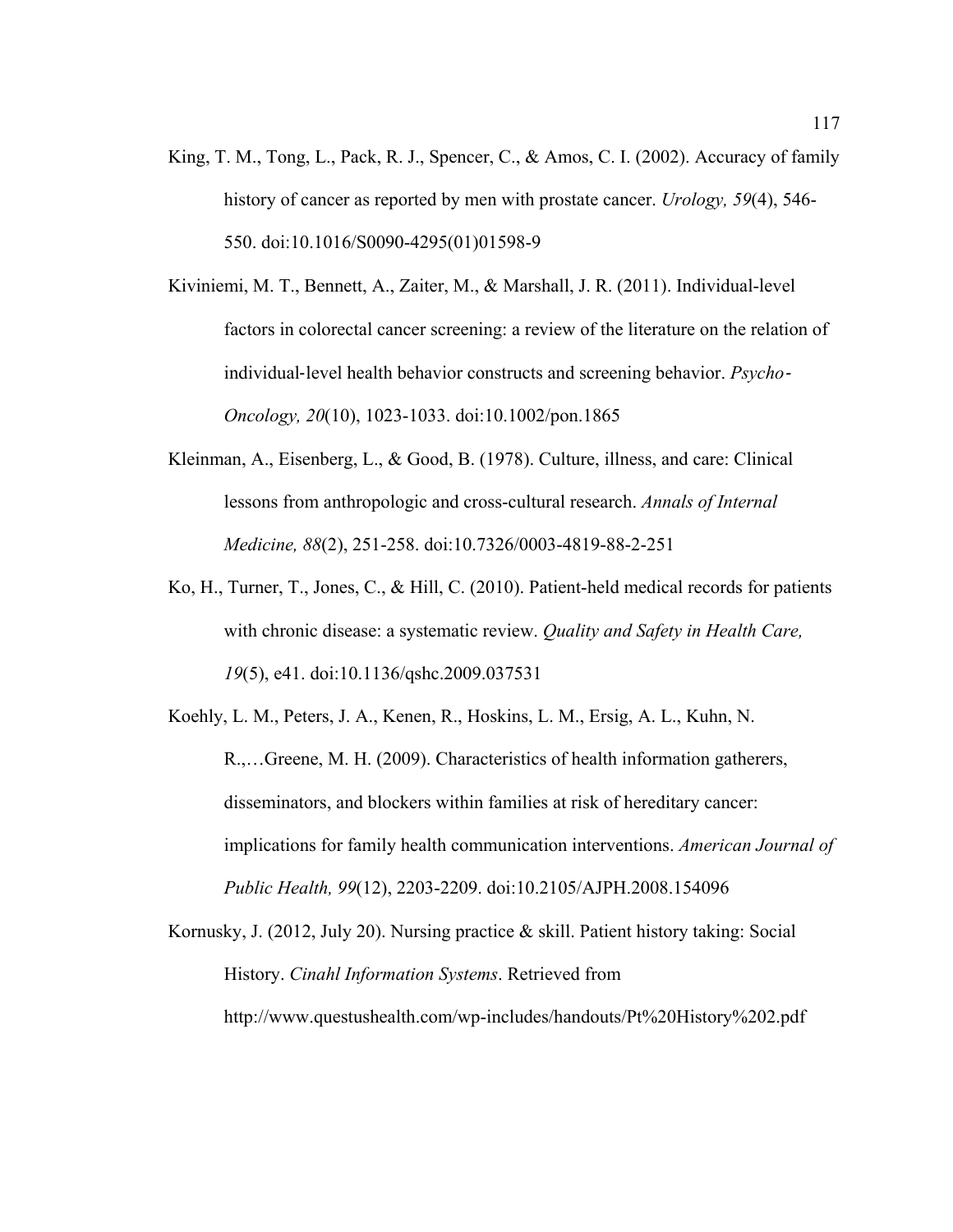- Kung, H. C., Hoyert, D. L., Xu, J., & Murphy, S. L. (2008). Deaths: Final data for 2005. *National Vital Statistics Report, 56*(10), 1-121. Retrieved from http://www.cdc.gov/nchs/products/nvsr.htm
- Kupfer, S. S., McCaffrey, S., & Kim, K. E. (2006). Racial and gender disparities in hereditary colorectal cancer risk assessment: The role of family history. *Journal of Cancer Education, 21*(1 Suppl), S32. doi:10.1207/s15430154jce2101s\_7
- Laerd Statistics. (2013). Spearman's correlation in SPSS. Retrieved from https://statistics.laerd.com/premium/sroc/spearmans-rank-order-correlation-inspss.php
- LaMonte, W. W. (2013). Advantages and disadvantages of case-control studies. Retrieved from http://sphweb.bumc.bu.edu/otit/mph-modules/ep/ep713\_casecontrol/EP713\_Case-Control8.html
- Langlands, A. R., Prentice, D. A., & Ravine, D. (2010). A retrospective audit of family history records in short-stay medical admissions. *The Medical Journal of Australia, 192*(12), 682-684. Retrieved from https://www.mja.com.au/
- Lau, R. R., Quadrel, M. J., & Hartman, K. A. (1990). Development and change of young adults' preventive health beliefs and behavior: Influence from parents and peers. *Journal of Health and Social Behavior, 31*(3), 240-259. doi:10.2307/2136890

Lloyd-Jones, D. M., Nam, B., D'Agostino, Sr, R. B., Levy, D., Murabito, J. M., Wang, T. J.,…O'Donnell, C. J. (2004). Parental cardiovascular disease as a risk factor for cardiovascular disease in middle-aged adults: A prospective study of parents and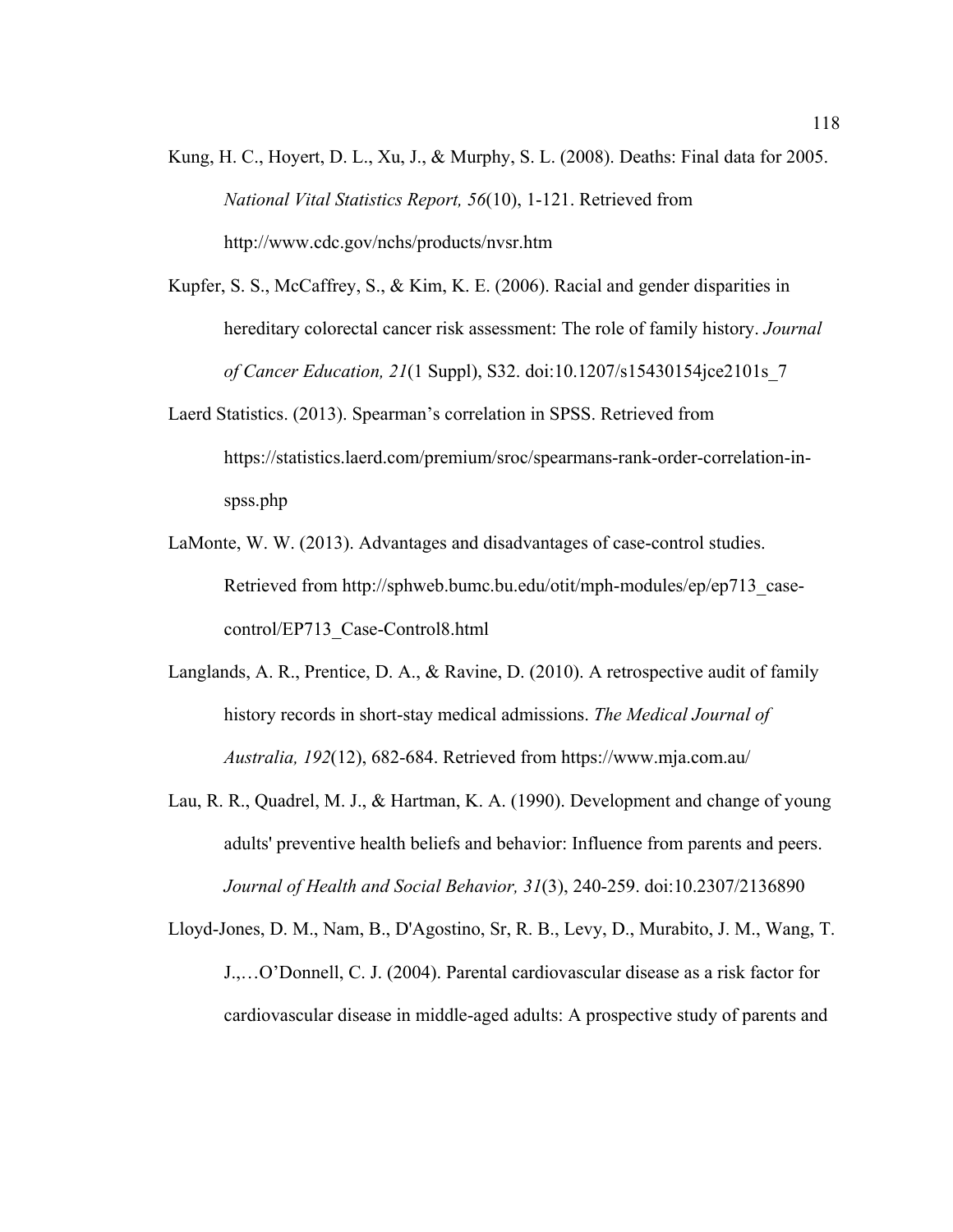offspring. *Journal of the American Medical Association, 291*(18), 2204-2211. doi:10.1001/jama.291.18.2204

- Lochner, K. A. & Cox, C. S. (2013). Prevalence of multiple chronic conditions among Medicare beneficiaries, United States, 2010*. Preventing Chronic Disease, 10*, E61. doi:10.5888/pcd10.120137
- Maradiegue, A. and Edwards, Q. T. (2006). An overview of ethnicity and assessment of family history in primary care settings. *Journal of the American Academy of Nurse Practitioners, 18*, 447–456. doi:10.1111/j.1745-7599.2006.00156.x
- Mahalik, J. R., Burns, S. M., & Syzdek, M. (2007). Masculinity and perceived normative health behaviors as predictors of men's health behaviors. S*ocial Science & Medicine, 64*(11), 2201-2209. doi:10.1016/j.socscimed.2007.02.035
- Mai, P. L., Garceau, A. O., Graubard, B. I., Dunn, M., McNeel, T. S., Gonsalves, L.,…Wideroff, L. (2011). Confirmation of family cancer history reported in a population-based survey. *Journal of the National Cancer Institute, 103*(10), 788- 797. doi:10.1093/jnci/djr114
- Mathers, J., Greenfield, S., Metcalfe, A., Cole, T., Flanagan, S., & Wilson, S. (2010). Family history in primary care: understanding GPs' resistance to clinical genetics—qualitative study. *The British Journal of General Practice, 60*(574), e221. doi:10.3399/bjgp10X501868
- McBride, C. M., Koehly, L. M., Sanderson, S. C., & Kaphingst, K. A. (2010). The behavioral response to personalized genetic information: Will genetic risk profiles motivate individuals and families to choose more healthful behaviors? *Annual*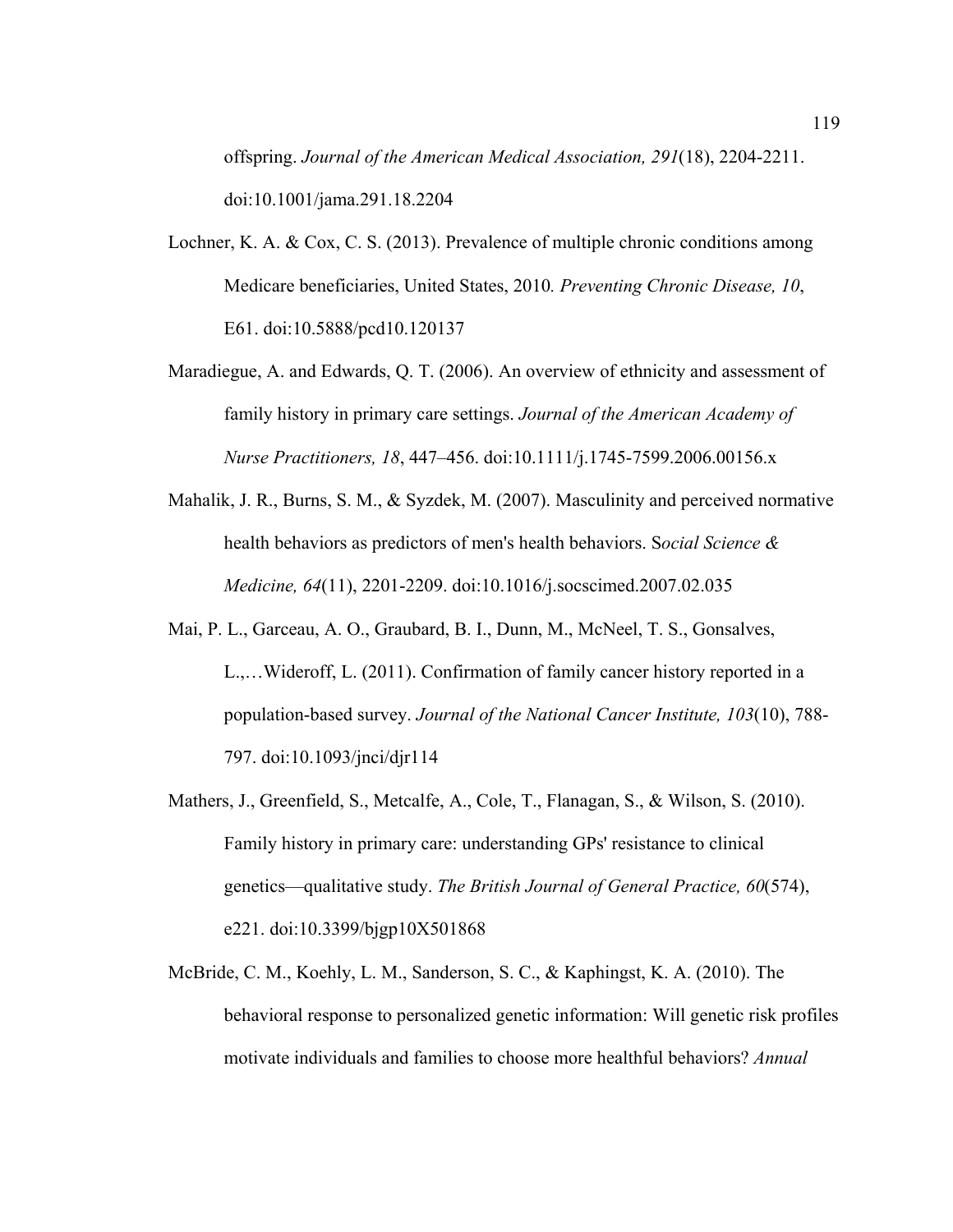*Review of Public Health, 31*(1), 89-103.

doi:10.1146/annurev.publhealth.012809.103532

- Mellon, S., Gold, R., Janisse, J., Cichon, M., Tainsky, M. A., Simon, M. S., & Korczak, J. (2008). Risk perception and cancer worries in families at increased risk of familial breast/ovarian cancer. *Psycho-Oncology*, *17*(8), 756-766. doi:10.1002/pon.1370
- Miles, J. (n.d.). Getting the sample size right: A brief introduction to power analysis. Retrieved from http://www.jeremymiles.co.uk/misc/power/
- My Environmental Education Evaluation Resource Assistant [MEERA]. (n.d.). Power analysis, statistical significance, & effect size. Retrieved from http://meera.snre.umich.edu/plan-an-evaluation/related-topics/power-analysisstatistical-significance-effect-size
- Morales, A., Cowan, J., D'agua, J., & Hershberger, R. E. (2008). Family history: An essential tool for cardiovascular genetic medicine. *Congestive Heart Failure, 14(1)*, 37-45. doi:10.1111/j.1751-7133.2008.08201.x
- Moore, S. E. H. (2010). Is the healthy body gendered? Toward a feminist critique of the new paradigm of health. *Body & Society, 16*(2), 95-118. doi:10.1177/1357034x10364765
- Mount Sinai Beth Isreal. (2013). Family history questionnaire for cancer genetic evaluation. Retrieved from http://www.wehealny.org/services/bi\_breastcenter/GeneticProgram.html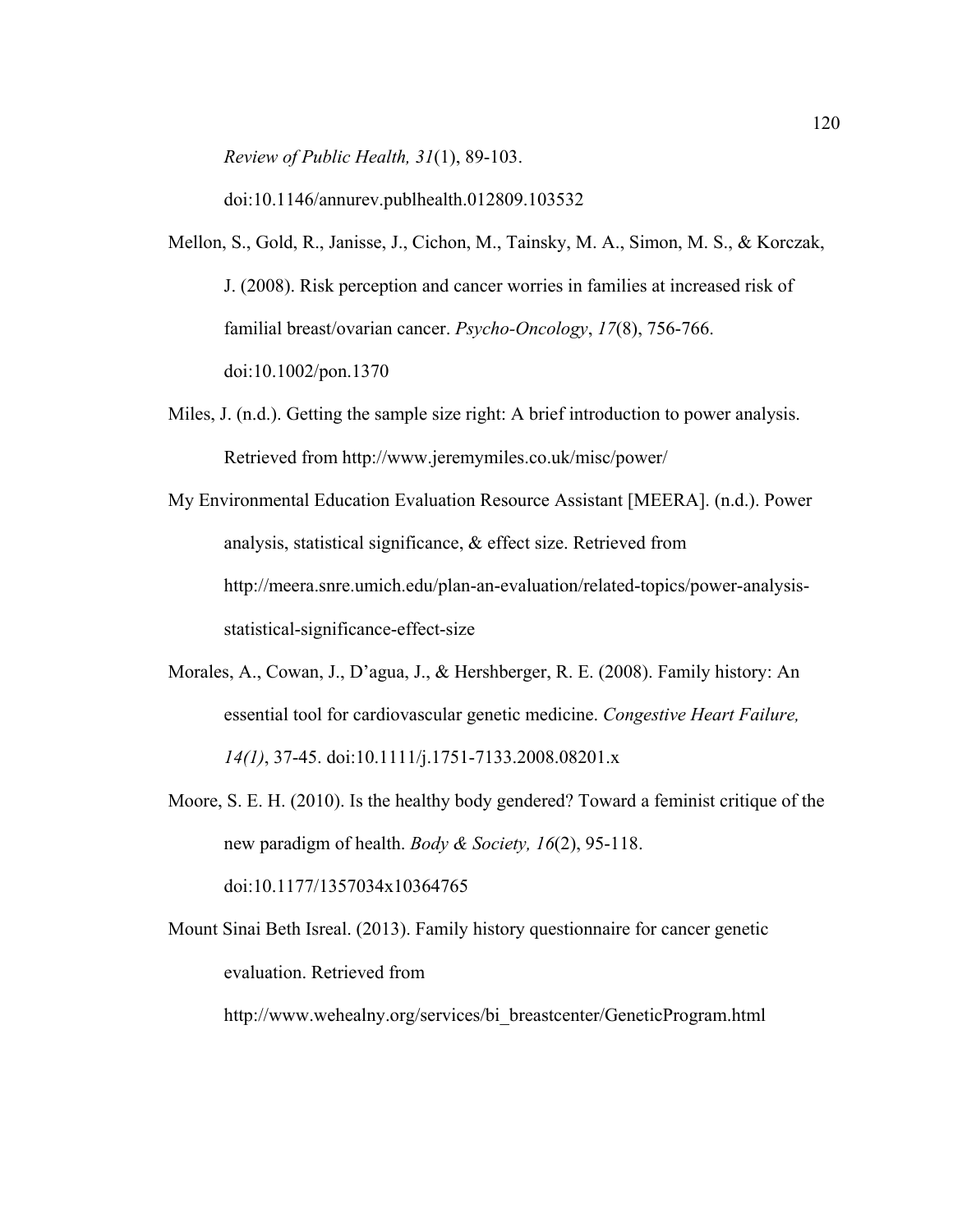- Murff, H. J., Byrne, D., & Syngal, S. (2004). Cancer risk assessment: Quality and impact of the family history interview. *American Journal of Preventive Medicine, 27*(3), 239-245. doi:10.1016/j.amepre.2004.05.003
- Murff, H. J., Spigel, D. R., & Syngal, S. (2004). Does this patient have a family history of cancer? *The Journal of the American Medical Association, 292*(12), 1480-1489. doi:10.1001/jama.292.12.1480
- Murff, H., Greevy, R., & Syngal, S. (2007). The comprehensiveness of family cancer history assessments in primary care. *Community Genetics, 10*(3), 174-180. doi:10.1159/000101759
- Nam, S., Chesla, C., Stotts, N. A., Kroon, L., & Janson, S. L. (2011). Barriers to diabetes management: Patient and provider factors. *Diabetes Research and Clinical Practice, 93*(1), 1-9. doi:10.1016/j.diabres.2011.02.002
- Nasir, K., Michos, E. D., Rumberger, J. A., Braunstein, J. B., Post, W. S., Budoff, M. J., & Blumenthal, R. S. (2004). Coronary artery calcification and family history of premature coronary heart disease: Sibling history is more strongly associated than parental history. *Circulation, 110*(15), 2150-2156.

doi:10.1161/01.CIR.0000144464.11080.14

O'Donnell, C. J. (2004). Family history, subclinical atherosclerosis, and coronary heart disease risk: barriers and opportunities for the use of family history information in risk prediction and prevention. *Circulation, 110*(15), 2074-2076. doi:10.1161/01.cir.0000145539.77021.ac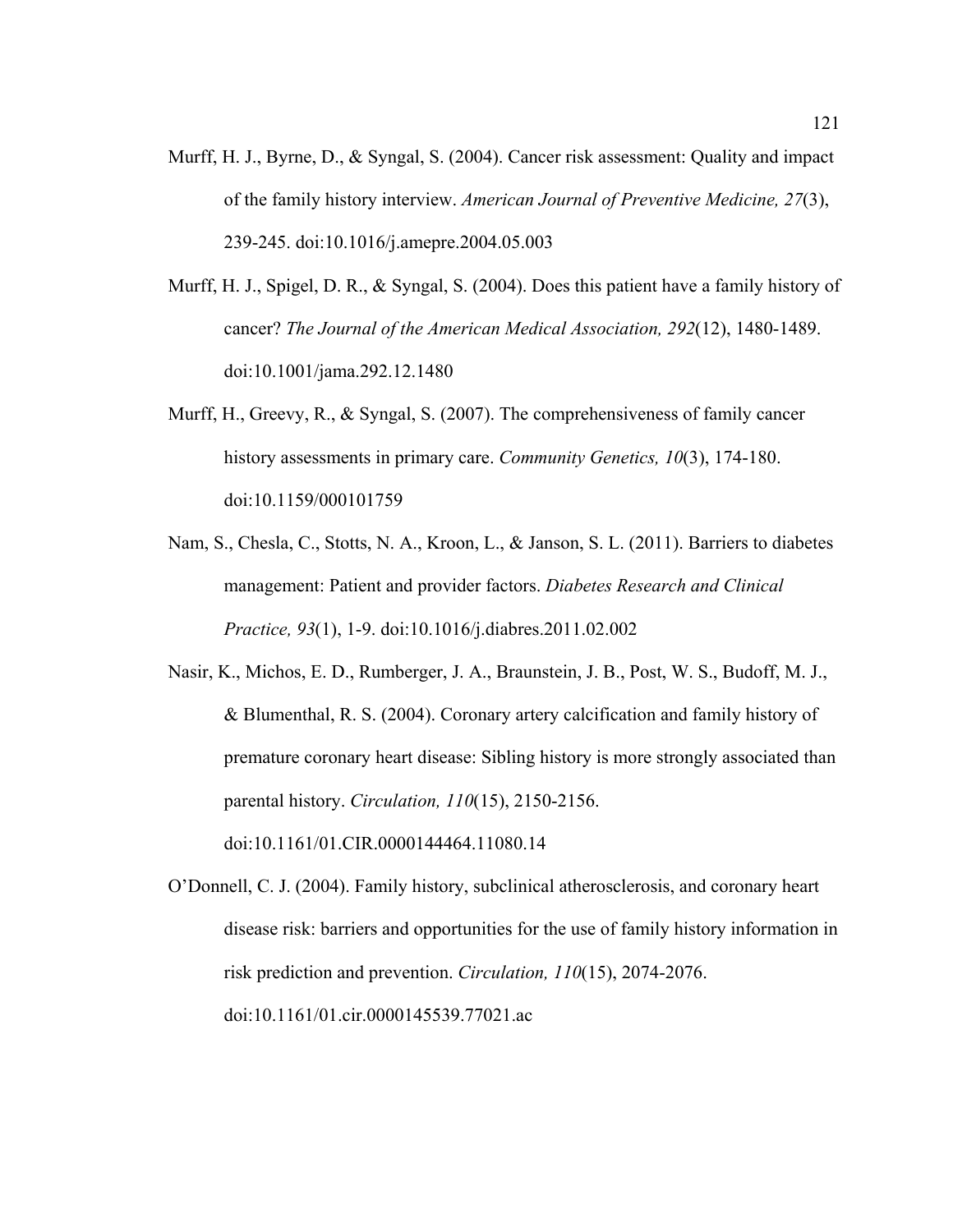- Office of Management and Budget [OMB]. (2003). Revisions to the standards for the classification of federal data on race and ethnicity. Retrieved from http://www.whitehouse.gov/omb/fedreg\_1997standards/
- O'Neill, S. M., Rubinstein, W. S., Wang, C., Yoon, P. W., Acheson, L. S., Rothrock, N.,…Ruffin Iv, M. T. (2009). Familial risk for common diseases in primary care: The Family Healthware™ Impact Trial. *American Journal of Preventive Medicine, 36*(6), 506-514. doi:10.1016/j.amepre.2009.03.002
- Orlando, L., Hauser, E., Christianson, C., Powell, K., Buchanan, A., Chesnut, B.,…Ginsburg, G. (2011). Protocol for implementation of family health history collection and decision support into primary care using a computerized family health history system. *BioMed Central Health Services Research, 11*(1), 264-270. doi:10.1186/1472-6963-11-264
- Parmar, M. S. (2003). Family history of coronary heart disease need to focus on proper definition! *European Heart Journal, 24*(22), 2073. doi:10.1016/j.ej.2003.06.010
- Parsons, T., & Fox, R. (1952). Illness, therapy and the modern urban American family. *Journal of Social Issues, 8*(4), 31-44. doi:10.1111/j.1540-4560.1952.tb01861.x
- Pijl, M., Timmermans, D. R., Claassen, L., Janssens, A. C., Nijpels, G., Dekker, J.M.,…Henneman, L. (2009). Impact of communicating familial risk of diabetes on illness perceptions and self-reported behavioural outcomes: A randomized controlled trial. Diabetes Care, 32(4), 597-599. doi:10.2337/dc08-1049
- Pinkhasov, R. M., Wong, J., Kashanian, J., Lee, M., Samadi, D. B., Pinkhasov, M. M., & Shabsigh, R. (2010). Are men shortchanged on health? Perspective on health care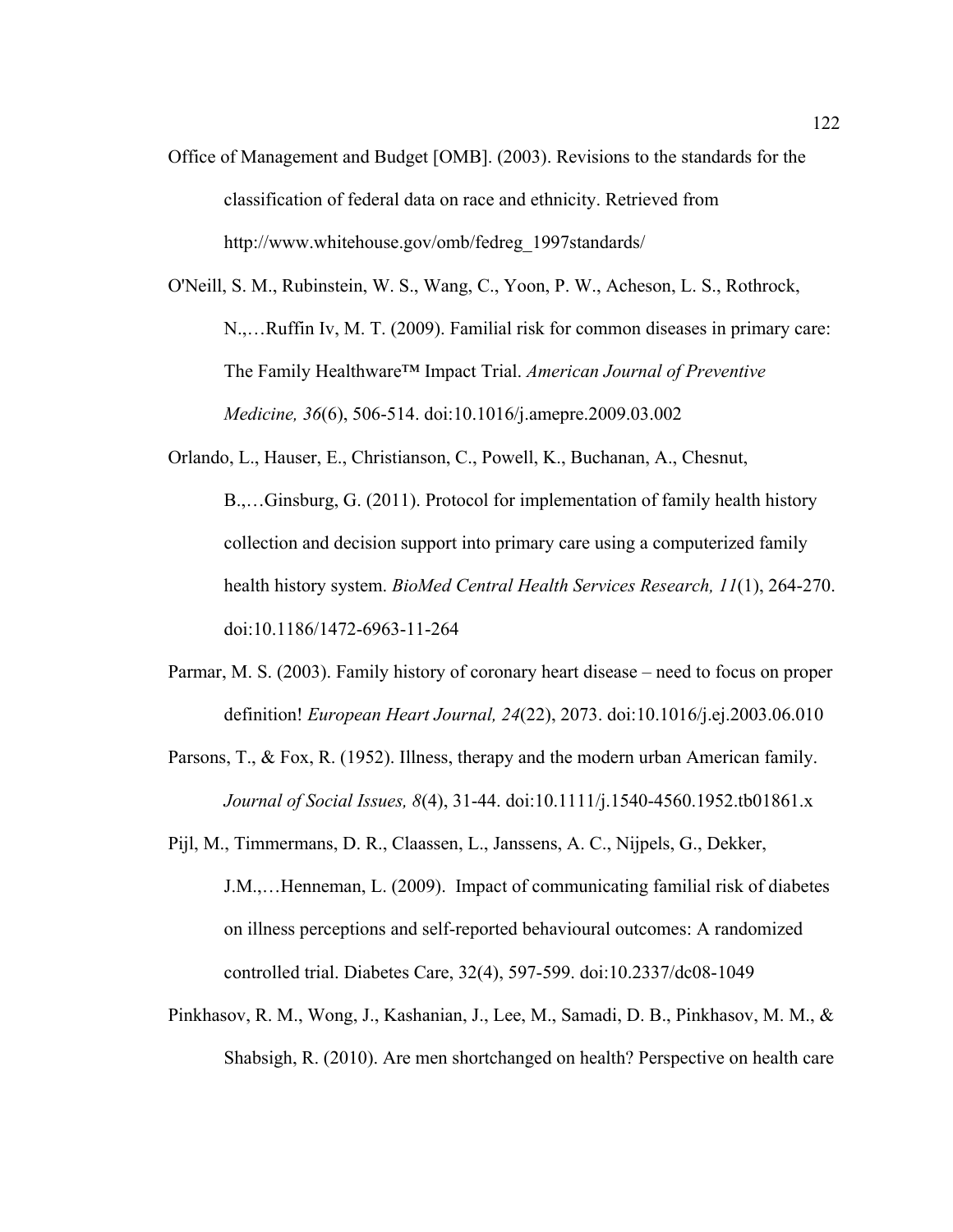utilization and health risk behavior in men and women in the United States. *International Journal of Clinical Practice, 64*(4), 475-487. doi:10.1111/j.1742- 1241.2009.02290.x

Plat, A., Kroon, A., Van Schayck, C., De Leeuw, P., & Stoffers, H. (2009). Obtaining the family history for common, multifactorial diseases by family physicians. A descriptive systematic review. *The European Journal of General Practice, 15*(4), 231-242. doi:10.3109/13814780903447572

- Powell, K. P., Christianson, C. A., Hahn, S. E., Dave, G., Evans, L. R., Blanton, S. H.,...Henrich, V. C. (2013). Collection of family health history for assessment of chronic disease risk in primary care. *North Carolina Medical Journal, 74*(4), 279- 286. Retrieved from http://www.ncmedicaljournal.com/
- Qureshi, N., Carroll, J. C., Wilson, B., Santaguida, P., Allanson, J., Brouwers, M., & Raina, P. (2009). The current state of cancer family history collection tools in primary care: a systematic review. *Genetics in Medicine, 11*(7), 495-506. doi:10.1097/GIM.0b013e3181a7e8e0
- Qureshi, N., Armstrong, S., Dhiman, P., Saukko, P., Middlemass, J., Evans, P., & Kai, J. (2012). Effect of adding systematic family history enquiry to cardiovascular disease risk assessment in primary care: A matched-pair, cluster randomized trial. *Annals of Internal Medicine, 156*(4), 253-262. doi:10.7326/0003-4819-156-4- 201202210-00002
- Ramsey, S. D., Yoon, P., Moonesinghe, R., & Khoury, M. J. (2006). Population-based study of the prevalence of family history of cancer: Implications for cancer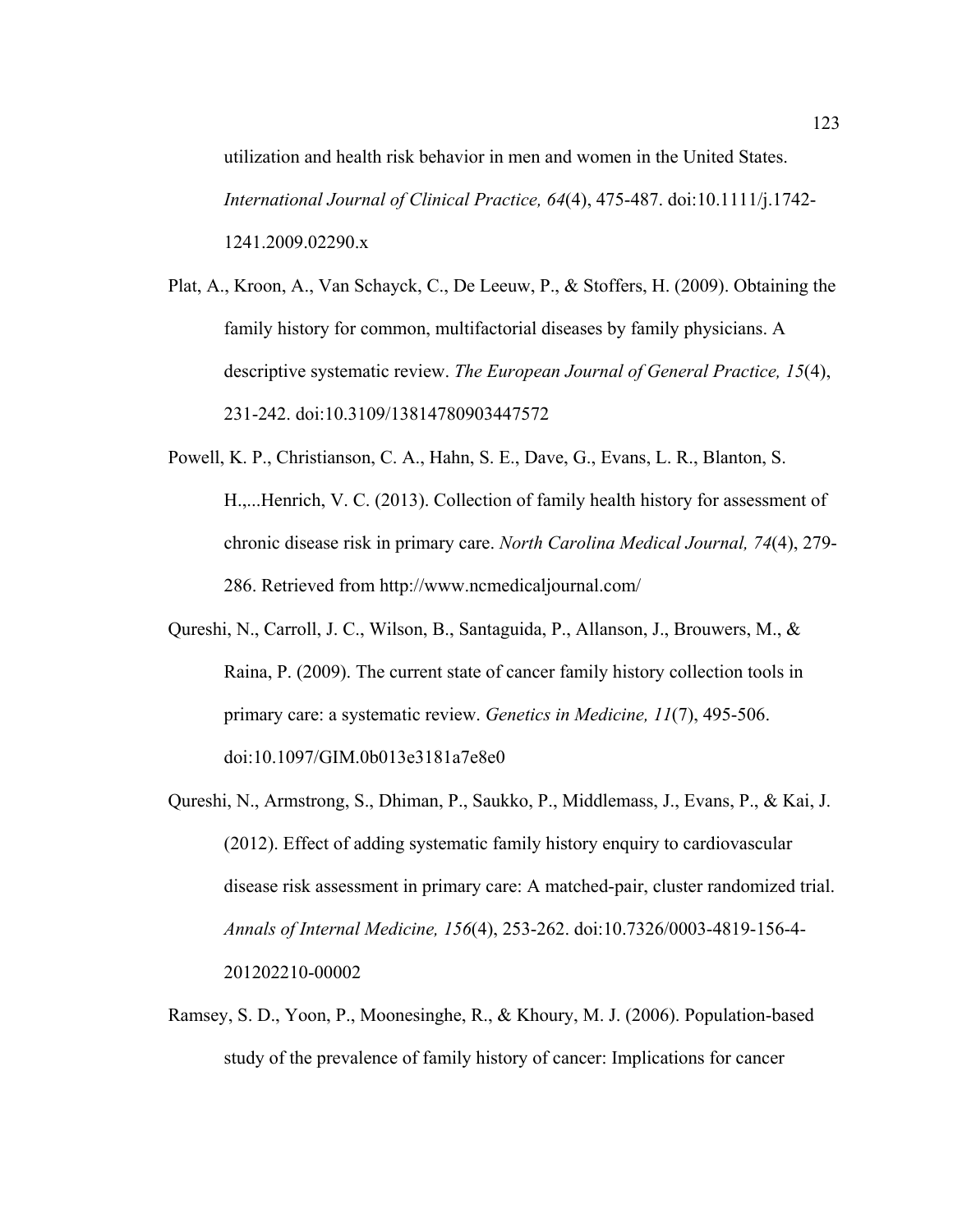screening and prevention. *Genetics in Medicine, 8*(9), 571-575. doi:10.1097/01.gim.0000237867.34011.12

- Rappaport, S. M. & Smith, M. T. (2010). Environment and disease risk. *Science, 330*, 460-461. doi:10.1126/science.1192603
- Reid, G., Walter, F., Brisbane, J., & Emery, J. (2008). Family history questionnaires designed for clinical use: A systematic review. *Public Health Genomics, 12*(2), 73-83. doi:10.1159/000160667
- Rich, E. C., Burke, W., Heaton, C. J., Haga, S., Pinsky, L., Short, M. P., & Acheson, L. (2004). Reconsidering the family history in primary care. *Journal of General Internal Medicine, 19*, 273-280. doi:10.1111/j.1525-1497.2004.30401.x
- Rosenstock, I. M. (1974). The health belief model and preventive health behavior. *Health Education & Behavior, 2*(4), 354-386. doi:10.1177/109019817400200405
- Rosenstock, I. M., Strecher, V. J., & Becker, M. H. (1988). Social learning theory and the health belief model. *Health Education & Behavior, 15*(2), 175-183. doi:10.1177/109019818801500203
- Roth, F. L., Camey, S. A., Caleffi, M., Schuler-faccini, L., Palmero, E. I., Bochi, C.,…Ashton-prolla, P. (2009). Consistency of self-reported first-degree family history of cancer in a population-based study. *Familial Cancer, 8*(3), 195-202. doi:10.1007/s10689-008-9228-2
- Ruffin, M. T., Nease, D. E., Sen, A., Pace, W. D., Wang, C., Acheson, L. S.,…Gramling, R. (2011). Effect of preventive messages tailored to family history on health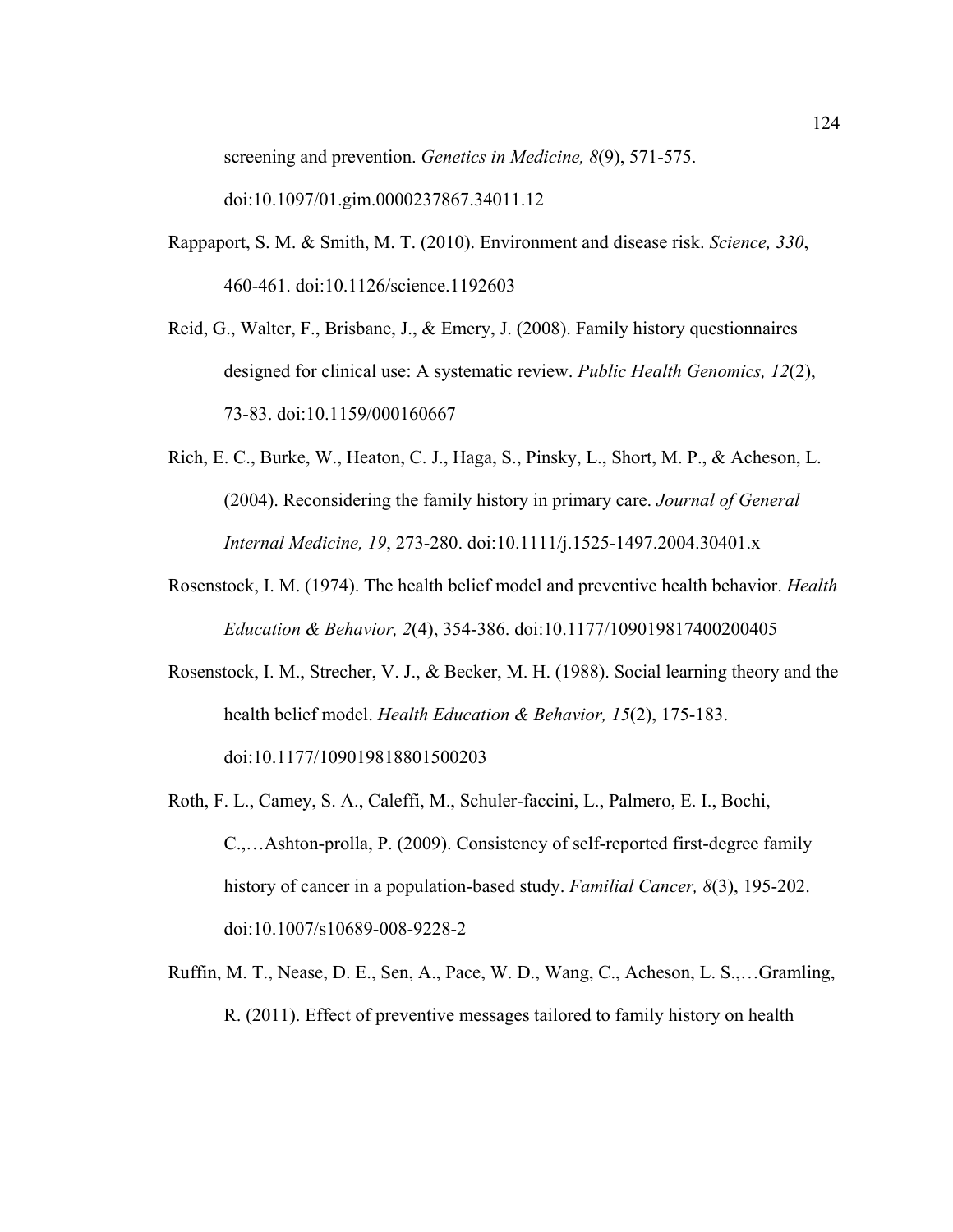behaviors: The Family Healthware Impact Trial. *The Annals of Family Medicine, 9*(1), 3-11. doi:10.1370/afm.1197

- Sainani, K. L. (n.d.). Calculating sample size for a case-control study. Retrieved from www.stanford.edu/~kcobb/hrp261/lecture8.ppt
- Sesso, H. D., Lee, I. M., Gaziano, J. M., Rexrode, K. M., Glynn, R. J., & Buring, J. E. (2001). Maternal and paternal history of myocardial infarction and risk of cardiovascular disease in men and women. *Circulation, 104*(4), 393-398. doi:10.1161/hc2901.093115
- Scheuner, M. T., Whitworth, W. C., McGruder, H., Yoon, P. W., & Khoury, M. J. (2006). Familial risk assessment for early-onset coronary heart disease. *Genetics in Medicine, 8*(8), 525-531. doi:10.1097/01.gim.0000232480.00293.00
- Scheuner, M. T., McNeel, T. S., & Freedman, A. N. (2010). Population prevalence of familial cancer and common hereditary cancer syndromes. The 2005 California Health Interview Survey. *Genetics in Medicine, 12*(11), 726-735. doi:10.1097/GIM.0b013e3181f30e9e
- Schneider, K. M., O'Donnell, B. E., & Dean, D. (2009). Prevalence of multiple chronic conditions in the United States' Medicare population. *Health and Quality of Life Outcomes, 7*(82), 1-11. doi:10.1186/1477-7525-7-82
- Shannon, D. M., Johnson, T. E., Searcy, S., & Alan, L. (2002). Using electronic surveys: Advice from survey professionals. *Practical Assessment, Research & Evaluation, 8*(1). Retrieved January 8, 2015 from http://PAREonline.net/getvn.asp?v=8&n=1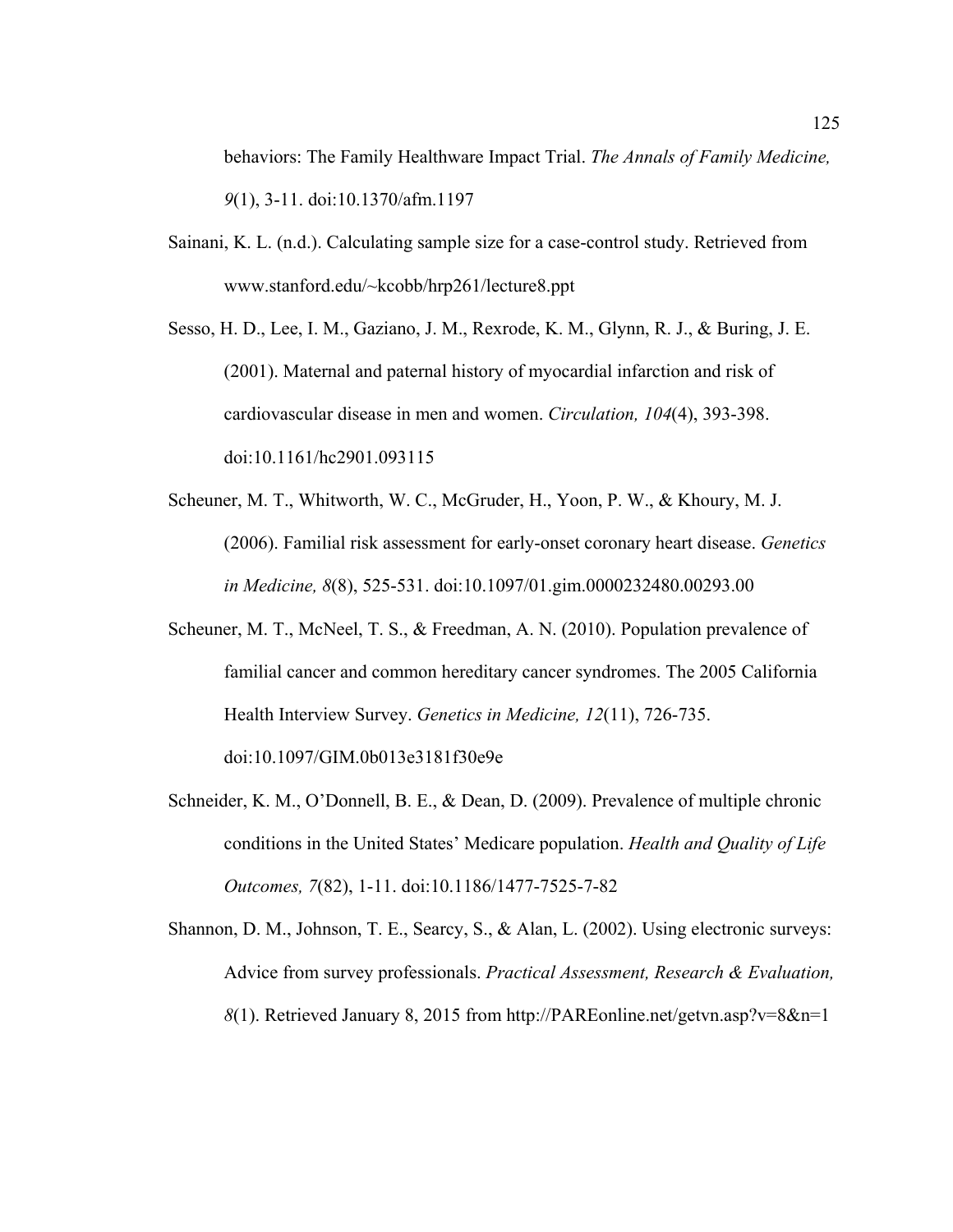Shaw, S., Huebner, C., Armin, J., Orzech, K., & Vivian, J. (2009). The role of culture in health literacy and chronic disease screening and management. *Journal of Immigrant and Minority Health, 11*(6), 460-467. doi:10.1007/s10903-008-9135-5

Shui, I. M., Mucci, L. A., Kraft, P., Tamimi, R. M., Lindstrom, S., Penney, K.

L.,...Giovannucci, E. (2012). Vitamin d–related genetic variation, plasma vitamin d, and risk of lethal prostate cancer: A prospective nested case–control study. *Journal of the National Cancer Institute, 104*(9), 690-699. doi:10.1093/jnci/djs189

- Shuval, K., Chiu, C. Y., Barlow, C. E., Gabriel, K. P., Kendzor, D. E., Businelle, M. S.,…Balasubramanian, B. A. (2013). Family history of chronic disease and meeting public health guidelines for physical activity: The Cooper Center longitudinal study. *Mayo Clinic Proceedings, 88*(6), 588-592. doi:10.1016/j.mayocp.2013.04.006
- Statistical Package for the Social Sciences [SPSS]. (2012). IBM SPSS Statistics for Windows, Version 21.0. Armonk, NY: IBM Corp.
- Steckelberg, A., Hülfenhaus, C., Haastert, B., & Mühlhauser, I. (2011).Effect of evidence based risk information on "informed choice" in colorectal cancer screening: Randomized controlled trial. *British Medical Journal, 342*, d3193. doi:10.1136/bmj.d3193CourseMaterials
- Stoddard, G. J. (2013). Biostatistics and epidemiology using stata: A course manual. Salt Lake City, UT: University of Utah School of Medicine. Retrieved from http://www.ctspedia.org/do/view/CTSpedia/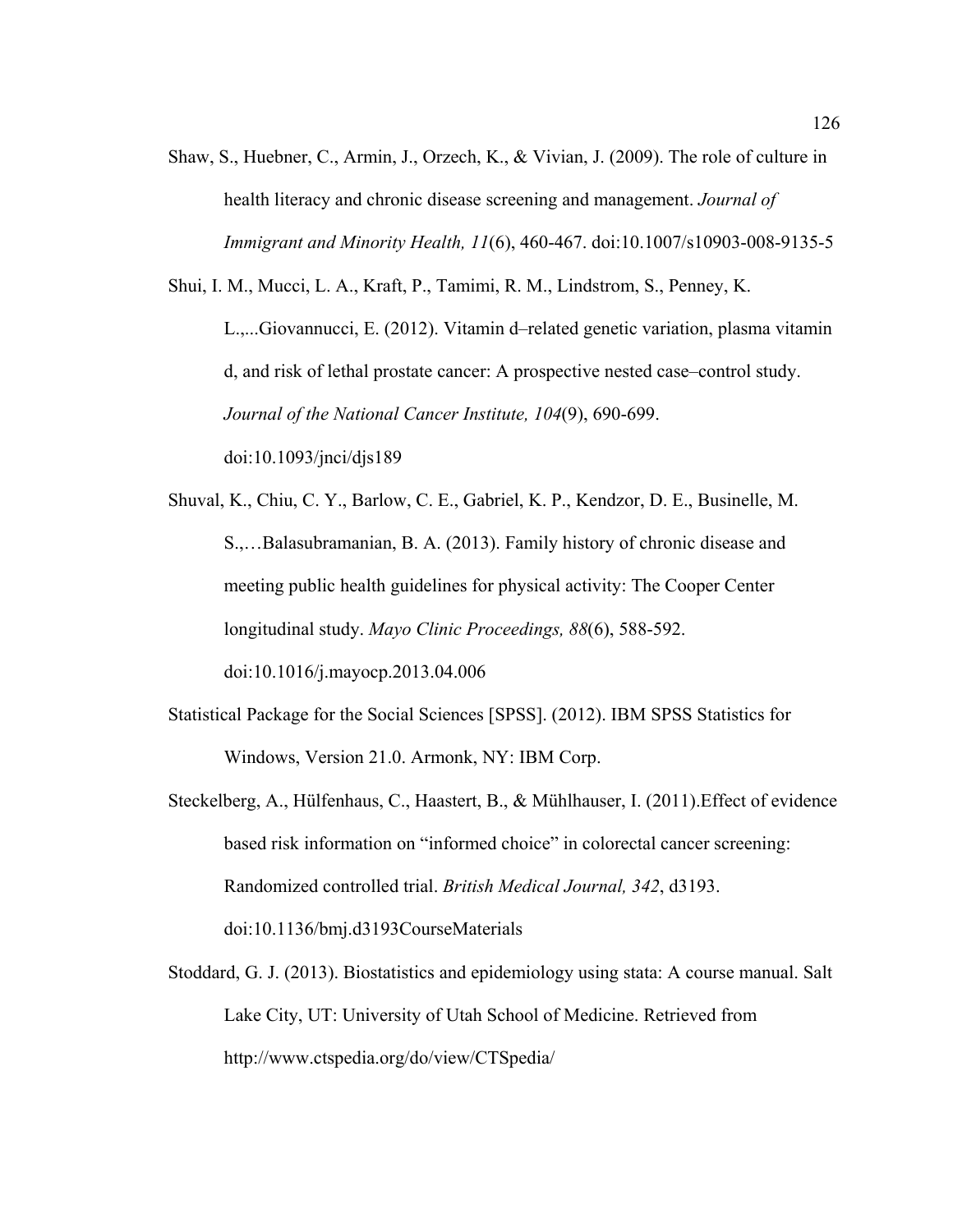- Truell, A. D., Bartlett, J. E., & Alexander, M. W. (2002). Response rate, speed, and completeness: A comparison of Internet-based and mail surveys. *Behavior Research Methods, Instruments, & Computers, 34*(1), 46-49. doi:10.3758/BF03195422
- United States Census Bureau. (2014). Delaware: State & County QuickFacts. Retrieved from http://quickfacts.census.gov/qfd/states/10000.html
- United States Department of Health and Human Services [HHS]. (n.d.). My family health portrait: A tool from the Surgeon General. Retrieved from https://familyhistory.hhs.gov/ffh-web/home.action
- University of Utah School of Medicine. (2005). Health Family Tree. Retrieved from http://healthfamilytree.utah.edu/
- Valdez, R., Yoon, P. W., Qureshi, N., Green, R. F., & Khoury, M. J. (2010). Family history in public health practice: A genomic tool for disease prevention and health promotion. *Annual Review of Public Health, 31*, 69-87. doi:10.1146/annurev.publhealth.012809.103621
- van Baal, P. H. M., Feenstra, T. L., Hoogenveen, R. T., Ardine de Wit, G., & Brouwer, W. B. F. (2007). Unrelated medical care in life years gained and the cost utility of primary prevention: in search of a 'perfect' cost–utility ratio. *Health Economics, 16*(4), 421-433. doi:10.1002/hec.1181
- Valach, L., Young, R. A., & Lynam, M. J. (1996). Family Health- promotion projects: An action-theoretical perspective. *Journal of Health Psychology, 1*(1), 49-63. doi:10.1177/135910539600100105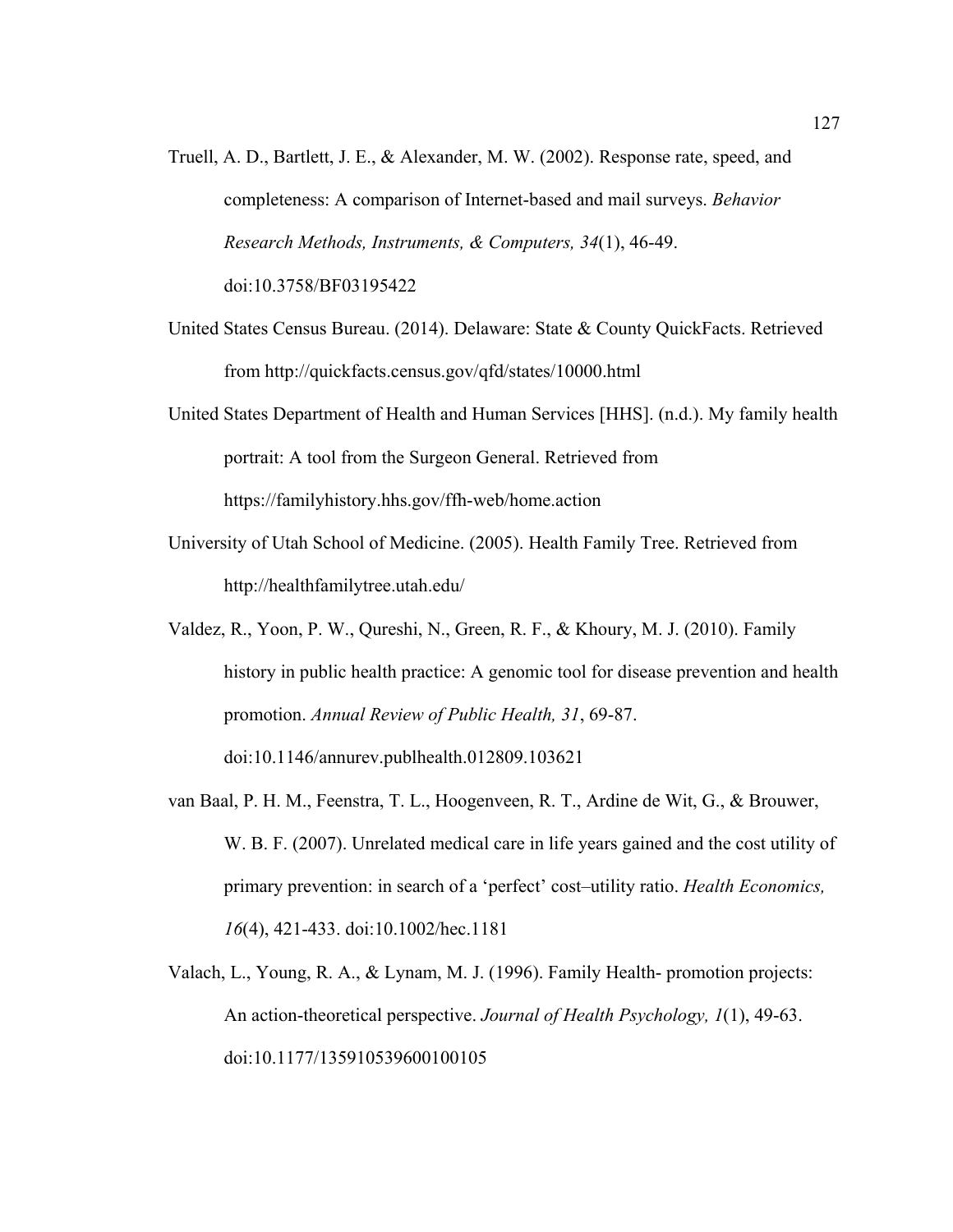- Vance, C. S. (1995). Social construction theory and sexuality. In M. Berger, M. Wallis, S. Watson, & C. M. Weems (Eds.), *Constructing masculinity* (pp. 37-48). New York, NY: Routledge.
- Vanderburg, R. M. (2006). Reviewing research on teaching writing based on Vygotsky's theories: What we can learn. *Reading & Writing Quarterly, 22*(4), 375-393. doi:10.1080/10573560500455778
- Vygotsky, L. S. (1978). *Mind in society: The development of higher psychological processes.* (M. Cole, V. John-Steiner, S. Scriber, & E. Souberman, Eds. and Trans). Cambridge, MA: Harvard University Press.
- Vygotsky, L. S. (1986). *Thought and language*. (A. Kozuliln, Ed and Trans). Cambridge, MA: MIT Press.
- Walter, F. M., & Emery, J. D. (2005). 'Coming down the line' Patients' understanding of their family history of common chronic disease. *The Annals of Family Medicine, 3*(5), 405-414. doi:10.1370/afm.368
- Walter, F. M., Emery, J., Braithwaite, D., & Marteau, T. M. (2004). Lay understanding of familial risk of common chronic diseases: A systematic review and synthesis of qualitative research. *The Annals of Family Medicine, 2*(6), 583-594. doi:10.1370/afm.242
- Walter, F. M., Prevost, A. T., Birt, L., Grehan, N., Restarick, K., Morris, H. C.,…Emery, J. D. (2013). Development and evaluation of a brief self-completed family history screening tool for common chronic disease prevention in primary care. *British Journal of General Practice, 63*(611), e393-e400. doi:10.3399/bjgp13X668186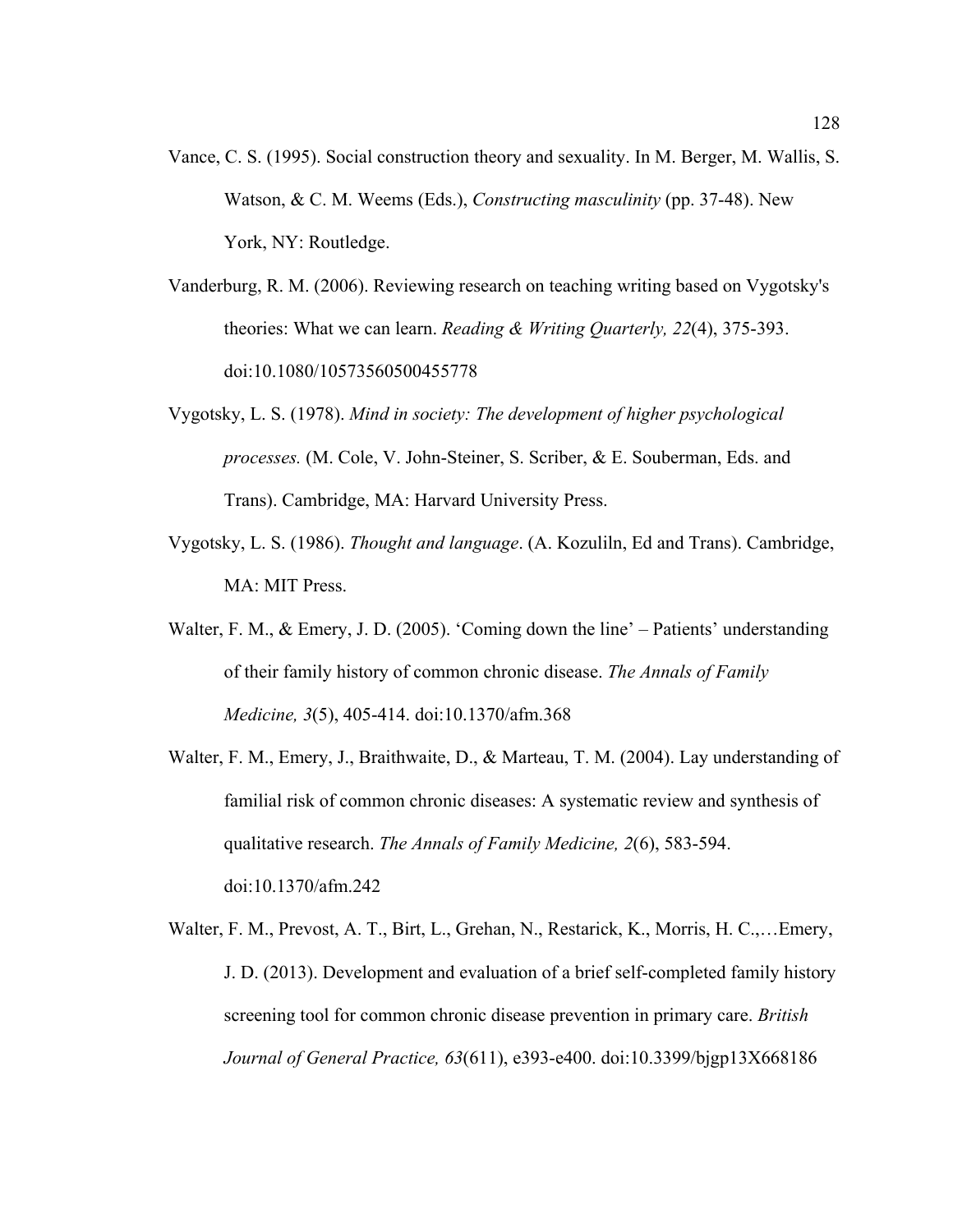- Wang, C., O'Neill, S. M., Rothrock, N., Gramling, R., Sen, A., Acheson, L. S.,…Ruffin, M. T. (2008). Comparison of risk perceptions and beliefs across common chronic diseases. *Preventive Medicine, 48*(2), 197-202. doi:10.1016/j.ypmed.2008.11.008
- Wang, C., Gallo, R. E., Fleisher, L., & Miller, S. M. (2010). Literacy assessment of family health history tools for public health prevention. *Public Health Genomics, 14*(4-5), 222-237. doi:10.1159/000273689
- Wang, C., Sen, A., Ruffin IV, M. T., Nease Jr, D. E., Gramling, R., Acheson, L. S.,…Rubinstein, W. S. (2012). Family history assessment: Impact on disease risk perceptions. *American Journal of Preventive Medicine, 43*(4), 392-398. doi:10.1016/j.amepre.2012.06.013
- Watt, G., McConnachie, A., Upton, M., Emslie, C., & Hunt, K. (2000). How accurately do adult sons and daughters report and perceive deaths from coronary disease? *Journal of Epidemiology and Community Health, 54*(11), 859–863. doi:10.1136/jech.54.11.859
- Wattendorf, D. J. & Hadley, D. W. (2005). Family history: The three-generation pedigree. *American Family Physician, 72*(3), 441-448. Retrieved from http://www.aafp.org/journals/afp.html
- Web Center for Social Research Methods. (2008). Nonprobability sampling. Retrieved from http://www.socialresearchmethods.net/kb/sampnon.php
- Wertsch, J. V. (1985). Vygotsky's genetic method. In *Vygotsky and the social formation of mind.* (pp. 17-57). Cambridge MA: Harvard University Press.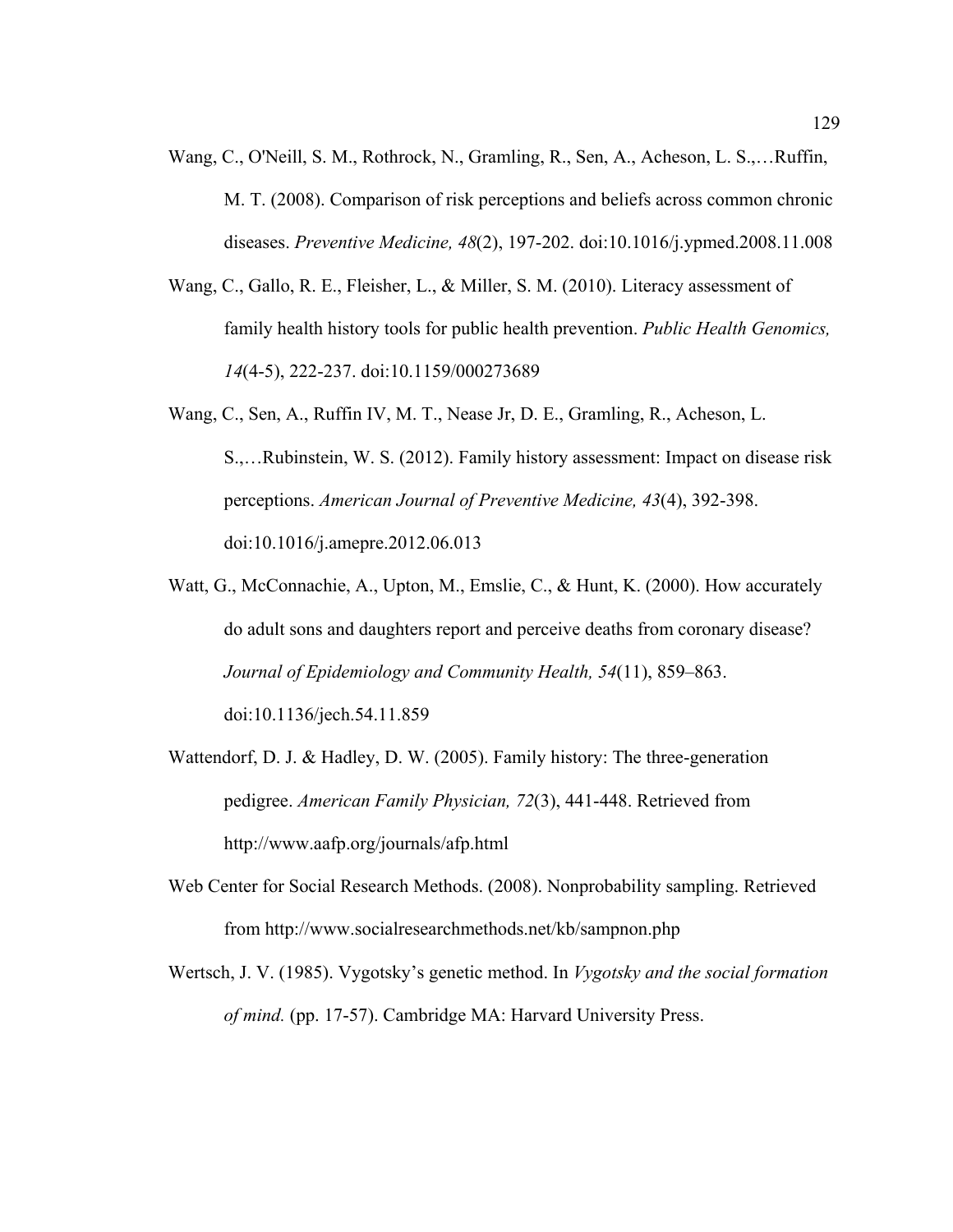Wideroff, L., Garceau, A. O., Greene, M. H., Dunn, M., McNeel, T., Mai, P.,…Graubard, B. I. (2010). Coherence and completeness of family history of cancer reports in a general population survey. *Cancer Epidemiology, Biomarkers & Prevention, 19*(3), 799-810. doi:10.1158/1055-9965.EPI-09-1138

Wilson, B., Qureshi, N., Santaguida, P., Little, J., Carroll, J., Allanson, J., & Raina, P. (2009). Systematic review: family history in risk assessment for common diseases. *Annals of Internal Medicine, 151*(12), 878-885. doi:10.7326/0003-4819- 151-12-200912150-00177

- Wu, R. R., Orlando, L. A., Himmel, T. L., Buchanan, A. H., Powell, K. P., Hauser, E. R.,…Ginsburg, G. S. (2013). Patient and primary care provider experience using a family health history collection, risk stratification, and clinical decision support tool: a type 2 hybrid controlled implementation-effectiveness trial. *BioMed Central Family Practice, 14*(1), 1-8. doi:10.1186/1471-2296-14-111
- Wu, Z. & Schimmele, C. M. (2005). Racial/ethnic variation in functional and selfreported health. *American Journal of Public Health, 95*(4), 710-716. doi:10.2105/AJPH.2003.027110
- Yach, D., Hawkes, C., Gould, C. L., & Hofman, K. J. (2004). The global burden of chronic diseases. *Journal of the American Medical Association, 291*(21), 2616- 2622. doi:10.1001/jama.291.21.2616
- Yoon, P. W., Scheuner, M. T., & Khoury, M. J. (2003). Research priorities for evaluating family history in the prevention of common chronic diseases. *American Journal of Preventive Medicine, 24*(2), 128-135. doi:10.1016/S0749-3797(02)00585-8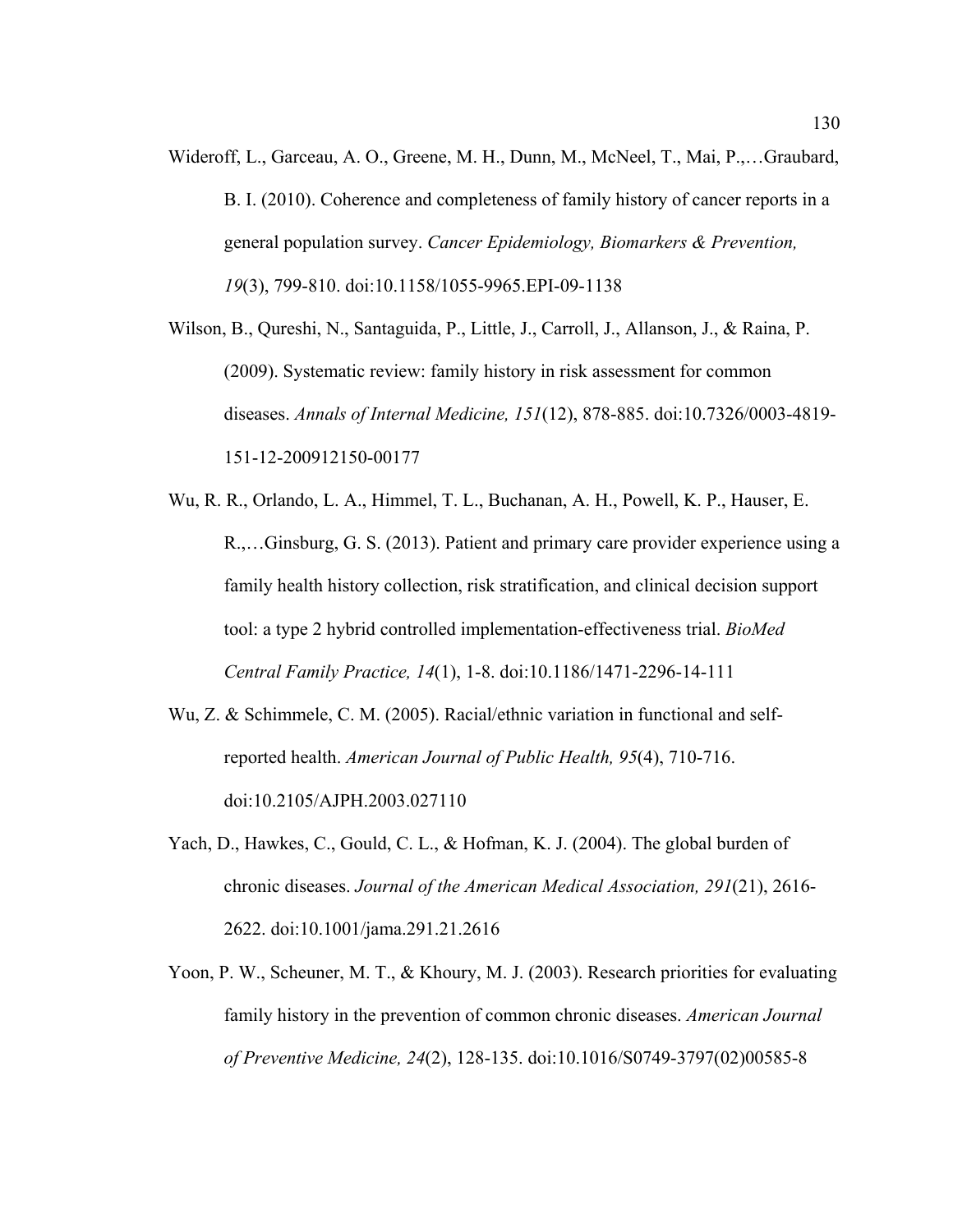- Yoon, P. W., Scheuner, M. T., Jorgensen, C., & Khoury, M. J. (2009). Developing Family Healthware, a family history screening tool to prevent common chronic diseases. *Preventing Chronic Disease, 6*(1), 1-11. Retrieved from http://www.cdc.gov/pcd/issues/archive.htm
- Young, R. A., Lynam, M. J., Valach, L., Novak, H., Brierton, I., & Christopher, A. (2001). Joint actions of parents and adolescents in health conversations. *Qualitative Health Research, 11*(1), 40-57. doi:10.1177/104973201129118920
- Zimmerman, N. H., Patel, C., & Chen, D. P. (2008). ChMP: A collaborative medical history portal. Proceedings from the AMIA 2008 *Annual Symposium.* Washington, D.C.
- Ziogas, A., & Anton-Culver, H. (2003). Validation of family history data in cancer family registries. *American Journal of Preventive Medicine, 24*(2), 190-198. doi:10.1016/S0749-3797(02)00593-7
- Zlot, A. I., Bland, M. P., Silvey, K., Epstein, B., Leman, R. F., & Mielke, B. (2009). Peer reviewed: Influence of family history of diabetes on health care provider practice and patient behavior among nondiabetic Oregonians. *Preventing Chronic Disease, 6*(1), 1-11. Retrieved from http://www.ncbi.nlm.nih.gov/pmc/journals/245/
- Zlot, A. I., Cox, S. L., Silvey, K., & Leman, R. (2012). The effect of chronic disease family history on healthcare provider practice and patient behavior among Oregonians. *Public Health Genomics, 15*(3-4), 189-200. doi:10.1159/000335555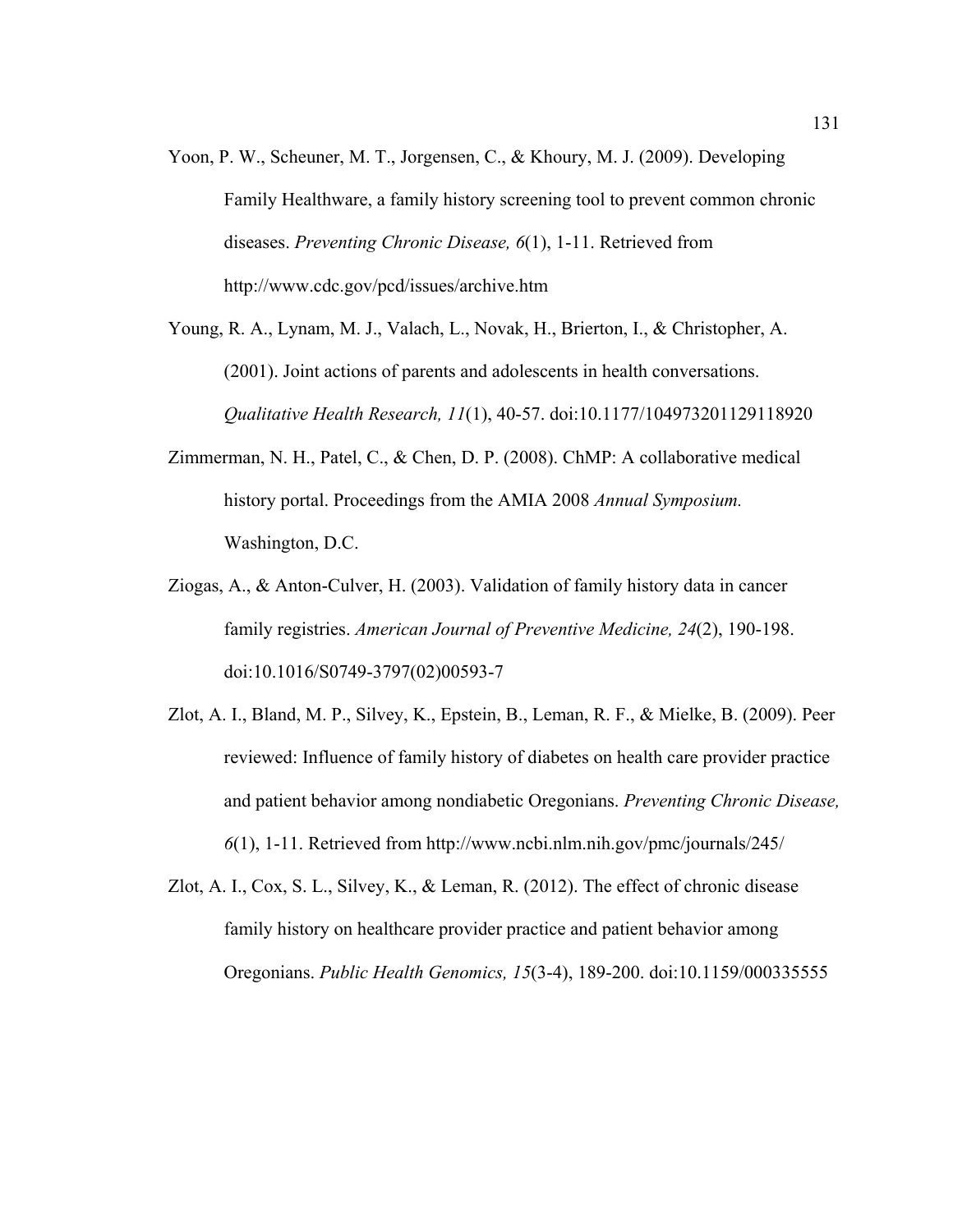Appendix A: Example Information Flyer General Population and Healthcare Facility

# **Volunteers Needed for Research Study**

Volunteers are needed to help investigate how much we know about our family's health history of specific chronic diseases and our possible risk for developing these diseases.

## **Who is Eligible?**

- You must be at least 18 years of age
- You must be able to read and understand English

# **What will you be asked to do?**

- Complete an anonymous survey about your family's health history and possible risk for certain chronic diseases.
- Access "Your Third Degree Family Health History" survey online at www.yourfhh.com

If you have any questions about the survey, please contact investigator Liana Romero at

### $\mathcal{L}_\mathcal{L} = \mathcal{L}_\mathcal{L} = \mathcal{L}_\mathcal{L} = \mathcal{L}_\mathcal{L} = \mathcal{L}_\mathcal{L} = \mathcal{L}_\mathcal{L} = \mathcal{L}_\mathcal{L} = \mathcal{L}_\mathcal{L} = \mathcal{L}_\mathcal{L} = \mathcal{L}_\mathcal{L} = \mathcal{L}_\mathcal{L} = \mathcal{L}_\mathcal{L} = \mathcal{L}_\mathcal{L} = \mathcal{L}_\mathcal{L} = \mathcal{L}_\mathcal{L} = \mathcal{L}_\mathcal{L} = \mathcal{L}_\mathcal{L}$ **Volunteers Needed for Research Study**

Volunteers are needed to help investigate how much we know about our family's health history of specific chronic diseases and our possible risk for developing these diseases.

# **Who is Eligible?**

- You must be at least 18 years of age
- You must be able to read and understand English

# **What will you be asked to do?**

- Complete an anonymous survey about your family's health history and possible risk for certain chronic diseases.
- Access "Your Third Degree Family Health History" survey online at www.yourfhh.com OR complete the paper copy of the questionnaire available at Bijin Inc.

If you have any questions about the survey, please contact investigator Liana Romero at.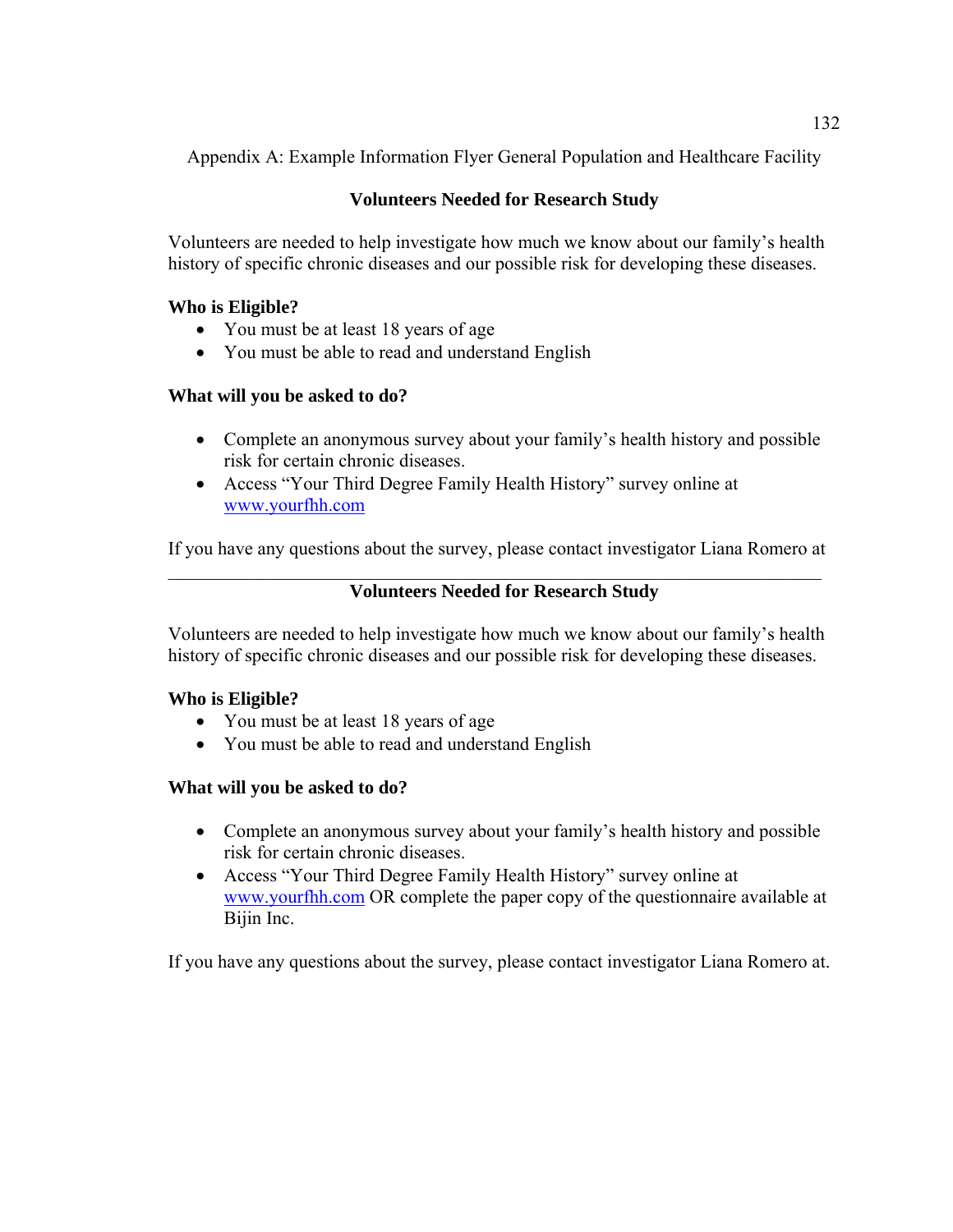#### Appendix B: Consent Form

#### Greetings!

You are invited to take part in a research study by completing a survey questionnaire to assess your family health history. The survey will consist of questions about chronic diseases (heart disease, stroke, diabetes, and certain cancers) among all your relatives. The survey will also gather information about you, including your age, gender, race, ethnicity, education, and whether you have experience in health care as a professional.

The researcher is inviting participants that are 18 years of age or older, of any race or ethnicity, and able to read and understand English to participate in the study. The study would require you to complete the anonymous survey questionnaire. This is also part of the "informed consent" process, which allows you the opportunity to understand the scope of the study before deciding whether or not to take part.

This study is being conducted by a research named Liana Romero, wo is a doctoral student at Walden University. The survey questionnaire and consent form are available both in a paper copy version or in an online version available via http://www.yourfhh.com. This consent form is specific for the paper version of the survey questionnaire.

#### Background Information:

This study aims to investigate and analyze the knowledge that people have of the health history of their family members, specifically about heart disease, stroke, diabetes, and various forms of cancer. This includes the first-degree relatives (parents, siblings, and children), second-degree relatives (maternal/paternal grandparents, aunts/uncles, nieces/nephews, and half-siblings), and third-degree relatives (first cousins).

#### Procedures:

If you agree to be part of this study, you will be asked to:

Provide information about yourself such as age, gender, race, ethnicity, educational level, and any professional experience in the field of healthcare.

List all the family members, both alive and deceased, their approximate age, and indicate which chronic diseases they may have, or had, whether they have or had no disease, or whether you do not know if they have or had disease.

Respond to questions about how the family health history may affect your own health.

The survey will take approximately 10 minutes to complete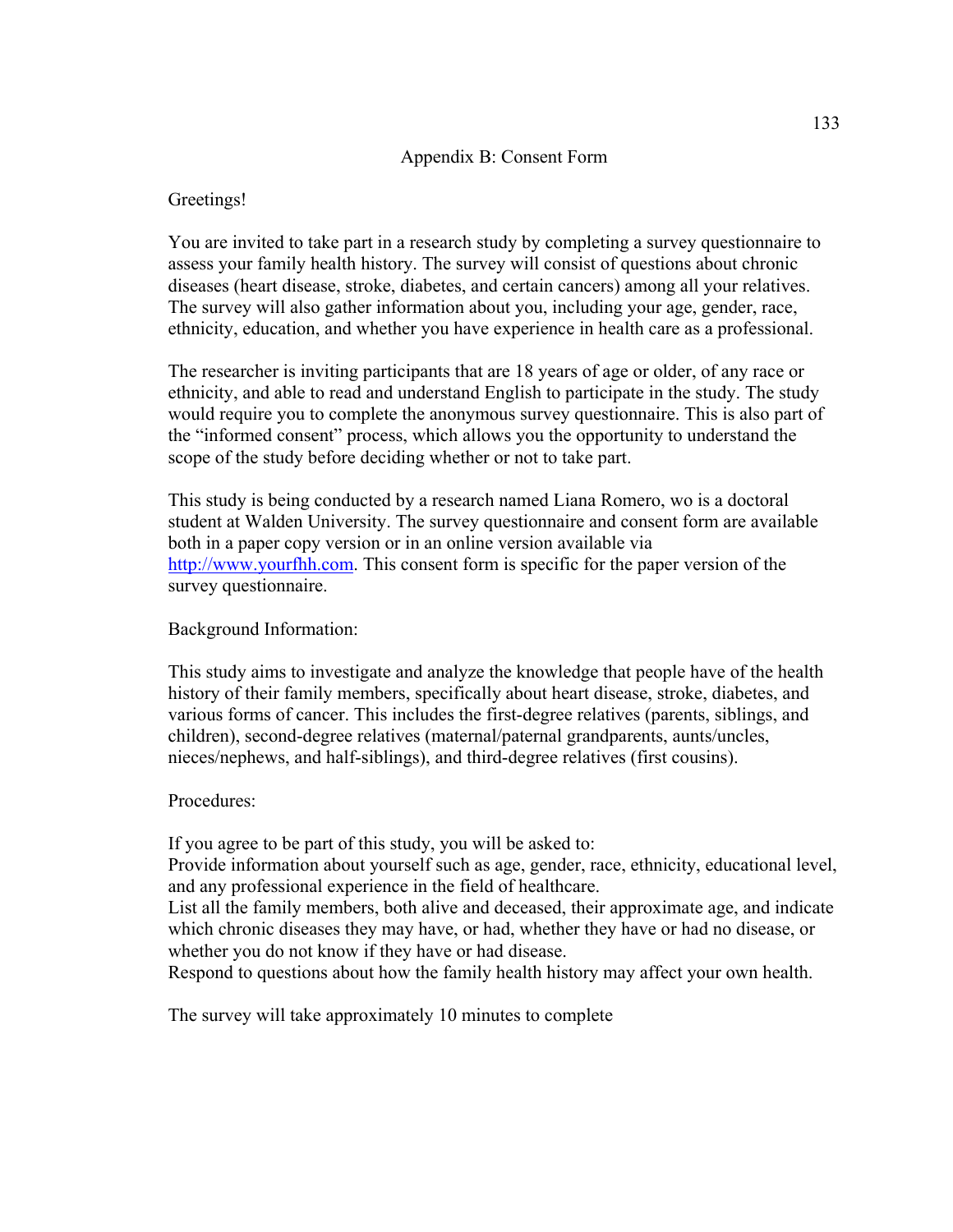Voluntary Nature of the Study:

This study is completely voluntary. If you decide to join the study now, you can still change your mind later.

Risks and Benefits of Participating in the Study:

Participation in this study will not pose risk to your safety or wellbeing. By completing the paper copy of the survey forms, you may experience some eyestrain, hand strain, and minor fatigue. You may also experience some level of stress in completing the survey. You are free to stop filling in the survey at any time.

The potential benefit of this study is to provide the public with a tool to gather a comprehensive family health history, which can also be used to assess possible disease risks based on the history of disease among family members.

If you would like to obtain information about chronic diseases or other health issues, it is recommended that you contact your primary care physician or other health care resource.

Payment:

There will be no payment incentive to complete the survey.

Privacy:

Any information you provide will be kept anonymous. No names or identifying information will be collected other than age, gender, ethnicity, race, education, and experience in the health care field. The researcher will not use your personal information for any purposes outside of this research project. In addition, the researcher is not requesting your name or any other information that could identify you in the study reports. Data will be kept secure by keeping all results on a computer that is password protected, and the paper copies of the survey will be kept securely looked by the researcher. All data and paper copies of the survey will be kept for a period of at least 5 years, as required by Walden University.

Contacts and Questions:

If you have questions, you may contact the researcher, Liana Romero, via email at

If you want to talk privately about your rights as a participant, you can call Dr. Leilani Endicott. She is the Walden University representative who can discuss this with you. Her phone number is.

Statement of Consent: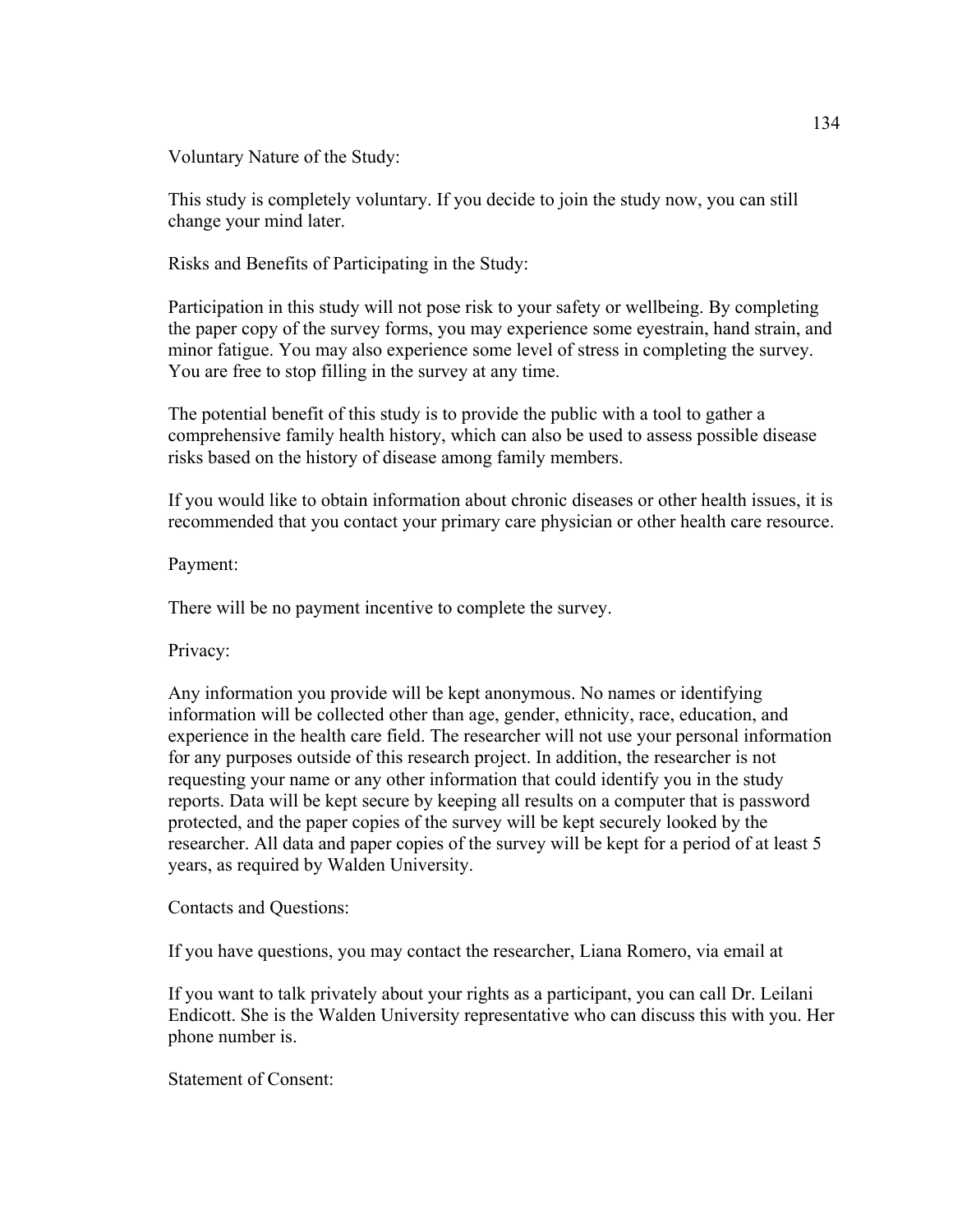I have read the above information, and I feel I understand the study well enough to make a decisions about my involvement. By completing and submitting this survey questionnaire, I understand that I'm agreeing to the terms described above.

You may keep this consent form for your future reference.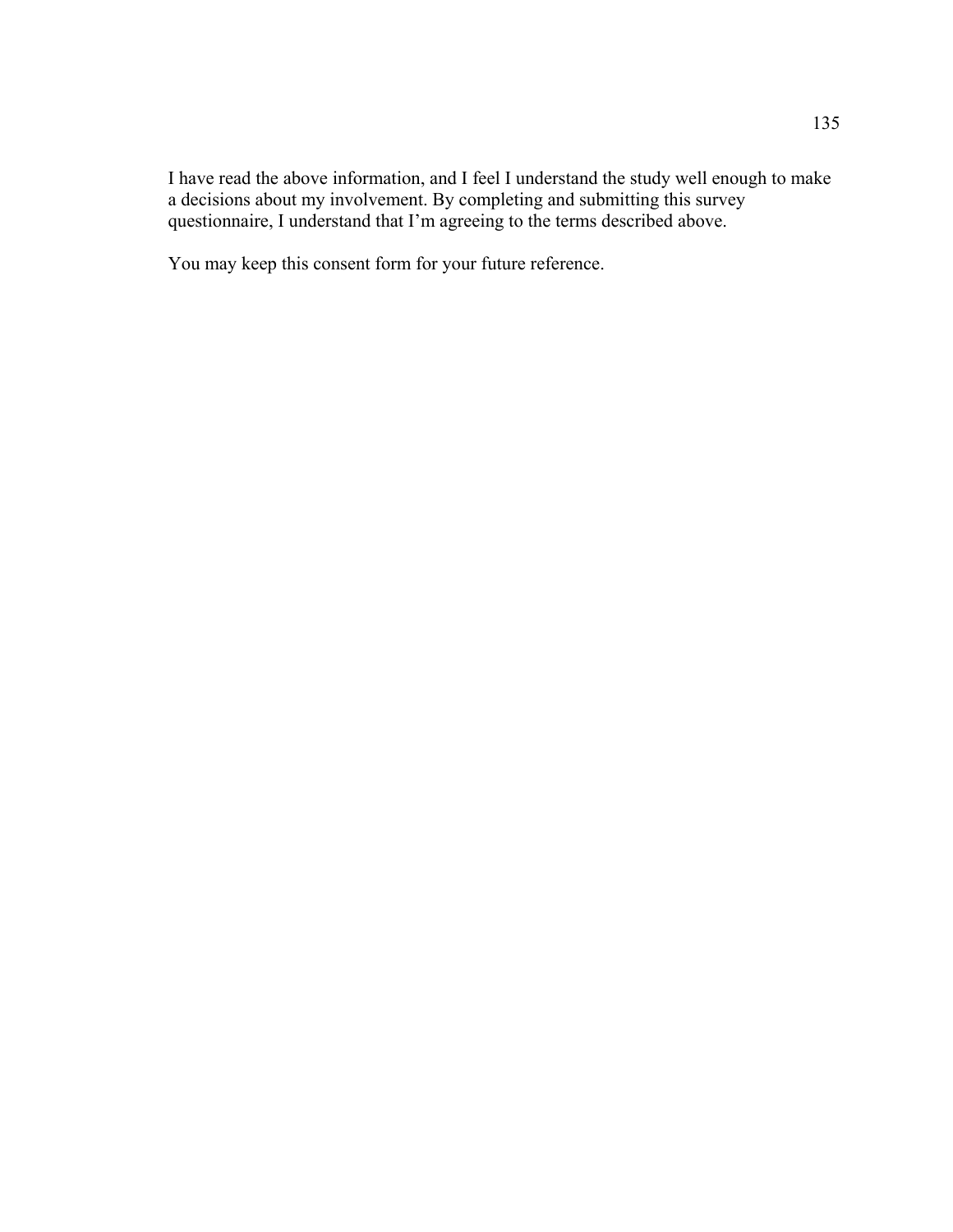### Appendix C: Third-Degree FHH

Your Third-Degree Family Health History

### **Demographics**

The following group of questions gathers information about you. Please fill in the answer or check the box that best represents you. Please answer all questions and mark only one box per item.

- 1. What is your age in year?
- 2. What is your gender?
	- ▢ Male
	- ▢ Female
- 3. Which one of the following would you say is your race?
	- ▢ White
	- ▢ Black
	- ▢ Asian
	- ▢ Native Hawaiian or other Pacific Islander
	- ▢ American Indian or Alaska Native
	- ▢ Multiple races
- 4. Which of the following best describes your ethnicity?
	- ▢ African
	- ▢ African American
	- ▢ Afro-Caribbean
	- ▢ Canadian
	- ▢ East Asian (China, Korea, Mongolia, Tibet)
	- ▢ European
	- ▢ Hispanic /Latino
	- ▢ Japanese
	- ▢ Middle Eastern or Arab
	- ▢ South Asian (Bangladesh, Bhutan, India, Maldives, Nepal, Pakistan, Sri Lanka)
	- ▢ Other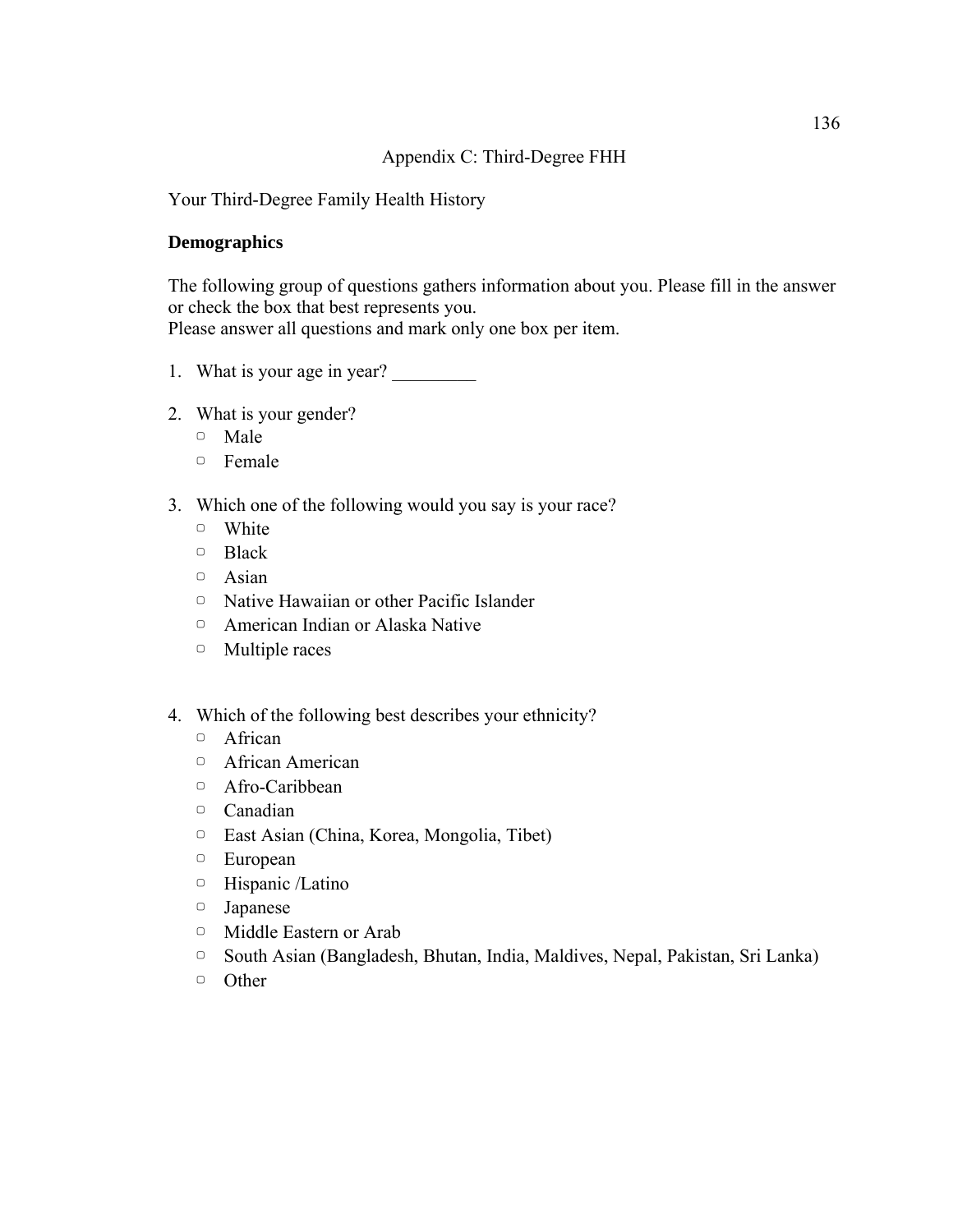- 5. Are you adopted?
	- ▢ Yes
	- ▢ No
	- ▢ Do not know/Not sure
- 6. What is the highest grade or year of school you completed?
	- ▢ Never attended school or only Kindergarten
	- ▢ Grades 1 through 8
	- ▢ Grades 9 through 11 (some high school)
	- ▢ Grade 12 or GED (High School Graduate)
	- ▢ College 1 year to 3 years (some college or technical school)
	- ▢ College 4 years or more (college graduate)
	- ▢ Graduate school or advanced degree
- 7. Do you have experience or training in the field of health care?
	- ▢ Yes
	- ▢ No
- 8. In general, how would you rate the status of your health?
	- ▢ Excellent
	- ▢ Very Good
	- ▢ Good
	- ▢ Fair
	- ▢ Poor
	- ▢ Don't know/Not sure
- 9. Where did you obtain the information to participate in this study?
	- ▢ Physician or medical office; health care or health care-related facility
	- ▢ Nonmedical location (Public location, such as College or University campus, place of employment, shopping location, etc.)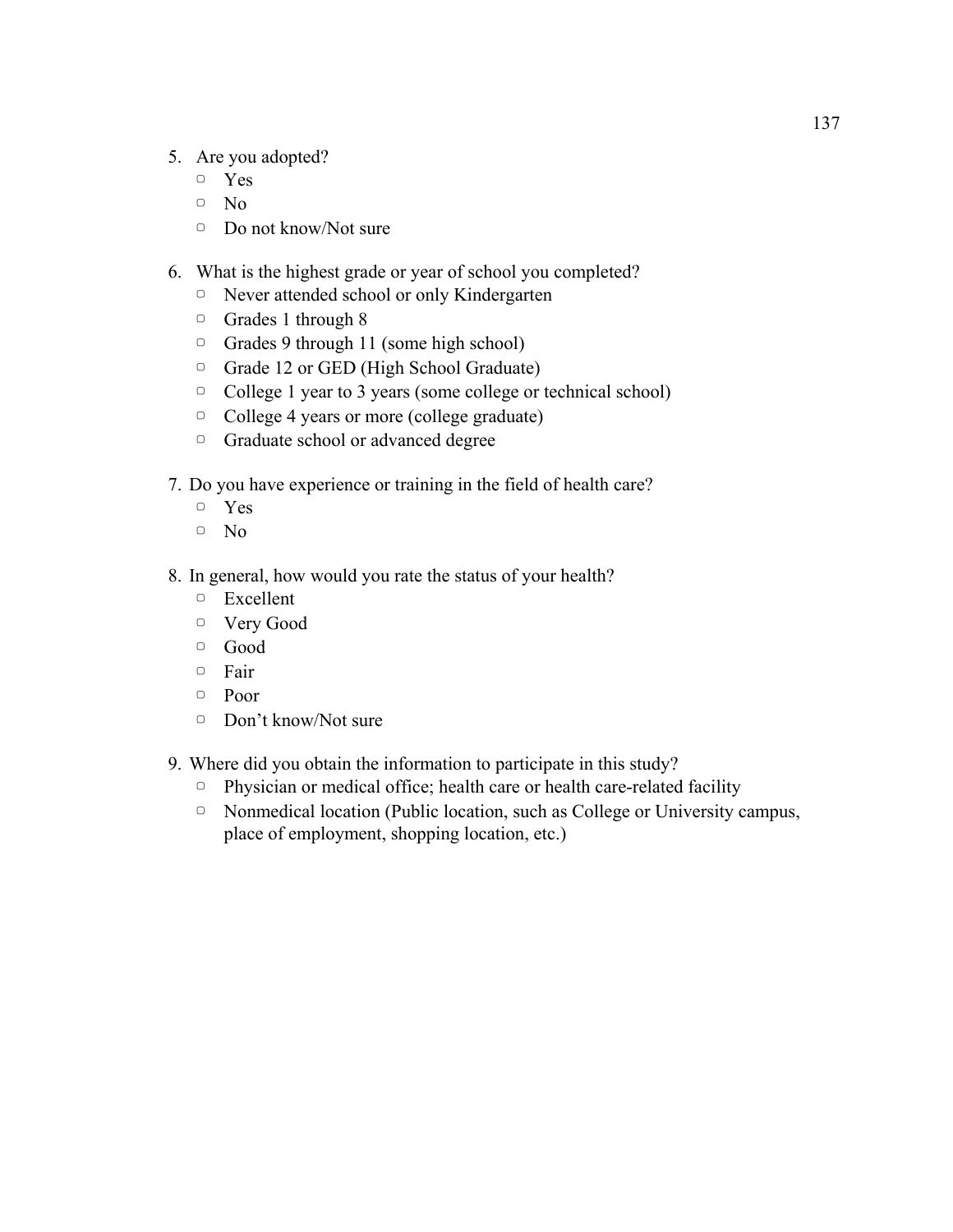### **Family Health History:**

10. Please complete the following information on YOUR RELATIVES.

- Indicate the age of each living relative or age when deceased.
- Place an "X" in the box indicating "No Disease(s)" if a relative does not or did not have any of the diseases listed.
- Place an "X" in the "Do Not Know" box if you have or had a relative but do not know whether the relative had any of the diseases listed.
- If you have or had a relative who had any of the diseases listed, place an "X" for each disease for that relative.
- If you have more relatives than spaces indicated, use the lined sheet of paper to add the relatives indicating the relationship to you.
- If you do not have relatives for a specific category (for example, you have no siblings), do not check or enter any information in that section.

|                       |                                                   |                              |                                                               | Select All That Apply |        |               |          |        |          |          |  |
|-----------------------|---------------------------------------------------|------------------------------|---------------------------------------------------------------|-----------------------|--------|---------------|----------|--------|----------|----------|--|
| Relationship          | Age                                               | No                           | Do Not                                                        | Heart                 | Stroke | <b>Breast</b> | Ovarian/ | Colon  | Prostate | Diabetes |  |
|                       |                                                   | Disease                      | Know                                                          | Disease               |        | Cancer        | Cervical | Cancer | Cancer   |          |  |
|                       |                                                   |                              | About                                                         |                       |        |               | Cancer   |        |          |          |  |
|                       |                                                   |                              | Diseases                                                      |                       |        |               |          |        |          |          |  |
| <b>Your Children:</b> | Please include all of your children if applicable |                              |                                                               |                       |        |               |          |        |          |          |  |
| Child #1              |                                                   |                              |                                                               |                       |        |               |          |        |          |          |  |
| Child #2              |                                                   |                              |                                                               |                       |        |               |          |        |          |          |  |
| Child #3              |                                                   |                              |                                                               |                       |        |               |          |        |          |          |  |
| Child #4              |                                                   |                              |                                                               |                       |        |               |          |        |          |          |  |
| Child #5              |                                                   |                              |                                                               |                       |        |               |          |        |          |          |  |
| Child #6              |                                                   |                              |                                                               |                       |        |               |          |        |          |          |  |
| Child #7              |                                                   |                              |                                                               |                       |        |               |          |        |          |          |  |
|                       |                                                   |                              |                                                               |                       |        |               |          |        |          |          |  |
|                       |                                                   |                              |                                                               |                       |        |               |          |        |          |          |  |
|                       |                                                   |                              |                                                               |                       |        |               |          |        |          |          |  |
| <b>Your Siblings:</b> |                                                   |                              | Please include all of your brothers and sisters if applicable |                       |        |               |          |        |          |          |  |
| Sibling #1            |                                                   |                              |                                                               |                       |        |               |          |        |          |          |  |
| Sibling #2            |                                                   |                              |                                                               |                       |        |               |          |        |          |          |  |
| Sibling #3            |                                                   |                              |                                                               |                       |        |               |          |        |          |          |  |
| Sibling #4            |                                                   |                              |                                                               |                       |        |               |          |        |          |          |  |
| Sibling #5            |                                                   |                              |                                                               |                       |        |               |          |        |          |          |  |
| Sibling #6            |                                                   |                              |                                                               |                       |        |               |          |        |          |          |  |
| Sibling #7            |                                                   |                              |                                                               |                       |        |               |          |        |          |          |  |
|                       |                                                   |                              |                                                               |                       |        |               |          |        |          |          |  |
|                       |                                                   |                              |                                                               |                       |        |               |          |        |          |          |  |
|                       |                                                   |                              |                                                               |                       |        |               |          |        |          |          |  |
| Your                  |                                                   |                              |                                                               |                       |        |               |          |        |          |          |  |
| Nieces/Nephews        |                                                   |                              | Please include all your nieces and nephews if applicable      |                       |        |               |          |        |          |          |  |
| Niece/nephew #1       |                                                   |                              |                                                               |                       |        |               |          |        |          |          |  |
| Niece/nephew #2       |                                                   |                              |                                                               |                       |        |               |          |        |          |          |  |
| Niece/nephew #3       |                                                   |                              |                                                               |                       |        |               |          |        |          |          |  |
| Niece/nephew #4       |                                                   |                              |                                                               |                       |        |               |          |        |          |          |  |
| Niece/nephew #5       |                                                   |                              |                                                               |                       |        |               |          |        |          |          |  |
| Niece/nephew #6       |                                                   |                              |                                                               |                       |        |               |          |        |          |          |  |
| Niece/nephew #7       |                                                   |                              |                                                               |                       |        |               |          |        |          |          |  |
|                       |                                                   |                              |                                                               |                       |        |               |          |        |          |          |  |
|                       |                                                   |                              |                                                               |                       |        |               |          |        |          |          |  |
|                       |                                                   |                              |                                                               |                       |        |               |          |        |          |          |  |
|                       |                                                   | <b>Select All That Apply</b> |                                                               |                       |        |               |          |        |          |          |  |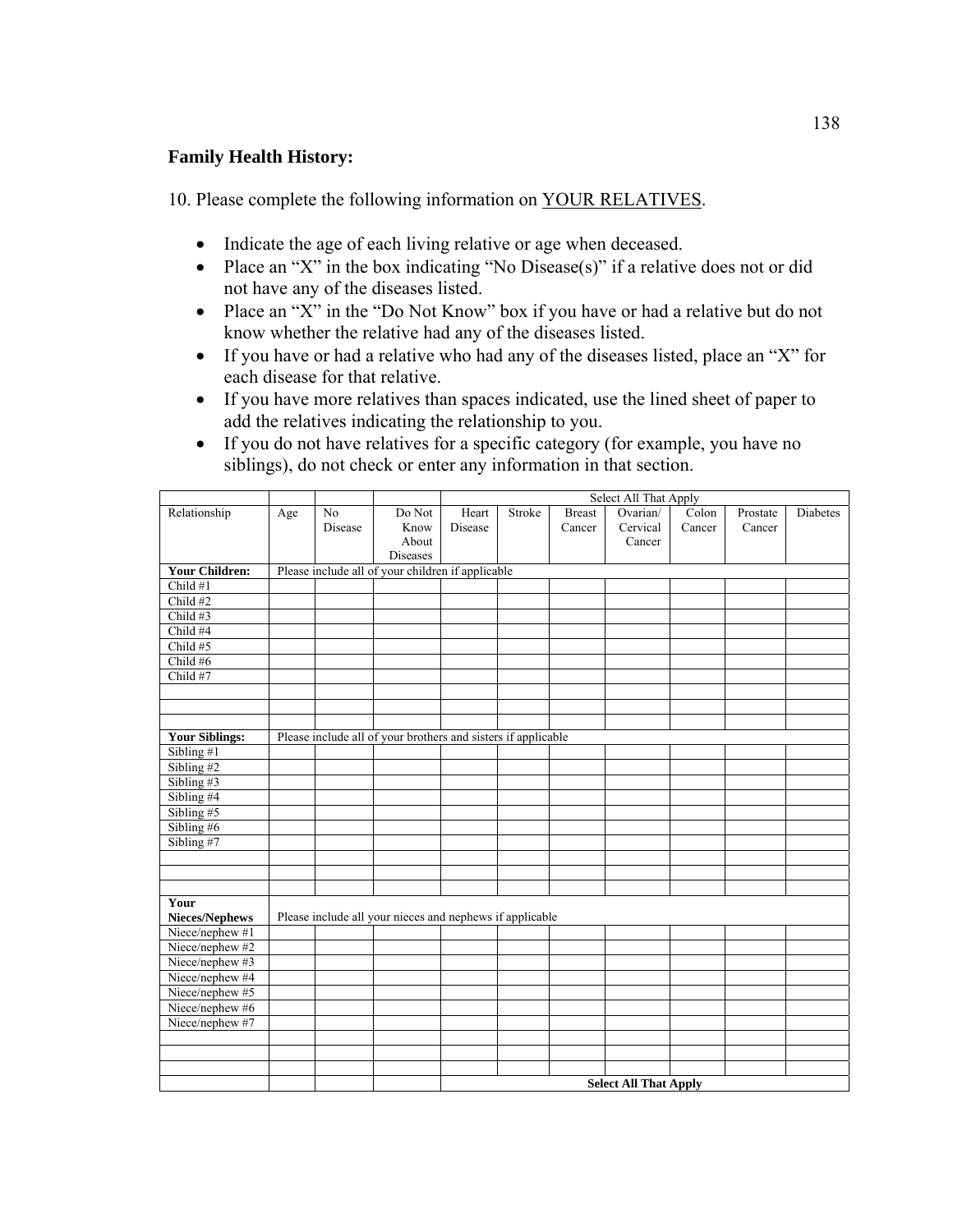| Relationship                          | Age                       | N <sub>0</sub><br><b>Disease</b> | Do Not<br>Know<br>About<br><b>Diseases</b>  | Heart<br><b>Disease</b> | <b>Stroke</b> | <b>Breast</b><br><b>Cancer</b> | Ovarian/<br><b>Cervical</b><br>Cancer | Colon<br><b>Cancer</b> | <b>Prostate</b><br>Cancer | <b>Diabetes</b> |
|---------------------------------------|---------------------------|----------------------------------|---------------------------------------------|-------------------------|---------------|--------------------------------|---------------------------------------|------------------------|---------------------------|-----------------|
| <b>Your Mother</b>                    |                           |                                  |                                             |                         |               |                                |                                       |                        |                           |                 |
|                                       |                           |                                  |                                             |                         |               |                                |                                       |                        |                           |                 |
| <b>Your Father</b>                    |                           |                                  |                                             |                         |               |                                |                                       |                        |                           |                 |
|                                       |                           |                                  |                                             |                         |               |                                |                                       |                        |                           |                 |
|                                       |                           |                                  |                                             |                         |               |                                |                                       |                        |                           |                 |
|                                       |                           | Your maternal grandmother        |                                             |                         |               |                                |                                       |                        |                           |                 |
| <b>Your Mother's</b>                  |                           |                                  |                                             |                         |               |                                |                                       |                        |                           |                 |
| Mother                                |                           |                                  |                                             |                         |               |                                |                                       |                        |                           |                 |
|                                       |                           |                                  |                                             |                         |               |                                |                                       |                        |                           |                 |
|                                       |                           | Your maternal grandfather        |                                             |                         |               |                                |                                       |                        |                           |                 |
| <b>Your Mother's</b>                  |                           |                                  |                                             |                         |               |                                |                                       |                        |                           |                 |
| <b>Father</b>                         |                           |                                  |                                             |                         |               |                                |                                       |                        |                           |                 |
| <b>Your Mother's</b>                  |                           |                                  |                                             |                         |               |                                |                                       |                        |                           |                 |
| Siblings:                             |                           |                                  | Your aunts and uncles on your mother's side |                         |               |                                |                                       |                        |                           |                 |
| Sibling #1                            |                           |                                  |                                             |                         |               |                                |                                       |                        |                           |                 |
| Sibling #2                            |                           |                                  |                                             |                         |               |                                |                                       |                        |                           |                 |
| Sibling #3                            |                           |                                  |                                             |                         |               |                                |                                       |                        |                           |                 |
| Sibling #4                            |                           |                                  |                                             |                         |               |                                |                                       |                        |                           |                 |
| Sibling #5                            |                           |                                  |                                             |                         |               |                                |                                       |                        |                           |                 |
| Sibling #6                            |                           |                                  |                                             |                         |               |                                |                                       |                        |                           |                 |
| Sibling #7                            |                           |                                  |                                             |                         |               |                                |                                       |                        |                           |                 |
|                                       |                           |                                  |                                             |                         |               |                                |                                       |                        |                           |                 |
|                                       |                           |                                  |                                             |                         |               |                                |                                       |                        |                           |                 |
|                                       |                           |                                  |                                             |                         |               |                                |                                       |                        |                           |                 |
| <b>Your Mother's</b>                  |                           |                                  |                                             |                         |               |                                |                                       |                        |                           |                 |
| <b>Nieces and</b>                     |                           |                                  |                                             |                         |               |                                |                                       |                        |                           |                 |
| Nephews:                              |                           |                                  | Your first cousins on your mother's side    |                         |               |                                |                                       |                        |                           |                 |
| Niece/nephew #1                       |                           |                                  |                                             |                         |               |                                |                                       |                        |                           |                 |
| Niece/nephew #2<br>Niece/nephew #3    |                           |                                  |                                             |                         |               |                                |                                       |                        |                           |                 |
| Niece/nephew #4                       |                           |                                  |                                             |                         |               |                                |                                       |                        |                           |                 |
| Niece/nephew #5                       |                           |                                  |                                             |                         |               |                                |                                       |                        |                           |                 |
| Niece/nephew #6                       |                           |                                  |                                             |                         |               |                                |                                       |                        |                           |                 |
| Niece/nephew #7                       |                           |                                  |                                             |                         |               |                                |                                       |                        |                           |                 |
|                                       |                           |                                  |                                             |                         |               |                                |                                       |                        |                           |                 |
|                                       |                           |                                  |                                             |                         |               |                                |                                       |                        |                           |                 |
|                                       |                           |                                  |                                             |                         |               |                                |                                       |                        |                           |                 |
|                                       |                           |                                  |                                             |                         |               |                                |                                       |                        |                           |                 |
|                                       | Your paternal grandmother |                                  |                                             |                         |               |                                |                                       |                        |                           |                 |
| <b>Your Father's</b>                  |                           |                                  |                                             |                         |               |                                |                                       |                        |                           |                 |
| Mother                                |                           |                                  |                                             |                         |               |                                |                                       |                        |                           |                 |
|                                       |                           |                                  |                                             |                         |               |                                |                                       |                        |                           |                 |
|                                       |                           | Your paternal grandfather        |                                             |                         |               |                                |                                       |                        |                           |                 |
| <b>Your Father's</b><br><b>Father</b> |                           |                                  |                                             |                         |               |                                |                                       |                        |                           |                 |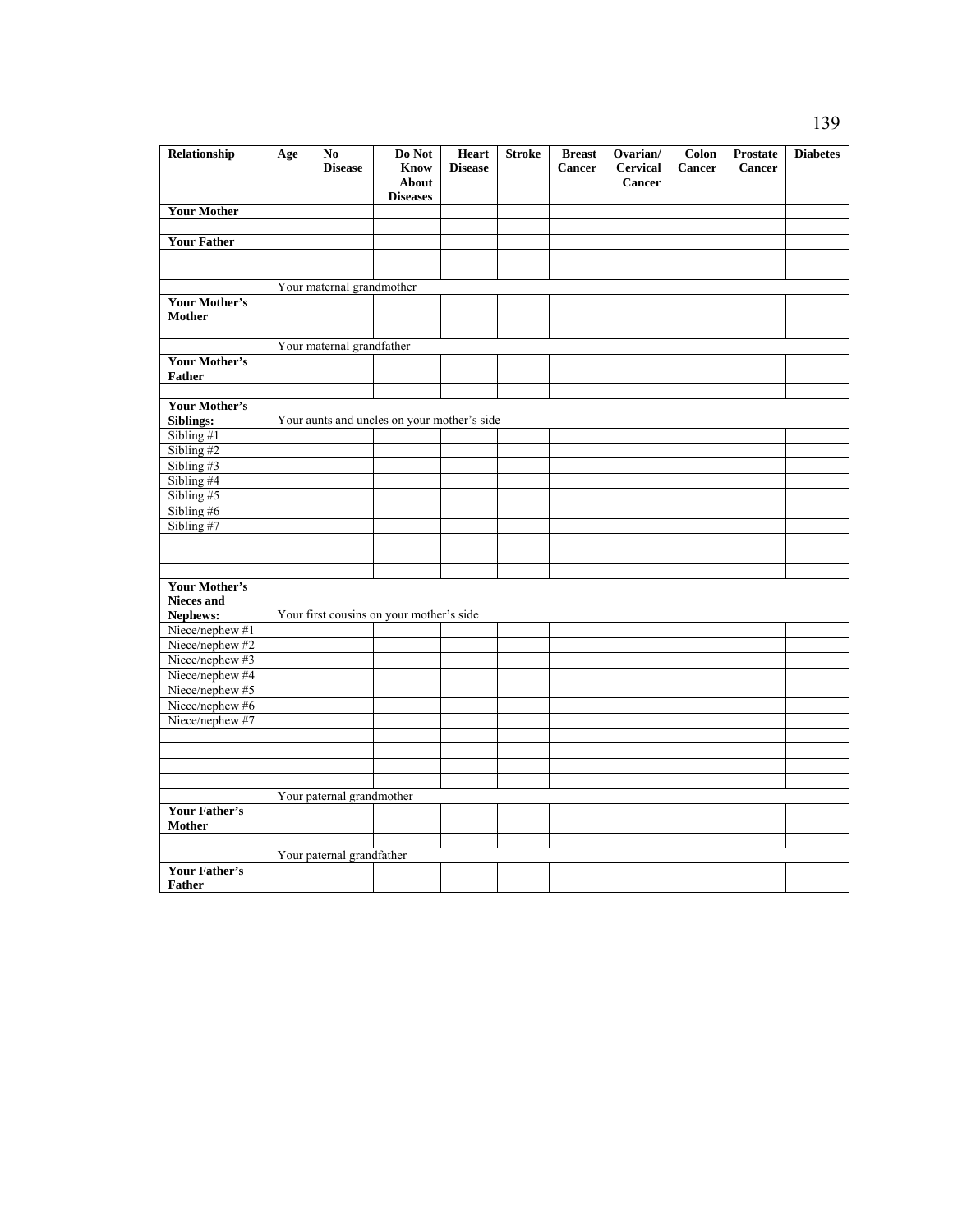|                      |                           |                |                                             | Select All That Apply |               |               |                           |        |                 |                 |
|----------------------|---------------------------|----------------|---------------------------------------------|-----------------------|---------------|---------------|---------------------------|--------|-----------------|-----------------|
| Relationship         | Age                       | N <sub>0</sub> | Do Not                                      | Heart                 | <b>Stroke</b> | <b>Breast</b> | Ovarian/                  | Colon  | <b>Prostate</b> | <b>Diabetes</b> |
|                      |                           | <b>Disease</b> | Know<br>About                               | <b>Disease</b>        |               | Cancer        | <b>Cervical</b><br>Cancer | Cancer | Cancer          |                 |
|                      |                           |                | <b>Diseases</b>                             |                       |               |               |                           |        |                 |                 |
|                      | Your paternal grandfather |                |                                             |                       |               |               |                           |        |                 |                 |
| <b>Your Father's</b> |                           |                |                                             |                       |               |               |                           |        |                 |                 |
| <b>Parents</b>       |                           |                |                                             |                       |               |               |                           |        |                 |                 |
|                      |                           |                |                                             |                       |               |               |                           |        |                 |                 |
| <b>Your Father's</b> |                           |                |                                             |                       |               |               |                           |        |                 |                 |
| Siblings:            |                           |                | Your aunts and uncles on your father's side |                       |               |               |                           |        |                 |                 |
| Sibling $#1$         |                           |                |                                             |                       |               |               |                           |        |                 |                 |
| Sibling #2           |                           |                |                                             |                       |               |               |                           |        |                 |                 |
| Sibling #3           |                           |                |                                             |                       |               |               |                           |        |                 |                 |
| Sibling #4           |                           |                |                                             |                       |               |               |                           |        |                 |                 |
| Sibling #5           |                           |                |                                             |                       |               |               |                           |        |                 |                 |
| Sibling $#6$         |                           |                |                                             |                       |               |               |                           |        |                 |                 |
| Sibling #7           |                           |                |                                             |                       |               |               |                           |        |                 |                 |
|                      |                           |                |                                             |                       |               |               |                           |        |                 |                 |
|                      |                           |                |                                             |                       |               |               |                           |        |                 |                 |
|                      |                           |                |                                             |                       |               |               |                           |        |                 |                 |
| Your Father's        |                           |                |                                             |                       |               |               |                           |        |                 |                 |
| <b>Nieces and</b>    |                           |                |                                             |                       |               |               |                           |        |                 |                 |
| Nephews:             |                           |                | Your first cousins on your father's side    |                       |               |               |                           |        |                 |                 |
| Niece/nephew #1      |                           |                |                                             |                       |               |               |                           |        |                 |                 |
| Niece/nephew #2      |                           |                |                                             |                       |               |               |                           |        |                 |                 |
| Niece/nephew #3      |                           |                |                                             |                       |               |               |                           |        |                 |                 |
| Niece/nephew #4      |                           |                |                                             |                       |               |               |                           |        |                 |                 |
| Niece/nephew #5      |                           |                |                                             |                       |               |               |                           |        |                 |                 |
| Niece/nephew #6      |                           |                |                                             |                       |               |               |                           |        |                 |                 |
| Niece/nephew #7      |                           |                |                                             |                       |               |               |                           |        |                 |                 |
|                      |                           |                |                                             |                       |               |               |                           |        |                 |                 |
|                      |                           |                |                                             |                       |               |               |                           |        |                 |                 |
|                      |                           |                |                                             |                       |               |               |                           |        |                 |                 |
|                      |                           |                |                                             |                       |               |               |                           |        |                 |                 |
|                      |                           |                |                                             |                       |               |               |                           |        |                 |                 |
|                      |                           |                |                                             |                       |               |               |                           |        |                 |                 |
|                      |                           |                |                                             |                       |               |               |                           |        |                 |                 |
|                      |                           |                |                                             |                       |               |               |                           |        |                 |                 |
|                      |                           |                |                                             |                       |               |               |                           |        |                 |                 |
|                      |                           |                |                                             |                       |               |               |                           |        |                 |                 |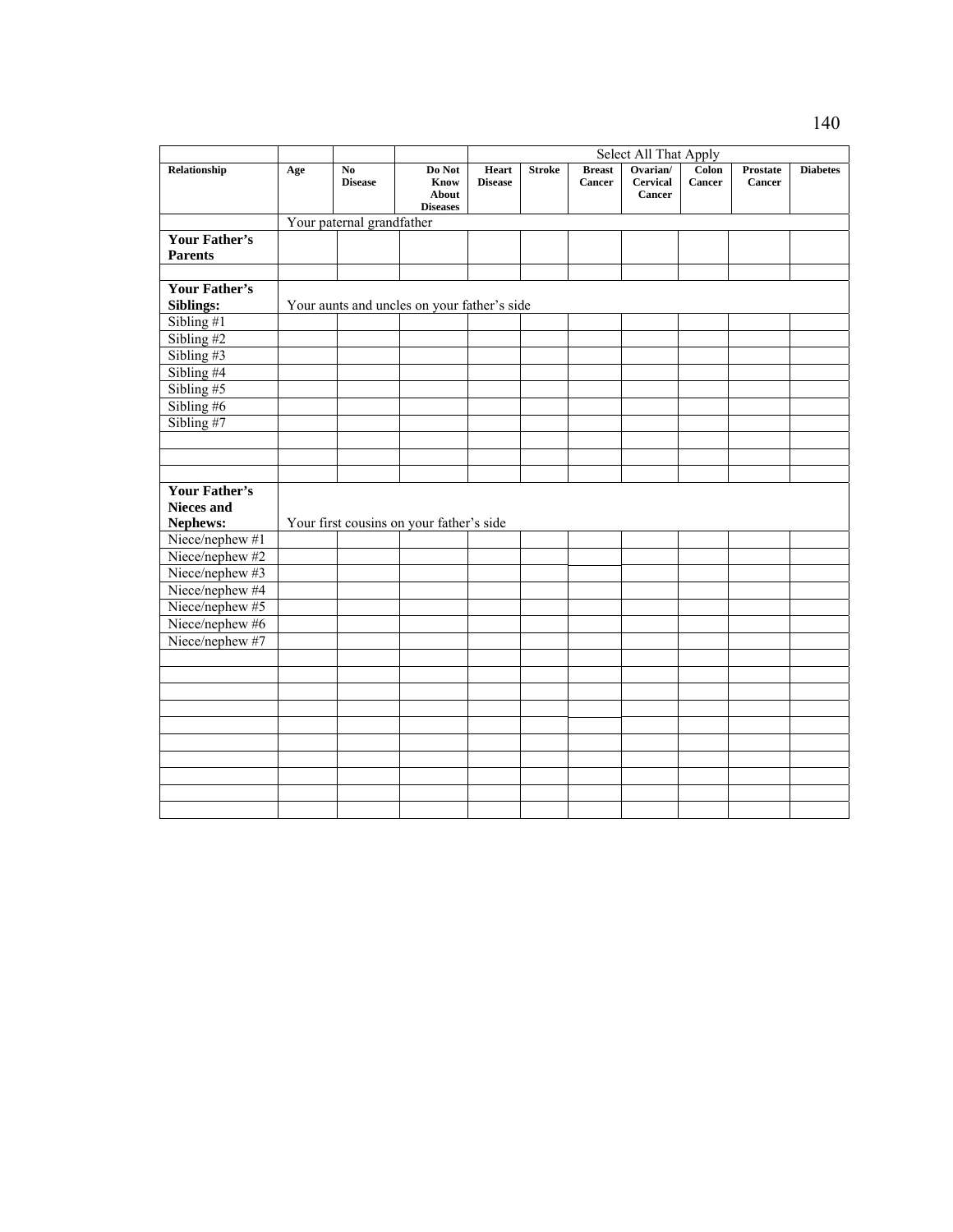### **Disease Risk:**

The following group of questions is about your perception of disease risk. Please check the box that best represents how you feel. Please answer all questions and mark only one box per item.

- 11. It is important for my own health to know if diseases like cancer, diabetes, stroke or heart disease run in my family.
	- ▢ Strongly Agree
	- ▢ Agree
	- ▢ Neither Disagree or Agree
	- ▢ Disagree
	- ▢ Strongly Disagree
- 12. A person's family health history can make him/her more likely to get diseases like cancer, diabetes, stroke or heart disease.
	- ▢ Strongly Agree
	- ▢ Agree
	- ▢ Neither Disagree or Agree
	- ▢ Disagree
	- ▢ Strongly Disagree
- 13. Compared to most people of your age and sex, what would you say your chances are for developing coronary heart disease, or having a heart attack?
	- ▢ Much Higher Than Average
	- ▢ Higher Than Average
	- ▢ About the Same as Average
	- ▢ Lower Than Average
	- ▢ Much Lower Than Average
- 14. Compared to most people of your age and sex, what would you say your chances are for having a stroke?
	- ▢ Much Higher Than Average
	- ▢ Higher Than Average
	- ▢ About the Same as Average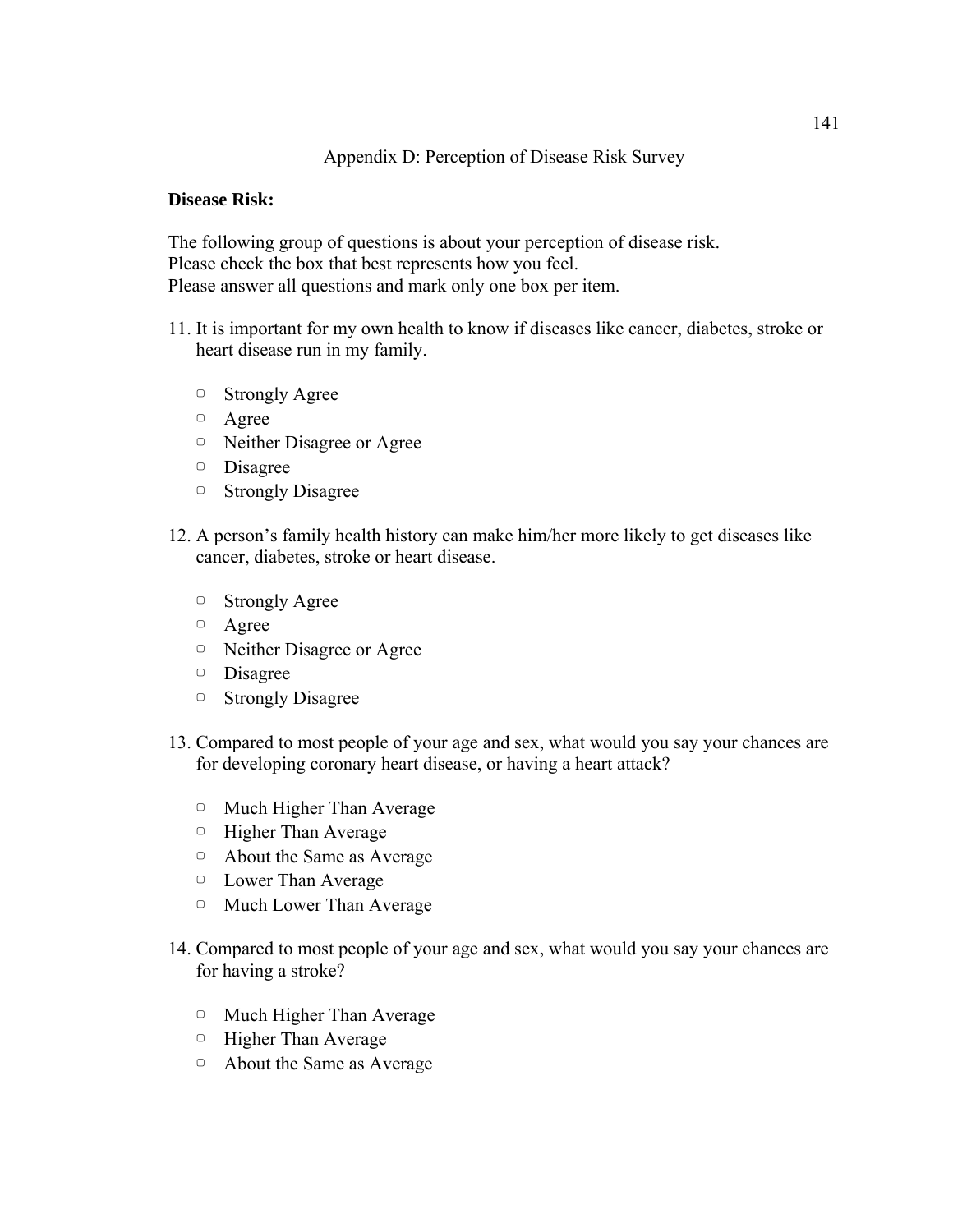- ▢ Lower Than Average
- ▢ Much Lower Than Average

### **(For Females Only)**

- 15. Compared to most women of your age, what would you say your chances are for developing breast cancer?
	- ▢ Much Higher Than Average
	- ▢ Higher Than Average
	- ▢ About the Same as Average
	- ▢ Lower Than Average
	- ▢ Much Lower Than Average

### **(For Females Only)**

- 16. Compared to most women of your age, what would you say your chances are for developing ovarian or cervical cancer?
	- ▢ Much Higher Than Average
	- ▢ Higher Than Average
	- ▢ About the Same as Average
	- ▢ Lower Than Average
	- ▢ Much Lower Than Average

### **(For Males Only)**

- 17. Compared to most men of your age, what would you say your chances are for developing Prostate cancer?
	- ▢ Much Higher Than Average
	- ▢ Higher Than Average
	- ▢ About the Same as Average
	- ▢ Lower Than Average
	- ▢ Much Lower Than Average
- 18. Compared to most people of your age and sex, what would you say your chances are for developing colon cancer?
	- ▢ Much Higher Than Average
	- ▢ Higher Than Average
	- ▢ About the Same as Average
	- ▢ Lower Than Average
	- ▢ Much Lower Than Average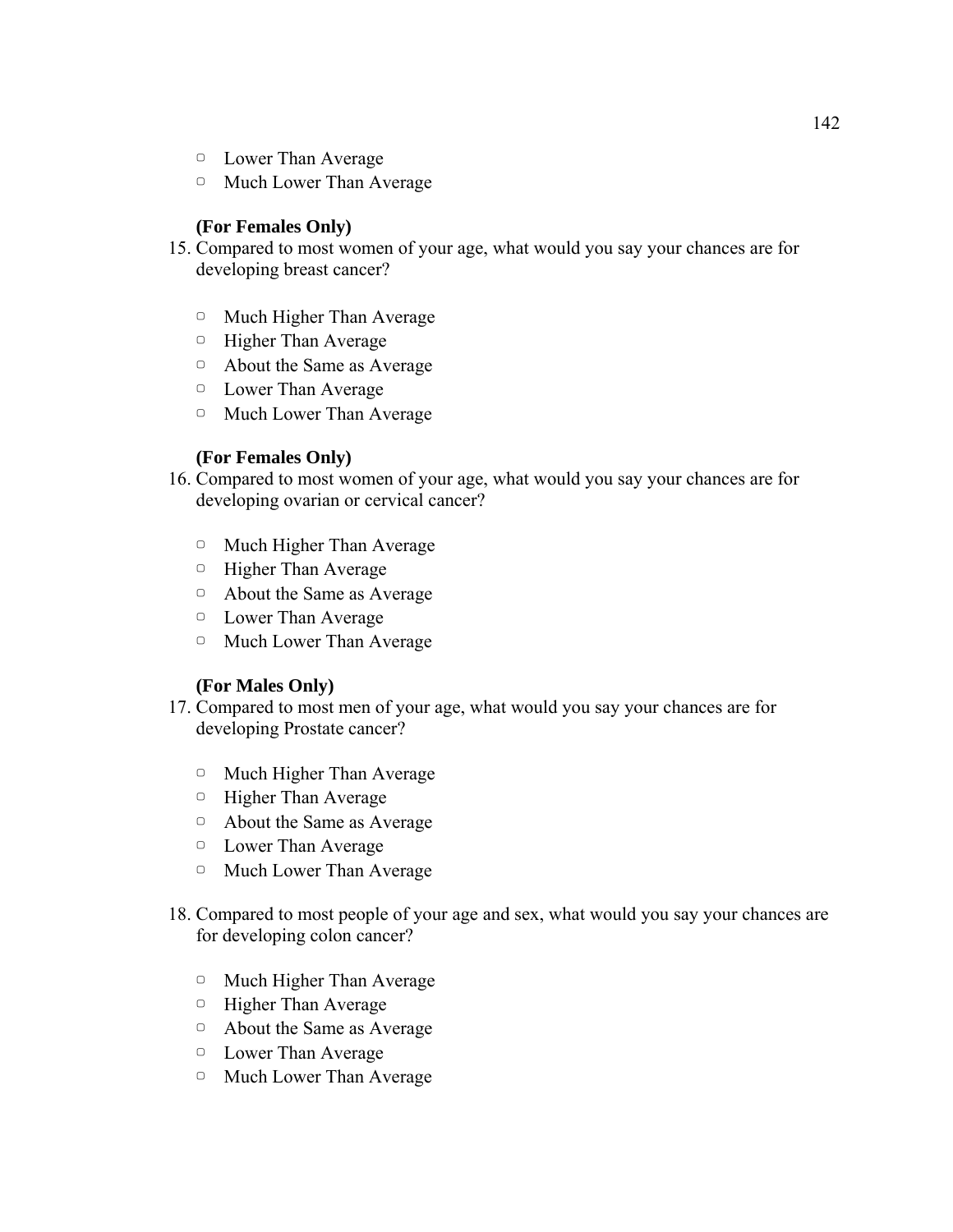- 19. Compared to most people of your age and sex, what would you say your chances are for developing diabetes?
	- ▢ Much Higher Than Average
	- ▢ Higher Than Average
	- ▢ About the Same as Average
	- ▢ Lower Than Average
	- ▢ Much Lower Than Average
- 20. Have you ever actively collected health information from your relatives for purposes of recording a family health history?
	- ▢ Yes
	- ▢ No
	- ▢ Do Not Know

# **You are finished with the Survey! Thank you very much for your time and assistance.**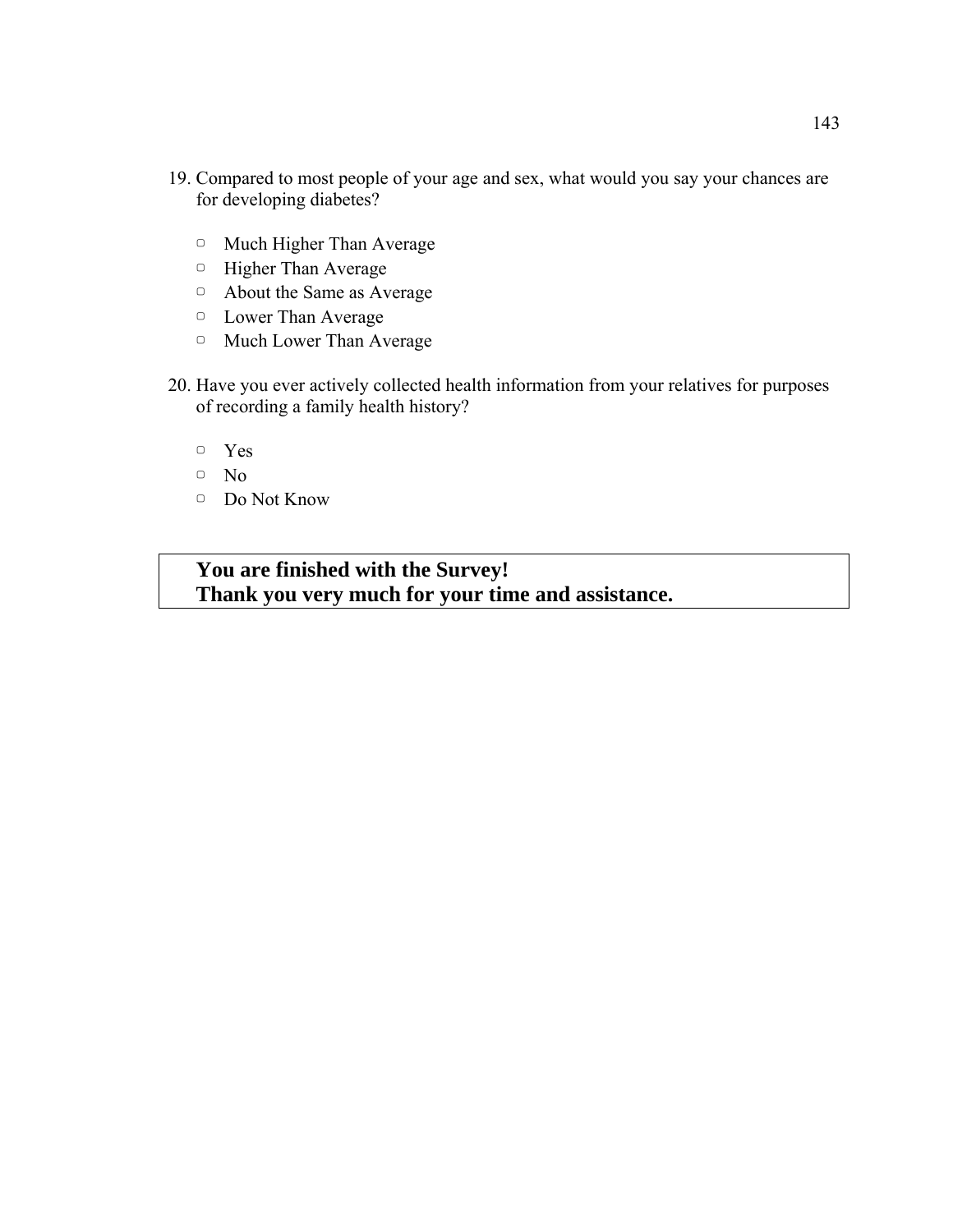Appendix E: Permission to Use the Risk Perception Questionnaire

Subject: Re: Permission for Pre / Post Risk Perception Questionnaire

Date : Mon, Mar 10, 2014 09:09 PM CDT To : Liana Romero From : Louise Acheson Dear Ms. Romero,

I've heard back from the other PIs, who approve of sharing the questionnaires with other researchers upon request. Please acknowledge the source in any publications. I will attach copies. The questionnaire had a branching structure, administered online. The questionnaire for men omitted the sections on breast and ovarian cancer, but was otherwise the same as for women.

Comments from the team include that the instrument was not validated in its entirety (other than being used for FHITr study), though components of it were items validated by others. Also that this questionnaire itself, we observed, may have prompted participants to take preventive actions, even without exposure to the family history tool. Mack Ruffin, IV, Professor at University of Michigan, made the following suggestion about family history tools:

I would encourage her to check out Family Health Heritage. It covers far more diseases and has been developed to interface with electronic health records. It was started at UVa and has migrated to Chicago. I can put her in contact with the lead investigators.

http://www.northshore.org/genetics/patient-services/health-heritage/

Mack T. Ruffin IV, MD, MPH

Professor Associate Chair for Research Programs Dr. Max and Buena Lichter Research Professor Department of Family Medicine University of Michigan Health System

Best regards to you. Louise Acheson